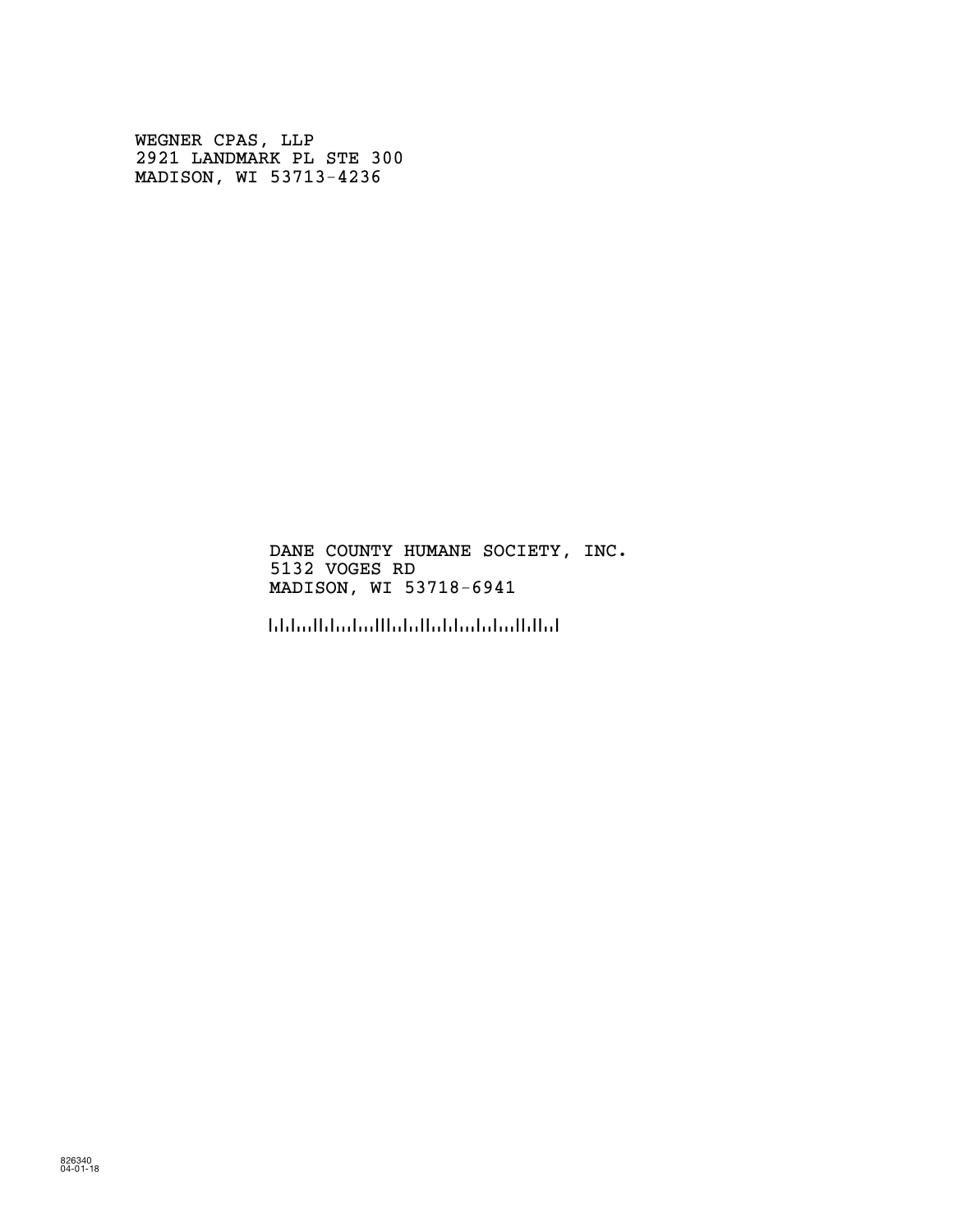### PUBLIC DISCLOSURE COPY - STATE REGISTRATION NO. 622-800

Form

Department of the Treasury Internal Revenue Service

# **990** Return of Organization Exempt From Income Tax **Punce 1845-004 Puncer section 501(c), 527, or 4947(a)(1)** of the Internal Revenue Code (except private foundations) **2018**

▶ Do not enter social security numbers on this form as it may be made public. <br>**● Go to www.irs.gov/Form990 for instructions and the latest information.** Inspection **| Go to www.irs.gov/Form990 for instructions and the latest information. Inspection**



|                         |                         | A For the 2018 calendar year, or tax year beginning                                                                                                         | and ending |                                                     |                                                                    |  |  |  |  |  |
|-------------------------|-------------------------|-------------------------------------------------------------------------------------------------------------------------------------------------------------|------------|-----------------------------------------------------|--------------------------------------------------------------------|--|--|--|--|--|
| в                       | Check if<br>applicable: | <b>C</b> Name of organization                                                                                                                               |            | D Employer identification number                    |                                                                    |  |  |  |  |  |
|                         | Address<br> change      | DANE COUNTY HUMANE SOCIETY, INC.                                                                                                                            |            |                                                     |                                                                    |  |  |  |  |  |
|                         | Name<br>change          | Doing business as                                                                                                                                           |            |                                                     | 39-0806335                                                         |  |  |  |  |  |
|                         | Initial<br> return      | Number and street (or P.O. box if mail is not delivered to street address)<br>Room/suite<br>E Telephone number                                              |            |                                                     |                                                                    |  |  |  |  |  |
|                         | Final<br>return/        | 5132 VOGES RD                                                                                                                                               |            |                                                     | $608 - 838 - 0413$                                                 |  |  |  |  |  |
|                         | termin-<br>ated         | City or town, state or province, country, and ZIP or foreign postal code                                                                                    |            | G Gross receipts \$                                 | 7,094,585.                                                         |  |  |  |  |  |
|                         | Amended<br>return       | MADISON, WI<br>53718-6941                                                                                                                                   |            | $H(a)$ is this a group return                       |                                                                    |  |  |  |  |  |
|                         | Applica-<br>pending     | F Name and address of principal officer: PAM MCCLOUD SMITH                                                                                                  |            | for subordinates?                                   | $\sqrt{\mathsf{Yes}\mathord{\;\mathbb{X}}\mathord{\;\mathsf{No}}}$ |  |  |  |  |  |
|                         |                         | SAME AS C ABOVE                                                                                                                                             |            | $H(b)$ Are all subordinates included? $\Box$ Yes    | <b>No</b>                                                          |  |  |  |  |  |
|                         |                         | <b>I</b> Tax-exempt status: $\boxed{\mathbf{X}}$ 501(c)(3)<br>$\mathcal{A}$ (insert no.)<br>$4947(a)(1)$ or<br>$501(c)$ (<br>J Website: WWW.GIVESHELTER.ORG | 527        |                                                     | If "No," attach a list. (see instructions)                         |  |  |  |  |  |
|                         |                         | <b>K</b> Form of organization: $X$ Corporation<br>Association<br>Other $\blacktriangleright$<br>Trust                                                       |            | $H(c)$ Group exemption number $\blacktriangleright$ | L Year of formation: $1921$ M State of legal domicile: $WI$        |  |  |  |  |  |
|                         | Part I                  | Summary                                                                                                                                                     |            |                                                     |                                                                    |  |  |  |  |  |
|                         | 1                       | Briefly describe the organization's mission or most significant activities: PROVIDE CARE, EDUCATION AND                                                     |            |                                                     |                                                                    |  |  |  |  |  |
| Governance              |                         | ADOPTION SERVICES TO REDUCE THE POPULATION OF UNWANTED ANIMALS.                                                                                             |            |                                                     |                                                                    |  |  |  |  |  |
|                         | $\mathbf{2}$            | Check this box $\blacktriangleright$ $\Box$ if the organization discontinued its operations or disposed of more than 25% of its net assets.                 |            |                                                     |                                                                    |  |  |  |  |  |
|                         | 3                       | Number of voting members of the governing body (Part VI, line 1a)                                                                                           |            | 3                                                   | 9                                                                  |  |  |  |  |  |
|                         | 4                       |                                                                                                                                                             |            | $\overline{\mathbf{4}}$                             | ब्र                                                                |  |  |  |  |  |
|                         | 5                       |                                                                                                                                                             | 5          | 118                                                 |                                                                    |  |  |  |  |  |
|                         | 6                       |                                                                                                                                                             |            | $\overline{6}$                                      | 1273                                                               |  |  |  |  |  |
| <b>Activities &amp;</b> |                         |                                                                                                                                                             |            | 7a                                                  | $\overline{0}$ .                                                   |  |  |  |  |  |
|                         |                         |                                                                                                                                                             |            | 7b                                                  | $\overline{\mathfrak{o}}$ .                                        |  |  |  |  |  |
|                         |                         |                                                                                                                                                             |            | <b>Prior Year</b>                                   | <b>Current Year</b>                                                |  |  |  |  |  |
|                         | 8                       | Contributions and grants (Part VIII, line 1h)                                                                                                               |            | 2,582,459.                                          | 3,521,619.                                                         |  |  |  |  |  |
| Revenue                 | 9                       | Program service revenue (Part VIII, line 2g)                                                                                                                |            | 1,289,346.                                          | 1,335,842.                                                         |  |  |  |  |  |
|                         | 10                      |                                                                                                                                                             |            | 53,054.<br>$-623.$                                  | 1,281.<br>$-18,067.$                                               |  |  |  |  |  |
|                         | 11                      | Other revenue (Part VIII, column (A), lines 5, 6d, 8c, 9c, 10c, and 11e)                                                                                    |            | 3,924,236.                                          | 4,840,675.                                                         |  |  |  |  |  |
|                         | 12<br>13                | Total revenue - add lines 8 through 11 (must equal Part VIII, column (A), line 12)                                                                          |            | 13,000.                                             | 13,000.                                                            |  |  |  |  |  |
|                         | 14                      | Grants and similar amounts paid (Part IX, column (A), lines 1-3)<br>Benefits paid to or for members (Part IX, column (A), line 4)                           |            | 0.                                                  | $\mathbf{0}$ .                                                     |  |  |  |  |  |
|                         | 15                      | Salaries, other compensation, employee benefits (Part IX, column (A), lines 5-10)                                                                           |            | 2,475,133.                                          | 2,684,350.                                                         |  |  |  |  |  |
| Expenses                |                         | 16a Professional fundraising fees (Part IX, column (A), line 11e)                                                                                           |            | 0.                                                  | 0.                                                                 |  |  |  |  |  |
|                         |                         | 510, 429.<br><b>b</b> Total fundraising expenses (Part IX, column (D), line 25)<br>▶                                                                        |            |                                                     |                                                                    |  |  |  |  |  |
|                         |                         |                                                                                                                                                             |            | 1, 230, 935.                                        | 1, 207, 647.                                                       |  |  |  |  |  |
|                         | 18                      | Total expenses. Add lines 13-17 (must equal Part IX, column (A), line 25) <i></i>                                                                           |            | 3,719,068.                                          | 3,904,997.                                                         |  |  |  |  |  |
|                         | 19                      |                                                                                                                                                             |            | 205, 168.                                           | 935,678.                                                           |  |  |  |  |  |
| t Assets or             |                         |                                                                                                                                                             |            | <b>Beginning of Current Year</b>                    | <b>End of Year</b>                                                 |  |  |  |  |  |
|                         | 20                      | Total assets (Part X, line 16)                                                                                                                              |            | 6,986,984.                                          | 7,763,786.                                                         |  |  |  |  |  |
|                         | 21                      | Total liabilities (Part X, line 26)                                                                                                                         |            | 175, 553.                                           | 169,053.                                                           |  |  |  |  |  |
| Net                     | 22                      |                                                                                                                                                             |            | 6,811,431.                                          | 7,594,733.                                                         |  |  |  |  |  |
|                         | <b>Part II</b>          | Signature Block                                                                                                                                             |            |                                                     |                                                                    |  |  |  |  |  |

Under penalties of perjury, I declare that I have examined this return, including accompanying schedules and statements, and to the best of my knowledge and belief, it is true, correct, and complete. Declaration of preparer (other than officer) is based on all information of which preparer has any knowledge.

| Sign<br>Here    | Signature of officer<br>PAM MCCLOUD SMITH, EXECUTIVE DIRECTOR<br>Type or print name and title              |                      |      | Date                                        |  |  |
|-----------------|------------------------------------------------------------------------------------------------------------|----------------------|------|---------------------------------------------|--|--|
| Paid            | Print/Type preparer's name<br>SCOTT HAUMERSEN,<br><b>CPA</b>                                               | Preparer's signature | Date | PTIN<br>Check<br>P00084908<br>self-emploved |  |  |
| Preparer        | WEGNER CPAS, LLP<br>Firm's name<br>$\blacksquare$                                                          |                      |      | 39-0974031<br>Firm's EIN                    |  |  |
| Use Only        | Firm's address 2921 LANDMARK PL STE 300                                                                    |                      |      |                                             |  |  |
|                 | MADISON, WI 53713-4236                                                                                     |                      |      | Phone no. $608 - 274 - 4020$                |  |  |
|                 | x<br>Yes<br><b>No</b><br>May the IRS discuss this return with the preparer shown above? (see instructions) |                      |      |                                             |  |  |
| 832001 12-31-18 | LHA For Paperwork Reduction Act Notice, see the separate instructions.                                     |                      |      | Form 990 (2018)                             |  |  |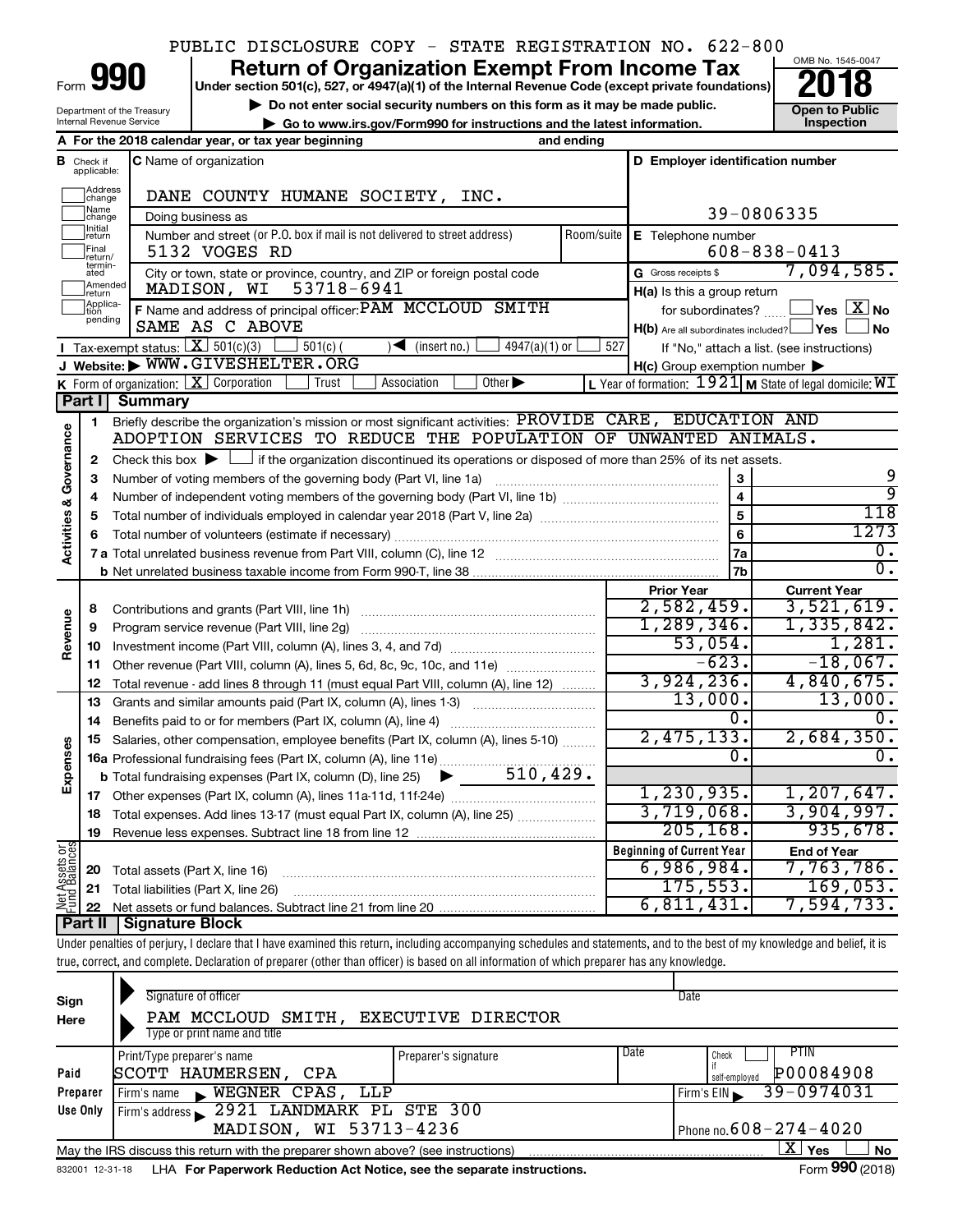|              | 39-0806335<br>DANE COUNTY HUMANE SOCIETY, INC.<br>Page 2<br>Form 990 (2018)<br>Part III   Statement of Program Service Accomplishments                          |
|--------------|-----------------------------------------------------------------------------------------------------------------------------------------------------------------|
|              |                                                                                                                                                                 |
| $\mathbf{1}$ | Briefly describe the organization's mission:                                                                                                                    |
|              | DANE COUNTY HUMANE SOCIETY (DCHS) IS A LEADER IN CREATING A MORE                                                                                                |
|              | HUMANE COMMUNITY FOCUSING ON THE HUMAN RELATIONSHIP WITH COMPANION                                                                                              |
|              | ANIMALS. DCHS'S MISSION FOCUSES ON "HELPING PEOPLE HELP ANIMALS."<br>DCHS                                                                                       |
|              | IS EFFECTIVE IN ITS MISSION THROUGH (CONTINUED ON SCHEDULE O)                                                                                                   |
| $\mathbf{2}$ | Did the organization undertake any significant program services during the year which were not listed on the                                                    |
|              | $\vert$ Yes $\vert$ $\overline{\mathrm{X}}$ $\vert$ No<br>prior Form 990 or 990-EZ?                                                                             |
|              | If "Yes," describe these new services on Schedule O.<br>$ {\mathsf Y}\mathsf{es}^- \overline{{\mathsf X}} $ No                                                  |
| 3            | Did the organization cease conducting, or make significant changes in how it conducts, any program services?<br>If "Yes," describe these changes on Schedule O. |
| 4            | Describe the organization's program service accomplishments for each of its three largest program services, as measured by expenses.                            |
|              | Section 501(c)(3) and 501(c)(4) organizations are required to report the amount of grants and allocations to others, the total expenses, and                    |
|              | revenue, if any, for each program service reported.                                                                                                             |
| 4a           | 13,000. $ $ (Revenue \$<br>522,920.<br>1,618,942.<br>including grants of \$<br>(Code:<br>(Expenses \$                                                           |
|              | DCHS'S ANIMAL SERVICES INCLUDE OPEN-ADMISSION ANIMAL INTAKE,<br><b>CUSTOMER</b>                                                                                 |
|              | SERVICE, DAILY CARE OF ANIMALS, SPAY/NEUTER SERVICES, HUMANE                                                                                                    |
|              | EUTHANASIA, AND PARTICIPATION IN THE SHELTERING ANIMALS OF ABUSE                                                                                                |
|              | VICTIMS PROGRAM. IN ADDITION, DCHS WORKED WITH MADISON AND DANE COUNTY<br>ANIMAL SERVICES AND THE CITY OF EDGERTON TO ENSURE IT PROPERLY FULFILLS               |
|              | THE SERVICES OUTLINED IN ITS CONTRACTS WITH THESE MUNICIPALITIES. IN                                                                                            |
|              | 2018, MEDICAL STAFF AND VOLUNTEER VETERINARIANS PERFORMED ABOUT 2,300                                                                                           |
|              | SURGERIES.                                                                                                                                                      |
|              |                                                                                                                                                                 |
|              |                                                                                                                                                                 |
|              |                                                                                                                                                                 |
|              |                                                                                                                                                                 |
| 4b           | 702, 246.<br>613,052.<br>including grants of \$<br>(Expenses \$<br>) (Revenue \$<br>(Code:                                                                      |
|              | DCHS'S ADOPTION AND RECEPTION SERVICES INCLUDE CUSTOMER SERVICE AND<br>ANIMAL ADOPTIONS AT DCHS'S MAIN LOCATION, MOUNDS PET FOOD WAREHOUSE                      |
|              | SATELLITE CENTERS, AND ADOPTION CENTER WEST<br>(WHICH CLOSED IN OCTOBER                                                                                         |
|              | THE MAIN ADOPTION CENTER ALSO OFFERS MERCHANDISE SUCH AS<br>$\overline{2018}$ .                                                                                 |
|              | EDUCATIONAL BOOKS AND PET SUPPLIES FOR SALE TO INDIVIDUALS ADOPTING                                                                                             |
|              | ANIMALS AS WELL AS TO OTHER PATRONS. IN 2018, ABOUT 3,700 ANIMALS WERE                                                                                          |
|              | ADOPTED FROM THE MAIN SHELTER AND THE SATELLITE CENTERS. DCHS'S 2018                                                                                            |
|              | ANIMAL SAVE RATE WAS 91%.                                                                                                                                       |
|              |                                                                                                                                                                 |
|              |                                                                                                                                                                 |
|              |                                                                                                                                                                 |
|              |                                                                                                                                                                 |
|              |                                                                                                                                                                 |
|              | $340$ , $188$ or including grants of \$<br>) (Expenses \$<br>(Code:<br>) (Revenue \$<br>DCHS'S WILDLIFE REHABILITATION PROGRAM PROVIDES CARE FOR THE ILL,       |
|              | INJURED, AND ORPHANED WILDLIFE OF SOUTH CENTRAL WISCONSIN, INCLUDING                                                                                            |
|              | SONGBIRDS, MAMMALS, RAPTORS, WATERFOWL, AND REPTILES. IN 2018, DCHS                                                                                             |
|              | STAFF AND VOLUNTEERS HELPED 3,878 WILD ANIMALS, INCLUDING SONGBIRDS,                                                                                            |
|              | MAMMALS, RAPTORS, WATERFOWL AND REPTILES.                                                                                                                       |
|              |                                                                                                                                                                 |
|              |                                                                                                                                                                 |
|              |                                                                                                                                                                 |
|              |                                                                                                                                                                 |
|              |                                                                                                                                                                 |
|              |                                                                                                                                                                 |
|              | 4d Other program services (Describe in Schedule O.)                                                                                                             |
|              | $410$ , $919$ $\cdot$ including grants of \$<br>138,923.<br>(Expenses \$<br>(Revenue \$                                                                         |
| 4c           | 2,983,101.<br>4e Total program service expenses ><br>Form 990 (2018)                                                                                            |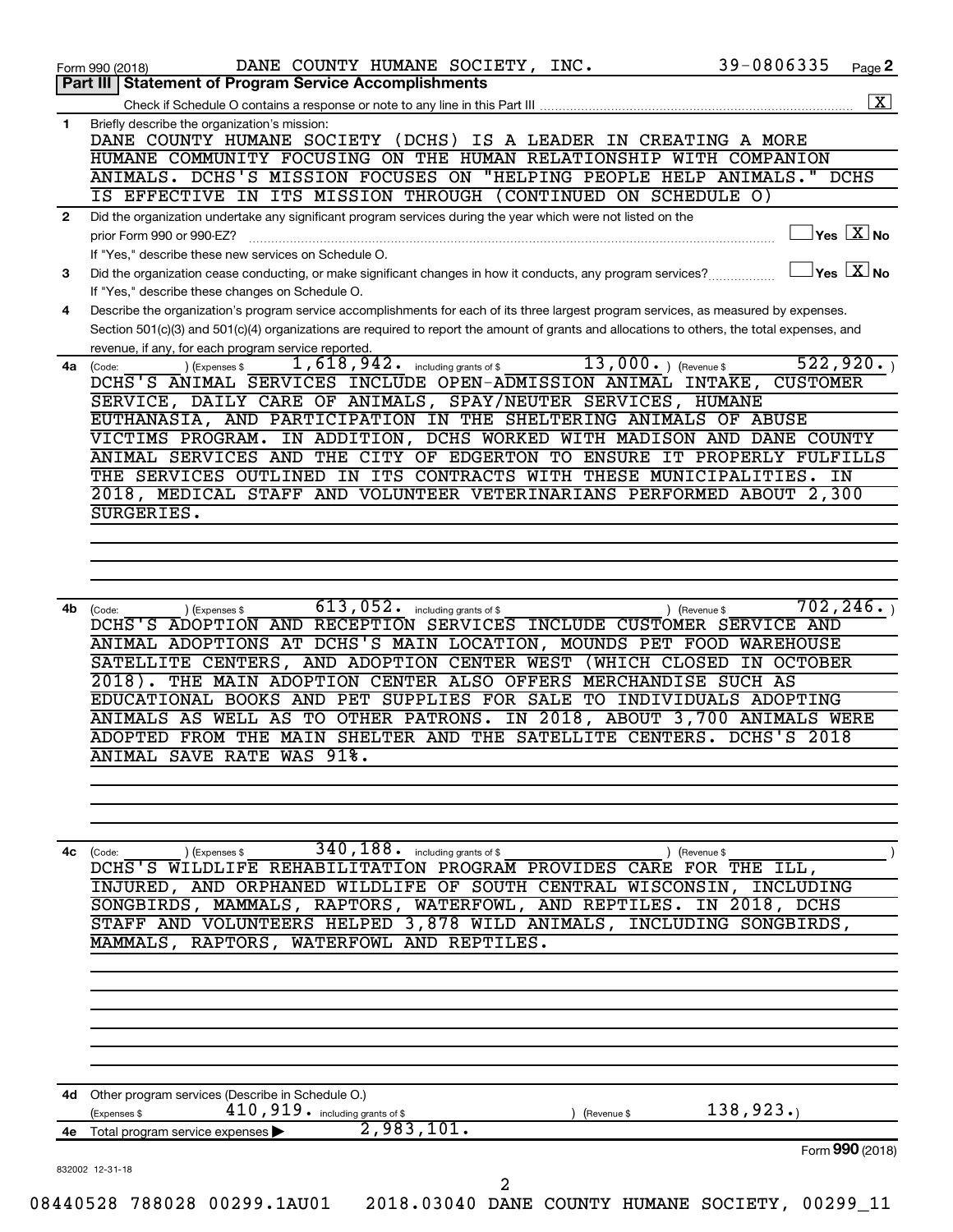|  | Form 990 (2018) |  |
|--|-----------------|--|
|  |                 |  |

**Part IV Checklist of Required Schedules**

Form 990 (2018) Page DANE COUNTY HUMANE SOCIETY, INC. 39-0806335

|     |                                                                                                                                      |                 | Yes                     | No                      |
|-----|--------------------------------------------------------------------------------------------------------------------------------------|-----------------|-------------------------|-------------------------|
| 1   | Is the organization described in section $501(c)(3)$ or $4947(a)(1)$ (other than a private foundation)?                              |                 |                         |                         |
|     | If "Yes," complete Schedule A                                                                                                        | 1               | х                       |                         |
| 2   |                                                                                                                                      | $\overline{2}$  | $\overline{\textbf{X}}$ |                         |
| 3   | Did the organization engage in direct or indirect political campaign activities on behalf of or in opposition to candidates for      |                 |                         |                         |
|     |                                                                                                                                      | 3               |                         | x                       |
| 4   | Section 501(c)(3) organizations. Did the organization engage in lobbying activities, or have a section 501(h) election in effect     |                 |                         |                         |
|     |                                                                                                                                      | 4               |                         | x                       |
| 5   | Is the organization a section 501(c)(4), 501(c)(5), or 501(c)(6) organization that receives membership dues, assessments, or         |                 |                         |                         |
|     |                                                                                                                                      | 5               |                         | x                       |
| 6   | Did the organization maintain any donor advised funds or any similar funds or accounts for which donors have the right to            |                 |                         |                         |
|     |                                                                                                                                      | 6               |                         | x                       |
|     | provide advice on the distribution or investment of amounts in such funds or accounts? If "Yes," complete Schedule D, Part I         |                 |                         |                         |
| 7   | Did the organization receive or hold a conservation easement, including easements to preserve open space,                            |                 |                         | x                       |
|     | the environment, historic land areas, or historic structures? If "Yes," complete Schedule D, Part II<br>.                            | $\overline{7}$  |                         |                         |
| 8   | Did the organization maintain collections of works of art, historical treasures, or other similar assets? If "Yes," complete         |                 |                         |                         |
|     |                                                                                                                                      | 8               |                         | x                       |
| 9   | Did the organization report an amount in Part X, line 21, for escrow or custodial account liability, serve as a custodian for        |                 |                         |                         |
|     | amounts not listed in Part X; or provide credit counseling, debt management, credit repair, or debt negotiation services?            |                 |                         |                         |
|     | If "Yes," complete Schedule D, Part IV                                                                                               | 9               |                         | x                       |
| 10  | Did the organization, directly or through a related organization, hold assets in temporarily restricted endowments, permanent        |                 |                         |                         |
|     |                                                                                                                                      | 10              |                         | x                       |
| 11  | If the organization's answer to any of the following questions is "Yes," then complete Schedule D, Parts VI, VII, VIII, IX, or X     |                 |                         |                         |
|     | as applicable.                                                                                                                       |                 |                         |                         |
|     | a Did the organization report an amount for land, buildings, and equipment in Part X, line 10? If "Yes," complete Schedule D,        |                 |                         |                         |
|     | Part VI                                                                                                                              | 11a             | X                       |                         |
|     | <b>b</b> Did the organization report an amount for investments - other securities in Part X, line 12 that is 5% or more of its total |                 |                         |                         |
|     |                                                                                                                                      | 11b             |                         | x                       |
|     | c Did the organization report an amount for investments - program related in Part X, line 13 that is 5% or more of its total         |                 |                         |                         |
|     |                                                                                                                                      | 11c             |                         | x                       |
|     | d Did the organization report an amount for other assets in Part X, line 15 that is 5% or more of its total assets reported in       |                 |                         |                         |
|     |                                                                                                                                      | 11d             |                         | х                       |
|     |                                                                                                                                      | 11e             |                         | X                       |
|     | f Did the organization's separate or consolidated financial statements for the tax year include a footnote that addresses            |                 |                         |                         |
|     | the organization's liability for uncertain tax positions under FIN 48 (ASC 740)? If "Yes," complete Schedule D, Part X               | 11f             |                         | х                       |
|     | 12a Did the organization obtain separate, independent audited financial statements for the tax year? If "Yes," complete              |                 |                         |                         |
|     | Schedule D, Parts XI and XII                                                                                                         | 12a             | х                       |                         |
|     | <b>b</b> Was the organization included in consolidated, independent audited financial statements for the tax year?                   |                 |                         |                         |
|     | If "Yes," and if the organization answered "No" to line 12a, then completing Schedule D, Parts XI and XII is optional                | 12 <sub>b</sub> |                         | Y<br>▵                  |
| 13  |                                                                                                                                      | 13              |                         | $\overline{\texttt{x}}$ |
| 14a | Did the organization maintain an office, employees, or agents outside of the United States?                                          | 14a             |                         | х                       |
| b   | Did the organization have aggregate revenues or expenses of more than \$10,000 from grantmaking, fundraising, business,              |                 |                         |                         |
|     | investment, and program service activities outside the United States, or aggregate foreign investments valued at \$100,000           |                 |                         |                         |
|     |                                                                                                                                      | 14b             |                         | x                       |
| 15  | Did the organization report on Part IX, column (A), line 3, more than \$5,000 of grants or other assistance to or for any            |                 |                         |                         |
|     |                                                                                                                                      | 15              |                         | x                       |
| 16  | Did the organization report on Part IX, column (A), line 3, more than \$5,000 of aggregate grants or other assistance to             |                 |                         |                         |
|     |                                                                                                                                      | 16              |                         | x                       |
| 17  | Did the organization report a total of more than \$15,000 of expenses for professional fundraising services on Part IX,              |                 |                         |                         |
|     |                                                                                                                                      | 17              |                         | x                       |
| 18  | Did the organization report more than \$15,000 total of fundraising event gross income and contributions on Part VIII, lines         |                 |                         |                         |
|     |                                                                                                                                      | 18              | х                       |                         |
| 19  | Did the organization report more than \$15,000 of gross income from gaming activities on Part VIII, line 9a? If "Yes,"               |                 |                         |                         |
|     | complete Schedule G, Part III                                                                                                        | 19              |                         | х                       |
|     | 20a Did the organization operate one or more hospital facilities? If "Yes," complete Schedule H                                      | 20a             |                         | X                       |
| b   |                                                                                                                                      | 20 <sub>b</sub> |                         |                         |
| 21  | Did the organization report more than \$5,000 of grants or other assistance to any domestic organization or                          |                 |                         |                         |
|     |                                                                                                                                      |                 | Х                       |                         |
|     |                                                                                                                                      | 21              |                         |                         |

3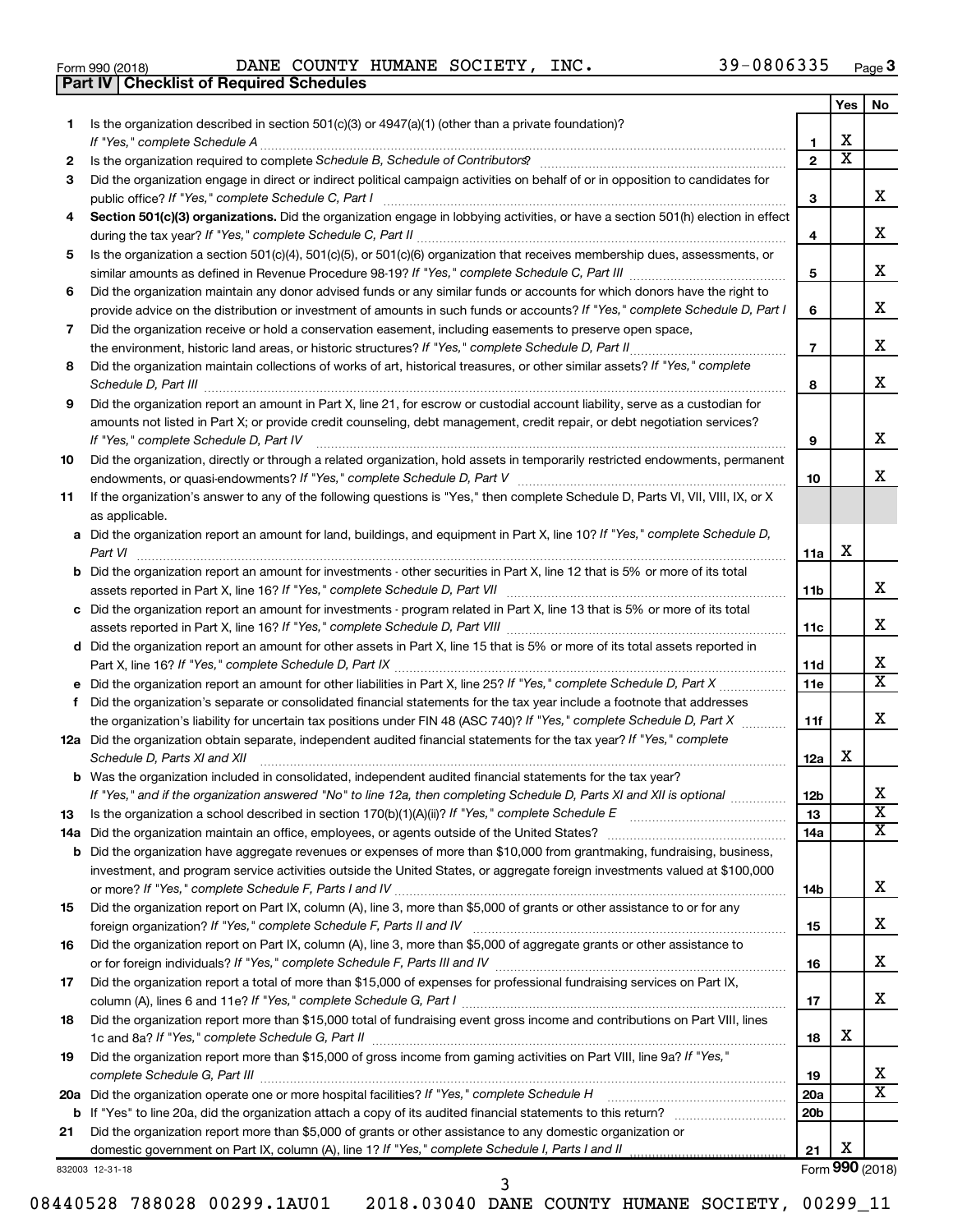|  | Form 990 (2018) |  |
|--|-----------------|--|
|  |                 |  |

*(continued)* **Part IV Checklist of Required Schedules**

Form 990 (2018) Page DANE COUNTY HUMANE SOCIETY, INC. 39-0806335

|        |                                                                                                                                                                           |                 | Yes | No                                                     |
|--------|---------------------------------------------------------------------------------------------------------------------------------------------------------------------------|-----------------|-----|--------------------------------------------------------|
| 22     | Did the organization report more than \$5,000 of grants or other assistance to or for domestic individuals on                                                             |                 |     |                                                        |
|        |                                                                                                                                                                           | 22              |     | x                                                      |
| 23     | Did the organization answer "Yes" to Part VII, Section A, line 3, 4, or 5 about compensation of the organization's current                                                |                 |     |                                                        |
|        | and former officers, directors, trustees, key employees, and highest compensated employees? If "Yes," complete<br>Schedule J <b>Execute Schedule J Execute Schedule J</b> | 23              |     | x                                                      |
|        | 24a Did the organization have a tax-exempt bond issue with an outstanding principal amount of more than \$100,000 as of the                                               |                 |     |                                                        |
|        | last day of the year, that was issued after December 31, 2002? If "Yes," answer lines 24b through 24d and complete                                                        |                 |     |                                                        |
|        |                                                                                                                                                                           | 24a             |     | x                                                      |
|        |                                                                                                                                                                           | 24 <sub>b</sub> |     |                                                        |
|        | c Did the organization maintain an escrow account other than a refunding escrow at any time during the year to defease                                                    |                 |     |                                                        |
|        |                                                                                                                                                                           | 24c             |     |                                                        |
|        |                                                                                                                                                                           | 24 <sub>d</sub> |     |                                                        |
|        | 25a Section 501(c)(3), 501(c)(4), and 501(c)(29) organizations. Did the organization engage in an excess benefit                                                          |                 |     |                                                        |
|        |                                                                                                                                                                           | 25a             |     | x                                                      |
|        | <b>b</b> Is the organization aware that it engaged in an excess benefit transaction with a disqualified person in a prior year, and                                       |                 |     |                                                        |
|        | that the transaction has not been reported on any of the organization's prior Forms 990 or 990-EZ? If "Yes," complete<br>Schedule L, Part I                               | 25b             |     | x                                                      |
| 26     | Did the organization report any amount on Part X, line 5, 6, or 22 for receivables from or payables to any current or                                                     |                 |     |                                                        |
|        | former officers, directors, trustees, key employees, highest compensated employees, or disqualified persons? If "Yes,"                                                    |                 |     |                                                        |
|        |                                                                                                                                                                           | 26              |     | X                                                      |
| 27     | Did the organization provide a grant or other assistance to an officer, director, trustee, key employee, substantial                                                      |                 |     |                                                        |
|        | contributor or employee thereof, a grant selection committee member, or to a 35% controlled entity or family member                                                       |                 |     |                                                        |
|        |                                                                                                                                                                           | 27              |     | X                                                      |
| 28     | Was the organization a party to a business transaction with one of the following parties (see Schedule L, Part IV                                                         |                 |     |                                                        |
|        | instructions for applicable filing thresholds, conditions, and exceptions):                                                                                               |                 |     |                                                        |
|        |                                                                                                                                                                           | 28a             |     | х                                                      |
|        | <b>b</b> A family member of a current or former officer, director, trustee, or key employee? If "Yes," complete Schedule L, Part IV                                       | 28b             |     | $\overline{\mathtt{x}}$                                |
|        | c An entity of which a current or former officer, director, trustee, or key employee (or a family member thereof) was an officer,                                         |                 |     |                                                        |
|        |                                                                                                                                                                           | 28c             |     | X                                                      |
| 29     |                                                                                                                                                                           | 29              | X   |                                                        |
| 30     | Did the organization receive contributions of art, historical treasures, or other similar assets, or qualified conservation                                               | 30              |     | x                                                      |
| 31     | Did the organization liquidate, terminate, or dissolve and cease operations?                                                                                              |                 |     |                                                        |
|        |                                                                                                                                                                           | 31              |     | x                                                      |
| 32     | Did the organization sell, exchange, dispose of, or transfer more than 25% of its net assets? If "Yes," complete                                                          |                 |     |                                                        |
|        |                                                                                                                                                                           |                 |     |                                                        |
|        |                                                                                                                                                                           | 32              |     |                                                        |
| 33     | Did the organization own 100% of an entity disregarded as separate from the organization under Regulations                                                                | 33              |     |                                                        |
|        |                                                                                                                                                                           |                 |     |                                                        |
|        | Was the organization related to any tax-exempt or taxable entity? If "Yes," complete Schedule R, Part II, III, or IV, and<br>Part V, line 1                               | 34              |     |                                                        |
| 34     |                                                                                                                                                                           | <b>35a</b>      |     |                                                        |
|        | b If "Yes" to line 35a, did the organization receive any payment from or engage in any transaction with a controlled entity                                               |                 |     |                                                        |
|        |                                                                                                                                                                           | 35 <sub>b</sub> |     |                                                        |
| 36     | Section 501(c)(3) organizations. Did the organization make any transfers to an exempt non-charitable related organization?                                                | 36              |     |                                                        |
| 37     | Did the organization conduct more than 5% of its activities through an entity that is not a related organization                                                          |                 |     |                                                        |
|        |                                                                                                                                                                           | 37              |     |                                                        |
| 38     | Did the organization complete Schedule O and provide explanations in Schedule O for Part VI, lines 11b and 19?                                                            |                 |     |                                                        |
|        |                                                                                                                                                                           | 38              | X   |                                                        |
| Part V | Check if Schedule O contains a response or note to any line in this Part V                                                                                                |                 |     |                                                        |
|        |                                                                                                                                                                           |                 | Yes |                                                        |
|        | 1a                                                                                                                                                                        |                 |     |                                                        |
|        | 1b                                                                                                                                                                        |                 |     |                                                        |
|        |                                                                                                                                                                           |                 |     |                                                        |
|        | c Did the organization comply with backup withholding rules for reportable payments to vendors and reportable gaming                                                      | 1c              |     | X<br>x<br>х<br>$\overline{\mathtt{x}}$<br>x<br>x<br>No |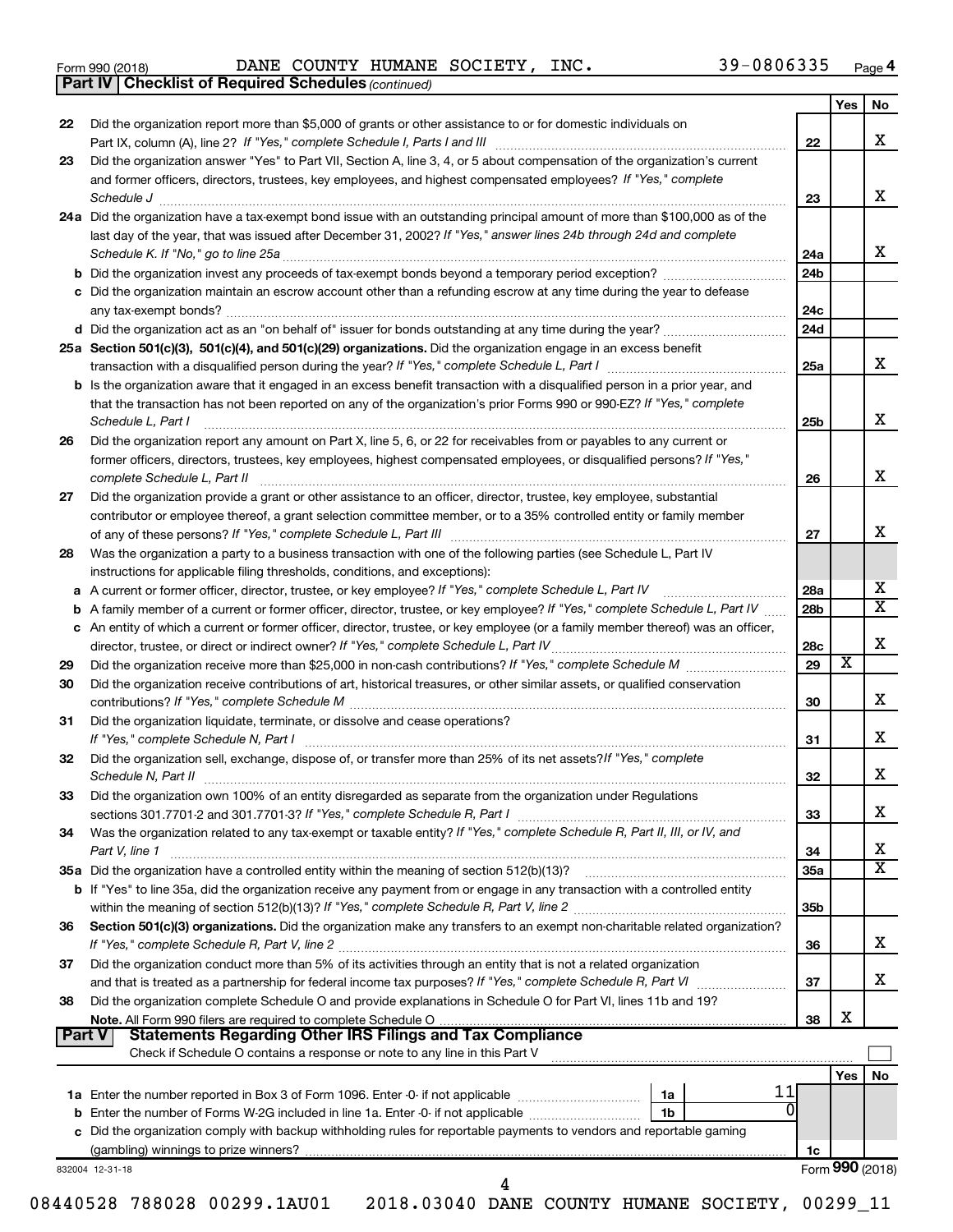Form 990 (2018) Page DANE COUNTY HUMANE SOCIETY, INC. 39-0806335

**Part V** Statements Regarding Other IRS Filings and Tax Compliance (continued)

|        |                                                                                                                                                 |                      | <b>Yes</b>              | No                      |
|--------|-------------------------------------------------------------------------------------------------------------------------------------------------|----------------------|-------------------------|-------------------------|
|        | 2a Enter the number of employees reported on Form W-3, Transmittal of Wage and Tax Statements,                                                  |                      |                         |                         |
|        | 118<br>filed for the calendar year ending with or within the year covered by this return <i>[[[[[[[[[[[[[[]]]]</i> ]]<br>2a                     |                      |                         |                         |
|        |                                                                                                                                                 | 2b                   | x                       |                         |
|        | <b>Note.</b> If the sum of lines 1a and 2a is greater than 250, you may be required to e-file (see instructions)                                |                      |                         |                         |
|        | 3a Did the organization have unrelated business gross income of \$1,000 or more during the year?                                                | За                   |                         | X                       |
|        |                                                                                                                                                 | 3 <sub>b</sub>       |                         |                         |
|        | 4a At any time during the calendar year, did the organization have an interest in, or a signature or other authority over, a                    |                      |                         |                         |
|        | financial account in a foreign country (such as a bank account, securities account, or other financial account)?                                | 4a                   |                         | x                       |
|        | <b>b</b> If "Yes," enter the name of the foreign country:                                                                                       |                      |                         |                         |
|        | See instructions for filing requirements for FinCEN Form 114, Report of Foreign Bank and Financial Accounts (FBAR).                             |                      |                         | х                       |
|        |                                                                                                                                                 | 5a<br>5 <sub>b</sub> |                         | $\overline{\mathbf{X}}$ |
|        |                                                                                                                                                 | 5 <sub>c</sub>       |                         |                         |
|        | 6a Does the organization have annual gross receipts that are normally greater than \$100,000, and did the organization solicit                  |                      |                         |                         |
|        | any contributions that were not tax deductible as charitable contributions?                                                                     | 6a                   |                         | x                       |
|        | b If "Yes," did the organization include with every solicitation an express statement that such contributions or gifts                          |                      |                         |                         |
|        | were not tax deductible?                                                                                                                        | 6b                   |                         |                         |
| 7      | Organizations that may receive deductible contributions under section 170(c).                                                                   |                      |                         |                         |
| a      | Did the organization receive a payment in excess of \$75 made partly as a contribution and partly for goods and services provided to the payor? | 7a                   | x                       |                         |
|        |                                                                                                                                                 | 7b                   | $\overline{\textbf{x}}$ |                         |
|        | c Did the organization sell, exchange, or otherwise dispose of tangible personal property for which it was required                             |                      |                         |                         |
|        | to file Form 8282?                                                                                                                              | 7с                   |                         | х                       |
|        | 7d                                                                                                                                              |                      |                         |                         |
| е      | Did the organization receive any funds, directly or indirectly, to pay premiums on a personal benefit contract?                                 | 7е                   |                         | х                       |
|        |                                                                                                                                                 | 7f                   |                         | $\overline{\mathbf{X}}$ |
|        | If the organization received a contribution of qualified intellectual property, did the organization file Form 8899 as required?                | 7g                   |                         |                         |
| h.     | If the organization received a contribution of cars, boats, airplanes, or other vehicles, did the organization file a Form 1098-C?              | 7h                   |                         |                         |
| 8      | Sponsoring organizations maintaining donor advised funds. Did a donor advised fund maintained by the                                            |                      |                         |                         |
|        | sponsoring organization have excess business holdings at any time during the year?                                                              | 8                    |                         |                         |
| 9      | Sponsoring organizations maintaining donor advised funds.                                                                                       |                      |                         |                         |
| a      | Did the sponsoring organization make any taxable distributions under section 4966?                                                              | 9а                   |                         |                         |
| b      |                                                                                                                                                 | 9b                   |                         |                         |
| 10     | Section 501(c)(7) organizations. Enter:<br>10a                                                                                                  |                      |                         |                         |
| а<br>b | 10 <sub>b</sub><br>Gross receipts, included on Form 990, Part VIII, line 12, for public use of club facilities                                  |                      |                         |                         |
| 11     | Section 501(c)(12) organizations. Enter:                                                                                                        |                      |                         |                         |
|        | 11a                                                                                                                                             |                      |                         |                         |
|        | b Gross income from other sources (Do not net amounts due or paid to other sources against                                                      |                      |                         |                         |
|        | amounts due or received from them.)<br>11b                                                                                                      |                      |                         |                         |
|        | 12a Section 4947(a)(1) non-exempt charitable trusts. Is the organization filing Form 990 in lieu of Form 1041?                                  | 12a                  |                         |                         |
|        | <b>b</b> If "Yes," enter the amount of tax-exempt interest received or accrued during the year<br>12b                                           |                      |                         |                         |
| 13     | Section 501(c)(29) qualified nonprofit health insurance issuers.                                                                                |                      |                         |                         |
|        | a Is the organization licensed to issue qualified health plans in more than one state?                                                          | 1За                  |                         |                         |
|        | Note. See the instructions for additional information the organization must report on Schedule O.                                               |                      |                         |                         |
|        | <b>b</b> Enter the amount of reserves the organization is required to maintain by the states in which the                                       |                      |                         |                         |
|        | 13b                                                                                                                                             |                      |                         |                         |
|        | 13с                                                                                                                                             |                      |                         |                         |
|        | 14a Did the organization receive any payments for indoor tanning services during the tax year?                                                  | 14a                  |                         | x                       |
|        |                                                                                                                                                 | 14b                  |                         |                         |
| 15     | Is the organization subject to the section 4960 tax on payment(s) of more than \$1,000,000 in remuneration or                                   |                      |                         | x                       |
|        | excess parachute payment(s) during the year?                                                                                                    | 15                   |                         |                         |
|        | If "Yes," see instructions and file Form 4720, Schedule N.                                                                                      |                      |                         | x                       |
| 16     | Is the organization an educational institution subject to the section 4968 excise tax on net investment income?                                 | 16                   |                         |                         |
|        | If "Yes," complete Form 4720, Schedule O.                                                                                                       |                      |                         |                         |

Form (2018) **990**

832005 12-31-18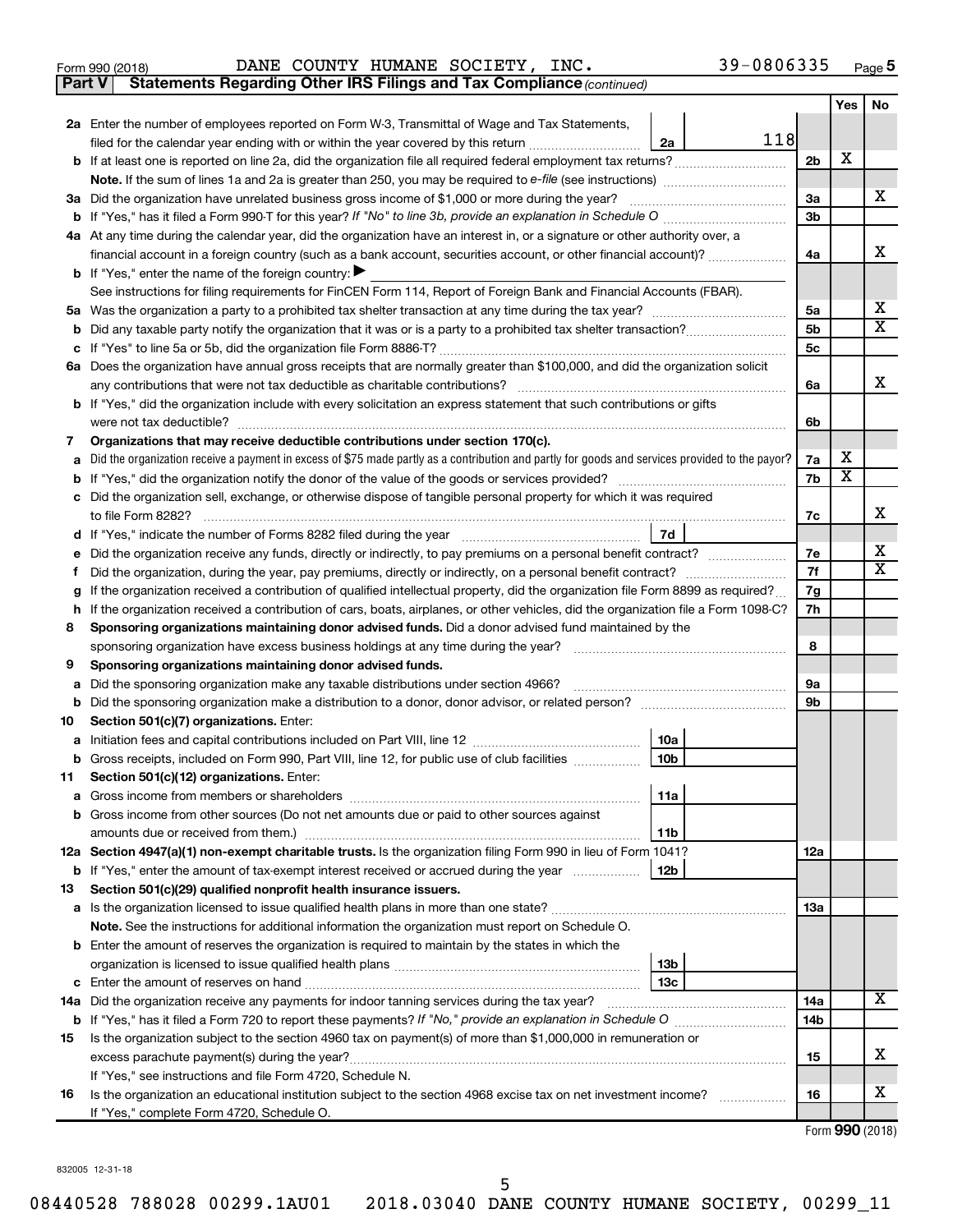| Form 990 (2018) |  |
|-----------------|--|
|-----------------|--|

Form 990 (2018) Page DANE COUNTY HUMANE SOCIETY, INC. 39-0806335

39-0806335 Page 6

|  | Part VI   Governance, Management, and Disclosure For each "Yes" response to lines 2 through 7b below, and for a "No" response |  |  |
|--|-------------------------------------------------------------------------------------------------------------------------------|--|--|
|  | to line 8a, 8b, or 10b below, describe the circumstances, processes, or changes in Schedule O. See instructions.              |  |  |

| Yes<br>9<br>1a Enter the number of voting members of the governing body at the end of the tax year<br>1a<br>If there are material differences in voting rights among members of the governing body, or if the governing<br>body delegated broad authority to an executive committee or similar committee, explain in Schedule O.<br>9<br><b>b</b> Enter the number of voting members included in line 1a, above, who are independent <i>manumum</i><br>1b<br>Did any officer, director, trustee, or key employee have a family relationship or a business relationship with any other<br>$\mathbf{2}$<br>officer, director, trustee, or key employee?<br>Did the organization delegate control over management duties customarily performed by or under the direct supervision<br>3<br>4<br>Did the organization make any significant changes to its governing documents since the prior Form 990 was filed?<br>5<br>$\overline{\textbf{x}}$<br>6<br>Did the organization have members, stockholders, or other persons who had the power to elect or appoint one or<br>X<br>7a<br><b>b</b> Are any governance decisions of the organization reserved to (or subject to approval by) members, stockholders, or<br>X<br>7b<br>Did the organization contemporaneously document the meetings held or written actions undertaken during the year by the following:<br>8а<br>a<br>8b<br>Is there any officer, director, trustee, or key employee listed in Part VII, Section A, who cannot be reached at the<br>9<br><b>Section B. Policies</b> (This Section B requests information about policies not required by the Internal Revenue Code.)<br>10a<br>b If "Yes," did the organization have written policies and procedures governing the activities of such chapters, affiliates,<br>10 <sub>b</sub><br>11a<br>11a Has the organization provided a complete copy of this Form 990 to all members of its governing body before filing the form?<br><b>b</b> Describe in Schedule O the process, if any, used by the organization to review this Form 990.<br>12a<br>Did the organization have a written conflict of interest policy? If "No," go to line 13<br>Were officers, directors, or trustees, and key employees required to disclose annually interests that could give rise to conflicts?<br>12 <sub>b</sub><br>b<br>Did the organization regularly and consistently monitor and enforce compliance with the policy? If "Yes," describe<br>с<br>12c<br>13<br>14<br>Did the organization have a written document retention and destruction policy? [11] manufaction manufaction in<br>Did the process for determining compensation of the following persons include a review and approval by independent<br>persons, comparability data, and contemporaneous substantiation of the deliberation and decision?<br>X<br>15a<br>15b<br>If "Yes" to line 15a or 15b, describe the process in Schedule O (see instructions).<br>16a Did the organization invest in, contribute assets to, or participate in a joint venture or similar arrangement with a<br>taxable entity during the year?<br>16a<br><b>b</b> If "Yes," did the organization follow a written policy or procedure requiring the organization to evaluate its participation<br>in joint venture arrangements under applicable federal tax law, and take steps to safeguard the organization's<br>exempt status with respect to such arrangements?<br>16b<br><b>Section C. Disclosure</b><br>List the states with which a copy of this Form 990 is required to be filed $\blacktriangleright\texttt{WI}$<br>17<br>Section 6104 requires an organization to make its Forms 1023 (1024 or 1024 A if applicable), 990, and 990 T (Section 501(c)(3)s only) available<br>18<br>for public inspection. Indicate how you made these available. Check all that apply.<br>$\lfloor x \rfloor$ Upon request<br>$ \mathbf{X} $ Own website<br>Another's website<br>Other (explain in Schedule O)<br>Describe in Schedule O whether (and if so, how) the organization made its governing documents, conflict of interest policy, and financial<br>19<br>statements available to the public during the tax year.<br>State the name, address, and telephone number of the person who possesses the organization's books and records<br>SARA HOVEN - 608-838-0413<br>53718-6941<br>5132 VOGES RD, MADISON, WI<br>Form 990 (2018)<br>832006 12-31-18<br>6<br>08440528 788028 00299.1AU01<br>2018.03040 DANE COUNTY HUMANE SOCIETY, 00299_11 |     | <b>Section A. Governing Body and Management</b> |  |  |                         |  |
|-----------------------------------------------------------------------------------------------------------------------------------------------------------------------------------------------------------------------------------------------------------------------------------------------------------------------------------------------------------------------------------------------------------------------------------------------------------------------------------------------------------------------------------------------------------------------------------------------------------------------------------------------------------------------------------------------------------------------------------------------------------------------------------------------------------------------------------------------------------------------------------------------------------------------------------------------------------------------------------------------------------------------------------------------------------------------------------------------------------------------------------------------------------------------------------------------------------------------------------------------------------------------------------------------------------------------------------------------------------------------------------------------------------------------------------------------------------------------------------------------------------------------------------------------------------------------------------------------------------------------------------------------------------------------------------------------------------------------------------------------------------------------------------------------------------------------------------------------------------------------------------------------------------------------------------------------------------------------------------------------------------------------------------------------------------------------------------------------------------------------------------------------------------------------------------------------------------------------------------------------------------------------------------------------------------------------------------------------------------------------------------------------------------------------------------------------------------------------------------------------------------------------------------------------------------------------------------------------------------------------------------------------------------------------------------------------------------------------------------------------------------------------------------------------------------------------------------------------------------------------------------------------------------------------------------------------------------------------------------------------------------------------------------------------------------------------------------------------------------------------------------------------------------------------------------------------------------------------------------------------------------------------------------------------------------------------------------------------------------------------------------------------------------------------------------------------------------------------------------------------------------------------------------------------------------------------------------------------------------------------------------------------------------------------------------------------------------------------------------------------------------------------------------------------------------------------------------------------------------------------------------------------------------------------------------------------------------------------------------------------------------------------------------------------------------------------------------------------------------------------------------------------------------------------------------------------------------------------------------------------------------------------------------------------------------------------------------------------------------------------------------------------------------------------------------------------------------------------------------------------|-----|-------------------------------------------------|--|--|-------------------------|--|
|                                                                                                                                                                                                                                                                                                                                                                                                                                                                                                                                                                                                                                                                                                                                                                                                                                                                                                                                                                                                                                                                                                                                                                                                                                                                                                                                                                                                                                                                                                                                                                                                                                                                                                                                                                                                                                                                                                                                                                                                                                                                                                                                                                                                                                                                                                                                                                                                                                                                                                                                                                                                                                                                                                                                                                                                                                                                                                                                                                                                                                                                                                                                                                                                                                                                                                                                                                                                                                                                                                                                                                                                                                                                                                                                                                                                                                                                                                                                                                                                                                                                                                                                                                                                                                                                                                                                                                                                                                                                                               |     |                                                 |  |  |                         |  |
|                                                                                                                                                                                                                                                                                                                                                                                                                                                                                                                                                                                                                                                                                                                                                                                                                                                                                                                                                                                                                                                                                                                                                                                                                                                                                                                                                                                                                                                                                                                                                                                                                                                                                                                                                                                                                                                                                                                                                                                                                                                                                                                                                                                                                                                                                                                                                                                                                                                                                                                                                                                                                                                                                                                                                                                                                                                                                                                                                                                                                                                                                                                                                                                                                                                                                                                                                                                                                                                                                                                                                                                                                                                                                                                                                                                                                                                                                                                                                                                                                                                                                                                                                                                                                                                                                                                                                                                                                                                                                               |     |                                                 |  |  |                         |  |
|                                                                                                                                                                                                                                                                                                                                                                                                                                                                                                                                                                                                                                                                                                                                                                                                                                                                                                                                                                                                                                                                                                                                                                                                                                                                                                                                                                                                                                                                                                                                                                                                                                                                                                                                                                                                                                                                                                                                                                                                                                                                                                                                                                                                                                                                                                                                                                                                                                                                                                                                                                                                                                                                                                                                                                                                                                                                                                                                                                                                                                                                                                                                                                                                                                                                                                                                                                                                                                                                                                                                                                                                                                                                                                                                                                                                                                                                                                                                                                                                                                                                                                                                                                                                                                                                                                                                                                                                                                                                                               |     |                                                 |  |  |                         |  |
|                                                                                                                                                                                                                                                                                                                                                                                                                                                                                                                                                                                                                                                                                                                                                                                                                                                                                                                                                                                                                                                                                                                                                                                                                                                                                                                                                                                                                                                                                                                                                                                                                                                                                                                                                                                                                                                                                                                                                                                                                                                                                                                                                                                                                                                                                                                                                                                                                                                                                                                                                                                                                                                                                                                                                                                                                                                                                                                                                                                                                                                                                                                                                                                                                                                                                                                                                                                                                                                                                                                                                                                                                                                                                                                                                                                                                                                                                                                                                                                                                                                                                                                                                                                                                                                                                                                                                                                                                                                                                               |     |                                                 |  |  |                         |  |
|                                                                                                                                                                                                                                                                                                                                                                                                                                                                                                                                                                                                                                                                                                                                                                                                                                                                                                                                                                                                                                                                                                                                                                                                                                                                                                                                                                                                                                                                                                                                                                                                                                                                                                                                                                                                                                                                                                                                                                                                                                                                                                                                                                                                                                                                                                                                                                                                                                                                                                                                                                                                                                                                                                                                                                                                                                                                                                                                                                                                                                                                                                                                                                                                                                                                                                                                                                                                                                                                                                                                                                                                                                                                                                                                                                                                                                                                                                                                                                                                                                                                                                                                                                                                                                                                                                                                                                                                                                                                                               |     |                                                 |  |  |                         |  |
|                                                                                                                                                                                                                                                                                                                                                                                                                                                                                                                                                                                                                                                                                                                                                                                                                                                                                                                                                                                                                                                                                                                                                                                                                                                                                                                                                                                                                                                                                                                                                                                                                                                                                                                                                                                                                                                                                                                                                                                                                                                                                                                                                                                                                                                                                                                                                                                                                                                                                                                                                                                                                                                                                                                                                                                                                                                                                                                                                                                                                                                                                                                                                                                                                                                                                                                                                                                                                                                                                                                                                                                                                                                                                                                                                                                                                                                                                                                                                                                                                                                                                                                                                                                                                                                                                                                                                                                                                                                                                               |     |                                                 |  |  |                         |  |
|                                                                                                                                                                                                                                                                                                                                                                                                                                                                                                                                                                                                                                                                                                                                                                                                                                                                                                                                                                                                                                                                                                                                                                                                                                                                                                                                                                                                                                                                                                                                                                                                                                                                                                                                                                                                                                                                                                                                                                                                                                                                                                                                                                                                                                                                                                                                                                                                                                                                                                                                                                                                                                                                                                                                                                                                                                                                                                                                                                                                                                                                                                                                                                                                                                                                                                                                                                                                                                                                                                                                                                                                                                                                                                                                                                                                                                                                                                                                                                                                                                                                                                                                                                                                                                                                                                                                                                                                                                                                                               | 2   |                                                 |  |  |                         |  |
|                                                                                                                                                                                                                                                                                                                                                                                                                                                                                                                                                                                                                                                                                                                                                                                                                                                                                                                                                                                                                                                                                                                                                                                                                                                                                                                                                                                                                                                                                                                                                                                                                                                                                                                                                                                                                                                                                                                                                                                                                                                                                                                                                                                                                                                                                                                                                                                                                                                                                                                                                                                                                                                                                                                                                                                                                                                                                                                                                                                                                                                                                                                                                                                                                                                                                                                                                                                                                                                                                                                                                                                                                                                                                                                                                                                                                                                                                                                                                                                                                                                                                                                                                                                                                                                                                                                                                                                                                                                                                               |     |                                                 |  |  |                         |  |
|                                                                                                                                                                                                                                                                                                                                                                                                                                                                                                                                                                                                                                                                                                                                                                                                                                                                                                                                                                                                                                                                                                                                                                                                                                                                                                                                                                                                                                                                                                                                                                                                                                                                                                                                                                                                                                                                                                                                                                                                                                                                                                                                                                                                                                                                                                                                                                                                                                                                                                                                                                                                                                                                                                                                                                                                                                                                                                                                                                                                                                                                                                                                                                                                                                                                                                                                                                                                                                                                                                                                                                                                                                                                                                                                                                                                                                                                                                                                                                                                                                                                                                                                                                                                                                                                                                                                                                                                                                                                                               | 3   |                                                 |  |  |                         |  |
|                                                                                                                                                                                                                                                                                                                                                                                                                                                                                                                                                                                                                                                                                                                                                                                                                                                                                                                                                                                                                                                                                                                                                                                                                                                                                                                                                                                                                                                                                                                                                                                                                                                                                                                                                                                                                                                                                                                                                                                                                                                                                                                                                                                                                                                                                                                                                                                                                                                                                                                                                                                                                                                                                                                                                                                                                                                                                                                                                                                                                                                                                                                                                                                                                                                                                                                                                                                                                                                                                                                                                                                                                                                                                                                                                                                                                                                                                                                                                                                                                                                                                                                                                                                                                                                                                                                                                                                                                                                                                               |     |                                                 |  |  |                         |  |
|                                                                                                                                                                                                                                                                                                                                                                                                                                                                                                                                                                                                                                                                                                                                                                                                                                                                                                                                                                                                                                                                                                                                                                                                                                                                                                                                                                                                                                                                                                                                                                                                                                                                                                                                                                                                                                                                                                                                                                                                                                                                                                                                                                                                                                                                                                                                                                                                                                                                                                                                                                                                                                                                                                                                                                                                                                                                                                                                                                                                                                                                                                                                                                                                                                                                                                                                                                                                                                                                                                                                                                                                                                                                                                                                                                                                                                                                                                                                                                                                                                                                                                                                                                                                                                                                                                                                                                                                                                                                                               | 4   |                                                 |  |  |                         |  |
|                                                                                                                                                                                                                                                                                                                                                                                                                                                                                                                                                                                                                                                                                                                                                                                                                                                                                                                                                                                                                                                                                                                                                                                                                                                                                                                                                                                                                                                                                                                                                                                                                                                                                                                                                                                                                                                                                                                                                                                                                                                                                                                                                                                                                                                                                                                                                                                                                                                                                                                                                                                                                                                                                                                                                                                                                                                                                                                                                                                                                                                                                                                                                                                                                                                                                                                                                                                                                                                                                                                                                                                                                                                                                                                                                                                                                                                                                                                                                                                                                                                                                                                                                                                                                                                                                                                                                                                                                                                                                               | 5   |                                                 |  |  |                         |  |
|                                                                                                                                                                                                                                                                                                                                                                                                                                                                                                                                                                                                                                                                                                                                                                                                                                                                                                                                                                                                                                                                                                                                                                                                                                                                                                                                                                                                                                                                                                                                                                                                                                                                                                                                                                                                                                                                                                                                                                                                                                                                                                                                                                                                                                                                                                                                                                                                                                                                                                                                                                                                                                                                                                                                                                                                                                                                                                                                                                                                                                                                                                                                                                                                                                                                                                                                                                                                                                                                                                                                                                                                                                                                                                                                                                                                                                                                                                                                                                                                                                                                                                                                                                                                                                                                                                                                                                                                                                                                                               | 6   |                                                 |  |  |                         |  |
|                                                                                                                                                                                                                                                                                                                                                                                                                                                                                                                                                                                                                                                                                                                                                                                                                                                                                                                                                                                                                                                                                                                                                                                                                                                                                                                                                                                                                                                                                                                                                                                                                                                                                                                                                                                                                                                                                                                                                                                                                                                                                                                                                                                                                                                                                                                                                                                                                                                                                                                                                                                                                                                                                                                                                                                                                                                                                                                                                                                                                                                                                                                                                                                                                                                                                                                                                                                                                                                                                                                                                                                                                                                                                                                                                                                                                                                                                                                                                                                                                                                                                                                                                                                                                                                                                                                                                                                                                                                                                               | 7a  |                                                 |  |  |                         |  |
|                                                                                                                                                                                                                                                                                                                                                                                                                                                                                                                                                                                                                                                                                                                                                                                                                                                                                                                                                                                                                                                                                                                                                                                                                                                                                                                                                                                                                                                                                                                                                                                                                                                                                                                                                                                                                                                                                                                                                                                                                                                                                                                                                                                                                                                                                                                                                                                                                                                                                                                                                                                                                                                                                                                                                                                                                                                                                                                                                                                                                                                                                                                                                                                                                                                                                                                                                                                                                                                                                                                                                                                                                                                                                                                                                                                                                                                                                                                                                                                                                                                                                                                                                                                                                                                                                                                                                                                                                                                                                               |     |                                                 |  |  |                         |  |
|                                                                                                                                                                                                                                                                                                                                                                                                                                                                                                                                                                                                                                                                                                                                                                                                                                                                                                                                                                                                                                                                                                                                                                                                                                                                                                                                                                                                                                                                                                                                                                                                                                                                                                                                                                                                                                                                                                                                                                                                                                                                                                                                                                                                                                                                                                                                                                                                                                                                                                                                                                                                                                                                                                                                                                                                                                                                                                                                                                                                                                                                                                                                                                                                                                                                                                                                                                                                                                                                                                                                                                                                                                                                                                                                                                                                                                                                                                                                                                                                                                                                                                                                                                                                                                                                                                                                                                                                                                                                                               |     |                                                 |  |  |                         |  |
|                                                                                                                                                                                                                                                                                                                                                                                                                                                                                                                                                                                                                                                                                                                                                                                                                                                                                                                                                                                                                                                                                                                                                                                                                                                                                                                                                                                                                                                                                                                                                                                                                                                                                                                                                                                                                                                                                                                                                                                                                                                                                                                                                                                                                                                                                                                                                                                                                                                                                                                                                                                                                                                                                                                                                                                                                                                                                                                                                                                                                                                                                                                                                                                                                                                                                                                                                                                                                                                                                                                                                                                                                                                                                                                                                                                                                                                                                                                                                                                                                                                                                                                                                                                                                                                                                                                                                                                                                                                                                               |     |                                                 |  |  |                         |  |
|                                                                                                                                                                                                                                                                                                                                                                                                                                                                                                                                                                                                                                                                                                                                                                                                                                                                                                                                                                                                                                                                                                                                                                                                                                                                                                                                                                                                                                                                                                                                                                                                                                                                                                                                                                                                                                                                                                                                                                                                                                                                                                                                                                                                                                                                                                                                                                                                                                                                                                                                                                                                                                                                                                                                                                                                                                                                                                                                                                                                                                                                                                                                                                                                                                                                                                                                                                                                                                                                                                                                                                                                                                                                                                                                                                                                                                                                                                                                                                                                                                                                                                                                                                                                                                                                                                                                                                                                                                                                                               | 8   |                                                 |  |  |                         |  |
|                                                                                                                                                                                                                                                                                                                                                                                                                                                                                                                                                                                                                                                                                                                                                                                                                                                                                                                                                                                                                                                                                                                                                                                                                                                                                                                                                                                                                                                                                                                                                                                                                                                                                                                                                                                                                                                                                                                                                                                                                                                                                                                                                                                                                                                                                                                                                                                                                                                                                                                                                                                                                                                                                                                                                                                                                                                                                                                                                                                                                                                                                                                                                                                                                                                                                                                                                                                                                                                                                                                                                                                                                                                                                                                                                                                                                                                                                                                                                                                                                                                                                                                                                                                                                                                                                                                                                                                                                                                                                               |     |                                                 |  |  | X                       |  |
|                                                                                                                                                                                                                                                                                                                                                                                                                                                                                                                                                                                                                                                                                                                                                                                                                                                                                                                                                                                                                                                                                                                                                                                                                                                                                                                                                                                                                                                                                                                                                                                                                                                                                                                                                                                                                                                                                                                                                                                                                                                                                                                                                                                                                                                                                                                                                                                                                                                                                                                                                                                                                                                                                                                                                                                                                                                                                                                                                                                                                                                                                                                                                                                                                                                                                                                                                                                                                                                                                                                                                                                                                                                                                                                                                                                                                                                                                                                                                                                                                                                                                                                                                                                                                                                                                                                                                                                                                                                                                               |     |                                                 |  |  | $\overline{\textbf{x}}$ |  |
|                                                                                                                                                                                                                                                                                                                                                                                                                                                                                                                                                                                                                                                                                                                                                                                                                                                                                                                                                                                                                                                                                                                                                                                                                                                                                                                                                                                                                                                                                                                                                                                                                                                                                                                                                                                                                                                                                                                                                                                                                                                                                                                                                                                                                                                                                                                                                                                                                                                                                                                                                                                                                                                                                                                                                                                                                                                                                                                                                                                                                                                                                                                                                                                                                                                                                                                                                                                                                                                                                                                                                                                                                                                                                                                                                                                                                                                                                                                                                                                                                                                                                                                                                                                                                                                                                                                                                                                                                                                                                               | 9   |                                                 |  |  |                         |  |
|                                                                                                                                                                                                                                                                                                                                                                                                                                                                                                                                                                                                                                                                                                                                                                                                                                                                                                                                                                                                                                                                                                                                                                                                                                                                                                                                                                                                                                                                                                                                                                                                                                                                                                                                                                                                                                                                                                                                                                                                                                                                                                                                                                                                                                                                                                                                                                                                                                                                                                                                                                                                                                                                                                                                                                                                                                                                                                                                                                                                                                                                                                                                                                                                                                                                                                                                                                                                                                                                                                                                                                                                                                                                                                                                                                                                                                                                                                                                                                                                                                                                                                                                                                                                                                                                                                                                                                                                                                                                                               |     |                                                 |  |  |                         |  |
|                                                                                                                                                                                                                                                                                                                                                                                                                                                                                                                                                                                                                                                                                                                                                                                                                                                                                                                                                                                                                                                                                                                                                                                                                                                                                                                                                                                                                                                                                                                                                                                                                                                                                                                                                                                                                                                                                                                                                                                                                                                                                                                                                                                                                                                                                                                                                                                                                                                                                                                                                                                                                                                                                                                                                                                                                                                                                                                                                                                                                                                                                                                                                                                                                                                                                                                                                                                                                                                                                                                                                                                                                                                                                                                                                                                                                                                                                                                                                                                                                                                                                                                                                                                                                                                                                                                                                                                                                                                                                               |     |                                                 |  |  |                         |  |
|                                                                                                                                                                                                                                                                                                                                                                                                                                                                                                                                                                                                                                                                                                                                                                                                                                                                                                                                                                                                                                                                                                                                                                                                                                                                                                                                                                                                                                                                                                                                                                                                                                                                                                                                                                                                                                                                                                                                                                                                                                                                                                                                                                                                                                                                                                                                                                                                                                                                                                                                                                                                                                                                                                                                                                                                                                                                                                                                                                                                                                                                                                                                                                                                                                                                                                                                                                                                                                                                                                                                                                                                                                                                                                                                                                                                                                                                                                                                                                                                                                                                                                                                                                                                                                                                                                                                                                                                                                                                                               |     |                                                 |  |  | Yes                     |  |
|                                                                                                                                                                                                                                                                                                                                                                                                                                                                                                                                                                                                                                                                                                                                                                                                                                                                                                                                                                                                                                                                                                                                                                                                                                                                                                                                                                                                                                                                                                                                                                                                                                                                                                                                                                                                                                                                                                                                                                                                                                                                                                                                                                                                                                                                                                                                                                                                                                                                                                                                                                                                                                                                                                                                                                                                                                                                                                                                                                                                                                                                                                                                                                                                                                                                                                                                                                                                                                                                                                                                                                                                                                                                                                                                                                                                                                                                                                                                                                                                                                                                                                                                                                                                                                                                                                                                                                                                                                                                                               |     |                                                 |  |  |                         |  |
|                                                                                                                                                                                                                                                                                                                                                                                                                                                                                                                                                                                                                                                                                                                                                                                                                                                                                                                                                                                                                                                                                                                                                                                                                                                                                                                                                                                                                                                                                                                                                                                                                                                                                                                                                                                                                                                                                                                                                                                                                                                                                                                                                                                                                                                                                                                                                                                                                                                                                                                                                                                                                                                                                                                                                                                                                                                                                                                                                                                                                                                                                                                                                                                                                                                                                                                                                                                                                                                                                                                                                                                                                                                                                                                                                                                                                                                                                                                                                                                                                                                                                                                                                                                                                                                                                                                                                                                                                                                                                               |     |                                                 |  |  |                         |  |
|                                                                                                                                                                                                                                                                                                                                                                                                                                                                                                                                                                                                                                                                                                                                                                                                                                                                                                                                                                                                                                                                                                                                                                                                                                                                                                                                                                                                                                                                                                                                                                                                                                                                                                                                                                                                                                                                                                                                                                                                                                                                                                                                                                                                                                                                                                                                                                                                                                                                                                                                                                                                                                                                                                                                                                                                                                                                                                                                                                                                                                                                                                                                                                                                                                                                                                                                                                                                                                                                                                                                                                                                                                                                                                                                                                                                                                                                                                                                                                                                                                                                                                                                                                                                                                                                                                                                                                                                                                                                                               |     |                                                 |  |  |                         |  |
|                                                                                                                                                                                                                                                                                                                                                                                                                                                                                                                                                                                                                                                                                                                                                                                                                                                                                                                                                                                                                                                                                                                                                                                                                                                                                                                                                                                                                                                                                                                                                                                                                                                                                                                                                                                                                                                                                                                                                                                                                                                                                                                                                                                                                                                                                                                                                                                                                                                                                                                                                                                                                                                                                                                                                                                                                                                                                                                                                                                                                                                                                                                                                                                                                                                                                                                                                                                                                                                                                                                                                                                                                                                                                                                                                                                                                                                                                                                                                                                                                                                                                                                                                                                                                                                                                                                                                                                                                                                                                               |     |                                                 |  |  | X                       |  |
|                                                                                                                                                                                                                                                                                                                                                                                                                                                                                                                                                                                                                                                                                                                                                                                                                                                                                                                                                                                                                                                                                                                                                                                                                                                                                                                                                                                                                                                                                                                                                                                                                                                                                                                                                                                                                                                                                                                                                                                                                                                                                                                                                                                                                                                                                                                                                                                                                                                                                                                                                                                                                                                                                                                                                                                                                                                                                                                                                                                                                                                                                                                                                                                                                                                                                                                                                                                                                                                                                                                                                                                                                                                                                                                                                                                                                                                                                                                                                                                                                                                                                                                                                                                                                                                                                                                                                                                                                                                                                               |     |                                                 |  |  |                         |  |
|                                                                                                                                                                                                                                                                                                                                                                                                                                                                                                                                                                                                                                                                                                                                                                                                                                                                                                                                                                                                                                                                                                                                                                                                                                                                                                                                                                                                                                                                                                                                                                                                                                                                                                                                                                                                                                                                                                                                                                                                                                                                                                                                                                                                                                                                                                                                                                                                                                                                                                                                                                                                                                                                                                                                                                                                                                                                                                                                                                                                                                                                                                                                                                                                                                                                                                                                                                                                                                                                                                                                                                                                                                                                                                                                                                                                                                                                                                                                                                                                                                                                                                                                                                                                                                                                                                                                                                                                                                                                                               | 12a |                                                 |  |  | х                       |  |
|                                                                                                                                                                                                                                                                                                                                                                                                                                                                                                                                                                                                                                                                                                                                                                                                                                                                                                                                                                                                                                                                                                                                                                                                                                                                                                                                                                                                                                                                                                                                                                                                                                                                                                                                                                                                                                                                                                                                                                                                                                                                                                                                                                                                                                                                                                                                                                                                                                                                                                                                                                                                                                                                                                                                                                                                                                                                                                                                                                                                                                                                                                                                                                                                                                                                                                                                                                                                                                                                                                                                                                                                                                                                                                                                                                                                                                                                                                                                                                                                                                                                                                                                                                                                                                                                                                                                                                                                                                                                                               |     |                                                 |  |  | $\overline{\textbf{x}}$ |  |
|                                                                                                                                                                                                                                                                                                                                                                                                                                                                                                                                                                                                                                                                                                                                                                                                                                                                                                                                                                                                                                                                                                                                                                                                                                                                                                                                                                                                                                                                                                                                                                                                                                                                                                                                                                                                                                                                                                                                                                                                                                                                                                                                                                                                                                                                                                                                                                                                                                                                                                                                                                                                                                                                                                                                                                                                                                                                                                                                                                                                                                                                                                                                                                                                                                                                                                                                                                                                                                                                                                                                                                                                                                                                                                                                                                                                                                                                                                                                                                                                                                                                                                                                                                                                                                                                                                                                                                                                                                                                                               |     |                                                 |  |  |                         |  |
|                                                                                                                                                                                                                                                                                                                                                                                                                                                                                                                                                                                                                                                                                                                                                                                                                                                                                                                                                                                                                                                                                                                                                                                                                                                                                                                                                                                                                                                                                                                                                                                                                                                                                                                                                                                                                                                                                                                                                                                                                                                                                                                                                                                                                                                                                                                                                                                                                                                                                                                                                                                                                                                                                                                                                                                                                                                                                                                                                                                                                                                                                                                                                                                                                                                                                                                                                                                                                                                                                                                                                                                                                                                                                                                                                                                                                                                                                                                                                                                                                                                                                                                                                                                                                                                                                                                                                                                                                                                                                               |     |                                                 |  |  | Х                       |  |
|                                                                                                                                                                                                                                                                                                                                                                                                                                                                                                                                                                                                                                                                                                                                                                                                                                                                                                                                                                                                                                                                                                                                                                                                                                                                                                                                                                                                                                                                                                                                                                                                                                                                                                                                                                                                                                                                                                                                                                                                                                                                                                                                                                                                                                                                                                                                                                                                                                                                                                                                                                                                                                                                                                                                                                                                                                                                                                                                                                                                                                                                                                                                                                                                                                                                                                                                                                                                                                                                                                                                                                                                                                                                                                                                                                                                                                                                                                                                                                                                                                                                                                                                                                                                                                                                                                                                                                                                                                                                                               | 13  |                                                 |  |  | $\overline{\mathbf{X}}$ |  |
|                                                                                                                                                                                                                                                                                                                                                                                                                                                                                                                                                                                                                                                                                                                                                                                                                                                                                                                                                                                                                                                                                                                                                                                                                                                                                                                                                                                                                                                                                                                                                                                                                                                                                                                                                                                                                                                                                                                                                                                                                                                                                                                                                                                                                                                                                                                                                                                                                                                                                                                                                                                                                                                                                                                                                                                                                                                                                                                                                                                                                                                                                                                                                                                                                                                                                                                                                                                                                                                                                                                                                                                                                                                                                                                                                                                                                                                                                                                                                                                                                                                                                                                                                                                                                                                                                                                                                                                                                                                                                               | 14  |                                                 |  |  | $\overline{\mathbf{X}}$ |  |
|                                                                                                                                                                                                                                                                                                                                                                                                                                                                                                                                                                                                                                                                                                                                                                                                                                                                                                                                                                                                                                                                                                                                                                                                                                                                                                                                                                                                                                                                                                                                                                                                                                                                                                                                                                                                                                                                                                                                                                                                                                                                                                                                                                                                                                                                                                                                                                                                                                                                                                                                                                                                                                                                                                                                                                                                                                                                                                                                                                                                                                                                                                                                                                                                                                                                                                                                                                                                                                                                                                                                                                                                                                                                                                                                                                                                                                                                                                                                                                                                                                                                                                                                                                                                                                                                                                                                                                                                                                                                                               | 15  |                                                 |  |  |                         |  |
|                                                                                                                                                                                                                                                                                                                                                                                                                                                                                                                                                                                                                                                                                                                                                                                                                                                                                                                                                                                                                                                                                                                                                                                                                                                                                                                                                                                                                                                                                                                                                                                                                                                                                                                                                                                                                                                                                                                                                                                                                                                                                                                                                                                                                                                                                                                                                                                                                                                                                                                                                                                                                                                                                                                                                                                                                                                                                                                                                                                                                                                                                                                                                                                                                                                                                                                                                                                                                                                                                                                                                                                                                                                                                                                                                                                                                                                                                                                                                                                                                                                                                                                                                                                                                                                                                                                                                                                                                                                                                               |     |                                                 |  |  |                         |  |
|                                                                                                                                                                                                                                                                                                                                                                                                                                                                                                                                                                                                                                                                                                                                                                                                                                                                                                                                                                                                                                                                                                                                                                                                                                                                                                                                                                                                                                                                                                                                                                                                                                                                                                                                                                                                                                                                                                                                                                                                                                                                                                                                                                                                                                                                                                                                                                                                                                                                                                                                                                                                                                                                                                                                                                                                                                                                                                                                                                                                                                                                                                                                                                                                                                                                                                                                                                                                                                                                                                                                                                                                                                                                                                                                                                                                                                                                                                                                                                                                                                                                                                                                                                                                                                                                                                                                                                                                                                                                                               |     |                                                 |  |  |                         |  |
|                                                                                                                                                                                                                                                                                                                                                                                                                                                                                                                                                                                                                                                                                                                                                                                                                                                                                                                                                                                                                                                                                                                                                                                                                                                                                                                                                                                                                                                                                                                                                                                                                                                                                                                                                                                                                                                                                                                                                                                                                                                                                                                                                                                                                                                                                                                                                                                                                                                                                                                                                                                                                                                                                                                                                                                                                                                                                                                                                                                                                                                                                                                                                                                                                                                                                                                                                                                                                                                                                                                                                                                                                                                                                                                                                                                                                                                                                                                                                                                                                                                                                                                                                                                                                                                                                                                                                                                                                                                                                               |     |                                                 |  |  |                         |  |
|                                                                                                                                                                                                                                                                                                                                                                                                                                                                                                                                                                                                                                                                                                                                                                                                                                                                                                                                                                                                                                                                                                                                                                                                                                                                                                                                                                                                                                                                                                                                                                                                                                                                                                                                                                                                                                                                                                                                                                                                                                                                                                                                                                                                                                                                                                                                                                                                                                                                                                                                                                                                                                                                                                                                                                                                                                                                                                                                                                                                                                                                                                                                                                                                                                                                                                                                                                                                                                                                                                                                                                                                                                                                                                                                                                                                                                                                                                                                                                                                                                                                                                                                                                                                                                                                                                                                                                                                                                                                                               |     |                                                 |  |  |                         |  |
|                                                                                                                                                                                                                                                                                                                                                                                                                                                                                                                                                                                                                                                                                                                                                                                                                                                                                                                                                                                                                                                                                                                                                                                                                                                                                                                                                                                                                                                                                                                                                                                                                                                                                                                                                                                                                                                                                                                                                                                                                                                                                                                                                                                                                                                                                                                                                                                                                                                                                                                                                                                                                                                                                                                                                                                                                                                                                                                                                                                                                                                                                                                                                                                                                                                                                                                                                                                                                                                                                                                                                                                                                                                                                                                                                                                                                                                                                                                                                                                                                                                                                                                                                                                                                                                                                                                                                                                                                                                                                               |     |                                                 |  |  |                         |  |
|                                                                                                                                                                                                                                                                                                                                                                                                                                                                                                                                                                                                                                                                                                                                                                                                                                                                                                                                                                                                                                                                                                                                                                                                                                                                                                                                                                                                                                                                                                                                                                                                                                                                                                                                                                                                                                                                                                                                                                                                                                                                                                                                                                                                                                                                                                                                                                                                                                                                                                                                                                                                                                                                                                                                                                                                                                                                                                                                                                                                                                                                                                                                                                                                                                                                                                                                                                                                                                                                                                                                                                                                                                                                                                                                                                                                                                                                                                                                                                                                                                                                                                                                                                                                                                                                                                                                                                                                                                                                                               |     |                                                 |  |  |                         |  |
|                                                                                                                                                                                                                                                                                                                                                                                                                                                                                                                                                                                                                                                                                                                                                                                                                                                                                                                                                                                                                                                                                                                                                                                                                                                                                                                                                                                                                                                                                                                                                                                                                                                                                                                                                                                                                                                                                                                                                                                                                                                                                                                                                                                                                                                                                                                                                                                                                                                                                                                                                                                                                                                                                                                                                                                                                                                                                                                                                                                                                                                                                                                                                                                                                                                                                                                                                                                                                                                                                                                                                                                                                                                                                                                                                                                                                                                                                                                                                                                                                                                                                                                                                                                                                                                                                                                                                                                                                                                                                               |     |                                                 |  |  |                         |  |
|                                                                                                                                                                                                                                                                                                                                                                                                                                                                                                                                                                                                                                                                                                                                                                                                                                                                                                                                                                                                                                                                                                                                                                                                                                                                                                                                                                                                                                                                                                                                                                                                                                                                                                                                                                                                                                                                                                                                                                                                                                                                                                                                                                                                                                                                                                                                                                                                                                                                                                                                                                                                                                                                                                                                                                                                                                                                                                                                                                                                                                                                                                                                                                                                                                                                                                                                                                                                                                                                                                                                                                                                                                                                                                                                                                                                                                                                                                                                                                                                                                                                                                                                                                                                                                                                                                                                                                                                                                                                                               |     |                                                 |  |  |                         |  |
|                                                                                                                                                                                                                                                                                                                                                                                                                                                                                                                                                                                                                                                                                                                                                                                                                                                                                                                                                                                                                                                                                                                                                                                                                                                                                                                                                                                                                                                                                                                                                                                                                                                                                                                                                                                                                                                                                                                                                                                                                                                                                                                                                                                                                                                                                                                                                                                                                                                                                                                                                                                                                                                                                                                                                                                                                                                                                                                                                                                                                                                                                                                                                                                                                                                                                                                                                                                                                                                                                                                                                                                                                                                                                                                                                                                                                                                                                                                                                                                                                                                                                                                                                                                                                                                                                                                                                                                                                                                                                               |     |                                                 |  |  |                         |  |
|                                                                                                                                                                                                                                                                                                                                                                                                                                                                                                                                                                                                                                                                                                                                                                                                                                                                                                                                                                                                                                                                                                                                                                                                                                                                                                                                                                                                                                                                                                                                                                                                                                                                                                                                                                                                                                                                                                                                                                                                                                                                                                                                                                                                                                                                                                                                                                                                                                                                                                                                                                                                                                                                                                                                                                                                                                                                                                                                                                                                                                                                                                                                                                                                                                                                                                                                                                                                                                                                                                                                                                                                                                                                                                                                                                                                                                                                                                                                                                                                                                                                                                                                                                                                                                                                                                                                                                                                                                                                                               |     |                                                 |  |  |                         |  |
|                                                                                                                                                                                                                                                                                                                                                                                                                                                                                                                                                                                                                                                                                                                                                                                                                                                                                                                                                                                                                                                                                                                                                                                                                                                                                                                                                                                                                                                                                                                                                                                                                                                                                                                                                                                                                                                                                                                                                                                                                                                                                                                                                                                                                                                                                                                                                                                                                                                                                                                                                                                                                                                                                                                                                                                                                                                                                                                                                                                                                                                                                                                                                                                                                                                                                                                                                                                                                                                                                                                                                                                                                                                                                                                                                                                                                                                                                                                                                                                                                                                                                                                                                                                                                                                                                                                                                                                                                                                                                               |     |                                                 |  |  |                         |  |
|                                                                                                                                                                                                                                                                                                                                                                                                                                                                                                                                                                                                                                                                                                                                                                                                                                                                                                                                                                                                                                                                                                                                                                                                                                                                                                                                                                                                                                                                                                                                                                                                                                                                                                                                                                                                                                                                                                                                                                                                                                                                                                                                                                                                                                                                                                                                                                                                                                                                                                                                                                                                                                                                                                                                                                                                                                                                                                                                                                                                                                                                                                                                                                                                                                                                                                                                                                                                                                                                                                                                                                                                                                                                                                                                                                                                                                                                                                                                                                                                                                                                                                                                                                                                                                                                                                                                                                                                                                                                                               |     |                                                 |  |  |                         |  |
|                                                                                                                                                                                                                                                                                                                                                                                                                                                                                                                                                                                                                                                                                                                                                                                                                                                                                                                                                                                                                                                                                                                                                                                                                                                                                                                                                                                                                                                                                                                                                                                                                                                                                                                                                                                                                                                                                                                                                                                                                                                                                                                                                                                                                                                                                                                                                                                                                                                                                                                                                                                                                                                                                                                                                                                                                                                                                                                                                                                                                                                                                                                                                                                                                                                                                                                                                                                                                                                                                                                                                                                                                                                                                                                                                                                                                                                                                                                                                                                                                                                                                                                                                                                                                                                                                                                                                                                                                                                                                               |     |                                                 |  |  |                         |  |
|                                                                                                                                                                                                                                                                                                                                                                                                                                                                                                                                                                                                                                                                                                                                                                                                                                                                                                                                                                                                                                                                                                                                                                                                                                                                                                                                                                                                                                                                                                                                                                                                                                                                                                                                                                                                                                                                                                                                                                                                                                                                                                                                                                                                                                                                                                                                                                                                                                                                                                                                                                                                                                                                                                                                                                                                                                                                                                                                                                                                                                                                                                                                                                                                                                                                                                                                                                                                                                                                                                                                                                                                                                                                                                                                                                                                                                                                                                                                                                                                                                                                                                                                                                                                                                                                                                                                                                                                                                                                                               |     |                                                 |  |  |                         |  |
|                                                                                                                                                                                                                                                                                                                                                                                                                                                                                                                                                                                                                                                                                                                                                                                                                                                                                                                                                                                                                                                                                                                                                                                                                                                                                                                                                                                                                                                                                                                                                                                                                                                                                                                                                                                                                                                                                                                                                                                                                                                                                                                                                                                                                                                                                                                                                                                                                                                                                                                                                                                                                                                                                                                                                                                                                                                                                                                                                                                                                                                                                                                                                                                                                                                                                                                                                                                                                                                                                                                                                                                                                                                                                                                                                                                                                                                                                                                                                                                                                                                                                                                                                                                                                                                                                                                                                                                                                                                                                               |     |                                                 |  |  |                         |  |
|                                                                                                                                                                                                                                                                                                                                                                                                                                                                                                                                                                                                                                                                                                                                                                                                                                                                                                                                                                                                                                                                                                                                                                                                                                                                                                                                                                                                                                                                                                                                                                                                                                                                                                                                                                                                                                                                                                                                                                                                                                                                                                                                                                                                                                                                                                                                                                                                                                                                                                                                                                                                                                                                                                                                                                                                                                                                                                                                                                                                                                                                                                                                                                                                                                                                                                                                                                                                                                                                                                                                                                                                                                                                                                                                                                                                                                                                                                                                                                                                                                                                                                                                                                                                                                                                                                                                                                                                                                                                                               |     |                                                 |  |  |                         |  |
|                                                                                                                                                                                                                                                                                                                                                                                                                                                                                                                                                                                                                                                                                                                                                                                                                                                                                                                                                                                                                                                                                                                                                                                                                                                                                                                                                                                                                                                                                                                                                                                                                                                                                                                                                                                                                                                                                                                                                                                                                                                                                                                                                                                                                                                                                                                                                                                                                                                                                                                                                                                                                                                                                                                                                                                                                                                                                                                                                                                                                                                                                                                                                                                                                                                                                                                                                                                                                                                                                                                                                                                                                                                                                                                                                                                                                                                                                                                                                                                                                                                                                                                                                                                                                                                                                                                                                                                                                                                                                               |     |                                                 |  |  |                         |  |
|                                                                                                                                                                                                                                                                                                                                                                                                                                                                                                                                                                                                                                                                                                                                                                                                                                                                                                                                                                                                                                                                                                                                                                                                                                                                                                                                                                                                                                                                                                                                                                                                                                                                                                                                                                                                                                                                                                                                                                                                                                                                                                                                                                                                                                                                                                                                                                                                                                                                                                                                                                                                                                                                                                                                                                                                                                                                                                                                                                                                                                                                                                                                                                                                                                                                                                                                                                                                                                                                                                                                                                                                                                                                                                                                                                                                                                                                                                                                                                                                                                                                                                                                                                                                                                                                                                                                                                                                                                                                                               | 20  |                                                 |  |  |                         |  |
|                                                                                                                                                                                                                                                                                                                                                                                                                                                                                                                                                                                                                                                                                                                                                                                                                                                                                                                                                                                                                                                                                                                                                                                                                                                                                                                                                                                                                                                                                                                                                                                                                                                                                                                                                                                                                                                                                                                                                                                                                                                                                                                                                                                                                                                                                                                                                                                                                                                                                                                                                                                                                                                                                                                                                                                                                                                                                                                                                                                                                                                                                                                                                                                                                                                                                                                                                                                                                                                                                                                                                                                                                                                                                                                                                                                                                                                                                                                                                                                                                                                                                                                                                                                                                                                                                                                                                                                                                                                                                               |     |                                                 |  |  |                         |  |
|                                                                                                                                                                                                                                                                                                                                                                                                                                                                                                                                                                                                                                                                                                                                                                                                                                                                                                                                                                                                                                                                                                                                                                                                                                                                                                                                                                                                                                                                                                                                                                                                                                                                                                                                                                                                                                                                                                                                                                                                                                                                                                                                                                                                                                                                                                                                                                                                                                                                                                                                                                                                                                                                                                                                                                                                                                                                                                                                                                                                                                                                                                                                                                                                                                                                                                                                                                                                                                                                                                                                                                                                                                                                                                                                                                                                                                                                                                                                                                                                                                                                                                                                                                                                                                                                                                                                                                                                                                                                                               |     |                                                 |  |  |                         |  |
|                                                                                                                                                                                                                                                                                                                                                                                                                                                                                                                                                                                                                                                                                                                                                                                                                                                                                                                                                                                                                                                                                                                                                                                                                                                                                                                                                                                                                                                                                                                                                                                                                                                                                                                                                                                                                                                                                                                                                                                                                                                                                                                                                                                                                                                                                                                                                                                                                                                                                                                                                                                                                                                                                                                                                                                                                                                                                                                                                                                                                                                                                                                                                                                                                                                                                                                                                                                                                                                                                                                                                                                                                                                                                                                                                                                                                                                                                                                                                                                                                                                                                                                                                                                                                                                                                                                                                                                                                                                                                               |     |                                                 |  |  |                         |  |
|                                                                                                                                                                                                                                                                                                                                                                                                                                                                                                                                                                                                                                                                                                                                                                                                                                                                                                                                                                                                                                                                                                                                                                                                                                                                                                                                                                                                                                                                                                                                                                                                                                                                                                                                                                                                                                                                                                                                                                                                                                                                                                                                                                                                                                                                                                                                                                                                                                                                                                                                                                                                                                                                                                                                                                                                                                                                                                                                                                                                                                                                                                                                                                                                                                                                                                                                                                                                                                                                                                                                                                                                                                                                                                                                                                                                                                                                                                                                                                                                                                                                                                                                                                                                                                                                                                                                                                                                                                                                                               |     |                                                 |  |  |                         |  |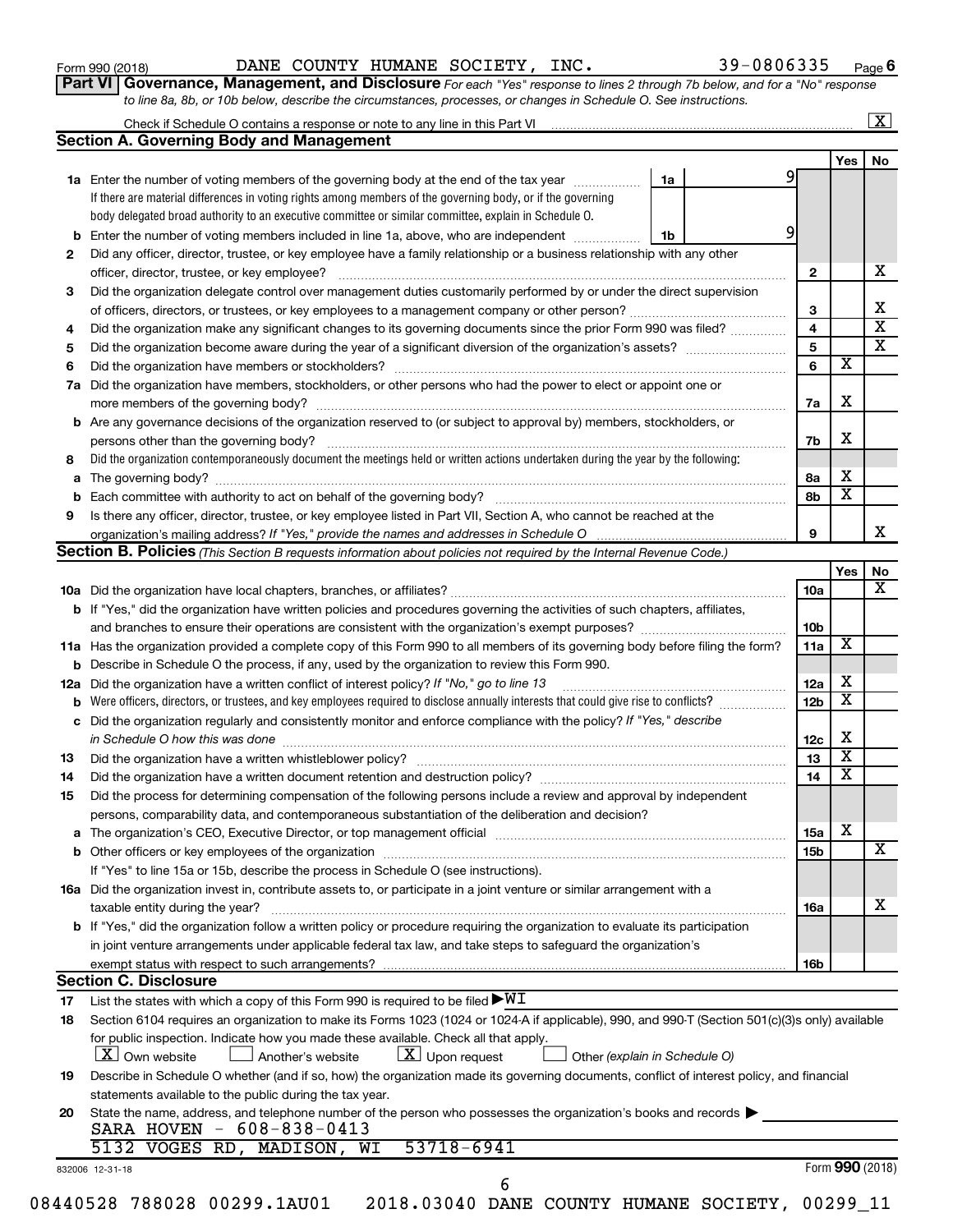$\Box$ 

| Part VII Compensation of Officers, Directors, Trustees, Key Employees, Highest Compensated |
|--------------------------------------------------------------------------------------------|
| <b>Employees, and Independent Contractors</b>                                              |

Check if Schedule O contains a response or note to any line in this Part VII

**Section A. Officers, Directors, Trustees, Key Employees, and Highest Compensated Employees**

**1a**  Complete this table for all persons required to be listed. Report compensation for the calendar year ending with or within the organization's tax year.

**•** List all of the organization's current officers, directors, trustees (whether individuals or organizations), regardless of amount of compensation. Enter -0- in columns  $(D)$ ,  $(E)$ , and  $(F)$  if no compensation was paid.

**•** List all of the organization's **current** key employees, if any. See instructions for definition of "key employee."

**•** List the organization's five current highest compensated employees (other than an officer, director, trustee, or key employee) who received reportable compensation (Box 5 of Form W-2 and/or Box 7 of Form 1099-MISC) of more than \$100,000 from the organization and any related organizations.

**•** List all of the organization's former officers, key employees, and highest compensated employees who received more than \$100,000 of reportable compensation from the organization and any related organizations.

**•** List all of the organization's former directors or trustees that received, in the capacity as a former director or trustee of the organization, more than \$10,000 of reportable compensation from the organization and any related organizations.

List persons in the following order: individual trustees or directors; institutional trustees; officers; key employees; highest compensated employees; and former such persons.

Check this box if neither the organization nor any related organization compensated any current officer, director, or trustee.  $\Box$ 

| (A)                          | (B)                  |                                |                                                                  | (C)         |              |                                 |        | (D)                             | (E)             | (F)                      |
|------------------------------|----------------------|--------------------------------|------------------------------------------------------------------|-------------|--------------|---------------------------------|--------|---------------------------------|-----------------|--------------------------|
| Name and Title               | Average              |                                | (do not check more than one                                      |             | Position     |                                 |        | Reportable                      | Reportable      | Estimated                |
|                              | hours per            |                                | box, unless person is both an<br>officer and a director/trustee) |             |              |                                 |        | compensation                    | compensation    | amount of                |
|                              | week                 |                                |                                                                  |             |              |                                 |        | from                            | from related    | other                    |
|                              | (list any            |                                |                                                                  |             |              |                                 |        | the                             | organizations   | compensation             |
|                              | hours for<br>related |                                |                                                                  |             |              |                                 |        | organization<br>(W-2/1099-MISC) | (W-2/1099-MISC) | from the<br>organization |
|                              | organizations        |                                |                                                                  |             |              |                                 |        |                                 |                 | and related              |
|                              | below                |                                |                                                                  |             |              |                                 |        |                                 |                 | organizations            |
|                              | line)                | Individual trustee or director | Institutional trustee                                            | Officer     | Key employee | Highest compensated<br>employee | Former |                                 |                 |                          |
| JOSEPH GOODE<br>(1)          | 2.50                 |                                |                                                                  |             |              |                                 |        |                                 |                 |                          |
| PRESIDENT                    |                      | $\mathbf X$                    |                                                                  | $\mathbf X$ |              |                                 |        | $\mathbf 0$ .                   | 0.              | $\mathbf 0$ .            |
| LAURA MURRAY<br>(2)          | 2.50                 |                                |                                                                  |             |              |                                 |        |                                 |                 |                          |
| VICE PRESIDENT               |                      | X                              |                                                                  | $\mathbf X$ |              |                                 |        | $\mathbf 0$ .                   | $\mathbf 0$ .   | $\mathbf 0$ .            |
| SHIRLEY CROCKER<br>(3)       | 2.50                 |                                |                                                                  |             |              |                                 |        |                                 |                 |                          |
| <b>TREASURER</b>             |                      | $\mathbf X$                    |                                                                  | $\mathbf X$ |              |                                 |        | $\mathbf 0$ .                   | 0.              | $\boldsymbol{0}$ .       |
| CATHY HOLMES, CPA<br>(4)     | 6.00                 |                                |                                                                  |             |              |                                 |        |                                 |                 |                          |
| <b>SECRETARY</b>             |                      | $\mathbf X$                    |                                                                  | $\mathbf X$ |              |                                 |        | 0.                              | 0.              | $\boldsymbol{0}$ .       |
| (5)<br>SARA COLOPY           | 2.50                 |                                |                                                                  |             |              |                                 |        |                                 |                 |                          |
| <b>DIRECTOR</b>              |                      | X                              |                                                                  |             |              |                                 |        | $\mathbf 0$ .                   | 0.              | $\mathbf 0$ .            |
| (6)<br>AMY JOHNSON           | 2.50                 |                                |                                                                  |             |              |                                 |        |                                 |                 |                          |
| <b>DIRECTOR</b>              |                      | X                              |                                                                  |             |              |                                 |        | 0.                              | $\mathbf 0$ .   | $\mathbf 0$ .            |
| LILLY BICKERS<br>(7)         | 2.50                 |                                |                                                                  |             |              |                                 |        |                                 |                 |                          |
| <b>DIRECTOR</b>              |                      | X                              |                                                                  |             |              |                                 |        | $\mathbf 0$ .                   | 0.              | $\mathbf 0$ .            |
| (8)<br>JOEL DAVIDSON         | 2.50                 |                                |                                                                  |             |              |                                 |        |                                 |                 |                          |
| <b>DIRECTOR</b>              |                      | X                              |                                                                  |             |              |                                 |        | $\mathbf 0$ .                   | $\mathbf 0$ .   | $\mathbf 0$ .            |
| (9)<br>MAGGIE PREMO          | 2.50                 |                                |                                                                  |             |              |                                 |        |                                 |                 |                          |
| <b>DIRECTOR</b>              |                      | X                              |                                                                  |             |              |                                 |        | $\mathbf 0$ .                   | 0.              | 0.                       |
| (10) DOUG BROWN              | 55.00                |                                |                                                                  |             |              |                                 |        |                                 |                 |                          |
| ASSISTANT EXECUTIVE DIRECTOR |                      |                                |                                                                  | $\mathbf X$ |              |                                 |        | 90,812.                         | 0.              | 11,927.                  |
| (11) PAM MCCLOUD SMITH       | 55.00                |                                |                                                                  |             |              |                                 |        |                                 |                 |                          |
| EXECUTIVE DIRECTOR           |                      |                                |                                                                  | X           |              |                                 |        | 118,923.                        | 0.              | 12,935.                  |
|                              |                      |                                |                                                                  |             |              |                                 |        |                                 |                 |                          |
|                              |                      |                                |                                                                  |             |              |                                 |        |                                 |                 |                          |
|                              |                      |                                |                                                                  |             |              |                                 |        |                                 |                 |                          |
|                              |                      |                                |                                                                  |             |              |                                 |        |                                 |                 |                          |
|                              |                      |                                |                                                                  |             |              |                                 |        |                                 |                 |                          |
|                              |                      |                                |                                                                  |             |              |                                 |        |                                 |                 |                          |
|                              |                      |                                |                                                                  |             |              |                                 |        |                                 |                 |                          |
|                              |                      |                                |                                                                  |             |              |                                 |        |                                 |                 |                          |
|                              |                      |                                |                                                                  |             |              |                                 |        |                                 |                 |                          |
|                              |                      |                                |                                                                  |             |              |                                 |        |                                 |                 |                          |
|                              |                      |                                |                                                                  |             |              |                                 |        |                                 |                 |                          |
|                              |                      |                                |                                                                  |             |              |                                 |        |                                 |                 |                          |

832007 12-31-18

08440528 788028 00299.1AU01 2018.03040 DANE COUNTY HUMANE SOCIETY, 00299\_11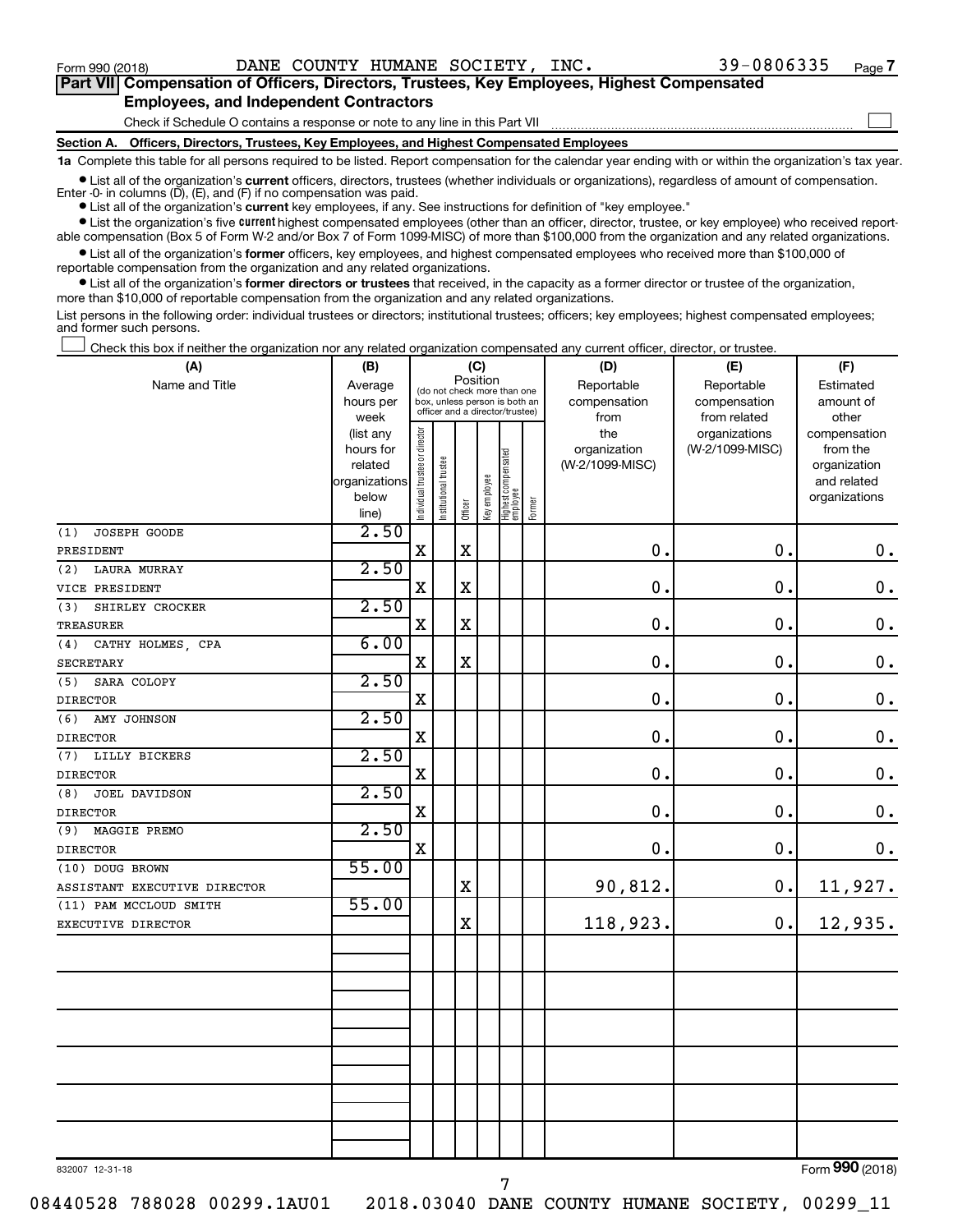|                 | DANE COUNTY HUMANE SOCIETY, INC.<br>Form 990 (2018)                                                                                  |               |                                |                       |          |              |                                                              |        |                         | 39-0806335      |                  |                 |               | Page 8           |
|-----------------|--------------------------------------------------------------------------------------------------------------------------------------|---------------|--------------------------------|-----------------------|----------|--------------|--------------------------------------------------------------|--------|-------------------------|-----------------|------------------|-----------------|---------------|------------------|
| <b>Part VII</b> | Section A. Officers, Directors, Trustees, Key Employees, and Highest Compensated Employees (continued)                               |               |                                |                       |          |              |                                                              |        |                         |                 |                  |                 |               |                  |
|                 | (A)                                                                                                                                  | (B)           |                                |                       |          | (C)          |                                                              |        | (D)                     | (E)             |                  |                 | (F)           |                  |
|                 | Name and title                                                                                                                       | Average       |                                |                       | Position |              |                                                              |        | Reportable              | Reportable      |                  |                 | Estimated     |                  |
|                 |                                                                                                                                      | hours per     |                                |                       |          |              | (do not check more than one<br>box, unless person is both an |        | compensation            | compensation    |                  |                 | amount of     |                  |
|                 |                                                                                                                                      | week          |                                |                       |          |              | officer and a director/trustee)                              |        | from                    | from related    |                  |                 | other         |                  |
|                 |                                                                                                                                      | (list any     |                                |                       |          |              |                                                              |        | the                     | organizations   |                  |                 | compensation  |                  |
|                 |                                                                                                                                      | hours for     |                                |                       |          |              |                                                              |        | organization            | (W-2/1099-MISC) |                  |                 | from the      |                  |
|                 |                                                                                                                                      | related       |                                |                       |          |              |                                                              |        | (W-2/1099-MISC)         |                 |                  |                 | organization  |                  |
|                 |                                                                                                                                      | organizations |                                |                       |          |              |                                                              |        |                         |                 |                  |                 | and related   |                  |
|                 |                                                                                                                                      | below         | Individual trustee or director | Institutional trustee |          | Key employee | Highest compensated<br>  employee                            | Former |                         |                 |                  |                 | organizations |                  |
|                 |                                                                                                                                      | line)         |                                |                       | Officer  |              |                                                              |        |                         |                 |                  |                 |               |                  |
|                 |                                                                                                                                      |               |                                |                       |          |              |                                                              |        |                         |                 |                  |                 |               |                  |
|                 |                                                                                                                                      |               |                                |                       |          |              |                                                              |        |                         |                 |                  |                 |               |                  |
|                 |                                                                                                                                      |               |                                |                       |          |              |                                                              |        |                         |                 |                  |                 |               |                  |
|                 |                                                                                                                                      |               |                                |                       |          |              |                                                              |        |                         |                 |                  |                 |               |                  |
|                 |                                                                                                                                      |               |                                |                       |          |              |                                                              |        |                         |                 |                  |                 |               |                  |
|                 |                                                                                                                                      |               |                                |                       |          |              |                                                              |        |                         |                 |                  |                 |               |                  |
|                 |                                                                                                                                      |               |                                |                       |          |              |                                                              |        |                         |                 |                  |                 |               |                  |
|                 |                                                                                                                                      |               |                                |                       |          |              |                                                              |        |                         |                 |                  |                 |               |                  |
|                 |                                                                                                                                      |               |                                |                       |          |              |                                                              |        |                         |                 |                  |                 |               |                  |
|                 |                                                                                                                                      |               |                                |                       |          |              |                                                              |        |                         |                 |                  |                 |               |                  |
|                 |                                                                                                                                      |               |                                |                       |          |              |                                                              |        |                         |                 |                  |                 |               |                  |
|                 |                                                                                                                                      |               |                                |                       |          |              |                                                              |        |                         |                 |                  |                 |               |                  |
|                 |                                                                                                                                      |               |                                |                       |          |              |                                                              |        |                         |                 |                  |                 |               |                  |
|                 |                                                                                                                                      |               |                                |                       |          |              |                                                              |        |                         |                 |                  |                 |               |                  |
|                 |                                                                                                                                      |               |                                |                       |          |              |                                                              |        |                         |                 |                  |                 |               |                  |
|                 |                                                                                                                                      |               |                                |                       |          |              |                                                              |        |                         |                 |                  |                 |               |                  |
|                 |                                                                                                                                      |               |                                |                       |          |              |                                                              |        |                         |                 |                  |                 |               |                  |
|                 |                                                                                                                                      |               |                                |                       |          |              |                                                              |        |                         |                 |                  |                 |               |                  |
|                 | 1b Sub-total                                                                                                                         |               |                                |                       |          |              |                                                              |        | 209,735.                |                 | Ο.               |                 | 24,862.       |                  |
|                 |                                                                                                                                      |               |                                |                       |          |              |                                                              |        | $\overline{0}$ .        |                 | $\overline{0}$ . |                 |               | $\overline{0}$ . |
|                 |                                                                                                                                      |               |                                |                       |          |              |                                                              |        | 209,735.                |                 | 0.               |                 | 24,862.       |                  |
| 2               | Total number of individuals (including but not limited to those listed above) who received more than \$100,000 of reportable         |               |                                |                       |          |              |                                                              |        |                         |                 |                  |                 |               |                  |
|                 | compensation from the organization $\blacktriangleright$                                                                             |               |                                |                       |          |              |                                                              |        |                         |                 |                  |                 |               | 2                |
|                 |                                                                                                                                      |               |                                |                       |          |              |                                                              |        |                         |                 |                  |                 | Yes           | No               |
| 3               | Did the organization list any former officer, director, or trustee, key employee, or highest compensated employee on                 |               |                                |                       |          |              |                                                              |        |                         |                 |                  |                 |               |                  |
|                 |                                                                                                                                      |               |                                |                       |          |              |                                                              |        |                         |                 |                  | 3               |               | х                |
|                 | For any individual listed on line 1a, is the sum of reportable compensation and other compensation from the organization             |               |                                |                       |          |              |                                                              |        |                         |                 |                  |                 |               |                  |
|                 | and related organizations greater than \$150,000? If "Yes," complete Schedule J for such individual                                  |               |                                |                       |          |              |                                                              |        |                         |                 |                  | 4               |               | х                |
| 5               | Did any person listed on line 1a receive or accrue compensation from any unrelated organization or individual for services           |               |                                |                       |          |              |                                                              |        |                         |                 |                  |                 |               |                  |
|                 |                                                                                                                                      |               |                                |                       |          |              |                                                              |        |                         |                 |                  | 5               |               | х                |
|                 | <b>Section B. Independent Contractors</b>                                                                                            |               |                                |                       |          |              |                                                              |        |                         |                 |                  |                 |               |                  |
| 1.              | Complete this table for your five highest compensated independent contractors that received more than \$100,000 of compensation from |               |                                |                       |          |              |                                                              |        |                         |                 |                  |                 |               |                  |
|                 | the organization. Report compensation for the calendar year ending with or within the organization's tax year.                       |               |                                |                       |          |              |                                                              |        |                         |                 |                  |                 |               |                  |
|                 | (A)                                                                                                                                  |               |                                |                       |          |              |                                                              |        | (B)                     |                 |                  | (C)             |               |                  |
|                 | Name and business address                                                                                                            |               |                                | <b>NONE</b>           |          |              |                                                              |        | Description of services |                 |                  | Compensation    |               |                  |
|                 |                                                                                                                                      |               |                                |                       |          |              |                                                              |        |                         |                 |                  |                 |               |                  |
|                 |                                                                                                                                      |               |                                |                       |          |              |                                                              |        |                         |                 |                  |                 |               |                  |
|                 |                                                                                                                                      |               |                                |                       |          |              |                                                              |        |                         |                 |                  |                 |               |                  |
|                 |                                                                                                                                      |               |                                |                       |          |              |                                                              |        |                         |                 |                  |                 |               |                  |
|                 |                                                                                                                                      |               |                                |                       |          |              |                                                              |        |                         |                 |                  |                 |               |                  |
|                 |                                                                                                                                      |               |                                |                       |          |              |                                                              |        |                         |                 |                  |                 |               |                  |
|                 |                                                                                                                                      |               |                                |                       |          |              |                                                              |        |                         |                 |                  |                 |               |                  |
|                 |                                                                                                                                      |               |                                |                       |          |              |                                                              |        |                         |                 |                  |                 |               |                  |
|                 |                                                                                                                                      |               |                                |                       |          |              |                                                              |        |                         |                 |                  |                 |               |                  |
|                 |                                                                                                                                      |               |                                |                       |          |              |                                                              |        |                         |                 |                  |                 |               |                  |
| 2               | Total number of independent contractors (including but not limited to those listed above) who received more than                     |               |                                |                       |          |              |                                                              |        |                         |                 |                  |                 |               |                  |
|                 | \$100,000 of compensation from the organization                                                                                      |               |                                |                       |          |              | 0                                                            |        |                         |                 |                  |                 |               |                  |
|                 |                                                                                                                                      |               |                                |                       |          |              |                                                              |        |                         |                 |                  | Form 990 (2018) |               |                  |

832008 12-31-18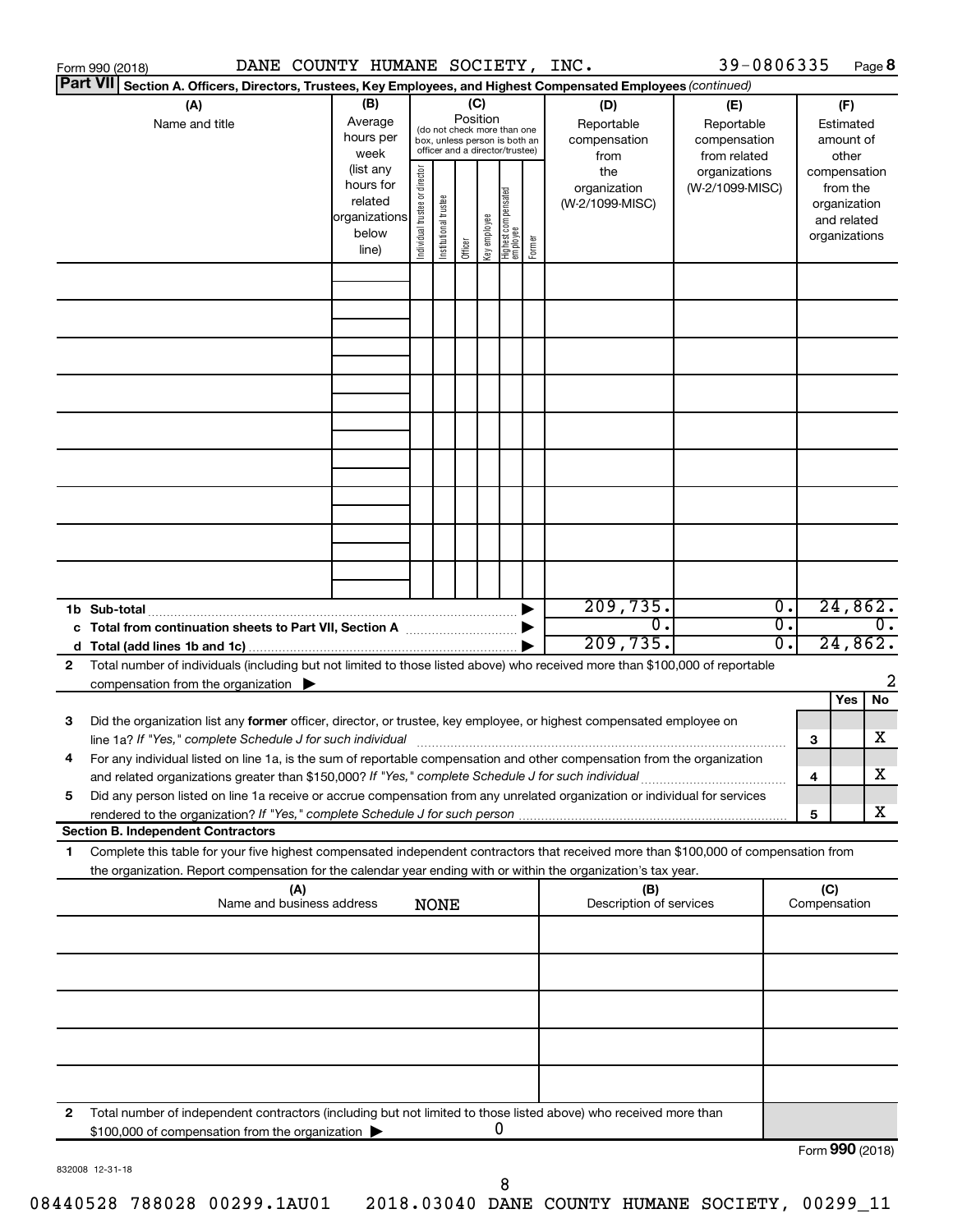|                              |    |                                                                         |                |                       | Total revenue | (B)<br>Related or<br>exempt function<br>revenue | (C)<br>Unrelated<br>business<br>revenue | (D)<br>Revenue excluded<br>from tax under<br>sections<br>512 - 514 |
|------------------------------|----|-------------------------------------------------------------------------|----------------|-----------------------|---------------|-------------------------------------------------|-----------------------------------------|--------------------------------------------------------------------|
|                              |    | 1 a Federated campaigns                                                 | 1a             | 180,394.              |               |                                                 |                                         |                                                                    |
|                              |    | <b>b</b> Membership dues                                                | 1 <sub>b</sub> | 49,690.               |               |                                                 |                                         |                                                                    |
|                              |    |                                                                         | 1 <sub>c</sub> | 258,839.              |               |                                                 |                                         |                                                                    |
|                              |    | d Related organizations                                                 | 1 <sub>d</sub> |                       |               |                                                 |                                         |                                                                    |
|                              |    | e Government grants (contributions)                                     | 1e             |                       |               |                                                 |                                         |                                                                    |
|                              |    | f All other contributions, gifts, grants, and                           |                |                       |               |                                                 |                                         |                                                                    |
|                              |    | similar amounts not included above                                      | 1f             | 3,032,696.            |               |                                                 |                                         |                                                                    |
|                              |    | g Noncash contributions included in lines 1a-1f: \$                     |                | 80,189                |               |                                                 |                                         |                                                                    |
| Contributions, Gifts, Grants |    |                                                                         |                | ▶                     | 3,521,619.    |                                                 |                                         |                                                                    |
|                              |    |                                                                         |                | <b>Business Code</b>  |               |                                                 |                                         |                                                                    |
|                              |    | 2 a ADOPTION FEES                                                       |                | 813312                | 633,991.      | 633,991.                                        |                                         |                                                                    |
| Program Service<br>Revenue   | b  | GOVERNMENT CONTRACTS                                                    |                | 813312                | 380,634.      | 380,634.                                        |                                         |                                                                    |
|                              |    | CAMP REGISTRATION FEES                                                  |                | 813312                | 130,943.      | 130,943.                                        |                                         |                                                                    |
|                              | d  | VETERINARY STUDENT PROGRAM                                              |                | 813312                | 61,500.       | 61,500.                                         |                                         |                                                                    |
|                              | e  | REDEMPTIONS                                                             |                | 813312                | 53,370.       | 53,370.                                         |                                         |                                                                    |
|                              |    | f All other program service revenue                                     |                | 813312                | 75,404.       | 75,404.                                         |                                         |                                                                    |
|                              |    |                                                                         |                | ▶                     | 1,335,842.    |                                                 |                                         |                                                                    |
|                              | 3  | Investment income (including dividends, interest, and                   |                |                       |               |                                                 |                                         |                                                                    |
|                              |    |                                                                         |                |                       | 34,324.       |                                                 |                                         | 34,324.                                                            |
|                              | 4  | Income from investment of tax-exempt bond proceeds                      |                |                       |               |                                                 |                                         |                                                                    |
|                              | 5  |                                                                         |                |                       |               |                                                 |                                         |                                                                    |
|                              |    |                                                                         | (i) Real       | (ii) Personal         |               |                                                 |                                         |                                                                    |
|                              |    | <b>6 a</b> Gross rents                                                  |                |                       |               |                                                 |                                         |                                                                    |
|                              |    | <b>b</b> Less: rental expenses                                          |                |                       |               |                                                 |                                         |                                                                    |
|                              |    | c Rental income or (loss)                                               |                |                       |               |                                                 |                                         |                                                                    |
|                              |    |                                                                         |                |                       |               |                                                 |                                         |                                                                    |
|                              |    | 7 a Gross amount from sales of                                          | (i) Securities | (ii) Other            |               |                                                 |                                         |                                                                    |
|                              |    | assets other than inventory                                             | 2, 111, 296.   |                       |               |                                                 |                                         |                                                                    |
|                              |    | <b>b</b> Less: cost or other basis                                      |                |                       |               |                                                 |                                         |                                                                    |
|                              |    | and sales expenses                                                      | 2,144,339.     |                       |               |                                                 |                                         |                                                                    |
|                              |    |                                                                         | $-33,043$      |                       |               |                                                 |                                         |                                                                    |
|                              |    |                                                                         |                | ▶                     | $-33,043.$    |                                                 |                                         | $-33,043.$                                                         |
| ٩                            |    | 8 a Gross income from fundraising events (not                           |                |                       |               |                                                 |                                         |                                                                    |
|                              |    | including $\frac{258,839}{100}$ . of                                    |                |                       |               |                                                 |                                         |                                                                    |
|                              |    | contributions reported on line 1c). See                                 |                |                       |               |                                                 |                                         |                                                                    |
| Other Reven                  |    |                                                                         |                | 6,840.                |               |                                                 |                                         |                                                                    |
|                              |    | <b>b</b> Less: direct expenses                                          | b              | 56,829.               |               |                                                 |                                         |                                                                    |
|                              |    | c Net income or (loss) from fundraising events                          |                | ▶                     | $-49,989.$    |                                                 |                                         | $-49,989.$                                                         |
|                              |    | 9 a Gross income from gaming activities. See                            |                |                       |               |                                                 |                                         |                                                                    |
|                              |    |                                                                         |                | 3,465.                |               |                                                 |                                         |                                                                    |
|                              |    |                                                                         | b              | 0.                    |               |                                                 |                                         |                                                                    |
|                              |    | c Net income or (loss) from gaming activities                           |                | $\blacktriangleright$ | 3,465.        |                                                 |                                         | 3,465.                                                             |
|                              |    | 10 a Gross sales of inventory, less returns                             |                | 80,989.               |               |                                                 |                                         |                                                                    |
|                              |    |                                                                         |                | 52,742.               |               |                                                 |                                         |                                                                    |
|                              |    |                                                                         | $\mathbf b$    | ▶                     | 28, 247.      | 28, 247.                                        |                                         |                                                                    |
|                              |    | c Net income or (loss) from sales of inventory<br>Miscellaneous Revenue |                | <b>Business Code</b>  |               |                                                 |                                         |                                                                    |
|                              |    | 11 a MISCELLANEOUS REVENUE                                              |                | 900099                | 210.          |                                                 |                                         | 210.                                                               |
|                              | b  |                                                                         |                |                       |               |                                                 |                                         |                                                                    |
|                              | с  |                                                                         |                |                       |               |                                                 |                                         |                                                                    |
|                              |    |                                                                         |                |                       |               |                                                 |                                         |                                                                    |
|                              |    |                                                                         |                | ▶                     | 210.          |                                                 |                                         |                                                                    |
|                              | 12 |                                                                         |                |                       | 4,840,675.    | 1,364,089.                                      |                                         | 0.<br>$-45,033.$                                                   |
|                              |    |                                                                         |                |                       |               |                                                 |                                         | $000 \text{ hours}$                                                |

832009 12-31-18

08440528 788028 00299.1AU01 2018.03040 DANE COUNTY HUMANE SOCIETY, 00299\_11

**Part VIII Statement of Revenue**

Form (2018) **990**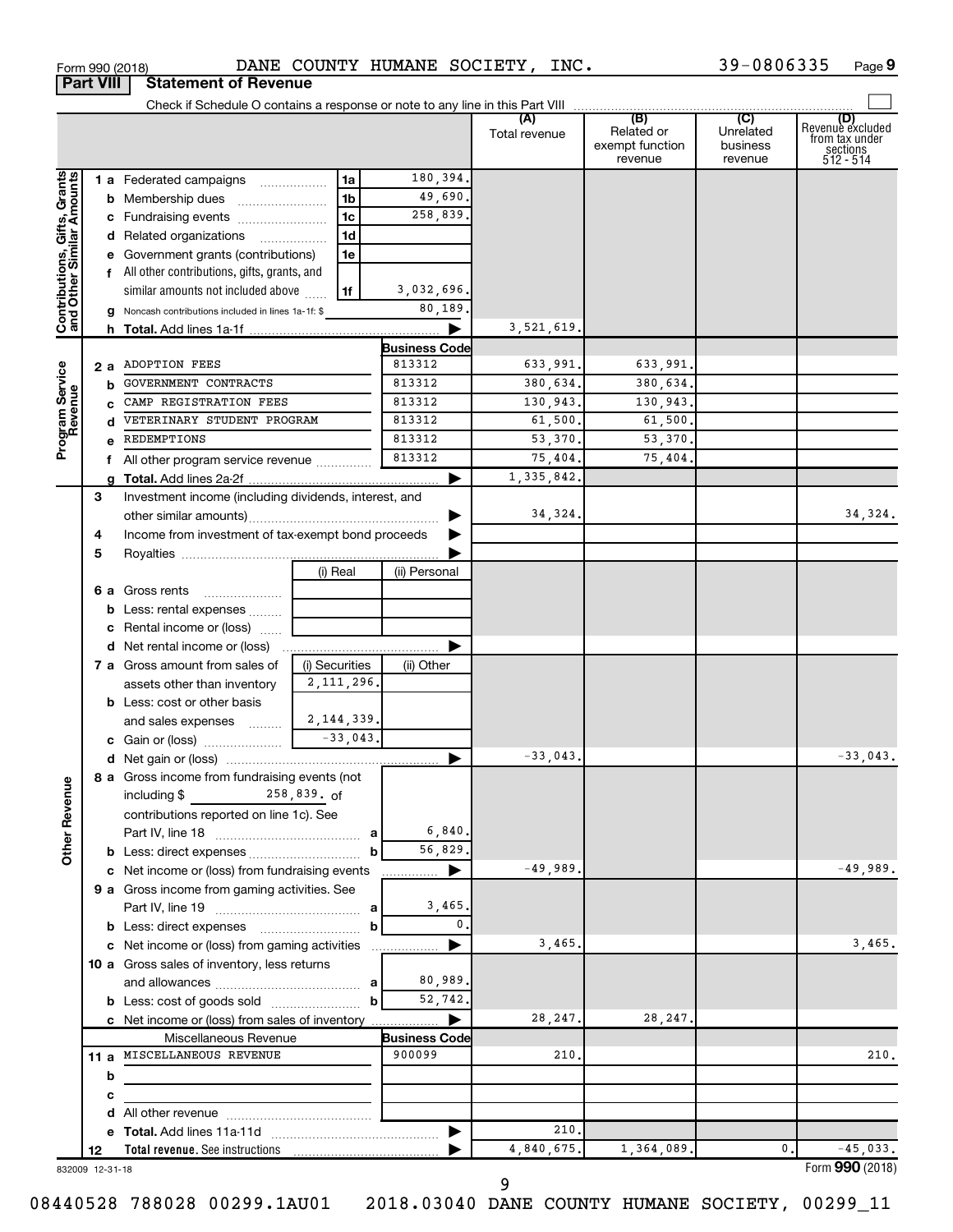Form 990 (2018) Page DANE COUNTY HUMANE SOCIETY, INC. 39-0806335 **Part IX Statement of Functional Expenses**

39-0806335 <sub>Page</sub> 10

Check here  $\begin{array}{c} \begin{array}{|c} \hline \end{array} \end{array}$  if following SOP 98-2 (ASC 958-720) **Total functional expenses.**  Add lines 1 through 24e **Joint costs.** Complete this line only if the organization **(A) (B) (C) (D)** Fundraising **1 2 3** Grants and other assistance to foreign **4 5 6 7 8 9 10 11 a** Management ~~~~~~~~~~~~~~~~ **b c d e f g 12 13 14 15 16 17 18 19 20 21 22 23 24 a b c d e 25 26** *Section 501(c)(3) and 501(c)(4) organizations must complete all columns. All other organizations must complete column (A).* Grants and other assistance to domestic organizations and domestic governments. See Part IV, line 21 Compensation not included above, to disqualified persons (as defined under section 4958(f)(1)) and persons described in section  $4958(c)(3)(B)$   $\ldots$ Pension plan accruals and contributions (include section 401(k) and 403(b) employer contributions) Professional fundraising services. See Part IV, line 17 Other. (If line 11g amount exceeds 10% of line 25, column (A) amount, list line 11g expenses on Sch O.) Other expenses. Itemize expenses not covered above. (List miscellaneous expenses in line 24e. If line 24e amount exceeds 10% of line 25, column (A) amount, list line 24e expenses on Schedule O.) reported in column (B) joint costs from a combined educational campaign and fundraising solicitation. Check if Schedule O contains a response or note to any line in this Part IX Total expenses Program service expenses Management and general expenses expenses .<br>... Grants and other assistance to domestic  $individuals. See Part IV, line 22$  ............ organizations, foreign governments, and foreign individuals. See Part IV, lines 15 and 16  $\ldots$ Benefits paid to or for members .................... Compensation of current officers, directors, trustees, and key employees ........................ Other salaries and wages ~~~~~~~~~~ Other employee benefits ~~~~~~~~~~ Payroll taxes ~~~~~~~~~~~~~~~~ Fees for services (non-employees): Legal ~~~~~~~~~~~~~~~~~~~~ Accounting ~~~~~~~~~~~~~~~~~ Lobbying ~~~~~~~~~~~~~~~~~~ Investment management fees ....................... Advertising and promotion ........................... Office expenses ~~~~~~~~~~~~~~~ Information technology ~~~~~~~~~~~ Royalties ~~~~~~~~~~~~~~~~~~ Occupancy ~~~~~~~~~~~~~~~~~ Travel ……………………………………………………… Payments of travel or entertainment expenses for any federal, state, or local public officials ... Conferences, conventions, and meetings Interest ~~~~~~~~~~~~~~~~~~ Payments to affiliates ~~~~~~~~~~~~ Depreciation, depletion, and amortization ...... Insurance ~~~~~~~~~~~~~~~~~ All other expenses Check here | *Do not include amounts reported on lines 6b, 7b, 8b, 9b, and 10b of Part VIII.*  $\Box$ 13,000. 13,000. 234,597. 162,075. 19,779. 52,743. 1,997,847. 1,549,477. 184,988. 263,382. 33,997. 20,175. 9,493. 4,329.<br>254,249. 206,133. 21,945. 26,171. 206,133. 21,945. 26,171. 163,660. 109,500. 28,364. 25,796. 19,749. 19,749. 17,150. 17,150. 38,090. 37,073. 1,017. 3,940. 3,940. 309,285. 155,368. 67,179. 86,738. 32,312. 16,156. 16,156. 257,958. 235,259. 8,143. 14,556. 7,794. 7,794. 15,300. 9,809. 5,316. 175. 222,264. 204,347. 5,792. 12,125. 28,162. 17,651. 7,340. 3,171. ANIMAL CARE SUPPLIES 252,054. 252,054. 3,589. 3,386. 73. 130. 3,904,997. 2,983,101. 411,467. 510,429.

832010 12-31-18

Form (2018) **990**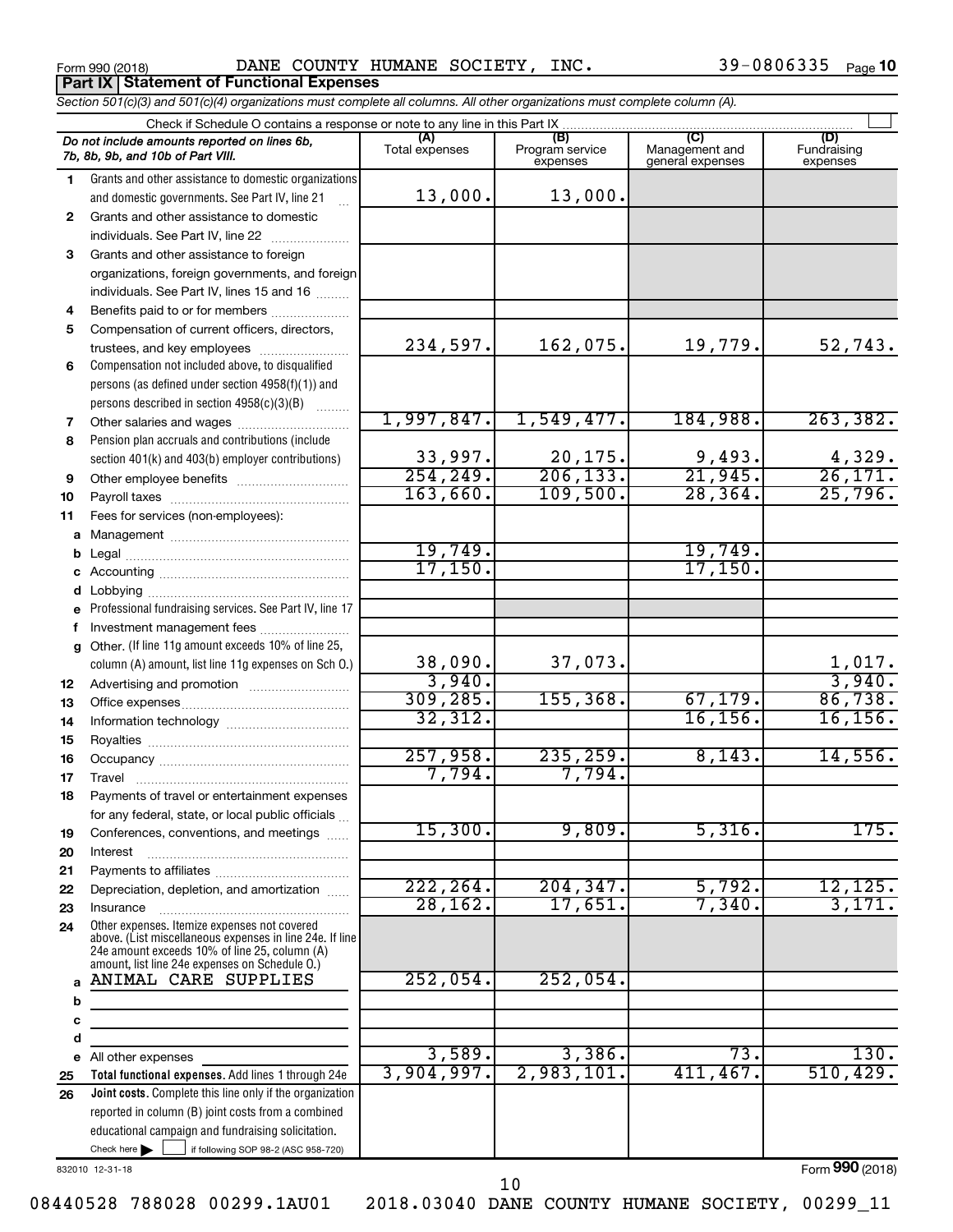| Form 990 (2018) |                               | DANE COUNTY | T HUMANE SOCIETY, | INC. | 39-0806335 | Page 11 |
|-----------------|-------------------------------|-------------|-------------------|------|------------|---------|
|                 | <b>Part X   Balance Sheet</b> |             |                   |      |            |         |

| (A)<br>(B)<br>Beginning of year<br>End of year<br>46,018.<br>188.<br>$\mathbf{1}$<br>1<br>562,585.<br>788,097.<br>$\mathbf{2}$<br>2<br>233,011.<br>7,000.<br>$\mathbf{3}$<br>3<br>127, 142.<br>37,675.<br>$\overline{4}$<br>4<br>Loans and other receivables from current and former officers, directors,<br>5<br>trustees, key employees, and highest compensated employees. Complete<br>5<br>Loans and other receivables from other disqualified persons (as defined under<br>6<br>section 4958(f)(1)), persons described in section 4958(c)(3)(B), and contributing<br>employers and sponsoring organizations of section 501(c)(9) voluntary<br>6<br>employees' beneficiary organizations (see instr). Complete Part II of Sch L<br>Assets<br>$\overline{7}$<br>7<br>24,820.<br>15, 156.<br>8<br>8<br>64,626.<br>56,368.<br>9<br>Prepaid expenses and deferred charges<br>9<br><b>10a</b> Land, buildings, and equipment: cost or other<br>8,428,801.<br>basis. Complete Part VI of Schedule D  10a<br>3,366,939.<br>5, 197, 445.<br>5,061,862.<br>10 <sub>b</sub><br>10 <sub>c</sub><br>820, 804.<br>1,707,973.<br>11<br>11<br>12<br>12<br>13<br>13<br>14<br>14<br>15<br>15<br>6,986,984.<br>7,763,786.<br>16<br>16<br>163,600.<br>169,053.<br>17<br>17<br>18<br>18<br>19<br>19<br>20<br>20<br>Escrow or custodial account liability. Complete Part IV of Schedule D<br>21<br>21<br>22<br>Loans and other payables to current and former officers, directors, trustees,<br>Liabilities<br>key employees, highest compensated employees, and disqualified persons.<br>22<br>23<br>Secured mortgages and notes payable to unrelated third parties<br>23<br>24<br>24<br>Unsecured notes and loans payable to unrelated third parties<br>25<br>Other liabilities (including federal income tax, payables to related third<br>parties, and other liabilities not included on lines 17-24). Complete Part X of<br>11,953.<br>0.<br>25<br>Schedule D<br>175, 553.<br>169,053.<br>26<br>26<br>Organizations that follow SFAS 117 (ASC 958), check here $\blacktriangleright \begin{array}{c} \boxed{X} \end{array}$ and<br>complete lines 27 through 29, and lines 33 and 34.<br>Net Assets or Fund Balances<br>6,707,026.<br>7,361,702.<br>27<br>27<br>233,031.<br>104, 405.<br>28<br>28<br>29<br>Permanently restricted net assets<br>29<br>Organizations that do not follow SFAS 117 (ASC 958), check here ▶<br>and complete lines 30 through 34.<br>30<br>30<br>Paid-in or capital surplus, or land, building, or equipment fund<br>31<br>31<br>32<br>Retained earnings, endowment, accumulated income, or other funds<br>32<br>6,811,431.<br>7,594,733.<br>33<br>33<br>6,986,984.<br>7,763,786.<br>34<br>34 |  |  |  |  |  |  |
|--------------------------------------------------------------------------------------------------------------------------------------------------------------------------------------------------------------------------------------------------------------------------------------------------------------------------------------------------------------------------------------------------------------------------------------------------------------------------------------------------------------------------------------------------------------------------------------------------------------------------------------------------------------------------------------------------------------------------------------------------------------------------------------------------------------------------------------------------------------------------------------------------------------------------------------------------------------------------------------------------------------------------------------------------------------------------------------------------------------------------------------------------------------------------------------------------------------------------------------------------------------------------------------------------------------------------------------------------------------------------------------------------------------------------------------------------------------------------------------------------------------------------------------------------------------------------------------------------------------------------------------------------------------------------------------------------------------------------------------------------------------------------------------------------------------------------------------------------------------------------------------------------------------------------------------------------------------------------------------------------------------------------------------------------------------------------------------------------------------------------------------------------------------------------------------------------------------------------------------------------------------------------------------------------------------------------------------------------------------------------------------------------------------------------------------------------------------------------------------------------------------------------------------------------------------------------------------------------------------------------------------------------------------------------------------------------------------|--|--|--|--|--|--|
|                                                                                                                                                                                                                                                                                                                                                                                                                                                                                                                                                                                                                                                                                                                                                                                                                                                                                                                                                                                                                                                                                                                                                                                                                                                                                                                                                                                                                                                                                                                                                                                                                                                                                                                                                                                                                                                                                                                                                                                                                                                                                                                                                                                                                                                                                                                                                                                                                                                                                                                                                                                                                                                                                                              |  |  |  |  |  |  |
|                                                                                                                                                                                                                                                                                                                                                                                                                                                                                                                                                                                                                                                                                                                                                                                                                                                                                                                                                                                                                                                                                                                                                                                                                                                                                                                                                                                                                                                                                                                                                                                                                                                                                                                                                                                                                                                                                                                                                                                                                                                                                                                                                                                                                                                                                                                                                                                                                                                                                                                                                                                                                                                                                                              |  |  |  |  |  |  |
|                                                                                                                                                                                                                                                                                                                                                                                                                                                                                                                                                                                                                                                                                                                                                                                                                                                                                                                                                                                                                                                                                                                                                                                                                                                                                                                                                                                                                                                                                                                                                                                                                                                                                                                                                                                                                                                                                                                                                                                                                                                                                                                                                                                                                                                                                                                                                                                                                                                                                                                                                                                                                                                                                                              |  |  |  |  |  |  |
|                                                                                                                                                                                                                                                                                                                                                                                                                                                                                                                                                                                                                                                                                                                                                                                                                                                                                                                                                                                                                                                                                                                                                                                                                                                                                                                                                                                                                                                                                                                                                                                                                                                                                                                                                                                                                                                                                                                                                                                                                                                                                                                                                                                                                                                                                                                                                                                                                                                                                                                                                                                                                                                                                                              |  |  |  |  |  |  |
|                                                                                                                                                                                                                                                                                                                                                                                                                                                                                                                                                                                                                                                                                                                                                                                                                                                                                                                                                                                                                                                                                                                                                                                                                                                                                                                                                                                                                                                                                                                                                                                                                                                                                                                                                                                                                                                                                                                                                                                                                                                                                                                                                                                                                                                                                                                                                                                                                                                                                                                                                                                                                                                                                                              |  |  |  |  |  |  |
|                                                                                                                                                                                                                                                                                                                                                                                                                                                                                                                                                                                                                                                                                                                                                                                                                                                                                                                                                                                                                                                                                                                                                                                                                                                                                                                                                                                                                                                                                                                                                                                                                                                                                                                                                                                                                                                                                                                                                                                                                                                                                                                                                                                                                                                                                                                                                                                                                                                                                                                                                                                                                                                                                                              |  |  |  |  |  |  |
|                                                                                                                                                                                                                                                                                                                                                                                                                                                                                                                                                                                                                                                                                                                                                                                                                                                                                                                                                                                                                                                                                                                                                                                                                                                                                                                                                                                                                                                                                                                                                                                                                                                                                                                                                                                                                                                                                                                                                                                                                                                                                                                                                                                                                                                                                                                                                                                                                                                                                                                                                                                                                                                                                                              |  |  |  |  |  |  |
|                                                                                                                                                                                                                                                                                                                                                                                                                                                                                                                                                                                                                                                                                                                                                                                                                                                                                                                                                                                                                                                                                                                                                                                                                                                                                                                                                                                                                                                                                                                                                                                                                                                                                                                                                                                                                                                                                                                                                                                                                                                                                                                                                                                                                                                                                                                                                                                                                                                                                                                                                                                                                                                                                                              |  |  |  |  |  |  |
|                                                                                                                                                                                                                                                                                                                                                                                                                                                                                                                                                                                                                                                                                                                                                                                                                                                                                                                                                                                                                                                                                                                                                                                                                                                                                                                                                                                                                                                                                                                                                                                                                                                                                                                                                                                                                                                                                                                                                                                                                                                                                                                                                                                                                                                                                                                                                                                                                                                                                                                                                                                                                                                                                                              |  |  |  |  |  |  |
|                                                                                                                                                                                                                                                                                                                                                                                                                                                                                                                                                                                                                                                                                                                                                                                                                                                                                                                                                                                                                                                                                                                                                                                                                                                                                                                                                                                                                                                                                                                                                                                                                                                                                                                                                                                                                                                                                                                                                                                                                                                                                                                                                                                                                                                                                                                                                                                                                                                                                                                                                                                                                                                                                                              |  |  |  |  |  |  |
|                                                                                                                                                                                                                                                                                                                                                                                                                                                                                                                                                                                                                                                                                                                                                                                                                                                                                                                                                                                                                                                                                                                                                                                                                                                                                                                                                                                                                                                                                                                                                                                                                                                                                                                                                                                                                                                                                                                                                                                                                                                                                                                                                                                                                                                                                                                                                                                                                                                                                                                                                                                                                                                                                                              |  |  |  |  |  |  |
|                                                                                                                                                                                                                                                                                                                                                                                                                                                                                                                                                                                                                                                                                                                                                                                                                                                                                                                                                                                                                                                                                                                                                                                                                                                                                                                                                                                                                                                                                                                                                                                                                                                                                                                                                                                                                                                                                                                                                                                                                                                                                                                                                                                                                                                                                                                                                                                                                                                                                                                                                                                                                                                                                                              |  |  |  |  |  |  |
|                                                                                                                                                                                                                                                                                                                                                                                                                                                                                                                                                                                                                                                                                                                                                                                                                                                                                                                                                                                                                                                                                                                                                                                                                                                                                                                                                                                                                                                                                                                                                                                                                                                                                                                                                                                                                                                                                                                                                                                                                                                                                                                                                                                                                                                                                                                                                                                                                                                                                                                                                                                                                                                                                                              |  |  |  |  |  |  |
|                                                                                                                                                                                                                                                                                                                                                                                                                                                                                                                                                                                                                                                                                                                                                                                                                                                                                                                                                                                                                                                                                                                                                                                                                                                                                                                                                                                                                                                                                                                                                                                                                                                                                                                                                                                                                                                                                                                                                                                                                                                                                                                                                                                                                                                                                                                                                                                                                                                                                                                                                                                                                                                                                                              |  |  |  |  |  |  |
|                                                                                                                                                                                                                                                                                                                                                                                                                                                                                                                                                                                                                                                                                                                                                                                                                                                                                                                                                                                                                                                                                                                                                                                                                                                                                                                                                                                                                                                                                                                                                                                                                                                                                                                                                                                                                                                                                                                                                                                                                                                                                                                                                                                                                                                                                                                                                                                                                                                                                                                                                                                                                                                                                                              |  |  |  |  |  |  |
|                                                                                                                                                                                                                                                                                                                                                                                                                                                                                                                                                                                                                                                                                                                                                                                                                                                                                                                                                                                                                                                                                                                                                                                                                                                                                                                                                                                                                                                                                                                                                                                                                                                                                                                                                                                                                                                                                                                                                                                                                                                                                                                                                                                                                                                                                                                                                                                                                                                                                                                                                                                                                                                                                                              |  |  |  |  |  |  |
|                                                                                                                                                                                                                                                                                                                                                                                                                                                                                                                                                                                                                                                                                                                                                                                                                                                                                                                                                                                                                                                                                                                                                                                                                                                                                                                                                                                                                                                                                                                                                                                                                                                                                                                                                                                                                                                                                                                                                                                                                                                                                                                                                                                                                                                                                                                                                                                                                                                                                                                                                                                                                                                                                                              |  |  |  |  |  |  |
|                                                                                                                                                                                                                                                                                                                                                                                                                                                                                                                                                                                                                                                                                                                                                                                                                                                                                                                                                                                                                                                                                                                                                                                                                                                                                                                                                                                                                                                                                                                                                                                                                                                                                                                                                                                                                                                                                                                                                                                                                                                                                                                                                                                                                                                                                                                                                                                                                                                                                                                                                                                                                                                                                                              |  |  |  |  |  |  |
|                                                                                                                                                                                                                                                                                                                                                                                                                                                                                                                                                                                                                                                                                                                                                                                                                                                                                                                                                                                                                                                                                                                                                                                                                                                                                                                                                                                                                                                                                                                                                                                                                                                                                                                                                                                                                                                                                                                                                                                                                                                                                                                                                                                                                                                                                                                                                                                                                                                                                                                                                                                                                                                                                                              |  |  |  |  |  |  |
|                                                                                                                                                                                                                                                                                                                                                                                                                                                                                                                                                                                                                                                                                                                                                                                                                                                                                                                                                                                                                                                                                                                                                                                                                                                                                                                                                                                                                                                                                                                                                                                                                                                                                                                                                                                                                                                                                                                                                                                                                                                                                                                                                                                                                                                                                                                                                                                                                                                                                                                                                                                                                                                                                                              |  |  |  |  |  |  |
|                                                                                                                                                                                                                                                                                                                                                                                                                                                                                                                                                                                                                                                                                                                                                                                                                                                                                                                                                                                                                                                                                                                                                                                                                                                                                                                                                                                                                                                                                                                                                                                                                                                                                                                                                                                                                                                                                                                                                                                                                                                                                                                                                                                                                                                                                                                                                                                                                                                                                                                                                                                                                                                                                                              |  |  |  |  |  |  |
|                                                                                                                                                                                                                                                                                                                                                                                                                                                                                                                                                                                                                                                                                                                                                                                                                                                                                                                                                                                                                                                                                                                                                                                                                                                                                                                                                                                                                                                                                                                                                                                                                                                                                                                                                                                                                                                                                                                                                                                                                                                                                                                                                                                                                                                                                                                                                                                                                                                                                                                                                                                                                                                                                                              |  |  |  |  |  |  |
|                                                                                                                                                                                                                                                                                                                                                                                                                                                                                                                                                                                                                                                                                                                                                                                                                                                                                                                                                                                                                                                                                                                                                                                                                                                                                                                                                                                                                                                                                                                                                                                                                                                                                                                                                                                                                                                                                                                                                                                                                                                                                                                                                                                                                                                                                                                                                                                                                                                                                                                                                                                                                                                                                                              |  |  |  |  |  |  |
|                                                                                                                                                                                                                                                                                                                                                                                                                                                                                                                                                                                                                                                                                                                                                                                                                                                                                                                                                                                                                                                                                                                                                                                                                                                                                                                                                                                                                                                                                                                                                                                                                                                                                                                                                                                                                                                                                                                                                                                                                                                                                                                                                                                                                                                                                                                                                                                                                                                                                                                                                                                                                                                                                                              |  |  |  |  |  |  |
|                                                                                                                                                                                                                                                                                                                                                                                                                                                                                                                                                                                                                                                                                                                                                                                                                                                                                                                                                                                                                                                                                                                                                                                                                                                                                                                                                                                                                                                                                                                                                                                                                                                                                                                                                                                                                                                                                                                                                                                                                                                                                                                                                                                                                                                                                                                                                                                                                                                                                                                                                                                                                                                                                                              |  |  |  |  |  |  |
|                                                                                                                                                                                                                                                                                                                                                                                                                                                                                                                                                                                                                                                                                                                                                                                                                                                                                                                                                                                                                                                                                                                                                                                                                                                                                                                                                                                                                                                                                                                                                                                                                                                                                                                                                                                                                                                                                                                                                                                                                                                                                                                                                                                                                                                                                                                                                                                                                                                                                                                                                                                                                                                                                                              |  |  |  |  |  |  |
|                                                                                                                                                                                                                                                                                                                                                                                                                                                                                                                                                                                                                                                                                                                                                                                                                                                                                                                                                                                                                                                                                                                                                                                                                                                                                                                                                                                                                                                                                                                                                                                                                                                                                                                                                                                                                                                                                                                                                                                                                                                                                                                                                                                                                                                                                                                                                                                                                                                                                                                                                                                                                                                                                                              |  |  |  |  |  |  |
|                                                                                                                                                                                                                                                                                                                                                                                                                                                                                                                                                                                                                                                                                                                                                                                                                                                                                                                                                                                                                                                                                                                                                                                                                                                                                                                                                                                                                                                                                                                                                                                                                                                                                                                                                                                                                                                                                                                                                                                                                                                                                                                                                                                                                                                                                                                                                                                                                                                                                                                                                                                                                                                                                                              |  |  |  |  |  |  |
|                                                                                                                                                                                                                                                                                                                                                                                                                                                                                                                                                                                                                                                                                                                                                                                                                                                                                                                                                                                                                                                                                                                                                                                                                                                                                                                                                                                                                                                                                                                                                                                                                                                                                                                                                                                                                                                                                                                                                                                                                                                                                                                                                                                                                                                                                                                                                                                                                                                                                                                                                                                                                                                                                                              |  |  |  |  |  |  |
|                                                                                                                                                                                                                                                                                                                                                                                                                                                                                                                                                                                                                                                                                                                                                                                                                                                                                                                                                                                                                                                                                                                                                                                                                                                                                                                                                                                                                                                                                                                                                                                                                                                                                                                                                                                                                                                                                                                                                                                                                                                                                                                                                                                                                                                                                                                                                                                                                                                                                                                                                                                                                                                                                                              |  |  |  |  |  |  |
|                                                                                                                                                                                                                                                                                                                                                                                                                                                                                                                                                                                                                                                                                                                                                                                                                                                                                                                                                                                                                                                                                                                                                                                                                                                                                                                                                                                                                                                                                                                                                                                                                                                                                                                                                                                                                                                                                                                                                                                                                                                                                                                                                                                                                                                                                                                                                                                                                                                                                                                                                                                                                                                                                                              |  |  |  |  |  |  |
|                                                                                                                                                                                                                                                                                                                                                                                                                                                                                                                                                                                                                                                                                                                                                                                                                                                                                                                                                                                                                                                                                                                                                                                                                                                                                                                                                                                                                                                                                                                                                                                                                                                                                                                                                                                                                                                                                                                                                                                                                                                                                                                                                                                                                                                                                                                                                                                                                                                                                                                                                                                                                                                                                                              |  |  |  |  |  |  |
|                                                                                                                                                                                                                                                                                                                                                                                                                                                                                                                                                                                                                                                                                                                                                                                                                                                                                                                                                                                                                                                                                                                                                                                                                                                                                                                                                                                                                                                                                                                                                                                                                                                                                                                                                                                                                                                                                                                                                                                                                                                                                                                                                                                                                                                                                                                                                                                                                                                                                                                                                                                                                                                                                                              |  |  |  |  |  |  |
|                                                                                                                                                                                                                                                                                                                                                                                                                                                                                                                                                                                                                                                                                                                                                                                                                                                                                                                                                                                                                                                                                                                                                                                                                                                                                                                                                                                                                                                                                                                                                                                                                                                                                                                                                                                                                                                                                                                                                                                                                                                                                                                                                                                                                                                                                                                                                                                                                                                                                                                                                                                                                                                                                                              |  |  |  |  |  |  |
|                                                                                                                                                                                                                                                                                                                                                                                                                                                                                                                                                                                                                                                                                                                                                                                                                                                                                                                                                                                                                                                                                                                                                                                                                                                                                                                                                                                                                                                                                                                                                                                                                                                                                                                                                                                                                                                                                                                                                                                                                                                                                                                                                                                                                                                                                                                                                                                                                                                                                                                                                                                                                                                                                                              |  |  |  |  |  |  |
|                                                                                                                                                                                                                                                                                                                                                                                                                                                                                                                                                                                                                                                                                                                                                                                                                                                                                                                                                                                                                                                                                                                                                                                                                                                                                                                                                                                                                                                                                                                                                                                                                                                                                                                                                                                                                                                                                                                                                                                                                                                                                                                                                                                                                                                                                                                                                                                                                                                                                                                                                                                                                                                                                                              |  |  |  |  |  |  |
|                                                                                                                                                                                                                                                                                                                                                                                                                                                                                                                                                                                                                                                                                                                                                                                                                                                                                                                                                                                                                                                                                                                                                                                                                                                                                                                                                                                                                                                                                                                                                                                                                                                                                                                                                                                                                                                                                                                                                                                                                                                                                                                                                                                                                                                                                                                                                                                                                                                                                                                                                                                                                                                                                                              |  |  |  |  |  |  |
|                                                                                                                                                                                                                                                                                                                                                                                                                                                                                                                                                                                                                                                                                                                                                                                                                                                                                                                                                                                                                                                                                                                                                                                                                                                                                                                                                                                                                                                                                                                                                                                                                                                                                                                                                                                                                                                                                                                                                                                                                                                                                                                                                                                                                                                                                                                                                                                                                                                                                                                                                                                                                                                                                                              |  |  |  |  |  |  |
|                                                                                                                                                                                                                                                                                                                                                                                                                                                                                                                                                                                                                                                                                                                                                                                                                                                                                                                                                                                                                                                                                                                                                                                                                                                                                                                                                                                                                                                                                                                                                                                                                                                                                                                                                                                                                                                                                                                                                                                                                                                                                                                                                                                                                                                                                                                                                                                                                                                                                                                                                                                                                                                                                                              |  |  |  |  |  |  |
|                                                                                                                                                                                                                                                                                                                                                                                                                                                                                                                                                                                                                                                                                                                                                                                                                                                                                                                                                                                                                                                                                                                                                                                                                                                                                                                                                                                                                                                                                                                                                                                                                                                                                                                                                                                                                                                                                                                                                                                                                                                                                                                                                                                                                                                                                                                                                                                                                                                                                                                                                                                                                                                                                                              |  |  |  |  |  |  |
|                                                                                                                                                                                                                                                                                                                                                                                                                                                                                                                                                                                                                                                                                                                                                                                                                                                                                                                                                                                                                                                                                                                                                                                                                                                                                                                                                                                                                                                                                                                                                                                                                                                                                                                                                                                                                                                                                                                                                                                                                                                                                                                                                                                                                                                                                                                                                                                                                                                                                                                                                                                                                                                                                                              |  |  |  |  |  |  |
|                                                                                                                                                                                                                                                                                                                                                                                                                                                                                                                                                                                                                                                                                                                                                                                                                                                                                                                                                                                                                                                                                                                                                                                                                                                                                                                                                                                                                                                                                                                                                                                                                                                                                                                                                                                                                                                                                                                                                                                                                                                                                                                                                                                                                                                                                                                                                                                                                                                                                                                                                                                                                                                                                                              |  |  |  |  |  |  |
|                                                                                                                                                                                                                                                                                                                                                                                                                                                                                                                                                                                                                                                                                                                                                                                                                                                                                                                                                                                                                                                                                                                                                                                                                                                                                                                                                                                                                                                                                                                                                                                                                                                                                                                                                                                                                                                                                                                                                                                                                                                                                                                                                                                                                                                                                                                                                                                                                                                                                                                                                                                                                                                                                                              |  |  |  |  |  |  |
|                                                                                                                                                                                                                                                                                                                                                                                                                                                                                                                                                                                                                                                                                                                                                                                                                                                                                                                                                                                                                                                                                                                                                                                                                                                                                                                                                                                                                                                                                                                                                                                                                                                                                                                                                                                                                                                                                                                                                                                                                                                                                                                                                                                                                                                                                                                                                                                                                                                                                                                                                                                                                                                                                                              |  |  |  |  |  |  |
|                                                                                                                                                                                                                                                                                                                                                                                                                                                                                                                                                                                                                                                                                                                                                                                                                                                                                                                                                                                                                                                                                                                                                                                                                                                                                                                                                                                                                                                                                                                                                                                                                                                                                                                                                                                                                                                                                                                                                                                                                                                                                                                                                                                                                                                                                                                                                                                                                                                                                                                                                                                                                                                                                                              |  |  |  |  |  |  |
|                                                                                                                                                                                                                                                                                                                                                                                                                                                                                                                                                                                                                                                                                                                                                                                                                                                                                                                                                                                                                                                                                                                                                                                                                                                                                                                                                                                                                                                                                                                                                                                                                                                                                                                                                                                                                                                                                                                                                                                                                                                                                                                                                                                                                                                                                                                                                                                                                                                                                                                                                                                                                                                                                                              |  |  |  |  |  |  |
|                                                                                                                                                                                                                                                                                                                                                                                                                                                                                                                                                                                                                                                                                                                                                                                                                                                                                                                                                                                                                                                                                                                                                                                                                                                                                                                                                                                                                                                                                                                                                                                                                                                                                                                                                                                                                                                                                                                                                                                                                                                                                                                                                                                                                                                                                                                                                                                                                                                                                                                                                                                                                                                                                                              |  |  |  |  |  |  |
|                                                                                                                                                                                                                                                                                                                                                                                                                                                                                                                                                                                                                                                                                                                                                                                                                                                                                                                                                                                                                                                                                                                                                                                                                                                                                                                                                                                                                                                                                                                                                                                                                                                                                                                                                                                                                                                                                                                                                                                                                                                                                                                                                                                                                                                                                                                                                                                                                                                                                                                                                                                                                                                                                                              |  |  |  |  |  |  |
|                                                                                                                                                                                                                                                                                                                                                                                                                                                                                                                                                                                                                                                                                                                                                                                                                                                                                                                                                                                                                                                                                                                                                                                                                                                                                                                                                                                                                                                                                                                                                                                                                                                                                                                                                                                                                                                                                                                                                                                                                                                                                                                                                                                                                                                                                                                                                                                                                                                                                                                                                                                                                                                                                                              |  |  |  |  |  |  |
| $000 \times 20$                                                                                                                                                                                                                                                                                                                                                                                                                                                                                                                                                                                                                                                                                                                                                                                                                                                                                                                                                                                                                                                                                                                                                                                                                                                                                                                                                                                                                                                                                                                                                                                                                                                                                                                                                                                                                                                                                                                                                                                                                                                                                                                                                                                                                                                                                                                                                                                                                                                                                                                                                                                                                                                                                              |  |  |  |  |  |  |

Form (2018) **990**

11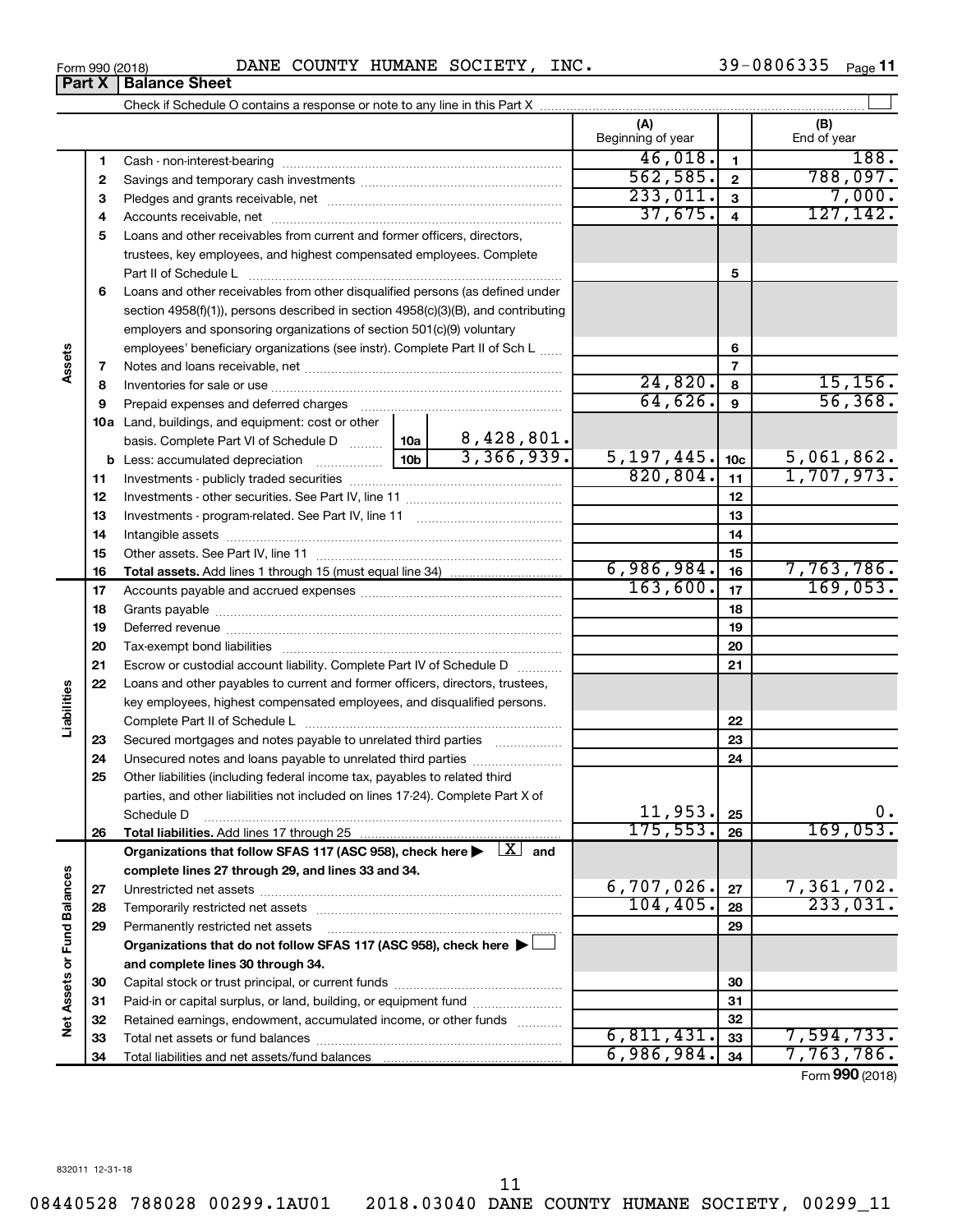|    | DANE COUNTY HUMANE SOCIETY, INC.<br>Form 990 (2018)                                                                                  |                         | 39-0806335     |           | Page 12          |
|----|--------------------------------------------------------------------------------------------------------------------------------------|-------------------------|----------------|-----------|------------------|
|    | <b>Part XI Reconciliation of Net Assets</b>                                                                                          |                         |                |           |                  |
|    |                                                                                                                                      |                         |                |           |                  |
|    |                                                                                                                                      |                         |                |           |                  |
| 1  |                                                                                                                                      | $\mathbf{1}$            | 4,840,675.     |           |                  |
| 2  |                                                                                                                                      | $\overline{2}$          | 3,904,997.     |           |                  |
| 3  |                                                                                                                                      | 3                       |                |           | 935,678.         |
| 4  |                                                                                                                                      | $\overline{\mathbf{4}}$ | 6,811,431.     |           |                  |
| 5  | Net unrealized gains (losses) on investments [111] www.marting.com/marting.com/marting.com/marting.com/marting.                      | 5                       | $-152, 376.$   |           |                  |
| 6  | Donated services and use of facilities                                                                                               | 6                       |                |           |                  |
| 7  | Investment expenses                                                                                                                  | $\overline{7}$          |                |           |                  |
| 8  | Prior period adjustments                                                                                                             | 8                       |                |           |                  |
| 9  |                                                                                                                                      | 9                       |                |           | $\overline{0}$ . |
| 10 | Net assets or fund balances at end of year. Combine lines 3 through 9 (must equal Part X, line 33,                                   |                         |                |           |                  |
|    | column (B))                                                                                                                          | 10                      | 7,594,733.     |           |                  |
|    | <b>Part XII</b> Financial Statements and Reporting                                                                                   |                         |                |           |                  |
|    |                                                                                                                                      |                         |                |           |                  |
| 1  | Accounting method used to prepare the Form 990: $\Box$ Cash $\Box X$ Accrual<br>Other                                                |                         |                | Yes       | No               |
|    | If the organization changed its method of accounting from a prior year or checked "Other," explain in Schedule O.                    |                         |                |           |                  |
|    |                                                                                                                                      |                         | 2a             |           | x                |
|    | If "Yes," check a box below to indicate whether the financial statements for the year were compiled or reviewed on a                 |                         |                |           |                  |
|    | separate basis, consolidated basis, or both:                                                                                         |                         |                |           |                  |
|    | Both consolidated and separate basis<br>Separate basis<br><b>Consolidated basis</b>                                                  |                         |                |           |                  |
|    |                                                                                                                                      |                         | 2 <sub>b</sub> | x         |                  |
|    | If "Yes," check a box below to indicate whether the financial statements for the year were audited on a separate basis,              |                         |                |           |                  |
|    | consolidated basis, or both:                                                                                                         |                         |                |           |                  |
|    | $X$ Separate basis<br>Consolidated basis<br>Both consolidated and separate basis                                                     |                         |                |           |                  |
|    | c If "Yes" to line 2a or 2b, does the organization have a committee that assumes responsibility for oversight of the audit,          |                         |                |           |                  |
|    |                                                                                                                                      |                         | 2c             | х         |                  |
|    | If the organization changed either its oversight process or selection process during the tax year, explain in Schedule O.            |                         |                |           |                  |
|    | 3a As a result of a federal award, was the organization required to undergo an audit or audits as set forth in the Single Audit      |                         |                |           |                  |
|    | Act and OMB Circular A-133?                                                                                                          |                         | 3a             |           | x                |
|    | <b>b</b> If "Yes," did the organization undergo the required audit or audits? If the organization did not undergo the required audit |                         |                |           |                  |
|    |                                                                                                                                      |                         | 3b             |           |                  |
|    |                                                                                                                                      |                         |                | 000(0010) |                  |

Form (2018) **990**

832012 12-31-18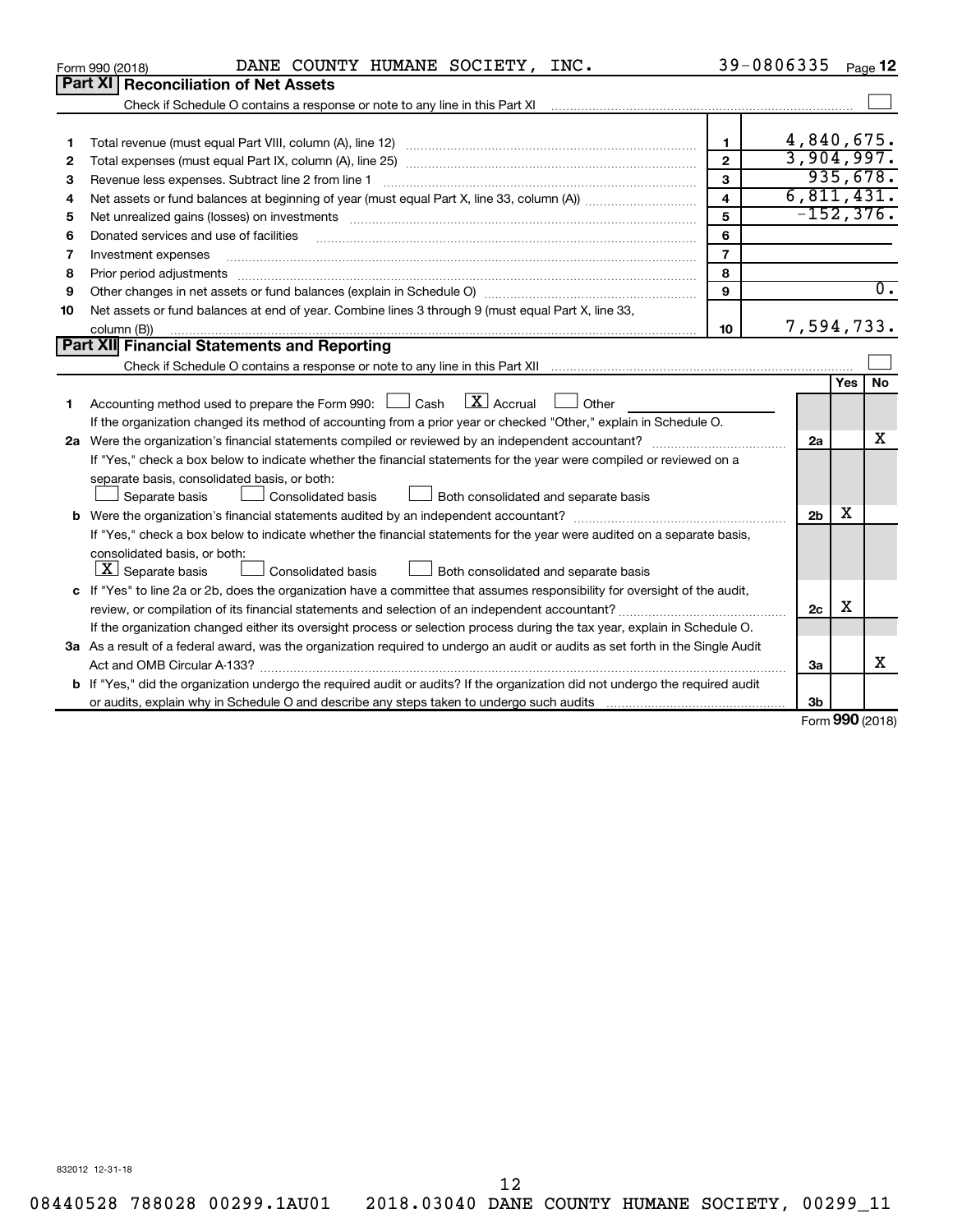| <b>SCHEDULE A</b> |  |
|-------------------|--|
|-------------------|--|

Department of the Treasury Internal Revenue Service

|  |  |  |  |  | (Form 990 or 990-EZ) |  |
|--|--|--|--|--|----------------------|--|
|--|--|--|--|--|----------------------|--|

## Form 990 or 990-EZ)<br>
Complete if the organization is a section 501(c)(3) organization or a section<br> **Public Charity Status and Public Support**

**4947(a)(1) nonexempt charitable trust. | Attach to Form 990 or Form 990-EZ.** 

**| Go to www.irs.gov/Form990 for instructions and the latest information.**

| <b>Open to Public</b><br>Inspection |
|-------------------------------------|
|                                     |

OMB No. 1545-0047

|                |            | Name of the organization                                                                                                                            |          | provide in main eigens enthece for mediations and the rates. Information, |                                 |                                   |                            | <b>Employer identification number</b> |
|----------------|------------|-----------------------------------------------------------------------------------------------------------------------------------------------------|----------|---------------------------------------------------------------------------|---------------------------------|-----------------------------------|----------------------------|---------------------------------------|
|                |            |                                                                                                                                                     |          | DANE COUNTY HUMANE SOCIETY, INC.                                          |                                 |                                   |                            | 39-0806335                            |
| Part I         |            | Reason for Public Charity Status (All organizations must complete this part.) See instructions.                                                     |          |                                                                           |                                 |                                   |                            |                                       |
|                |            | The organization is not a private foundation because it is: (For lines 1 through 12, check only one box.)                                           |          |                                                                           |                                 |                                   |                            |                                       |
| 1.             |            | A church, convention of churches, or association of churches described in section 170(b)(1)(A)(i).                                                  |          |                                                                           |                                 |                                   |                            |                                       |
| 2              |            | A school described in section 170(b)(1)(A)(ii). (Attach Schedule E (Form 990 or 990-EZ).)                                                           |          |                                                                           |                                 |                                   |                            |                                       |
| 3              |            | A hospital or a cooperative hospital service organization described in section 170(b)(1)(A)(iii).                                                   |          |                                                                           |                                 |                                   |                            |                                       |
| 4              |            | A medical research organization operated in conjunction with a hospital described in section 170(b)(1)(A)(iii). Enter the hospital's name,          |          |                                                                           |                                 |                                   |                            |                                       |
|                |            | city, and state:                                                                                                                                    |          |                                                                           |                                 |                                   |                            |                                       |
| 5              |            | An organization operated for the benefit of a college or university owned or operated by a governmental unit described in                           |          |                                                                           |                                 |                                   |                            |                                       |
|                |            | section 170(b)(1)(A)(iv). (Complete Part II.)                                                                                                       |          |                                                                           |                                 |                                   |                            |                                       |
| 6              |            | A federal, state, or local government or governmental unit described in section 170(b)(1)(A)(v).                                                    |          |                                                                           |                                 |                                   |                            |                                       |
| $\overline{7}$ | <u>x  </u> | An organization that normally receives a substantial part of its support from a governmental unit or from the general public described in           |          |                                                                           |                                 |                                   |                            |                                       |
|                |            | section 170(b)(1)(A)(vi). (Complete Part II.)                                                                                                       |          |                                                                           |                                 |                                   |                            |                                       |
| 8              |            | A community trust described in section 170(b)(1)(A)(vi). (Complete Part II.)                                                                        |          |                                                                           |                                 |                                   |                            |                                       |
| 9              |            | An agricultural research organization described in section 170(b)(1)(A)(ix) operated in conjunction with a land-grant college                       |          |                                                                           |                                 |                                   |                            |                                       |
|                |            | or university or a non-land-grant college of agriculture (see instructions). Enter the name, city, and state of the college or                      |          |                                                                           |                                 |                                   |                            |                                       |
|                |            | university:                                                                                                                                         |          |                                                                           |                                 |                                   |                            |                                       |
| 10             |            | An organization that normally receives: (1) more than 33 1/3% of its support from contributions, membership fees, and gross receipts from           |          |                                                                           |                                 |                                   |                            |                                       |
|                |            | activities related to its exempt functions - subject to certain exceptions, and (2) no more than 33 1/3% of its support from gross investment       |          |                                                                           |                                 |                                   |                            |                                       |
|                |            | income and unrelated business taxable income (less section 511 tax) from businesses acquired by the organization after June 30, 1975.               |          |                                                                           |                                 |                                   |                            |                                       |
| 11             |            | See section 509(a)(2). (Complete Part III.)<br>An organization organized and operated exclusively to test for public safety. See section 509(a)(4). |          |                                                                           |                                 |                                   |                            |                                       |
| 12             |            | An organization organized and operated exclusively for the benefit of, to perform the functions of, or to carry out the purposes of one or          |          |                                                                           |                                 |                                   |                            |                                       |
|                |            | more publicly supported organizations described in section 509(a)(1) or section 509(a)(2). See section 509(a)(3). Check the box in                  |          |                                                                           |                                 |                                   |                            |                                       |
|                |            | lines 12a through 12d that describes the type of supporting organization and complete lines 12e, 12f, and 12g.                                      |          |                                                                           |                                 |                                   |                            |                                       |
| a              |            | Type I. A supporting organization operated, supervised, or controlled by its supported organization(s), typically by giving                         |          |                                                                           |                                 |                                   |                            |                                       |
|                |            | the supported organization(s) the power to regularly appoint or elect a majority of the directors or trustees of the supporting                     |          |                                                                           |                                 |                                   |                            |                                       |
|                |            | organization. You must complete Part IV, Sections A and B.                                                                                          |          |                                                                           |                                 |                                   |                            |                                       |
| b              |            | Type II. A supporting organization supervised or controlled in connection with its supported organization(s), by having                             |          |                                                                           |                                 |                                   |                            |                                       |
|                |            | control or management of the supporting organization vested in the same persons that control or manage the supported                                |          |                                                                           |                                 |                                   |                            |                                       |
|                |            | organization(s). You must complete Part IV, Sections A and C.                                                                                       |          |                                                                           |                                 |                                   |                            |                                       |
|                |            | Type III functionally integrated. A supporting organization operated in connection with, and functionally integrated with,                          |          |                                                                           |                                 |                                   |                            |                                       |
|                |            | its supported organization(s) (see instructions). You must complete Part IV, Sections A, D, and E.                                                  |          |                                                                           |                                 |                                   |                            |                                       |
| d              |            | Type III non-functionally integrated. A supporting organization operated in connection with its supported organization(s)                           |          |                                                                           |                                 |                                   |                            |                                       |
|                |            | that is not functionally integrated. The organization generally must satisfy a distribution requirement and an attentiveness                        |          |                                                                           |                                 |                                   |                            |                                       |
|                |            | requirement (see instructions). You must complete Part IV, Sections A and D, and Part V.                                                            |          |                                                                           |                                 |                                   |                            |                                       |
| е              |            | Check this box if the organization received a written determination from the IRS that it is a Type I, Type II, Type III                             |          |                                                                           |                                 |                                   |                            |                                       |
|                |            | functionally integrated, or Type III non-functionally integrated supporting organization.                                                           |          |                                                                           |                                 |                                   |                            |                                       |
| f              |            | Enter the number of supported organizations                                                                                                         |          |                                                                           |                                 |                                   |                            |                                       |
| g              |            | Provide the following information about the supported organization(s).<br>(i) Name of supported                                                     | (ii) EIN | (iii) Type of organization                                                | (iv) Is the organization listed |                                   | (v) Amount of monetary     | (vi) Amount of other                  |
|                |            | organization                                                                                                                                        |          | (described on lines 1-10                                                  | Yes                             | in your governing document?<br>No | support (see instructions) | support (see instructions)            |
|                |            |                                                                                                                                                     |          | above (see instructions))                                                 |                                 |                                   |                            |                                       |
|                |            |                                                                                                                                                     |          |                                                                           |                                 |                                   |                            |                                       |
|                |            |                                                                                                                                                     |          |                                                                           |                                 |                                   |                            |                                       |
|                |            |                                                                                                                                                     |          |                                                                           |                                 |                                   |                            |                                       |
|                |            |                                                                                                                                                     |          |                                                                           |                                 |                                   |                            |                                       |
|                |            |                                                                                                                                                     |          |                                                                           |                                 |                                   |                            |                                       |
|                |            |                                                                                                                                                     |          |                                                                           |                                 |                                   |                            |                                       |
|                |            |                                                                                                                                                     |          |                                                                           |                                 |                                   |                            |                                       |
|                |            |                                                                                                                                                     |          |                                                                           |                                 |                                   |                            |                                       |
|                |            |                                                                                                                                                     |          |                                                                           |                                 |                                   |                            |                                       |
| Total          |            |                                                                                                                                                     |          |                                                                           |                                 |                                   |                            |                                       |

LHA For Paperwork Reduction Act Notice, see the Instructions for Form 990 or 990-EZ. 832021 10-11-18 Schedule A (Form 990 or 990-EZ) 2018 13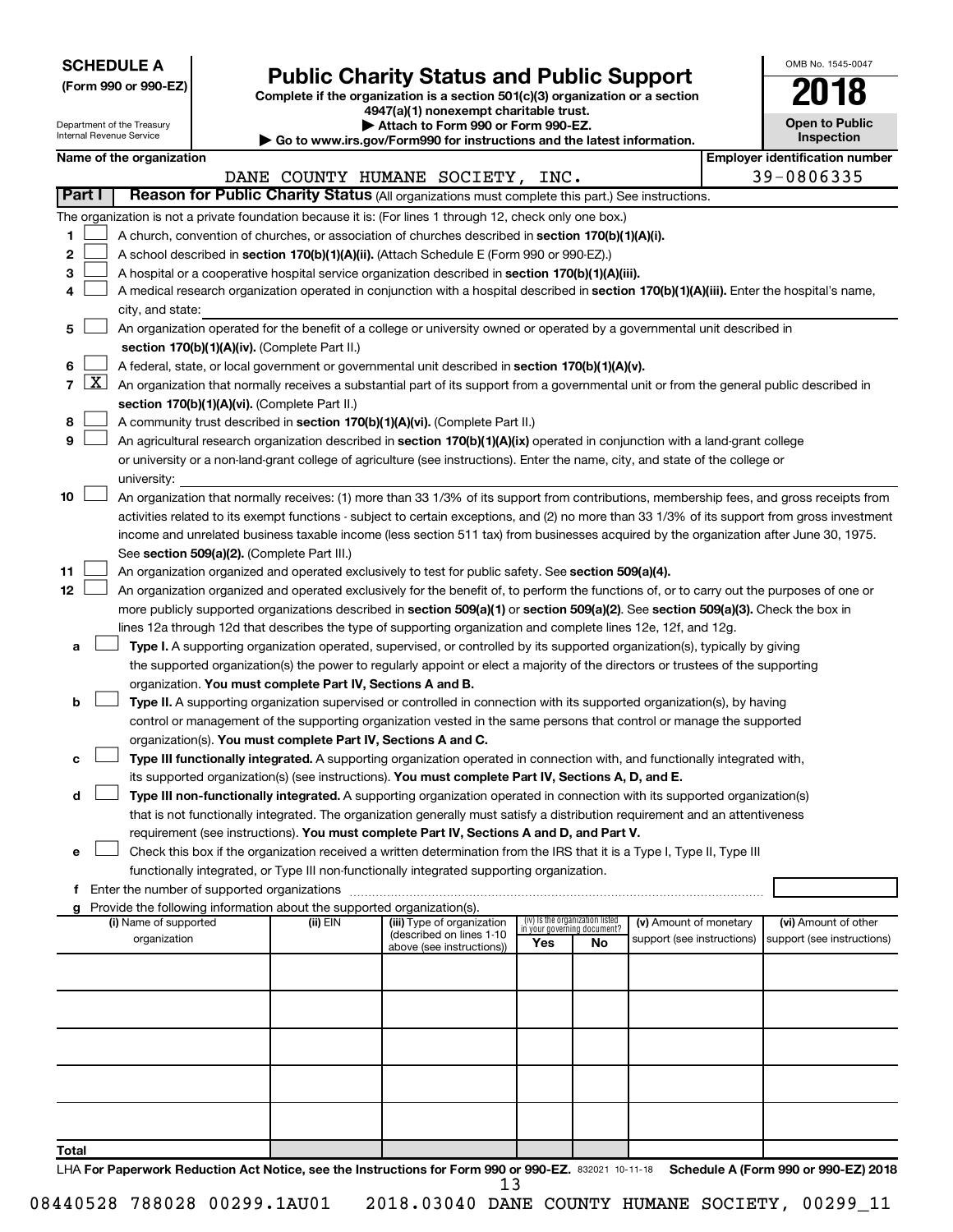### Schedule A (Form 990 or 990-EZ) 2018 DANE COUNTY HUMANE SOCIETY, INC.  $39-0806335$   $_{\rm Page}$

(Complete only if you checked the box on line 5, 7, or 8 of Part I or if the organization failed to qualify under Part III. If the organization **Part II Support Schedule for Organizations Described in Sections 170(b)(1)(A)(iv) and 170(b)(1)(A)(vi)**

fails to qualify under the tests listed below, please complete Part III.)

|    | <b>Section A. Public Support</b>                                                                                                                                                                                               |          |                      |            |            |          |                                          |  |  |  |
|----|--------------------------------------------------------------------------------------------------------------------------------------------------------------------------------------------------------------------------------|----------|----------------------|------------|------------|----------|------------------------------------------|--|--|--|
|    | Calendar year (or fiscal year beginning in)                                                                                                                                                                                    | (a) 2014 | (b) 2015             | $(c)$ 2016 | $(d)$ 2017 | (e) 2018 | (f) Total                                |  |  |  |
|    | 1 Gifts, grants, contributions, and                                                                                                                                                                                            |          |                      |            |            |          |                                          |  |  |  |
|    | membership fees received. (Do not                                                                                                                                                                                              |          |                      |            |            |          |                                          |  |  |  |
|    | include any "unusual grants.")                                                                                                                                                                                                 | 2497092. | 2752425.             | 2778301.   | 2582459.   |          | 3521619.14131896.                        |  |  |  |
|    | 2 Tax revenues levied for the organ-                                                                                                                                                                                           |          |                      |            |            |          |                                          |  |  |  |
|    | ization's benefit and either paid to                                                                                                                                                                                           |          |                      |            |            |          |                                          |  |  |  |
|    | or expended on its behalf                                                                                                                                                                                                      |          |                      |            |            |          |                                          |  |  |  |
|    | 3 The value of services or facilities                                                                                                                                                                                          |          |                      |            |            |          |                                          |  |  |  |
|    | furnished by a governmental unit to                                                                                                                                                                                            |          |                      |            |            |          |                                          |  |  |  |
|    | the organization without charge                                                                                                                                                                                                |          |                      |            |            |          |                                          |  |  |  |
|    | <b>Total.</b> Add lines 1 through 3                                                                                                                                                                                            | 2497092. | 2752425.             | 2778301.   | 2582459.   |          | 3521619.14131896.                        |  |  |  |
| 5  | The portion of total contributions                                                                                                                                                                                             |          |                      |            |            |          |                                          |  |  |  |
|    | by each person (other than a                                                                                                                                                                                                   |          |                      |            |            |          |                                          |  |  |  |
|    | governmental unit or publicly                                                                                                                                                                                                  |          |                      |            |            |          |                                          |  |  |  |
|    | supported organization) included                                                                                                                                                                                               |          |                      |            |            |          |                                          |  |  |  |
|    | on line 1 that exceeds 2% of the                                                                                                                                                                                               |          |                      |            |            |          |                                          |  |  |  |
|    | amount shown on line 11,                                                                                                                                                                                                       |          |                      |            |            |          |                                          |  |  |  |
|    | column (f)                                                                                                                                                                                                                     |          |                      |            |            |          | 1391795.                                 |  |  |  |
|    | 6 Public support. Subtract line 5 from line 4.                                                                                                                                                                                 |          |                      |            |            |          | 12740101.                                |  |  |  |
|    | <b>Section B. Total Support</b>                                                                                                                                                                                                |          |                      |            |            |          |                                          |  |  |  |
|    | Calendar year (or fiscal year beginning in)                                                                                                                                                                                    | (a) 2014 | (b) 2015             | $(c)$ 2016 | $(d)$ 2017 | (e) 2018 | (f) Total                                |  |  |  |
|    | <b>7</b> Amounts from line 4                                                                                                                                                                                                   | 2497092. | $\overline{2752425}$ | 2778301    | 2582459.   |          | 3521619.14131896.                        |  |  |  |
| 8  | Gross income from interest,                                                                                                                                                                                                    |          |                      |            |            |          |                                          |  |  |  |
|    | dividends, payments received on                                                                                                                                                                                                |          |                      |            |            |          |                                          |  |  |  |
|    | securities loans, rents, royalties,                                                                                                                                                                                            |          |                      |            |            |          |                                          |  |  |  |
|    | and income from similar sources                                                                                                                                                                                                | 23,291.  | 14,708.              | 9,604.     | 19,684.    | 34,324.  | 101,611.                                 |  |  |  |
| 9  | Net income from unrelated business                                                                                                                                                                                             |          |                      |            |            |          |                                          |  |  |  |
|    | activities, whether or not the                                                                                                                                                                                                 |          |                      |            |            |          |                                          |  |  |  |
|    | business is regularly carried on                                                                                                                                                                                               |          |                      |            |            |          |                                          |  |  |  |
|    | 10 Other income. Do not include gain                                                                                                                                                                                           |          |                      |            |            |          |                                          |  |  |  |
|    | or loss from the sale of capital                                                                                                                                                                                               |          |                      |            |            |          |                                          |  |  |  |
|    | assets (Explain in Part VI.)                                                                                                                                                                                                   |          |                      |            |            |          |                                          |  |  |  |
| 11 | Total support. Add lines 7 through 10                                                                                                                                                                                          |          |                      |            |            |          | 14233507.                                |  |  |  |
| 12 | Gross receipts from related activities, etc. (see instructions)                                                                                                                                                                |          |                      |            |            | 12       | 6, 247, 012.                             |  |  |  |
|    | 13 First five years. If the Form 990 is for the organization's first, second, third, fourth, or fifth tax year as a section 501(c)(3)                                                                                          |          |                      |            |            |          |                                          |  |  |  |
|    | organization, check this box and stop here                                                                                                                                                                                     |          |                      |            |            |          |                                          |  |  |  |
|    | <b>Section C. Computation of Public Support Percentage</b>                                                                                                                                                                     |          |                      |            |            |          | 89.51                                    |  |  |  |
|    |                                                                                                                                                                                                                                |          |                      |            |            | 14       | %<br>92.38                               |  |  |  |
|    |                                                                                                                                                                                                                                |          |                      |            |            | 15       | %                                        |  |  |  |
|    | 16a 33 1/3% support test - 2018. If the organization did not check the box on line 13, and line 14 is 33 1/3% or more, check this box and                                                                                      |          |                      |            |            |          | $\blacktriangleright$ $\boxed{\text{X}}$ |  |  |  |
|    | stop here. The organization qualifies as a publicly supported organization manufaction manufacture or the organization manufacture or the organization manufacture or the organization manufacture or the state of the state o |          |                      |            |            |          |                                          |  |  |  |
|    | b 33 1/3% support test - 2017. If the organization did not check a box on line 13 or 16a, and line 15 is 33 1/3% or more, check this box                                                                                       |          |                      |            |            |          |                                          |  |  |  |
|    | and stop here. The organization qualifies as a publicly supported organization [11] manuscription manuscription manuscription manuscription manuscription manuscription and starting and starting and starting and starting an |          |                      |            |            |          |                                          |  |  |  |
|    | 17a 10% -facts-and-circumstances test - 2018. If the organization did not check a box on line 13, 16a, or 16b, and line 14 is 10% or more,                                                                                     |          |                      |            |            |          |                                          |  |  |  |
|    | and if the organization meets the "facts-and-circumstances" test, check this box and stop here. Explain in Part VI how the organization                                                                                        |          |                      |            |            |          |                                          |  |  |  |
|    | meets the "facts-and-circumstances" test. The organization qualifies as a publicly supported organization <i>manumumumumum</i>                                                                                                 |          |                      |            |            |          |                                          |  |  |  |
|    | b 10% -facts-and-circumstances test - 2017. If the organization did not check a box on line 13, 16a, 16b, or 17a, and line 15 is 10% or                                                                                        |          |                      |            |            |          |                                          |  |  |  |
|    | more, and if the organization meets the "facts-and-circumstances" test, check this box and <b>stop here.</b> Explain in Part VI how the                                                                                        |          |                      |            |            |          |                                          |  |  |  |
|    | organization meets the "facts-and-circumstances" test. The organization qualifies as a publicly supported organization                                                                                                         |          |                      |            |            |          |                                          |  |  |  |
|    | Private foundation. If the organization did not check a box on line 13, 16a, 16b, 17a, or 17b, check this box and see instructions                                                                                             |          |                      |            |            |          | Schedule A (Form 990 or 990-EZ) 2018     |  |  |  |
|    |                                                                                                                                                                                                                                |          |                      |            |            |          |                                          |  |  |  |

832022 10-11-18

14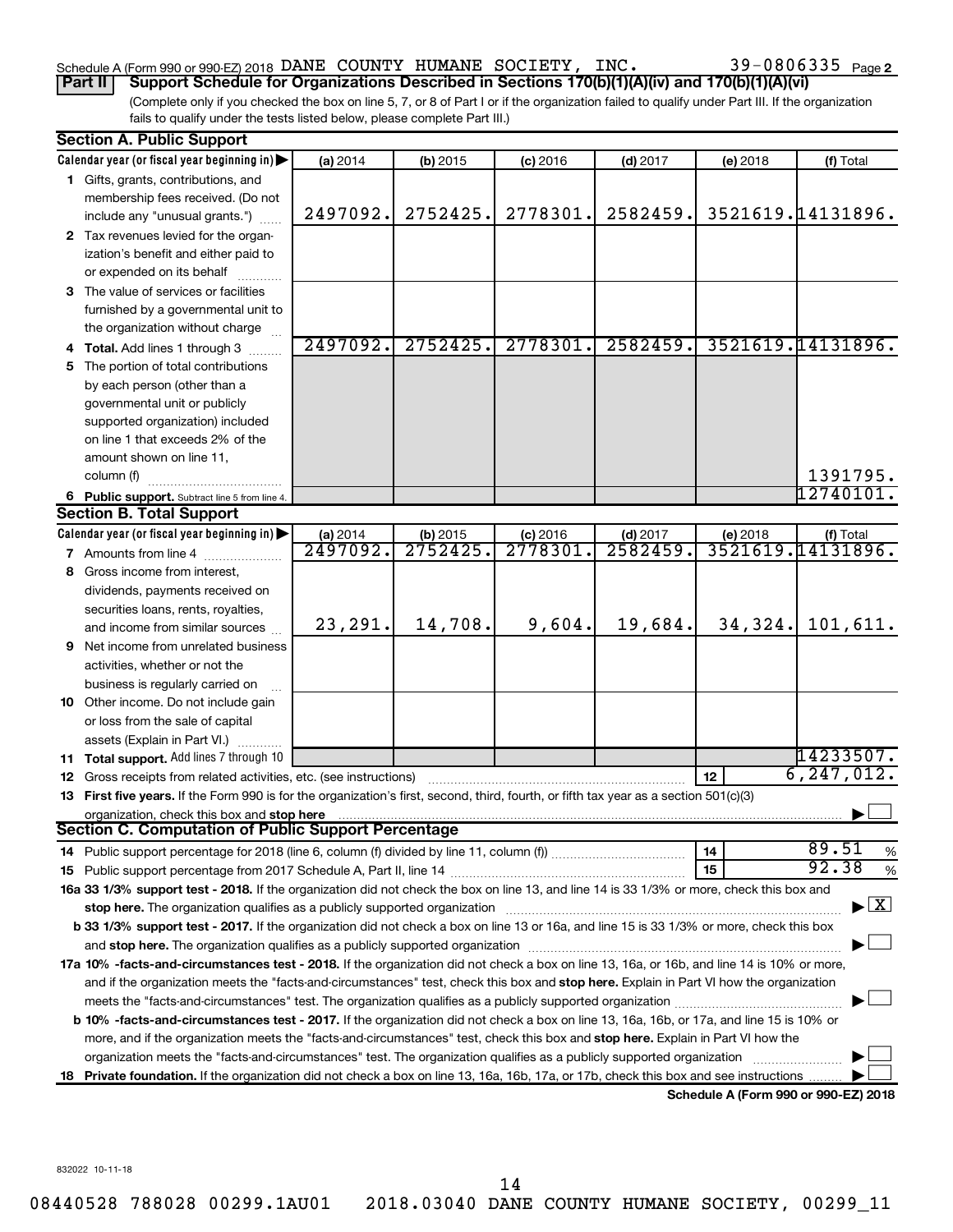#### Schedule A (Form 990 or 990-EZ) 2018 DANE COUNTY HUMANE SOCIETY, INC.  $39-0806335$   $_{\rm Page}$ **Part III Support Schedule for Organizations Described in Section 509(a)(2)**

(Complete only if you checked the box on line 10 of Part I or if the organization failed to qualify under Part II. If the organization fails to qualify under the tests listed below, please complete Part II.)

| <b>Section A. Public Support</b>                                                                                                                                                                                                        |          |            |            |            |          |                                      |  |  |
|-----------------------------------------------------------------------------------------------------------------------------------------------------------------------------------------------------------------------------------------|----------|------------|------------|------------|----------|--------------------------------------|--|--|
| Calendar year (or fiscal year beginning in)                                                                                                                                                                                             | (a) 2014 | (b) 2015   | $(c)$ 2016 | $(d)$ 2017 | (e) 2018 | (f) Total                            |  |  |
| 1 Gifts, grants, contributions, and                                                                                                                                                                                                     |          |            |            |            |          |                                      |  |  |
| membership fees received. (Do not                                                                                                                                                                                                       |          |            |            |            |          |                                      |  |  |
| include any "unusual grants.")                                                                                                                                                                                                          |          |            |            |            |          |                                      |  |  |
| <b>2</b> Gross receipts from admissions,<br>merchandise sold or services per-<br>formed, or facilities furnished in<br>any activity that is related to the<br>organization's tax-exempt purpose                                         |          |            |            |            |          |                                      |  |  |
| 3 Gross receipts from activities that                                                                                                                                                                                                   |          |            |            |            |          |                                      |  |  |
| are not an unrelated trade or bus-<br>iness under section 513                                                                                                                                                                           |          |            |            |            |          |                                      |  |  |
| 4 Tax revenues levied for the organ-                                                                                                                                                                                                    |          |            |            |            |          |                                      |  |  |
| ization's benefit and either paid to                                                                                                                                                                                                    |          |            |            |            |          |                                      |  |  |
| or expended on its behalf                                                                                                                                                                                                               |          |            |            |            |          |                                      |  |  |
| 5 The value of services or facilities                                                                                                                                                                                                   |          |            |            |            |          |                                      |  |  |
| furnished by a governmental unit to                                                                                                                                                                                                     |          |            |            |            |          |                                      |  |  |
| the organization without charge                                                                                                                                                                                                         |          |            |            |            |          |                                      |  |  |
| 6 Total. Add lines 1 through 5                                                                                                                                                                                                          |          |            |            |            |          |                                      |  |  |
| 7a Amounts included on lines 1, 2, and                                                                                                                                                                                                  |          |            |            |            |          |                                      |  |  |
| 3 received from disqualified persons                                                                                                                                                                                                    |          |            |            |            |          |                                      |  |  |
| <b>b</b> Amounts included on lines 2 and 3 received<br>from other than disqualified persons that<br>exceed the greater of \$5,000 or 1% of the<br>amount on line 13 for the year                                                        |          |            |            |            |          |                                      |  |  |
| c Add lines 7a and 7b                                                                                                                                                                                                                   |          |            |            |            |          |                                      |  |  |
| 8 Public support. (Subtract line 7c from line 6.)                                                                                                                                                                                       |          |            |            |            |          |                                      |  |  |
| <b>Section B. Total Support</b>                                                                                                                                                                                                         |          |            |            |            |          |                                      |  |  |
| Calendar year (or fiscal year beginning in)                                                                                                                                                                                             | (a) 2014 | $(b)$ 2015 | $(c)$ 2016 | $(d)$ 2017 | (e) 2018 | (f) Total                            |  |  |
| 9 Amounts from line 6                                                                                                                                                                                                                   |          |            |            |            |          |                                      |  |  |
| <b>10a</b> Gross income from interest,<br>dividends, payments received on<br>securities loans, rents, royalties,<br>and income from similar sources                                                                                     |          |            |            |            |          |                                      |  |  |
| <b>b</b> Unrelated business taxable income<br>(less section 511 taxes) from businesses                                                                                                                                                  |          |            |            |            |          |                                      |  |  |
| acquired after June 30, 1975                                                                                                                                                                                                            |          |            |            |            |          |                                      |  |  |
| c Add lines 10a and 10b                                                                                                                                                                                                                 |          |            |            |            |          |                                      |  |  |
| <b>11</b> Net income from unrelated business<br>activities not included in line 10b.<br>whether or not the business is<br>regularly carried on                                                                                          |          |            |            |            |          |                                      |  |  |
| 12 Other income. Do not include gain<br>or loss from the sale of capital<br>assets (Explain in Part VI.)                                                                                                                                |          |            |            |            |          |                                      |  |  |
| <b>13</b> Total support. (Add lines 9, 10c, 11, and 12.)                                                                                                                                                                                |          |            |            |            |          |                                      |  |  |
| 14 First five years. If the Form 990 is for the organization's first, second, third, fourth, or fifth tax year as a section 501(c)(3) organization,                                                                                     |          |            |            |            |          |                                      |  |  |
| check this box and stop here <b>contained and the contained and stop here</b> check this box and stop here <b>contained and the contained and stop here</b> contained and stop here contained and and stop here contained and stop here |          |            |            |            |          |                                      |  |  |
| Section C. Computation of Public Support Percentage                                                                                                                                                                                     |          |            |            |            |          |                                      |  |  |
| 15 Public support percentage for 2018 (line 8, column (f), divided by line 13, column (f) <i></i>                                                                                                                                       |          |            |            |            | 15       | ℅                                    |  |  |
|                                                                                                                                                                                                                                         |          |            |            |            | 16       | %                                    |  |  |
| Section D. Computation of Investment Income Percentage                                                                                                                                                                                  |          |            |            |            |          |                                      |  |  |
|                                                                                                                                                                                                                                         |          |            |            |            | 17       | %                                    |  |  |
| 18<br>%<br>18 Investment income percentage from 2017 Schedule A, Part III, line 17                                                                                                                                                      |          |            |            |            |          |                                      |  |  |
| 19a 33 1/3% support tests - 2018. If the organization did not check the box on line 14, and line 15 is more than 33 1/3%, and line 17 is not                                                                                            |          |            |            |            |          |                                      |  |  |
| more than 33 1/3%, check this box and stop here. The organization qualifies as a publicly supported organization                                                                                                                        |          |            |            |            |          |                                      |  |  |
| b 33 1/3% support tests - 2017. If the organization did not check a box on line 14 or line 19a, and line 16 is more than 33 1/3%, and                                                                                                   |          |            |            |            |          |                                      |  |  |
| line 18 is not more than 33 1/3%, check this box and stop here. The organization qualifies as a publicly supported organization                                                                                                         |          |            |            |            |          |                                      |  |  |
|                                                                                                                                                                                                                                         |          |            |            |            |          |                                      |  |  |
| 832023 10-11-18                                                                                                                                                                                                                         |          |            | 15         |            |          | Schedule A (Form 990 or 990-EZ) 2018 |  |  |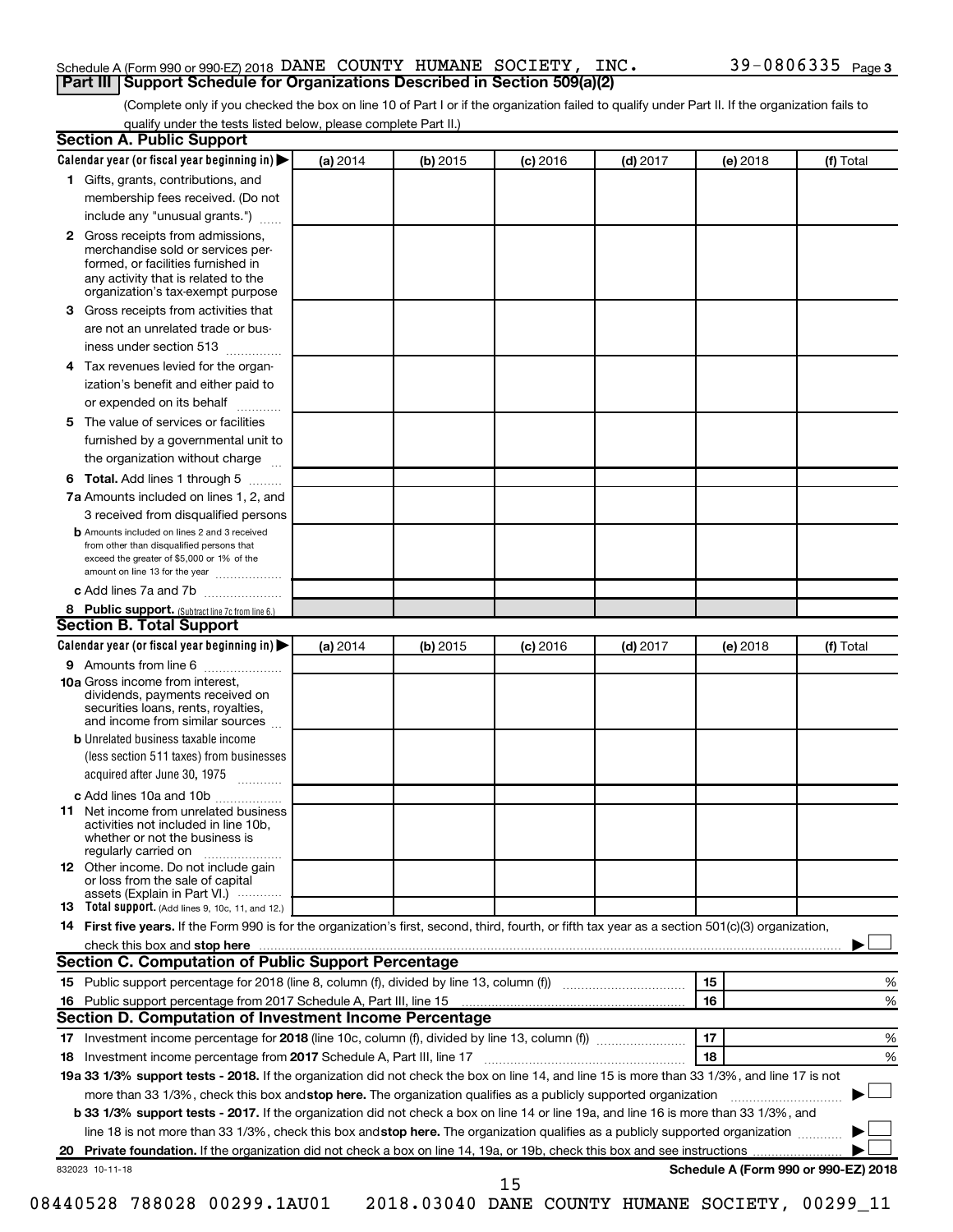**1**

**2**

**3a**

**3b**

**3c**

**4a**

**4b**

**4c**

**5a**

**5b 5c**

**6**

**7**

**8**

**9a**

**9b**

**9c**

**10a**

**10b**

**Yes No**

### **Part IV Supporting Organizations**

(Complete only if you checked a box in line 12 on Part I. If you checked 12a of Part I, complete Sections A and B. If you checked 12b of Part I, complete Sections A and C. If you checked 12c of Part I, complete Sections A, D, and E. If you checked 12d of Part I, complete Sections A and D, and complete Part V.)

#### **Section A. All Supporting Organizations**

- **1** Are all of the organization's supported organizations listed by name in the organization's governing documents? If "No," describe in Part VI how the supported organizations are designated. If designated by *class or purpose, describe the designation. If historic and continuing relationship, explain.*
- **2** Did the organization have any supported organization that does not have an IRS determination of status under section 509(a)(1) or (2)? If "Yes," explain in Part **VI** how the organization determined that the supported *organization was described in section 509(a)(1) or (2).*
- **3a** Did the organization have a supported organization described in section 501(c)(4), (5), or (6)? If "Yes," answer *(b) and (c) below.*
- **b** Did the organization confirm that each supported organization qualified under section 501(c)(4), (5), or (6) and satisfied the public support tests under section 509(a)(2)? If "Yes," describe in Part VI when and how the *organization made the determination.*
- **c** Did the organization ensure that all support to such organizations was used exclusively for section 170(c)(2)(B) purposes? If "Yes," explain in Part VI what controls the organization put in place to ensure such use.
- **4 a** *If* Was any supported organization not organized in the United States ("foreign supported organization")? *"Yes," and if you checked 12a or 12b in Part I, answer (b) and (c) below.*
- **b** Did the organization have ultimate control and discretion in deciding whether to make grants to the foreign supported organization? If "Yes," describe in Part VI how the organization had such control and discretion *despite being controlled or supervised by or in connection with its supported organizations.*
- **c** Did the organization support any foreign supported organization that does not have an IRS determination under sections 501(c)(3) and 509(a)(1) or (2)? If "Yes," explain in Part VI what controls the organization used *to ensure that all support to the foreign supported organization was used exclusively for section 170(c)(2)(B) purposes.*
- **5a** Did the organization add, substitute, or remove any supported organizations during the tax year? If "Yes," answer (b) and (c) below (if applicable). Also, provide detail in **Part VI,** including (i) the names and EIN *numbers of the supported organizations added, substituted, or removed; (ii) the reasons for each such action; (iii) the authority under the organization's organizing document authorizing such action; and (iv) how the action was accomplished (such as by amendment to the organizing document).*
- **b Type I or Type II only.** Was any added or substituted supported organization part of a class already designated in the organization's organizing document?
- **c Substitutions only.**  Was the substitution the result of an event beyond the organization's control?
- **6** Did the organization provide support (whether in the form of grants or the provision of services or facilities) to **Part VI.** support or benefit one or more of the filing organization's supported organizations? If "Yes," provide detail in anyone other than (i) its supported organizations, (ii) individuals that are part of the charitable class benefited by one or more of its supported organizations, or (iii) other supporting organizations that also
- **7** Did the organization provide a grant, loan, compensation, or other similar payment to a substantial contributor regard to a substantial contributor? If "Yes," complete Part I of Schedule L (Form 990 or 990-EZ). (as defined in section 4958(c)(3)(C)), a family member of a substantial contributor, or a 35% controlled entity with
- **8** Did the organization make a loan to a disqualified person (as defined in section 4958) not described in line 7? *If "Yes," complete Part I of Schedule L (Form 990 or 990-EZ).*
- **9 a** Was the organization controlled directly or indirectly at any time during the tax year by one or more in section 509(a)(1) or (2))? If "Yes," provide detail in **Part VI.** disqualified persons as defined in section 4946 (other than foundation managers and organizations described
- **b** Did one or more disqualified persons (as defined in line 9a) hold a controlling interest in any entity in which the supporting organization had an interest? If "Yes," provide detail in Part VI.
- **c** Did a disqualified person (as defined in line 9a) have an ownership interest in, or derive any personal benefit from, assets in which the supporting organization also had an interest? If "Yes," provide detail in Part VI.
- **10 a** Was the organization subject to the excess business holdings rules of section 4943 because of section supporting organizations)? If "Yes," answer 10b below. 4943(f) (regarding certain Type II supporting organizations, and all Type III non-functionally integrated
	- **b** Did the organization have any excess business holdings in the tax year? (Use Schedule C, Form 4720, to *determine whether the organization had excess business holdings.)*

832024 10-11-18

**Schedule A (Form 990 or 990-EZ) 2018**

16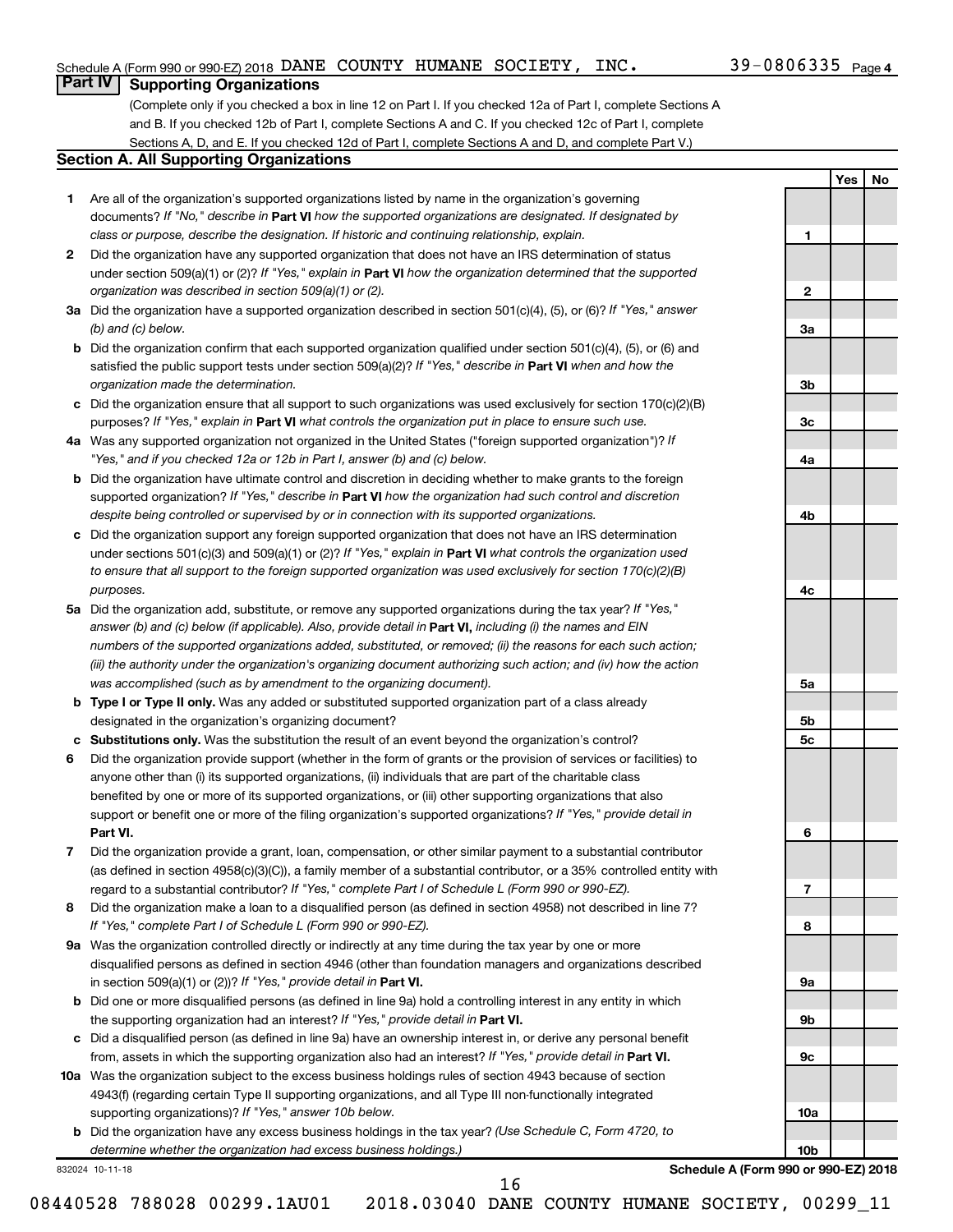#### Schedule A (Form 990 or 990-EZ) 2018 DANE COUNTY HUMANE SOCIETY, INC.  $39-0800335$  Page DANE COUNTY HUMANE SOCIETY, INC. 39-0806335

|    | <b>Part IV</b>  | <b>Supporting Organizations (continued)</b>                                                                                     |                 |            |    |
|----|-----------------|---------------------------------------------------------------------------------------------------------------------------------|-----------------|------------|----|
|    |                 |                                                                                                                                 |                 | Yes        | No |
| 11 |                 | Has the organization accepted a gift or contribution from any of the following persons?                                         |                 |            |    |
|    |                 | a A person who directly or indirectly controls, either alone or together with persons described in (b) and (c)                  |                 |            |    |
|    |                 | below, the governing body of a supported organization?                                                                          | 11a             |            |    |
|    |                 | <b>b</b> A family member of a person described in (a) above?                                                                    | 11 <sub>b</sub> |            |    |
|    |                 | c A 35% controlled entity of a person described in (a) or (b) above? If "Yes" to a, b, or c, provide detail in Part VI.         | 11c             |            |    |
|    |                 | <b>Section B. Type I Supporting Organizations</b>                                                                               |                 |            |    |
|    |                 |                                                                                                                                 |                 | Yes        | No |
| 1  |                 | Did the directors, trustees, or membership of one or more supported organizations have the power to                             |                 |            |    |
|    |                 | regularly appoint or elect at least a majority of the organization's directors or trustees at all times during the              |                 |            |    |
|    |                 |                                                                                                                                 |                 |            |    |
|    |                 | tax year? If "No," describe in Part VI how the supported organization(s) effectively operated, supervised, or                   |                 |            |    |
|    |                 | controlled the organization's activities. If the organization had more than one supported organization,                         |                 |            |    |
|    |                 | describe how the powers to appoint and/or remove directors or trustees were allocated among the supported                       |                 |            |    |
|    |                 | organizations and what conditions or restrictions, if any, applied to such powers during the tax year.                          | 1               |            |    |
| 2  |                 | Did the organization operate for the benefit of any supported organization other than the supported                             |                 |            |    |
|    |                 | organization(s) that operated, supervised, or controlled the supporting organization? If "Yes," explain in                      |                 |            |    |
|    |                 | Part VI how providing such benefit carried out the purposes of the supported organization(s) that operated,                     |                 |            |    |
|    |                 | supervised, or controlled the supporting organization.                                                                          | $\mathbf{2}$    |            |    |
|    |                 | <b>Section C. Type II Supporting Organizations</b>                                                                              |                 |            |    |
|    |                 |                                                                                                                                 |                 | Yes        | No |
| 1. |                 | Were a majority of the organization's directors or trustees during the tax year also a majority of the directors                |                 |            |    |
|    |                 | or trustees of each of the organization's supported organization(s)? If "No," describe in Part VI how control                   |                 |            |    |
|    |                 | or management of the supporting organization was vested in the same persons that controlled or managed                          |                 |            |    |
|    |                 | the supported organization(s).                                                                                                  | 1               |            |    |
|    |                 | <b>Section D. All Type III Supporting Organizations</b>                                                                         |                 |            |    |
|    |                 |                                                                                                                                 |                 | Yes        | No |
| 1  |                 | Did the organization provide to each of its supported organizations, by the last day of the fifth month of the                  |                 |            |    |
|    |                 | organization's tax year, (i) a written notice describing the type and amount of support provided during the prior tax           |                 |            |    |
|    |                 | year, (ii) a copy of the Form 990 that was most recently filed as of the date of notification, and (iii) copies of the          |                 |            |    |
|    |                 | organization's governing documents in effect on the date of notification, to the extent not previously provided?                | 1               |            |    |
| 2  |                 | Were any of the organization's officers, directors, or trustees either (i) appointed or elected by the supported                |                 |            |    |
|    |                 | organization(s) or (ii) serving on the governing body of a supported organization? If "No," explain in Part VI how              |                 |            |    |
|    |                 | the organization maintained a close and continuous working relationship with the supported organization(s).                     | 2               |            |    |
| 3  |                 | By reason of the relationship described in (2), did the organization's supported organizations have a                           |                 |            |    |
|    |                 | significant voice in the organization's investment policies and in directing the use of the organization's                      |                 |            |    |
|    |                 | income or assets at all times during the tax year? If "Yes," describe in Part VI the role the organization's                    |                 |            |    |
|    |                 | supported organizations played in this regard.                                                                                  | з               |            |    |
|    |                 | Section E. Type III Functionally Integrated Supporting Organizations                                                            |                 |            |    |
| 1  |                 | Check the box next to the method that the organization used to satisfy the Integral Part Test during the yealsee instructions). |                 |            |    |
| a  |                 | The organization satisfied the Activities Test. Complete line 2 below.                                                          |                 |            |    |
| b  |                 | The organization is the parent of each of its supported organizations. Complete line 3 below.                                   |                 |            |    |
| с  |                 | The organization supported a governmental entity. Describe in Part VI how you supported a government entity (see instructions). |                 |            |    |
| 2  |                 | Activities Test. Answer (a) and (b) below.                                                                                      |                 | <b>Yes</b> | No |
|    |                 | Did substantially all of the organization's activities during the tax year directly further the exempt purposes of              |                 |            |    |
| а  |                 | the supported organization(s) to which the organization was responsive? If "Yes," then in Part VI identify                      |                 |            |    |
|    |                 | those supported organizations and explain how these activities directly furthered their exempt purposes,                        |                 |            |    |
|    |                 |                                                                                                                                 |                 |            |    |
|    |                 | how the organization was responsive to those supported organizations, and how the organization determined                       |                 |            |    |
|    |                 | that these activities constituted substantially all of its activities.                                                          | 2a              |            |    |
| b  |                 | Did the activities described in (a) constitute activities that, but for the organization's involvement, one or more             |                 |            |    |
|    |                 | of the organization's supported organization(s) would have been engaged in? If "Yes," explain in Part VI the                    |                 |            |    |
|    |                 | reasons for the organization's position that its supported organization(s) would have engaged in these                          |                 |            |    |
|    |                 | activities but for the organization's involvement.                                                                              | 2b              |            |    |
| з  |                 | Parent of Supported Organizations. Answer (a) and (b) below.                                                                    |                 |            |    |
| а  |                 | Did the organization have the power to regularly appoint or elect a majority of the officers, directors, or                     |                 |            |    |
|    |                 | trustees of each of the supported organizations? Provide details in Part VI.                                                    | За              |            |    |
|    |                 | <b>b</b> Did the organization exercise a substantial degree of direction over the policies, programs, and activities of each    |                 |            |    |
|    |                 | of its supported organizations? If "Yes," describe in Part VI the role played by the organization in this regard.               | Зb              |            |    |
|    | 832025 10-11-18 | Schedule A (Form 990 or 990-EZ) 2018                                                                                            |                 |            |    |
|    |                 | 17                                                                                                                              |                 |            |    |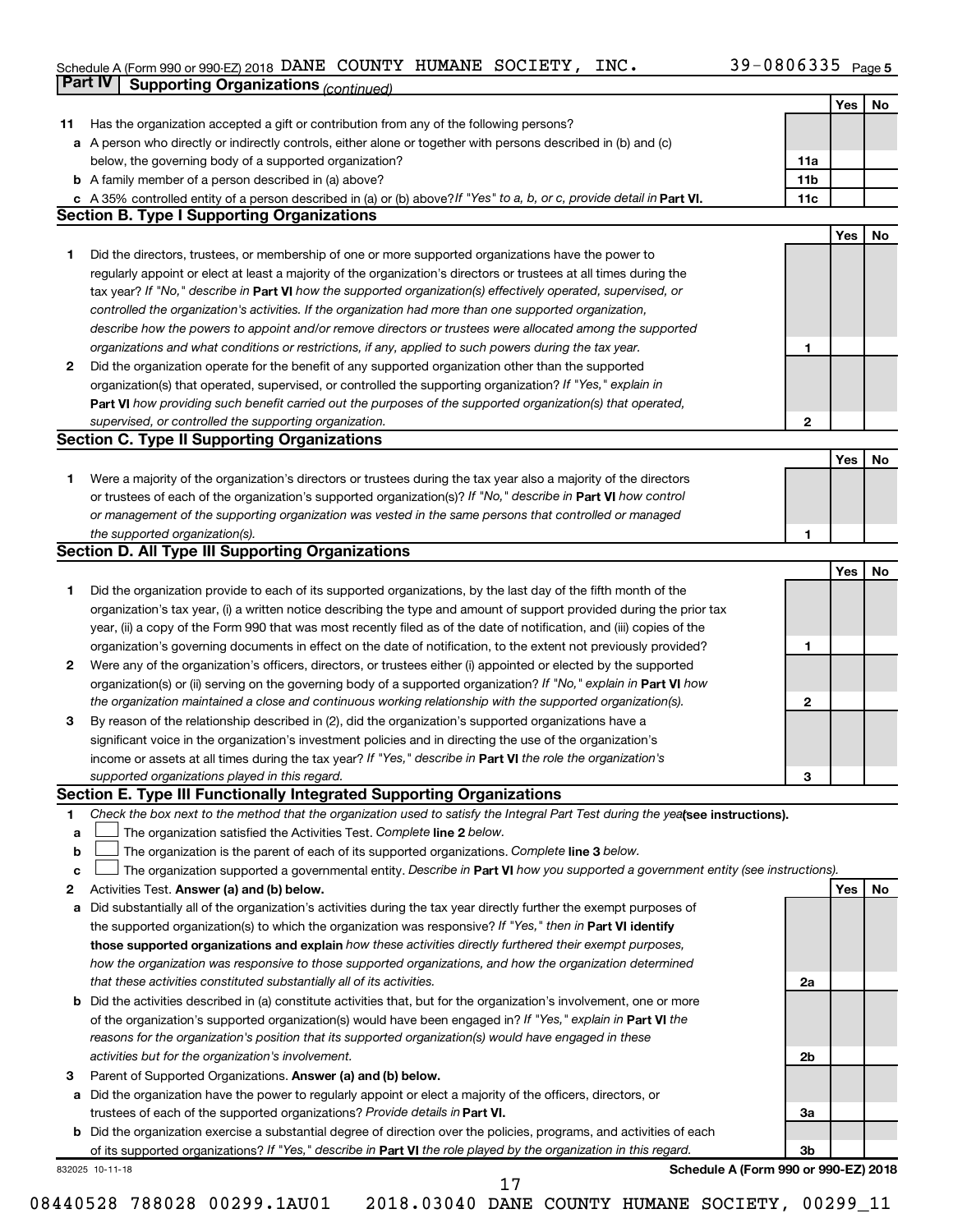#### Schedule A (Form 990 or 990-EZ) 2018 DANE COUNTY HUMANE SOCIETY, INC.  $39-0806335$   $_{\rm Page}$ **Part V Type III Non-Functionally Integrated 509(a)(3) Supporting Organizations**

1 **Letter See instructions.** All Check here if the organization satisfied the Integral Part Test as a qualifying trust on Nov. 20, 1970 (explain in Part VI.) See instructions. All other Type III non-functionally integrated supporting organizations must complete Sections A through E.

|                                         | Section A - Adjusted Net Income                                              |                | (A) Prior Year | (B) Current Year<br>(optional) |
|-----------------------------------------|------------------------------------------------------------------------------|----------------|----------------|--------------------------------|
| 1                                       | Net short-term capital gain                                                  | 1              |                |                                |
| 2                                       | Recoveries of prior-year distributions                                       | $\mathbf{2}$   |                |                                |
| 3                                       | Other gross income (see instructions)                                        | 3              |                |                                |
| 4                                       | Add lines 1 through 3                                                        | 4              |                |                                |
| 5                                       | Depreciation and depletion                                                   | 5              |                |                                |
| 6                                       | Portion of operating expenses paid or incurred for production or             |                |                |                                |
|                                         | collection of gross income or for management, conservation, or               |                |                |                                |
|                                         | maintenance of property held for production of income (see instructions)     | 6              |                |                                |
| 7                                       | Other expenses (see instructions)                                            | $\overline{7}$ |                |                                |
| 8                                       | Adjusted Net Income (subtract lines 5, 6, and 7 from line 4)                 | 8              |                |                                |
|                                         | <b>Section B - Minimum Asset Amount</b>                                      |                | (A) Prior Year | (B) Current Year<br>(optional) |
| 1.                                      | Aggregate fair market value of all non-exempt-use assets (see                |                |                |                                |
|                                         | instructions for short tax year or assets held for part of year):            |                |                |                                |
|                                         | a Average monthly value of securities                                        | 1a             |                |                                |
|                                         | <b>b</b> Average monthly cash balances                                       | 1 <sub>b</sub> |                |                                |
|                                         | c Fair market value of other non-exempt-use assets                           | 1c             |                |                                |
|                                         | d Total (add lines 1a, 1b, and 1c)                                           | 1 <sub>d</sub> |                |                                |
|                                         | e Discount claimed for blockage or other                                     |                |                |                                |
|                                         | factors (explain in detail in <b>Part VI</b> ):                              |                |                |                                |
| 2                                       | Acquisition indebtedness applicable to non-exempt-use assets                 | $\mathbf{2}$   |                |                                |
| 3                                       | Subtract line 2 from line 1d                                                 | 3              |                |                                |
| 4                                       | Cash deemed held for exempt use. Enter 1-1/2% of line 3 (for greater amount, |                |                |                                |
|                                         | see instructions)                                                            | 4              |                |                                |
| 5                                       | Net value of non-exempt-use assets (subtract line 4 from line 3)             | 5              |                |                                |
| 6                                       | Multiply line 5 by .035                                                      | 6              |                |                                |
| 7                                       | Recoveries of prior-year distributions                                       | 7              |                |                                |
| 8                                       | Minimum Asset Amount (add line 7 to line 6)                                  | 8              |                |                                |
| <b>Section C - Distributable Amount</b> |                                                                              |                |                | <b>Current Year</b>            |
| 1                                       | Adjusted net income for prior year (from Section A, line 8, Column A)        | 1              |                |                                |
| $\mathbf{2}$                            | Enter 85% of line 1                                                          | $\overline{2}$ |                |                                |
| 3                                       | Minimum asset amount for prior year (from Section B, line 8, Column A)       | 3              |                |                                |
| 4                                       | Enter greater of line 2 or line 3                                            | 4              |                |                                |
| 5                                       | Income tax imposed in prior year                                             | 5              |                |                                |
| 6                                       | Distributable Amount. Subtract line 5 from line 4, unless subject to         |                |                |                                |
|                                         | emergency temporary reduction (see instructions)                             | 6              |                |                                |
|                                         |                                                                              |                |                |                                |

**7** Check here if the current year is the organization's first as a non-functionally integrated Type III supporting organization (see † instructions).

**Schedule A (Form 990 or 990-EZ) 2018**

832026 10-11-18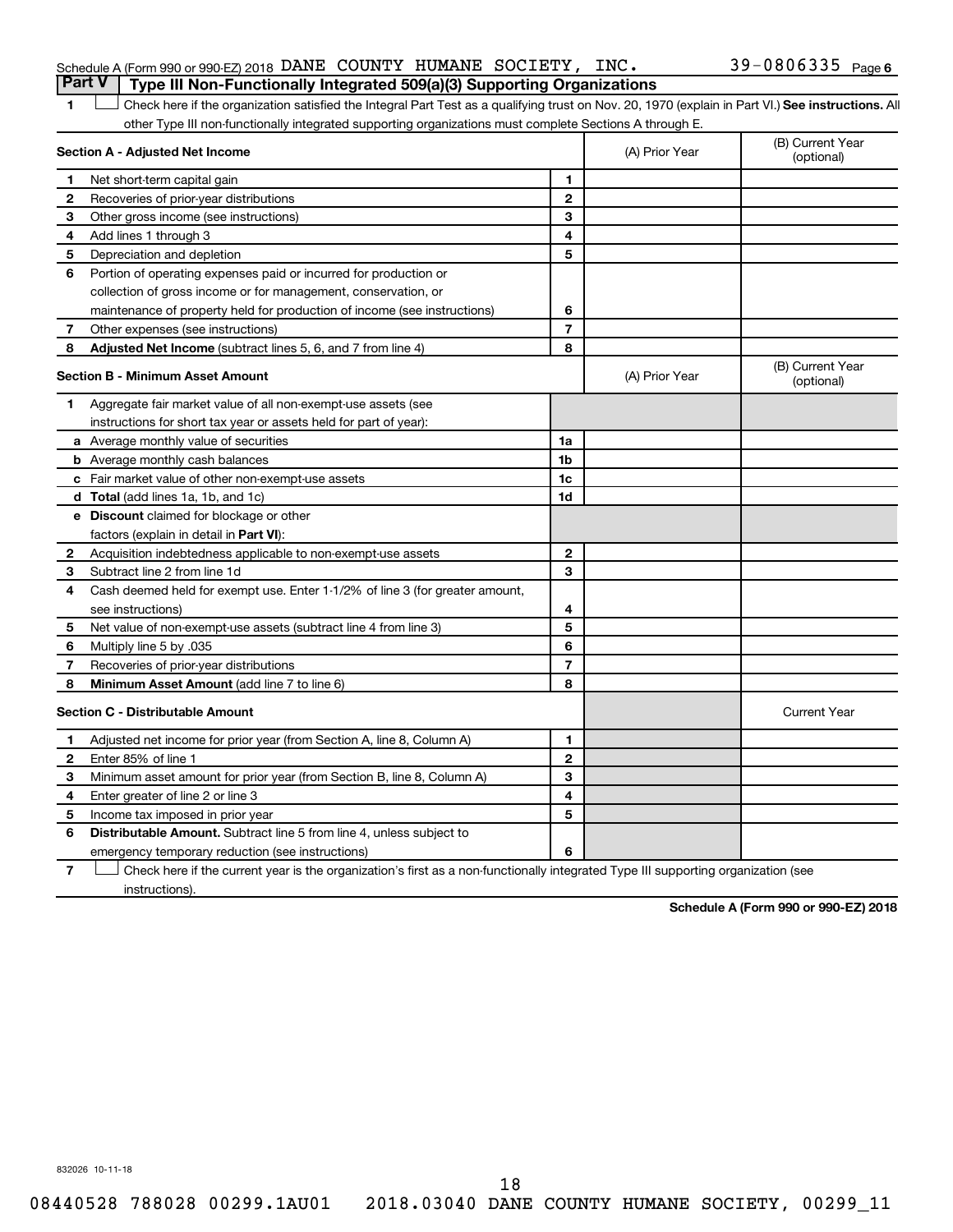#### Schedule A (Form 990 or 990-EZ) 2018 DANE COUNTY HUMANE SOCIETY, INC.  $39-0800335$  Page DANE COUNTY HUMANE SOCIETY, INC. 39-0806335

| <b>Part V</b><br>Type III Non-Functionally Integrated 509(a)(3) Supporting Organizations (continued) |                                                                                            |                                    |                                   |                               |  |  |  |  |  |  |
|------------------------------------------------------------------------------------------------------|--------------------------------------------------------------------------------------------|------------------------------------|-----------------------------------|-------------------------------|--|--|--|--|--|--|
|                                                                                                      | <b>Current Year</b><br><b>Section D - Distributions</b>                                    |                                    |                                   |                               |  |  |  |  |  |  |
| 1                                                                                                    | Amounts paid to supported organizations to accomplish exempt purposes                      |                                    |                                   |                               |  |  |  |  |  |  |
| $\mathbf{2}$                                                                                         | Amounts paid to perform activity that directly furthers exempt purposes of supported       |                                    |                                   |                               |  |  |  |  |  |  |
|                                                                                                      | organizations, in excess of income from activity                                           |                                    |                                   |                               |  |  |  |  |  |  |
| 3                                                                                                    | Administrative expenses paid to accomplish exempt purposes of supported organizations      |                                    |                                   |                               |  |  |  |  |  |  |
| 4                                                                                                    | Amounts paid to acquire exempt-use assets                                                  |                                    |                                   |                               |  |  |  |  |  |  |
| 5                                                                                                    | Qualified set-aside amounts (prior IRS approval required)                                  |                                    |                                   |                               |  |  |  |  |  |  |
| 6                                                                                                    | Other distributions (describe in <b>Part VI</b> ). See instructions.                       |                                    |                                   |                               |  |  |  |  |  |  |
| 7                                                                                                    | <b>Total annual distributions.</b> Add lines 1 through 6.                                  |                                    |                                   |                               |  |  |  |  |  |  |
| 8                                                                                                    | Distributions to attentive supported organizations to which the organization is responsive |                                    |                                   |                               |  |  |  |  |  |  |
|                                                                                                      | (provide details in Part VI). See instructions.                                            |                                    |                                   |                               |  |  |  |  |  |  |
| 9                                                                                                    | Distributable amount for 2018 from Section C, line 6                                       |                                    |                                   |                               |  |  |  |  |  |  |
| 10                                                                                                   | Line 8 amount divided by line 9 amount                                                     |                                    |                                   |                               |  |  |  |  |  |  |
|                                                                                                      | <b>Section E - Distribution Allocations (see instructions)</b>                             | (i)<br><b>Excess Distributions</b> | (ii)<br><b>Underdistributions</b> | (iii)<br><b>Distributable</b> |  |  |  |  |  |  |
|                                                                                                      |                                                                                            |                                    | Pre-2018                          | Amount for 2018               |  |  |  |  |  |  |
| 1                                                                                                    | Distributable amount for 2018 from Section C, line 6                                       |                                    |                                   |                               |  |  |  |  |  |  |
| 2                                                                                                    | Underdistributions, if any, for years prior to 2018 (reason-                               |                                    |                                   |                               |  |  |  |  |  |  |
|                                                                                                      | able cause required-explain in Part VI). See instructions.                                 |                                    |                                   |                               |  |  |  |  |  |  |
| 3                                                                                                    | Excess distributions carryover, if any, to 2018                                            |                                    |                                   |                               |  |  |  |  |  |  |
|                                                                                                      | <b>a</b> From 2013                                                                         |                                    |                                   |                               |  |  |  |  |  |  |
|                                                                                                      | $b$ From 2014                                                                              |                                    |                                   |                               |  |  |  |  |  |  |
|                                                                                                      | c From 2015                                                                                |                                    |                                   |                               |  |  |  |  |  |  |
|                                                                                                      | d From 2016                                                                                |                                    |                                   |                               |  |  |  |  |  |  |
|                                                                                                      | e From 2017                                                                                |                                    |                                   |                               |  |  |  |  |  |  |
|                                                                                                      | f Total of lines 3a through e                                                              |                                    |                                   |                               |  |  |  |  |  |  |
|                                                                                                      | <b>g</b> Applied to underdistributions of prior years                                      |                                    |                                   |                               |  |  |  |  |  |  |
|                                                                                                      | <b>h</b> Applied to 2018 distributable amount                                              |                                    |                                   |                               |  |  |  |  |  |  |
| Ť.                                                                                                   | Carryover from 2013 not applied (see instructions)                                         |                                    |                                   |                               |  |  |  |  |  |  |
|                                                                                                      | Remainder. Subtract lines 3g, 3h, and 3i from 3f.                                          |                                    |                                   |                               |  |  |  |  |  |  |
| 4                                                                                                    | Distributions for 2018 from Section D,                                                     |                                    |                                   |                               |  |  |  |  |  |  |
|                                                                                                      | line $7:$                                                                                  |                                    |                                   |                               |  |  |  |  |  |  |
|                                                                                                      | a Applied to underdistributions of prior years                                             |                                    |                                   |                               |  |  |  |  |  |  |
|                                                                                                      | <b>b</b> Applied to 2018 distributable amount                                              |                                    |                                   |                               |  |  |  |  |  |  |
| c                                                                                                    | Remainder. Subtract lines 4a and 4b from 4.                                                |                                    |                                   |                               |  |  |  |  |  |  |
| 5                                                                                                    | Remaining underdistributions for years prior to 2018, if                                   |                                    |                                   |                               |  |  |  |  |  |  |
|                                                                                                      | any. Subtract lines 3g and 4a from line 2. For result greater                              |                                    |                                   |                               |  |  |  |  |  |  |
|                                                                                                      | than zero, explain in Part VI. See instructions.                                           |                                    |                                   |                               |  |  |  |  |  |  |
| 6                                                                                                    | Remaining underdistributions for 2018. Subtract lines 3h                                   |                                    |                                   |                               |  |  |  |  |  |  |
|                                                                                                      | and 4b from line 1. For result greater than zero, explain in                               |                                    |                                   |                               |  |  |  |  |  |  |
|                                                                                                      | <b>Part VI.</b> See instructions.                                                          |                                    |                                   |                               |  |  |  |  |  |  |
| $\overline{7}$                                                                                       | Excess distributions carryover to 2019. Add lines 3j                                       |                                    |                                   |                               |  |  |  |  |  |  |
|                                                                                                      | and 4c.                                                                                    |                                    |                                   |                               |  |  |  |  |  |  |
| 8                                                                                                    | Breakdown of line 7:                                                                       |                                    |                                   |                               |  |  |  |  |  |  |
|                                                                                                      | a Excess from 2014                                                                         |                                    |                                   |                               |  |  |  |  |  |  |
|                                                                                                      | <b>b</b> Excess from 2015                                                                  |                                    |                                   |                               |  |  |  |  |  |  |
|                                                                                                      | c Excess from 2016                                                                         |                                    |                                   |                               |  |  |  |  |  |  |
|                                                                                                      | d Excess from 2017                                                                         |                                    |                                   |                               |  |  |  |  |  |  |
|                                                                                                      | e Excess from 2018                                                                         |                                    |                                   |                               |  |  |  |  |  |  |

**Schedule A (Form 990 or 990-EZ) 2018**

832027 10-11-18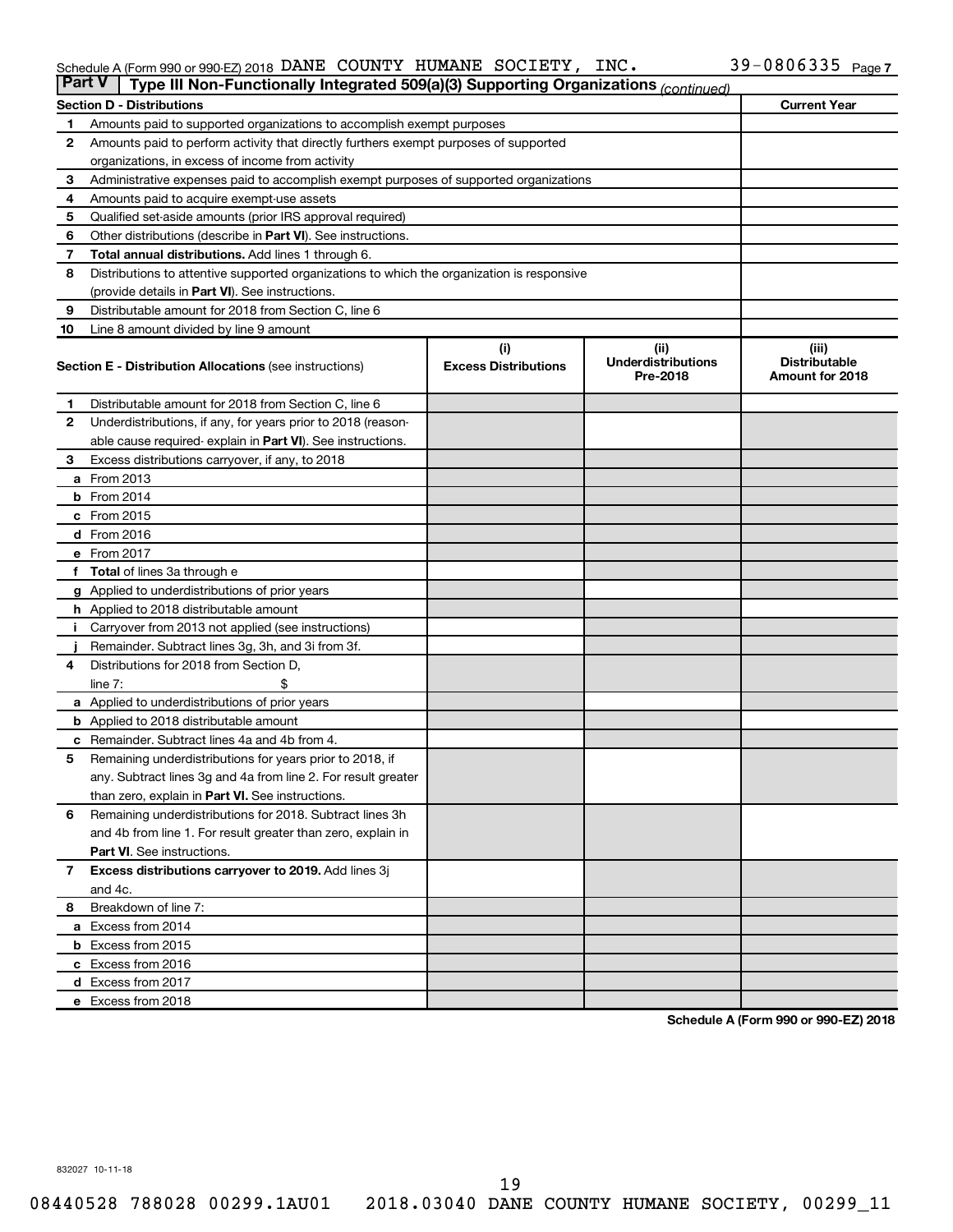| <b>Part VI</b>  | Schedule A (Form 990 or 990-EZ) 2018 DANE COUNTY HUMANE SOCIETY, INC. |  |  |  |                                                                                                                                                                                                                                                                                                                                                                                                                                   | 39-0806335 Page 8 |
|-----------------|-----------------------------------------------------------------------|--|--|--|-----------------------------------------------------------------------------------------------------------------------------------------------------------------------------------------------------------------------------------------------------------------------------------------------------------------------------------------------------------------------------------------------------------------------------------|-------------------|
|                 |                                                                       |  |  |  | Supplemental Information. Provide the explanations required by Part II, line 10; Part II, line 17a or 17b; Part III, line 12;<br>Part IV, Section A, lines 1, 2, 3b, 3c, 4b, 4c, 5a, 6, 9a, 9b, 9c, 11a, 11b, and 11c; Part IV, Section B, lines 1 and 2; Part IV, Section C,<br>line 1; Part IV, Section D, lines 2 and 3; Part IV, Section E, lines 1c, 2a, 2b, 3a, and 3b; Part V, line 1; Part V, Section B, line 1e; Part V, |                   |
|                 | (See instructions.)                                                   |  |  |  | Section D, lines 5, 6, and 8; and Part V, Section E, lines 2, 5, and 6. Also complete this part for any additional information.                                                                                                                                                                                                                                                                                                   |                   |
|                 |                                                                       |  |  |  |                                                                                                                                                                                                                                                                                                                                                                                                                                   |                   |
|                 |                                                                       |  |  |  |                                                                                                                                                                                                                                                                                                                                                                                                                                   |                   |
|                 |                                                                       |  |  |  |                                                                                                                                                                                                                                                                                                                                                                                                                                   |                   |
|                 |                                                                       |  |  |  |                                                                                                                                                                                                                                                                                                                                                                                                                                   |                   |
|                 |                                                                       |  |  |  |                                                                                                                                                                                                                                                                                                                                                                                                                                   |                   |
|                 |                                                                       |  |  |  |                                                                                                                                                                                                                                                                                                                                                                                                                                   |                   |
|                 |                                                                       |  |  |  |                                                                                                                                                                                                                                                                                                                                                                                                                                   |                   |
|                 |                                                                       |  |  |  |                                                                                                                                                                                                                                                                                                                                                                                                                                   |                   |
|                 |                                                                       |  |  |  |                                                                                                                                                                                                                                                                                                                                                                                                                                   |                   |
|                 |                                                                       |  |  |  |                                                                                                                                                                                                                                                                                                                                                                                                                                   |                   |
|                 |                                                                       |  |  |  |                                                                                                                                                                                                                                                                                                                                                                                                                                   |                   |
|                 |                                                                       |  |  |  |                                                                                                                                                                                                                                                                                                                                                                                                                                   |                   |
|                 |                                                                       |  |  |  |                                                                                                                                                                                                                                                                                                                                                                                                                                   |                   |
|                 |                                                                       |  |  |  |                                                                                                                                                                                                                                                                                                                                                                                                                                   |                   |
|                 |                                                                       |  |  |  |                                                                                                                                                                                                                                                                                                                                                                                                                                   |                   |
|                 |                                                                       |  |  |  |                                                                                                                                                                                                                                                                                                                                                                                                                                   |                   |
|                 |                                                                       |  |  |  |                                                                                                                                                                                                                                                                                                                                                                                                                                   |                   |
|                 |                                                                       |  |  |  |                                                                                                                                                                                                                                                                                                                                                                                                                                   |                   |
|                 |                                                                       |  |  |  |                                                                                                                                                                                                                                                                                                                                                                                                                                   |                   |
|                 |                                                                       |  |  |  |                                                                                                                                                                                                                                                                                                                                                                                                                                   |                   |
|                 |                                                                       |  |  |  |                                                                                                                                                                                                                                                                                                                                                                                                                                   |                   |
|                 |                                                                       |  |  |  |                                                                                                                                                                                                                                                                                                                                                                                                                                   |                   |
|                 |                                                                       |  |  |  |                                                                                                                                                                                                                                                                                                                                                                                                                                   |                   |
|                 |                                                                       |  |  |  |                                                                                                                                                                                                                                                                                                                                                                                                                                   |                   |
|                 |                                                                       |  |  |  |                                                                                                                                                                                                                                                                                                                                                                                                                                   |                   |
|                 |                                                                       |  |  |  |                                                                                                                                                                                                                                                                                                                                                                                                                                   |                   |
|                 |                                                                       |  |  |  |                                                                                                                                                                                                                                                                                                                                                                                                                                   |                   |
|                 |                                                                       |  |  |  |                                                                                                                                                                                                                                                                                                                                                                                                                                   |                   |
|                 |                                                                       |  |  |  |                                                                                                                                                                                                                                                                                                                                                                                                                                   |                   |
|                 |                                                                       |  |  |  |                                                                                                                                                                                                                                                                                                                                                                                                                                   |                   |
|                 |                                                                       |  |  |  |                                                                                                                                                                                                                                                                                                                                                                                                                                   |                   |
|                 |                                                                       |  |  |  |                                                                                                                                                                                                                                                                                                                                                                                                                                   |                   |
|                 |                                                                       |  |  |  |                                                                                                                                                                                                                                                                                                                                                                                                                                   |                   |
|                 |                                                                       |  |  |  |                                                                                                                                                                                                                                                                                                                                                                                                                                   |                   |
|                 |                                                                       |  |  |  |                                                                                                                                                                                                                                                                                                                                                                                                                                   |                   |
|                 |                                                                       |  |  |  |                                                                                                                                                                                                                                                                                                                                                                                                                                   |                   |
|                 |                                                                       |  |  |  |                                                                                                                                                                                                                                                                                                                                                                                                                                   |                   |
|                 |                                                                       |  |  |  |                                                                                                                                                                                                                                                                                                                                                                                                                                   |                   |
|                 |                                                                       |  |  |  |                                                                                                                                                                                                                                                                                                                                                                                                                                   |                   |
|                 |                                                                       |  |  |  |                                                                                                                                                                                                                                                                                                                                                                                                                                   |                   |
|                 |                                                                       |  |  |  |                                                                                                                                                                                                                                                                                                                                                                                                                                   |                   |
|                 |                                                                       |  |  |  |                                                                                                                                                                                                                                                                                                                                                                                                                                   |                   |
|                 |                                                                       |  |  |  | Schedule A (Form 990 or 990-EZ) 2018                                                                                                                                                                                                                                                                                                                                                                                              |                   |
| 832028 10-11-18 |                                                                       |  |  |  |                                                                                                                                                                                                                                                                                                                                                                                                                                   |                   |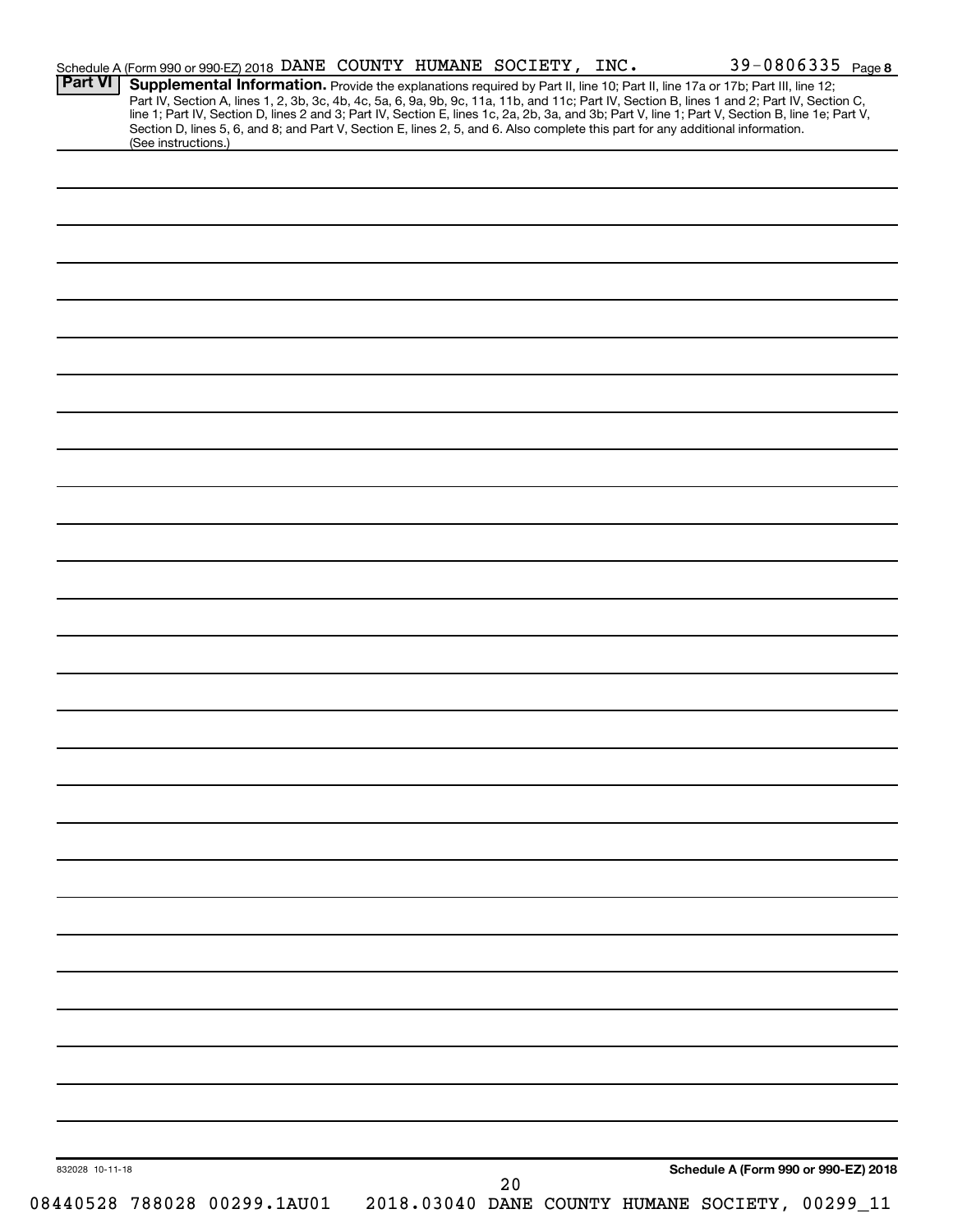**(Form 990, 990-EZ,**

Department of the Treasury Internal Revenue Service

Name of the organization

## **Schedule B Schedule of Contributors**

**or 990-PF) | Attach to Form 990, Form 990-EZ, or Form 990-PF. | Go to www.irs.gov/Form990 for the latest information.** OMB No. 1545-0047

**2018**

**Employer identification number**

|                                                                              | DANE                                                                                                                                                                                                                                                                                                                                                                                                                                                                                                      | COUNTY HUMANE SOCIETY,                                                |  | INC.                                                                                                                                      | 39-0806335                                                                                                                                 |  |  |  |  |
|------------------------------------------------------------------------------|-----------------------------------------------------------------------------------------------------------------------------------------------------------------------------------------------------------------------------------------------------------------------------------------------------------------------------------------------------------------------------------------------------------------------------------------------------------------------------------------------------------|-----------------------------------------------------------------------|--|-------------------------------------------------------------------------------------------------------------------------------------------|--------------------------------------------------------------------------------------------------------------------------------------------|--|--|--|--|
| Organization type (check one):                                               |                                                                                                                                                                                                                                                                                                                                                                                                                                                                                                           |                                                                       |  |                                                                                                                                           |                                                                                                                                            |  |  |  |  |
| Filers of:                                                                   | Section:                                                                                                                                                                                                                                                                                                                                                                                                                                                                                                  |                                                                       |  |                                                                                                                                           |                                                                                                                                            |  |  |  |  |
| Form 990 or 990-EZ                                                           |                                                                                                                                                                                                                                                                                                                                                                                                                                                                                                           | $\boxed{\textbf{X}}$ 501(c)( 3) (enter number) organization           |  |                                                                                                                                           |                                                                                                                                            |  |  |  |  |
|                                                                              |                                                                                                                                                                                                                                                                                                                                                                                                                                                                                                           |                                                                       |  | 4947(a)(1) nonexempt charitable trust not treated as a private foundation                                                                 |                                                                                                                                            |  |  |  |  |
|                                                                              |                                                                                                                                                                                                                                                                                                                                                                                                                                                                                                           | 527 political organization                                            |  |                                                                                                                                           |                                                                                                                                            |  |  |  |  |
| Form 990-PF                                                                  |                                                                                                                                                                                                                                                                                                                                                                                                                                                                                                           | 501(c)(3) exempt private foundation                                   |  |                                                                                                                                           |                                                                                                                                            |  |  |  |  |
|                                                                              |                                                                                                                                                                                                                                                                                                                                                                                                                                                                                                           | 4947(a)(1) nonexempt charitable trust treated as a private foundation |  |                                                                                                                                           |                                                                                                                                            |  |  |  |  |
|                                                                              |                                                                                                                                                                                                                                                                                                                                                                                                                                                                                                           | 501(c)(3) taxable private foundation                                  |  |                                                                                                                                           |                                                                                                                                            |  |  |  |  |
|                                                                              |                                                                                                                                                                                                                                                                                                                                                                                                                                                                                                           |                                                                       |  |                                                                                                                                           |                                                                                                                                            |  |  |  |  |
| Check if your organization is covered by the General Rule or a Special Rule. |                                                                                                                                                                                                                                                                                                                                                                                                                                                                                                           |                                                                       |  |                                                                                                                                           |                                                                                                                                            |  |  |  |  |
|                                                                              |                                                                                                                                                                                                                                                                                                                                                                                                                                                                                                           |                                                                       |  | Note: Only a section 501(c)(7), (8), or (10) organization can check boxes for both the General Rule and a Special Rule. See instructions. |                                                                                                                                            |  |  |  |  |
| <b>General Rule</b>                                                          |                                                                                                                                                                                                                                                                                                                                                                                                                                                                                                           |                                                                       |  |                                                                                                                                           |                                                                                                                                            |  |  |  |  |
|                                                                              |                                                                                                                                                                                                                                                                                                                                                                                                                                                                                                           |                                                                       |  | property) from any one contributor. Complete Parts I and II. See instructions for determining a contributor's total contributions.        | For an organization filing Form 990, 990-EZ, or 990-PF that received, during the year, contributions totaling \$5,000 or more (in money or |  |  |  |  |
| <b>Special Rules</b>                                                         |                                                                                                                                                                                                                                                                                                                                                                                                                                                                                                           |                                                                       |  |                                                                                                                                           |                                                                                                                                            |  |  |  |  |
| $\lfloor x \rfloor$                                                          | For an organization described in section 501(c)(3) filing Form 990 or 990-EZ that met the 33 1/3% support test of the regulations under<br>sections 509(a)(1) and 170(b)(1)(A)(vi), that checked Schedule A (Form 990 or 990-EZ), Part II, line 13, 16a, or 16b, and that received from<br>any one contributor, during the year, total contributions of the greater of (1) \$5,000; or (2) 2% of the amount on (i) Form 990, Part VIII, line 1h;<br>or (ii) Form 990-EZ, line 1. Complete Parts I and II. |                                                                       |  |                                                                                                                                           |                                                                                                                                            |  |  |  |  |

year, total contributions of more than \$1,000 *exclusively* for religious, charitable, scientific, literary, or educational purposes, or for the For an organization described in section 501(c)(7), (8), or (10) filing Form 990 or 990-EZ that received from any one contributor, during the prevention of cruelty to children or animals. Complete Parts I (entering "N/A" in column (b) instead of the contributor name and address), II, and III.

purpose. Don't complete any of the parts unless the General Rule applies to this organization because it received nonexclusively year, contributions exclusively for religious, charitable, etc., purposes, but no such contributions totaled more than \$1,000. If this box is checked, enter here the total contributions that were received during the year for an exclusively religious, charitable, etc., For an organization described in section 501(c)(7), (8), or (10) filing Form 990 or 990-EZ that received from any one contributor, during the religious, charitable, etc., contributions totaling \$5,000 or more during the year  $~\ldots\ldots\ldots\ldots\ldots\ldots\ldots\ldots\ldots\blacktriangleright~$ \$  $\Box$ 

**Caution:**  An organization that isn't covered by the General Rule and/or the Special Rules doesn't file Schedule B (Form 990, 990-EZ, or 990-PF),  **must** but it answer "No" on Part IV, line 2, of its Form 990; or check the box on line H of its Form 990-EZ or on its Form 990-PF, Part I, line 2, to certify that it doesn't meet the filing requirements of Schedule B (Form 990, 990-EZ, or 990-PF).

**For Paperwork Reduction Act Notice, see the instructions for Form 990, 990-EZ, or 990-PF. Schedule B (Form 990, 990-EZ, or 990-PF) (2018)** LHA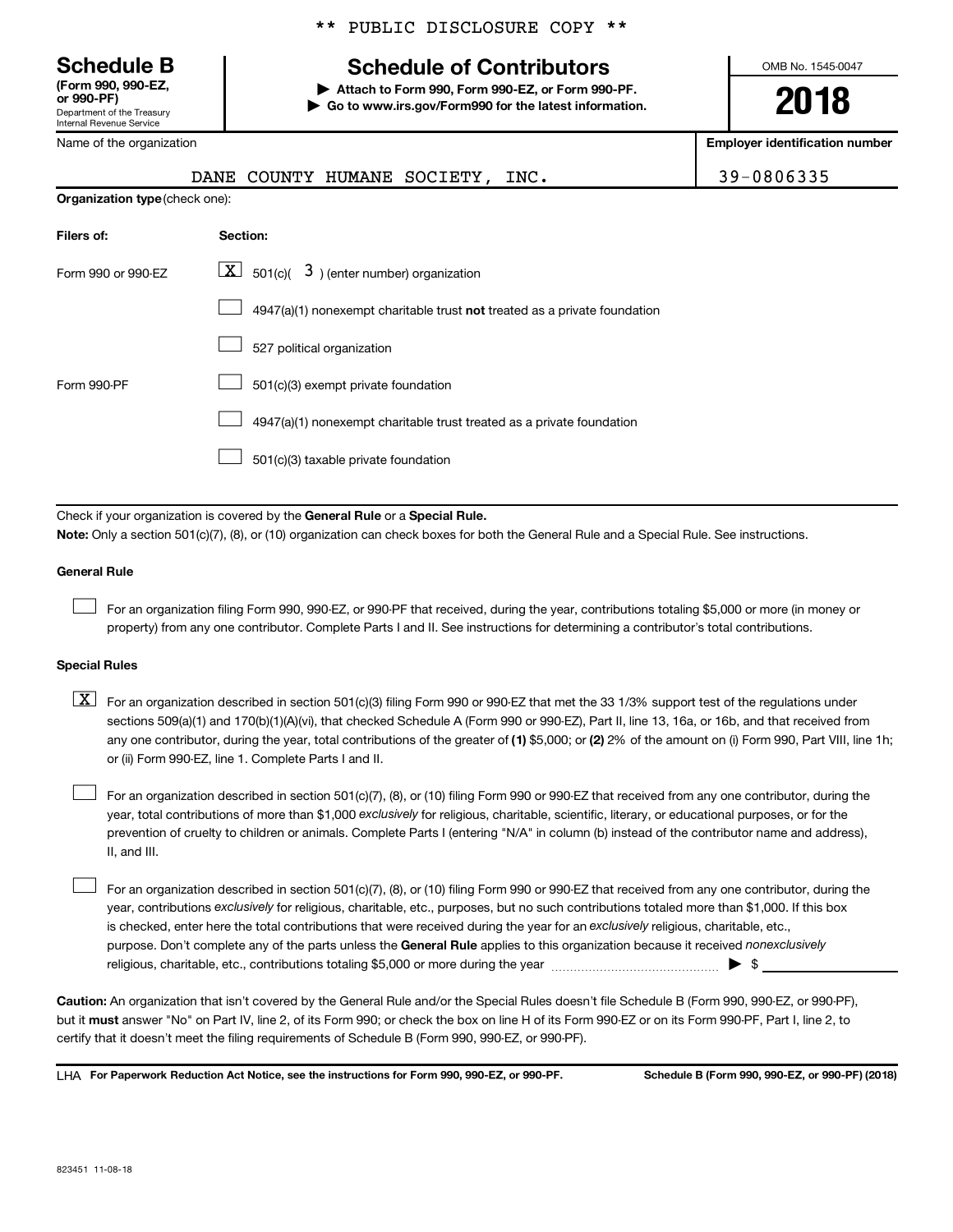| Schedule B (Form 990, 990-EZ, or 990-PF) (2018)<br>. , , , , , , , , , | Page |
|------------------------------------------------------------------------|------|
|------------------------------------------------------------------------|------|

Name of organization

**Employer identification number**

**(a) No. (b) Name, address, and ZIP + 4 (c) Total contributions (d) Type of contribution Person Payroll Noncash (a) No. (b) Name, address, and ZIP + 4 (c) Total contributions (d) Type of contribution Person Payroll Noncash (a) No. (b) Name, address, and ZIP + 4 (c) Total contributions (d) Type of contribution Person Payroll Noncash (a) No. (b) Name, address, and ZIP + 4 (c) Total contributions (d) Type of contribution Person Payroll Noncash (a) No. (b) Name, address, and ZIP + 4 (c) Total contributions (d) Type of contribution Person Payroll Noncash (a) No. (b) Name, address, and ZIP + 4 (c) Total contributions (d) Type of contribution Person Payroll Noncash Part I** Contributors (see instructions). Use duplicate copies of Part I if additional space is needed. \$ (Complete Part II for noncash contributions.) \$ (Complete Part II for noncash contributions.) \$ (Complete Part II for noncash contributions.) \$ (Complete Part II for noncash contributions.) \$ (Complete Part II for noncash contributions.) \$ (Complete Part II for  $\boxed{\textbf{X}}$  $\Box$  $\Box$  $\overline{\mathbf{X}}$  $\Box$  $\Box$  $\boxed{\textbf{X}}$  $\Box$  $\boxed{\textbf{X}}$  $\boxed{\textbf{X}}$  $\Box$  $\Box$  $\boxed{\text{X}}$  $\Box$  $\Box$  $\Box$  $\Box$  $\Box$ DANE COUNTY HUMANE SOCIETY, INC. 39-0806335  $\begin{array}{|c|c|c|c|c|}\hline \ \text{1} & \text{Person} & \text{X} \ \hline \end{array}$ 345,000.  $2$  Person  $\overline{\text{X}}$ 800,000.  $\begin{array}{|c|c|c|c|c|c|}\hline \text{3} & \text{Person} & \text{X} \ \hline \end{array}$ 147,435. X  $\begin{array}{|c|c|c|c|c|}\hline \text{4} & \text{Person} & \text{\textbf{X}}\ \hline \end{array}$ 167,399. 5 X 102,950.

823452 11-08-18 **Schedule B (Form 990, 990-EZ, or 990-PF) (2018)**

noncash contributions.)

22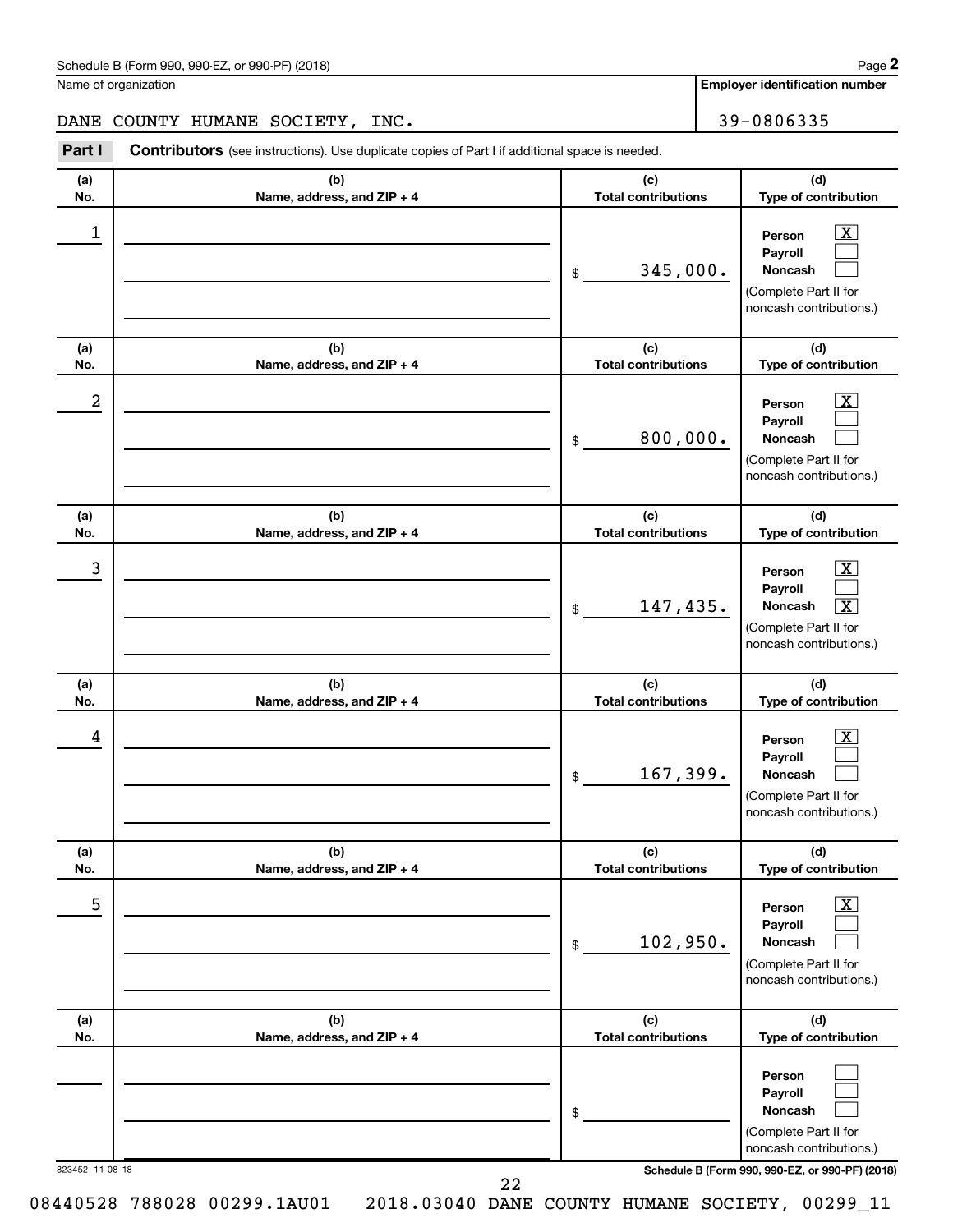Name of organization

**Employer identification number**

DANE COUNTY HUMANE SOCIETY, INC. 39-0806335

Part II Noncash Property (see instructions). Use duplicate copies of Part II if additional space is needed.

| No.<br>from<br>Part I | (b)<br>Description of noncash property given | (c)<br>FMV (or estimate)<br>(See instructions.) | (d)<br>Date received                            |
|-----------------------|----------------------------------------------|-------------------------------------------------|-------------------------------------------------|
|                       | PET FOOD                                     |                                                 |                                                 |
| 3                     |                                              |                                                 |                                                 |
|                       |                                              |                                                 |                                                 |
|                       |                                              | 40,000.<br>\$                                   |                                                 |
|                       |                                              |                                                 |                                                 |
| (a)<br>No.            | (b)                                          | (c)                                             | (d)                                             |
| from                  | Description of noncash property given        | FMV (or estimate)                               | Date received                                   |
| Part I                |                                              | (See instructions.)                             |                                                 |
|                       |                                              |                                                 |                                                 |
|                       |                                              |                                                 |                                                 |
|                       |                                              |                                                 |                                                 |
|                       |                                              | \$                                              |                                                 |
| (a)                   |                                              |                                                 |                                                 |
| No.                   | (b)                                          | (c)                                             | (d)                                             |
| from                  | Description of noncash property given        | FMV (or estimate)<br>(See instructions.)        | Date received                                   |
| Part I                |                                              |                                                 |                                                 |
|                       |                                              |                                                 |                                                 |
|                       |                                              |                                                 |                                                 |
|                       |                                              | \$                                              |                                                 |
|                       |                                              |                                                 |                                                 |
| (a)                   |                                              |                                                 |                                                 |
| No.                   | (b)                                          | (c)<br>FMV (or estimate)                        | (d)                                             |
| from                  | Description of noncash property given        | (See instructions.)                             | Date received                                   |
| Part I                |                                              |                                                 |                                                 |
|                       |                                              |                                                 |                                                 |
|                       |                                              |                                                 |                                                 |
|                       |                                              | \$                                              |                                                 |
|                       |                                              |                                                 |                                                 |
| (a)                   |                                              | (c)                                             |                                                 |
| No.<br>from           | (b)<br>Description of noncash property given | FMV (or estimate)                               | (d)<br>Date received                            |
| Part I                |                                              | (See instructions.)                             |                                                 |
|                       |                                              |                                                 |                                                 |
|                       |                                              |                                                 |                                                 |
|                       |                                              |                                                 |                                                 |
|                       |                                              | \$                                              |                                                 |
| (a)                   |                                              |                                                 |                                                 |
| No.                   | (b)                                          | (c)                                             | (d)                                             |
| from                  | Description of noncash property given        | FMV (or estimate)<br>(See instructions.)        | Date received                                   |
| Part I                |                                              |                                                 |                                                 |
|                       |                                              |                                                 |                                                 |
|                       |                                              |                                                 |                                                 |
|                       |                                              | \$                                              |                                                 |
| 823453 11-08-18       |                                              |                                                 | Schedule B (Form 990, 990-EZ, or 990-PF) (2018) |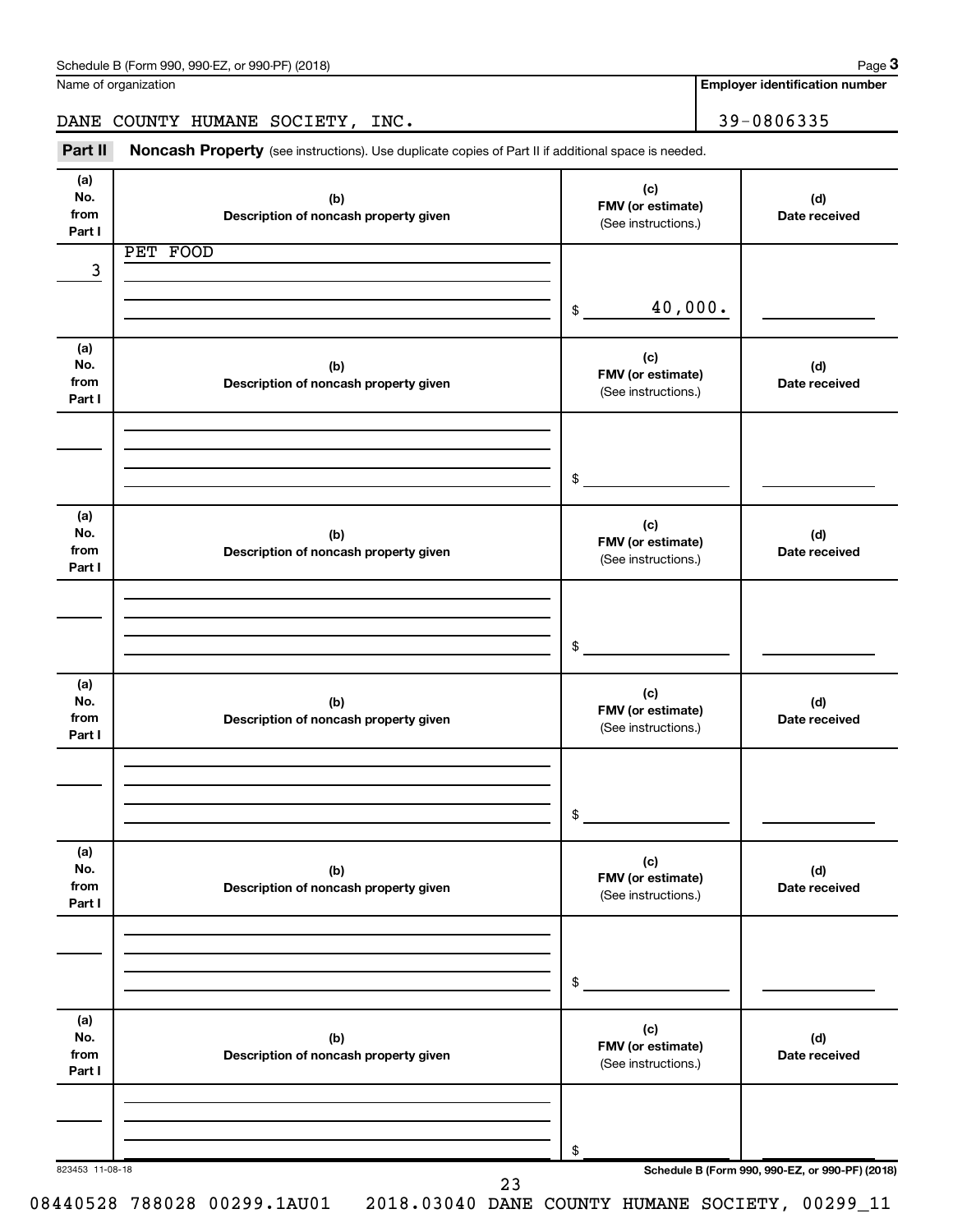| Name of organization       |                                                                                                                                                                                                                                                                                                                                                                                                                                                                                                             |                      |  | <b>Employer identification number</b>           |  |  |  |
|----------------------------|-------------------------------------------------------------------------------------------------------------------------------------------------------------------------------------------------------------------------------------------------------------------------------------------------------------------------------------------------------------------------------------------------------------------------------------------------------------------------------------------------------------|----------------------|--|-------------------------------------------------|--|--|--|
|                            | DANE COUNTY HUMANE SOCIETY, INC.                                                                                                                                                                                                                                                                                                                                                                                                                                                                            |                      |  | 39-0806335                                      |  |  |  |
| Part III                   | Exclusively religious, charitable, etc., contributions to organizations described in section 501(c)(7), (8), or (10) that total more than \$1,000 for the year<br>from any one contributor. Complete columns (a) through (e) and the following line entry. For organizations<br>completing Part III, enter the total of exclusively religious, charitable, etc., contributions of \$1,000 or less for the year. [Enter this info. once.]<br>Use duplicate copies of Part III if additional space is needed. |                      |  |                                                 |  |  |  |
| (a) No.<br>`from<br>Part I | (b) Purpose of gift                                                                                                                                                                                                                                                                                                                                                                                                                                                                                         | (c) Use of gift      |  | (d) Description of how gift is held             |  |  |  |
|                            |                                                                                                                                                                                                                                                                                                                                                                                                                                                                                                             |                      |  |                                                 |  |  |  |
|                            |                                                                                                                                                                                                                                                                                                                                                                                                                                                                                                             | (e) Transfer of gift |  |                                                 |  |  |  |
|                            | Transferee's name, address, and ZIP + 4                                                                                                                                                                                                                                                                                                                                                                                                                                                                     |                      |  | Relationship of transferor to transferee        |  |  |  |
| (a) No.                    |                                                                                                                                                                                                                                                                                                                                                                                                                                                                                                             |                      |  |                                                 |  |  |  |
| `from<br>Part I            | (b) Purpose of gift                                                                                                                                                                                                                                                                                                                                                                                                                                                                                         | (c) Use of gift      |  | (d) Description of how gift is held             |  |  |  |
|                            |                                                                                                                                                                                                                                                                                                                                                                                                                                                                                                             | (e) Transfer of gift |  |                                                 |  |  |  |
|                            | Transferee's name, address, and ZIP + 4                                                                                                                                                                                                                                                                                                                                                                                                                                                                     |                      |  | Relationship of transferor to transferee        |  |  |  |
|                            |                                                                                                                                                                                                                                                                                                                                                                                                                                                                                                             |                      |  |                                                 |  |  |  |
| (a) No.<br>from<br>Part I  | (b) Purpose of gift                                                                                                                                                                                                                                                                                                                                                                                                                                                                                         | (c) Use of gift      |  | (d) Description of how gift is held             |  |  |  |
|                            |                                                                                                                                                                                                                                                                                                                                                                                                                                                                                                             |                      |  |                                                 |  |  |  |
|                            | (e) Transfer of gift                                                                                                                                                                                                                                                                                                                                                                                                                                                                                        |                      |  |                                                 |  |  |  |
|                            | Transferee's name, address, and ZIP + 4                                                                                                                                                                                                                                                                                                                                                                                                                                                                     |                      |  | Relationship of transferor to transferee        |  |  |  |
|                            |                                                                                                                                                                                                                                                                                                                                                                                                                                                                                                             |                      |  |                                                 |  |  |  |
| (a) No.<br>from<br>Part I  | (b) Purpose of gift                                                                                                                                                                                                                                                                                                                                                                                                                                                                                         | (c) Use of gift      |  | (d) Description of how gift is held             |  |  |  |
|                            |                                                                                                                                                                                                                                                                                                                                                                                                                                                                                                             | (e) Transfer of gift |  |                                                 |  |  |  |
|                            | Transferee's name, address, and ZIP + 4                                                                                                                                                                                                                                                                                                                                                                                                                                                                     |                      |  | Relationship of transferor to transferee        |  |  |  |
|                            |                                                                                                                                                                                                                                                                                                                                                                                                                                                                                                             |                      |  |                                                 |  |  |  |
| 823454 11-08-18            |                                                                                                                                                                                                                                                                                                                                                                                                                                                                                                             | 24                   |  | Schedule B (Form 990, 990-EZ, or 990-PF) (2018) |  |  |  |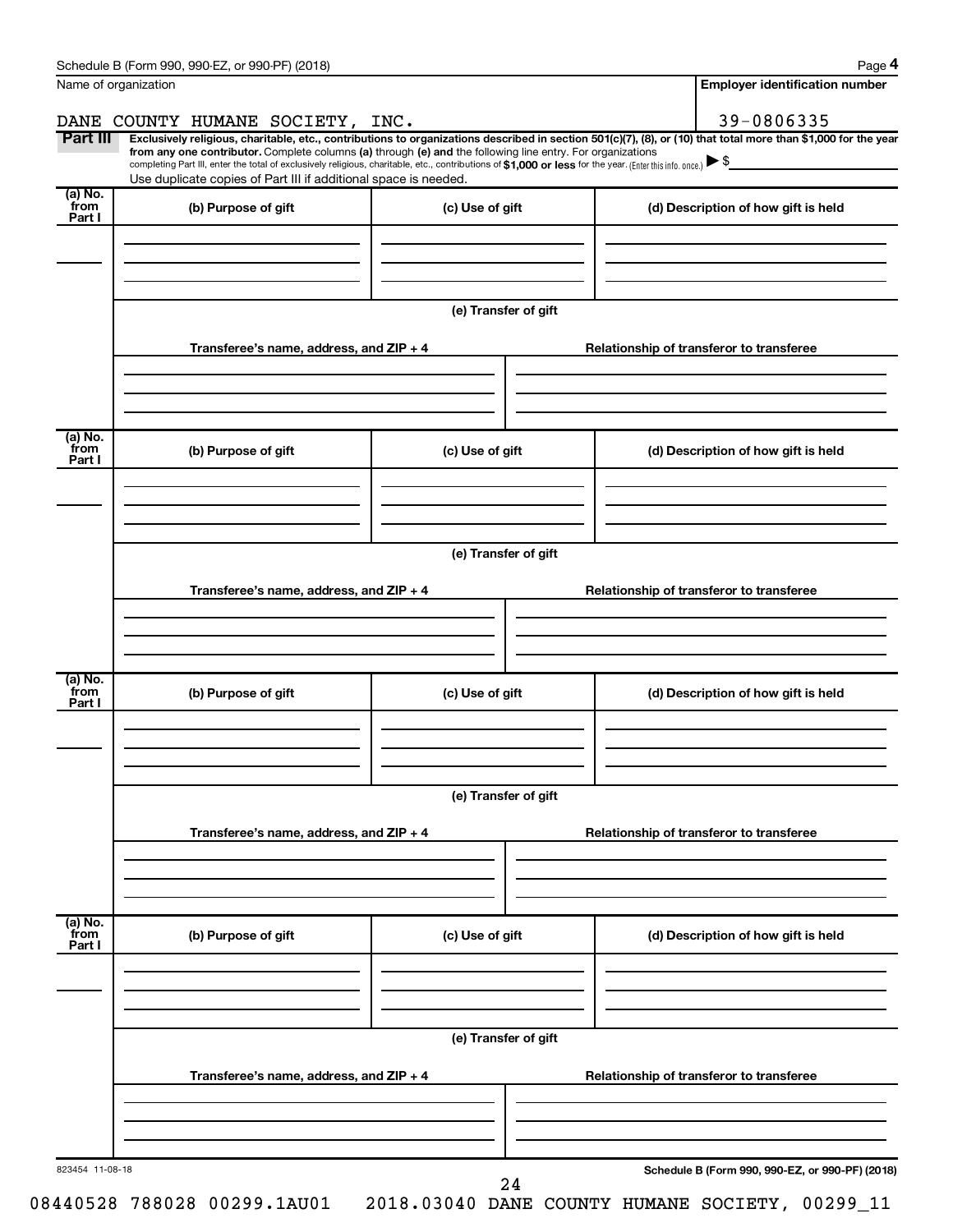| <b>SCHEDULE D</b> |  |  |
|-------------------|--|--|
|-------------------|--|--|

| (Form 990) |
|------------|
|            |

# **SCHEDULE D Supplemental Financial Statements**<br> **Form 990 2018**<br> **Part IV** line 6.7.8.9.10, 11a, 11b, 11d, 11d, 11d, 11d, 11d, 12a, 0r, 12b

**(Form 990) | Complete if the organization answered "Yes" on Form 990, Part IV, line 6, 7, 8, 9, 10, 11a, 11b, 11c, 11d, 11e, 11f, 12a, or 12b.**

**| Attach to Form 990. |Go to www.irs.gov/Form990 for instructions and the latest information.**



Department of the Treasury Internal Revenue Service

Name of the organization<br> **Employer identification number**<br> **Employer identification number**<br> **Employer identification number**<br> **Employer identification number**<br> **Employer identification number** DANE COUNTY HUMANE SOCIETY, INC.

| Part I  | Organizations Maintaining Donor Advised Funds or Other Similar Funds or Accounts. Complete if the<br>organization answered "Yes" on Form 990, Part IV, line 6.                                                                 |                                                    |                                 |
|---------|--------------------------------------------------------------------------------------------------------------------------------------------------------------------------------------------------------------------------------|----------------------------------------------------|---------------------------------|
|         |                                                                                                                                                                                                                                | (a) Donor advised funds                            | (b) Funds and other accounts    |
| 1.      |                                                                                                                                                                                                                                |                                                    |                                 |
| 2       | Aggregate value of contributions to (during year)                                                                                                                                                                              |                                                    |                                 |
| З       |                                                                                                                                                                                                                                |                                                    |                                 |
| 4       |                                                                                                                                                                                                                                |                                                    |                                 |
| 5       | Did the organization inform all donors and donor advisors in writing that the assets held in donor advised funds                                                                                                               |                                                    |                                 |
|         |                                                                                                                                                                                                                                |                                                    | Yes<br>No                       |
| 6       | Did the organization inform all grantees, donors, and donor advisors in writing that grant funds can be used only                                                                                                              |                                                    |                                 |
|         | for charitable purposes and not for the benefit of the donor or donor advisor, or for any other purpose conferring                                                                                                             |                                                    |                                 |
|         |                                                                                                                                                                                                                                |                                                    | Yes<br>No                       |
| Part II | Conservation Easements. Complete if the organization answered "Yes" on Form 990, Part IV, line 7.                                                                                                                              |                                                    |                                 |
| 1       | Purpose(s) of conservation easements held by the organization (check all that apply).                                                                                                                                          |                                                    |                                 |
|         | Preservation of land for public use (e.g., recreation or education)                                                                                                                                                            | Preservation of a historically important land area |                                 |
|         | Protection of natural habitat                                                                                                                                                                                                  | Preservation of a certified historic structure     |                                 |
|         | Preservation of open space                                                                                                                                                                                                     |                                                    |                                 |
| 2       | Complete lines 2a through 2d if the organization held a qualified conservation contribution in the form of a conservation easement on the last                                                                                 |                                                    |                                 |
|         | day of the tax year.                                                                                                                                                                                                           |                                                    | Held at the End of the Tax Year |
| а       |                                                                                                                                                                                                                                |                                                    | 2a                              |
|         |                                                                                                                                                                                                                                |                                                    | 2b                              |
|         |                                                                                                                                                                                                                                |                                                    | 2c                              |
| d       | Number of conservation easements included in (c) acquired after 7/25/06, and not on a historic structure                                                                                                                       |                                                    |                                 |
|         | listed in the National Register [111] Martin March 1999 (1999) and the National March 1999 (1999) and the National Register [11] March 1999 (1999) and the National March 1999 (1999) and the National March 1999 (1999) and t |                                                    | 2d                              |
| 3       | Number of conservation easements modified, transferred, released, extinguished, or terminated by the organization during the tax                                                                                               |                                                    |                                 |
|         | year                                                                                                                                                                                                                           |                                                    |                                 |
| 4       | Number of states where property subject to conservation easement is located $\blacktriangleright$                                                                                                                              |                                                    |                                 |
| 5       | Does the organization have a written policy regarding the periodic monitoring, inspection, handling of                                                                                                                         |                                                    |                                 |
|         | violations, and enforcement of the conservation easements it holds?                                                                                                                                                            |                                                    | Yes<br><b>No</b>                |
| 6       | Staff and volunteer hours devoted to monitoring, inspecting, handling of violations, and enforcing conservation easements during the year                                                                                      |                                                    |                                 |
|         |                                                                                                                                                                                                                                |                                                    |                                 |
| 7       | Amount of expenses incurred in monitoring, inspecting, handling of violations, and enforcing conservation easements during the year                                                                                            |                                                    |                                 |
|         | $\blacktriangleright$ \$                                                                                                                                                                                                       |                                                    |                                 |
| 8       | Does each conservation easement reported on line 2(d) above satisfy the requirements of section 170(h)(4)(B)(i)                                                                                                                |                                                    |                                 |
|         |                                                                                                                                                                                                                                |                                                    | Yes<br><b>No</b>                |
| 9       | In Part XIII, describe how the organization reports conservation easements in its revenue and expense statement, and balance sheet, and                                                                                        |                                                    |                                 |
|         | include, if applicable, the text of the footnote to the organization's financial statements that describes the organization's accounting for                                                                                   |                                                    |                                 |
|         | conservation easements.                                                                                                                                                                                                        |                                                    |                                 |
|         | Organizations Maintaining Collections of Art, Historical Treasures, or Other Similar Assets.<br>Part III                                                                                                                       |                                                    |                                 |
|         | Complete if the organization answered "Yes" on Form 990, Part IV, line 8.                                                                                                                                                      |                                                    |                                 |
|         | 1a If the organization elected, as permitted under SFAS 116 (ASC 958), not to report in its revenue statement and balance sheet works of art,                                                                                  |                                                    |                                 |
|         | historical treasures, or other similar assets held for public exhibition, education, or research in furtherance of public service, provide, in Part XIII,                                                                      |                                                    |                                 |
|         | the text of the footnote to its financial statements that describes these items.                                                                                                                                               |                                                    |                                 |
| b       | If the organization elected, as permitted under SFAS 116 (ASC 958), to report in its revenue statement and balance sheet works of art, historical                                                                              |                                                    |                                 |
|         | treasures, or other similar assets held for public exhibition, education, or research in furtherance of public service, provide the following amounts                                                                          |                                                    |                                 |
|         | relating to these items:                                                                                                                                                                                                       |                                                    |                                 |
|         |                                                                                                                                                                                                                                |                                                    | $\frac{1}{2}$                   |
|         | (ii) Assets included in Form 990, Part X                                                                                                                                                                                       |                                                    | $\blacktriangleright$ \$        |
| 2       | If the organization received or held works of art, historical treasures, or other similar assets for financial gain, provide                                                                                                   |                                                    |                                 |
|         | the following amounts required to be reported under SFAS 116 (ASC 958) relating to these items:                                                                                                                                |                                                    |                                 |
| а       |                                                                                                                                                                                                                                |                                                    | \$<br>▶                         |
|         |                                                                                                                                                                                                                                |                                                    | $\blacktriangleright$ s         |
|         | LHA For Paperwork Reduction Act Notice, see the Instructions for Form 990.                                                                                                                                                     |                                                    | Schedule D (Form 990) 2018      |
|         | 832051 10-29-18                                                                                                                                                                                                                |                                                    |                                 |

25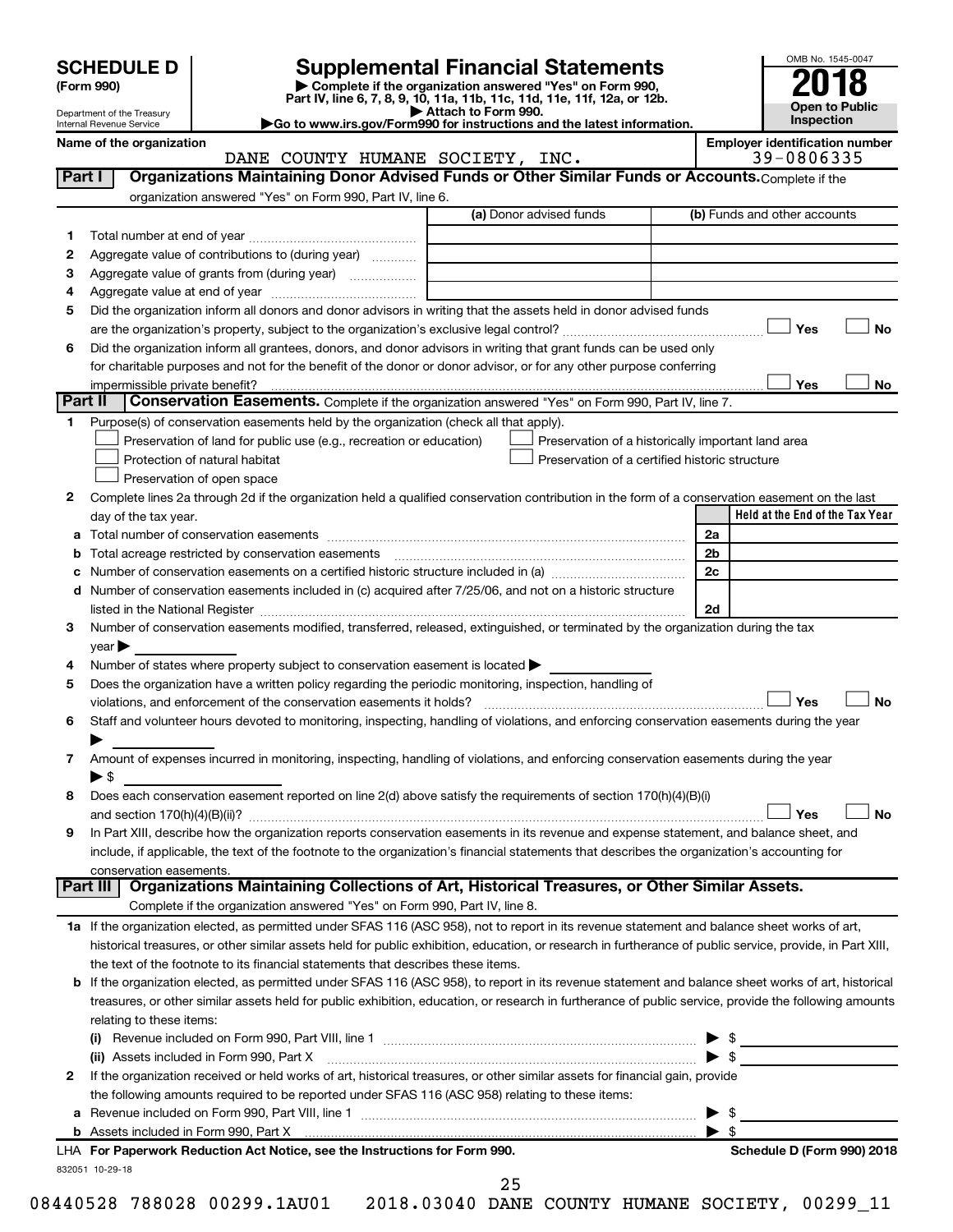|               | Schedule D (Form 990) 2018                                                                                                                                                                                                     | DANE COUNTY HUMANE SOCIETY, INC.        |                |                                    |                           |                                 |                | 39-0806335 Page 2                                |
|---------------|--------------------------------------------------------------------------------------------------------------------------------------------------------------------------------------------------------------------------------|-----------------------------------------|----------------|------------------------------------|---------------------------|---------------------------------|----------------|--------------------------------------------------|
|               | Part III  <br>Organizations Maintaining Collections of Art, Historical Treasures, or Other Similar Assets (continued)                                                                                                          |                                         |                |                                    |                           |                                 |                |                                                  |
| 3             | Using the organization's acquisition, accession, and other records, check any of the following that are a significant use of its collection items                                                                              |                                         |                |                                    |                           |                                 |                |                                                  |
|               | (check all that apply):                                                                                                                                                                                                        |                                         |                |                                    |                           |                                 |                |                                                  |
| a             | Public exhibition                                                                                                                                                                                                              | d                                       |                |                                    | Loan or exchange programs |                                 |                |                                                  |
| b             | Scholarly research                                                                                                                                                                                                             | е                                       | Other          |                                    |                           |                                 |                |                                                  |
| с             | Preservation for future generations                                                                                                                                                                                            |                                         |                |                                    |                           |                                 |                |                                                  |
| 4             | Provide a description of the organization's collections and explain how they further the organization's exempt purpose in Part XIII.                                                                                           |                                         |                |                                    |                           |                                 |                |                                                  |
| 5             | During the year, did the organization solicit or receive donations of art, historical treasures, or other similar assets                                                                                                       |                                         |                |                                    |                           |                                 |                |                                                  |
|               |                                                                                                                                                                                                                                |                                         |                |                                    |                           |                                 | Yes            | No                                               |
|               | Part IV<br>Escrow and Custodial Arrangements. Complete if the organization answered "Yes" on Form 990, Part IV, line 9, or<br>reported an amount on Form 990, Part X, line 21.                                                 |                                         |                |                                    |                           |                                 |                |                                                  |
|               |                                                                                                                                                                                                                                |                                         |                |                                    |                           |                                 |                |                                                  |
|               | 1a Is the organization an agent, trustee, custodian or other intermediary for contributions or other assets not included                                                                                                       |                                         |                |                                    |                           |                                 | Yes            | No                                               |
|               | b If "Yes," explain the arrangement in Part XIII and complete the following table:                                                                                                                                             |                                         |                |                                    |                           |                                 |                |                                                  |
|               |                                                                                                                                                                                                                                |                                         |                |                                    |                           |                                 | Amount         |                                                  |
|               |                                                                                                                                                                                                                                |                                         |                |                                    |                           | 1c                              |                |                                                  |
|               |                                                                                                                                                                                                                                |                                         |                |                                    |                           | 1d                              |                |                                                  |
| е             | Distributions during the year manufactured and an account of the year manufactured and the year manufactured and the year manufactured and the year manufactured and the year manufactured and the year manufactured and the y |                                         |                |                                    |                           | 1e                              |                |                                                  |
| f.            |                                                                                                                                                                                                                                |                                         |                |                                    |                           | 1f                              |                |                                                  |
|               | 2a Did the organization include an amount on Form 990, Part X, line 21, for escrow or custodial account liability?                                                                                                             |                                         |                |                                    |                           |                                 | Yes            | No                                               |
|               | <b>b</b> If "Yes," explain the arrangement in Part XIII. Check here if the explanation has been provided on Part XIII                                                                                                          |                                         |                |                                    |                           |                                 |                |                                                  |
| <b>Part V</b> | Endowment Funds. Complete if the organization answered "Yes" on Form 990, Part IV, line 10.                                                                                                                                    |                                         |                |                                    |                           |                                 |                |                                                  |
|               |                                                                                                                                                                                                                                | (a) Current year                        | (b) Prior year |                                    | (c) Two years back        |                                 |                | (d) Three years back $\vert$ (e) Four years back |
|               | 1a Beginning of year balance                                                                                                                                                                                                   |                                         |                |                                    |                           |                                 |                |                                                  |
| b             |                                                                                                                                                                                                                                |                                         |                |                                    |                           |                                 |                |                                                  |
|               | Net investment earnings, gains, and losses                                                                                                                                                                                     |                                         |                |                                    |                           |                                 |                |                                                  |
| d             |                                                                                                                                                                                                                                |                                         |                |                                    |                           |                                 |                |                                                  |
|               | e Other expenditures for facilities                                                                                                                                                                                            |                                         |                |                                    |                           |                                 |                |                                                  |
|               | and programs                                                                                                                                                                                                                   |                                         |                |                                    |                           |                                 |                |                                                  |
|               |                                                                                                                                                                                                                                |                                         |                |                                    |                           |                                 |                |                                                  |
| g             |                                                                                                                                                                                                                                |                                         |                |                                    |                           |                                 |                |                                                  |
| 2             | Provide the estimated percentage of the current year end balance (line 1g, column (a)) held as:                                                                                                                                |                                         |                |                                    |                           |                                 |                |                                                  |
| а             | Board designated or quasi-endowment<br>Permanent endowment >                                                                                                                                                                   | %                                       | %              |                                    |                           |                                 |                |                                                  |
| b<br>с        | Temporarily restricted endowment                                                                                                                                                                                               | %                                       |                |                                    |                           |                                 |                |                                                  |
|               | The percentages on lines 2a, 2b, and 2c should equal 100%.                                                                                                                                                                     |                                         |                |                                    |                           |                                 |                |                                                  |
|               | 3a Are there endowment funds not in the possession of the organization that are held and administered for the organization                                                                                                     |                                         |                |                                    |                           |                                 |                |                                                  |
|               | by:                                                                                                                                                                                                                            |                                         |                |                                    |                           |                                 |                | Yes<br>No                                        |
|               | (i)                                                                                                                                                                                                                            |                                         |                |                                    |                           |                                 | 3a(i)          |                                                  |
|               |                                                                                                                                                                                                                                |                                         |                |                                    |                           |                                 | 3a(ii)         |                                                  |
|               |                                                                                                                                                                                                                                |                                         |                |                                    |                           |                                 | 3b             |                                                  |
| 4             | Describe in Part XIII the intended uses of the organization's endowment funds.                                                                                                                                                 |                                         |                |                                    |                           |                                 |                |                                                  |
|               | Part VI   Land, Buildings, and Equipment.                                                                                                                                                                                      |                                         |                |                                    |                           |                                 |                |                                                  |
|               | Complete if the organization answered "Yes" on Form 990, Part IV, line 11a. See Form 990, Part X, line 10.                                                                                                                     |                                         |                |                                    |                           |                                 |                |                                                  |
|               | Description of property                                                                                                                                                                                                        | (a) Cost or other<br>basis (investment) |                | (b) Cost or other<br>basis (other) |                           | (c) Accumulated<br>depreciation | (d) Book value |                                                  |
|               |                                                                                                                                                                                                                                |                                         |                |                                    | 1,240,097.                |                                 |                | 1,240,097.                                       |
|               |                                                                                                                                                                                                                                |                                         |                |                                    | 5,966,006.                | 2,407,736.                      |                | 3,558,270.                                       |
| c             |                                                                                                                                                                                                                                |                                         |                |                                    | 35,543.                   | 18,846.                         |                | 16,697.                                          |
|               |                                                                                                                                                                                                                                |                                         |                |                                    | 906,652.                  | 754,832.                        |                | 151,820.                                         |
|               |                                                                                                                                                                                                                                |                                         |                |                                    | 280, 503.                 | 185, 525.                       |                | 94,978.                                          |
|               |                                                                                                                                                                                                                                |                                         |                |                                    |                           |                                 |                | 5,061,862.                                       |
|               |                                                                                                                                                                                                                                |                                         |                |                                    |                           |                                 |                |                                                  |

**Schedule D (Form 990) 2018**

832052 10-29-18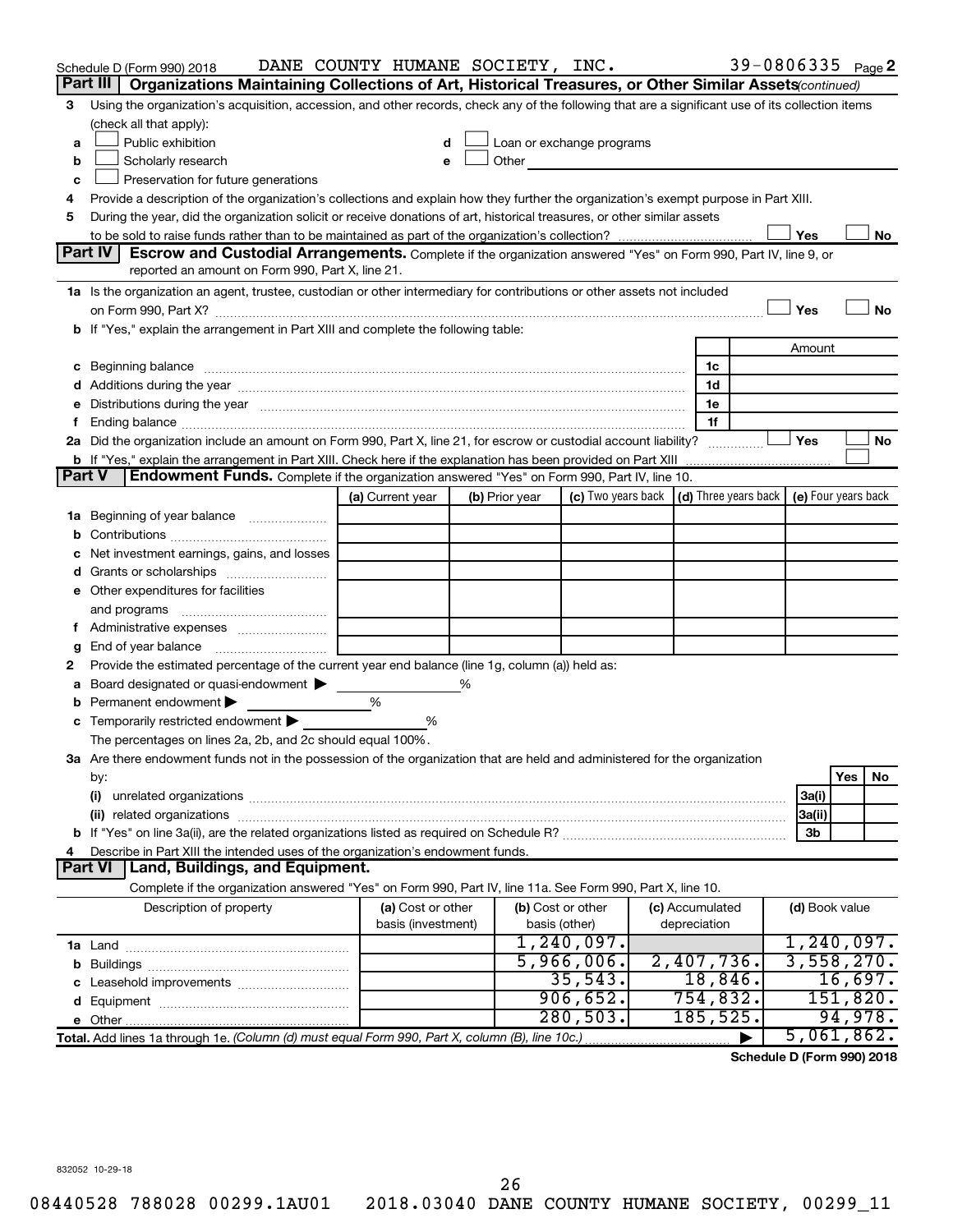|             | Schedule D (Form 990) 2018<br>Part VII Investments - Other Securities. | DANE COUNTY HUMANE SOCIETY, INC.                                                                                                                     |                 |                |   | $39 - 0806335$ Page 3                                     |  |
|-------------|------------------------------------------------------------------------|------------------------------------------------------------------------------------------------------------------------------------------------------|-----------------|----------------|---|-----------------------------------------------------------|--|
|             |                                                                        | Complete if the organization answered "Yes" on Form 990, Part IV, line 11b. See Form 990, Part X, line 12.                                           |                 |                |   |                                                           |  |
|             |                                                                        | (a) Description of security or category (including name of security)                                                                                 | (b) Book value  |                |   | (c) Method of valuation: Cost or end-of-year market value |  |
|             | (1) Financial derivatives                                              |                                                                                                                                                      |                 |                |   |                                                           |  |
|             |                                                                        |                                                                                                                                                      |                 |                |   |                                                           |  |
| $(3)$ Other |                                                                        |                                                                                                                                                      |                 |                |   |                                                           |  |
| (A)         |                                                                        |                                                                                                                                                      |                 |                |   |                                                           |  |
| (B)         |                                                                        |                                                                                                                                                      |                 |                |   |                                                           |  |
| (C)         |                                                                        |                                                                                                                                                      |                 |                |   |                                                           |  |
| (D)         |                                                                        |                                                                                                                                                      |                 |                |   |                                                           |  |
| (E)         |                                                                        |                                                                                                                                                      |                 |                |   |                                                           |  |
| (F)         |                                                                        |                                                                                                                                                      |                 |                |   |                                                           |  |
| (G)         |                                                                        |                                                                                                                                                      |                 |                |   |                                                           |  |
| (H)         |                                                                        |                                                                                                                                                      |                 |                |   |                                                           |  |
|             |                                                                        | Total. (Col. (b) must equal Form 990, Part X, col. (B) line 12.)                                                                                     |                 |                |   |                                                           |  |
|             |                                                                        | Part VIII Investments - Program Related.                                                                                                             |                 |                |   |                                                           |  |
|             |                                                                        | Complete if the organization answered "Yes" on Form 990, Part IV, line 11c. See Form 990, Part X, line 13.                                           |                 |                |   |                                                           |  |
|             | (a) Description of investment                                          |                                                                                                                                                      | (b) Book value  |                |   | (c) Method of valuation: Cost or end-of-year market value |  |
| (1)         |                                                                        |                                                                                                                                                      |                 |                |   |                                                           |  |
| (2)         |                                                                        |                                                                                                                                                      |                 |                |   |                                                           |  |
| (3)         |                                                                        |                                                                                                                                                      |                 |                |   |                                                           |  |
| (4)         |                                                                        |                                                                                                                                                      |                 |                |   |                                                           |  |
| (5)<br>(6)  |                                                                        |                                                                                                                                                      |                 |                |   |                                                           |  |
| (7)         |                                                                        |                                                                                                                                                      |                 |                |   |                                                           |  |
| (8)         |                                                                        |                                                                                                                                                      |                 |                |   |                                                           |  |
| (9)         |                                                                        |                                                                                                                                                      |                 |                |   |                                                           |  |
|             |                                                                        | Total. (Col. (b) must equal Form 990, Part X, col. (B) line 13.)                                                                                     |                 |                |   |                                                           |  |
| Part IX     | <b>Other Assets.</b>                                                   |                                                                                                                                                      |                 |                |   |                                                           |  |
|             |                                                                        | Complete if the organization answered "Yes" on Form 990, Part IV, line 11d. See Form 990, Part X, line 15.                                           |                 |                |   |                                                           |  |
|             |                                                                        |                                                                                                                                                      | (a) Description |                |   | (b) Book value                                            |  |
| (1)         |                                                                        |                                                                                                                                                      |                 |                |   |                                                           |  |
| (2)         |                                                                        |                                                                                                                                                      |                 |                |   |                                                           |  |
| (3)         |                                                                        |                                                                                                                                                      |                 |                |   |                                                           |  |
| (4)         |                                                                        |                                                                                                                                                      |                 |                |   |                                                           |  |
| (5)         |                                                                        |                                                                                                                                                      |                 |                |   |                                                           |  |
| (6)         |                                                                        |                                                                                                                                                      |                 |                |   |                                                           |  |
| (7)         |                                                                        |                                                                                                                                                      |                 |                |   |                                                           |  |
| (8)         |                                                                        |                                                                                                                                                      |                 |                |   |                                                           |  |
| (9)         |                                                                        |                                                                                                                                                      |                 |                |   |                                                           |  |
|             | <b>Other Liabilities.</b>                                              | Total. (Column (b) must equal Form 990, Part X, col. (B) line 15.)                                                                                   |                 |                | ▶ |                                                           |  |
| Part X      |                                                                        | Complete if the organization answered "Yes" on Form 990, Part IV, line 11e or 11f. See Form 990, Part X, line 25.                                    |                 |                |   |                                                           |  |
|             |                                                                        | (a) Description of liability                                                                                                                         |                 | (b) Book value |   |                                                           |  |
| 1.          |                                                                        |                                                                                                                                                      |                 |                |   |                                                           |  |
| (1)<br>(2)  | Federal income taxes                                                   |                                                                                                                                                      |                 |                |   |                                                           |  |
| (3)         |                                                                        |                                                                                                                                                      |                 |                |   |                                                           |  |
| (4)         |                                                                        |                                                                                                                                                      |                 |                |   |                                                           |  |
| (5)         |                                                                        |                                                                                                                                                      |                 |                |   |                                                           |  |
| (6)         |                                                                        |                                                                                                                                                      |                 |                |   |                                                           |  |
| (7)         |                                                                        |                                                                                                                                                      |                 |                |   |                                                           |  |
| (8)         |                                                                        |                                                                                                                                                      |                 |                |   |                                                           |  |
| (9)         |                                                                        |                                                                                                                                                      |                 |                |   |                                                           |  |
|             |                                                                        | Total. (Column (b) must equal Form 990, Part X, col. (B) line 25.)                                                                                   |                 |                |   |                                                           |  |
|             |                                                                        | 2. Liability for uncertain tax positions. In Part XIII, provide the text of the footnote to the organization's financial statements that reports the |                 |                |   |                                                           |  |
|             |                                                                        | organization's liability for uncertain tax positions under FIN 48 (ASC 740). Check here if the text of the footnote has been provided in Part XIII   |                 |                |   |                                                           |  |
|             |                                                                        |                                                                                                                                                      |                 |                |   | Schedule D (Form 990) 2018                                |  |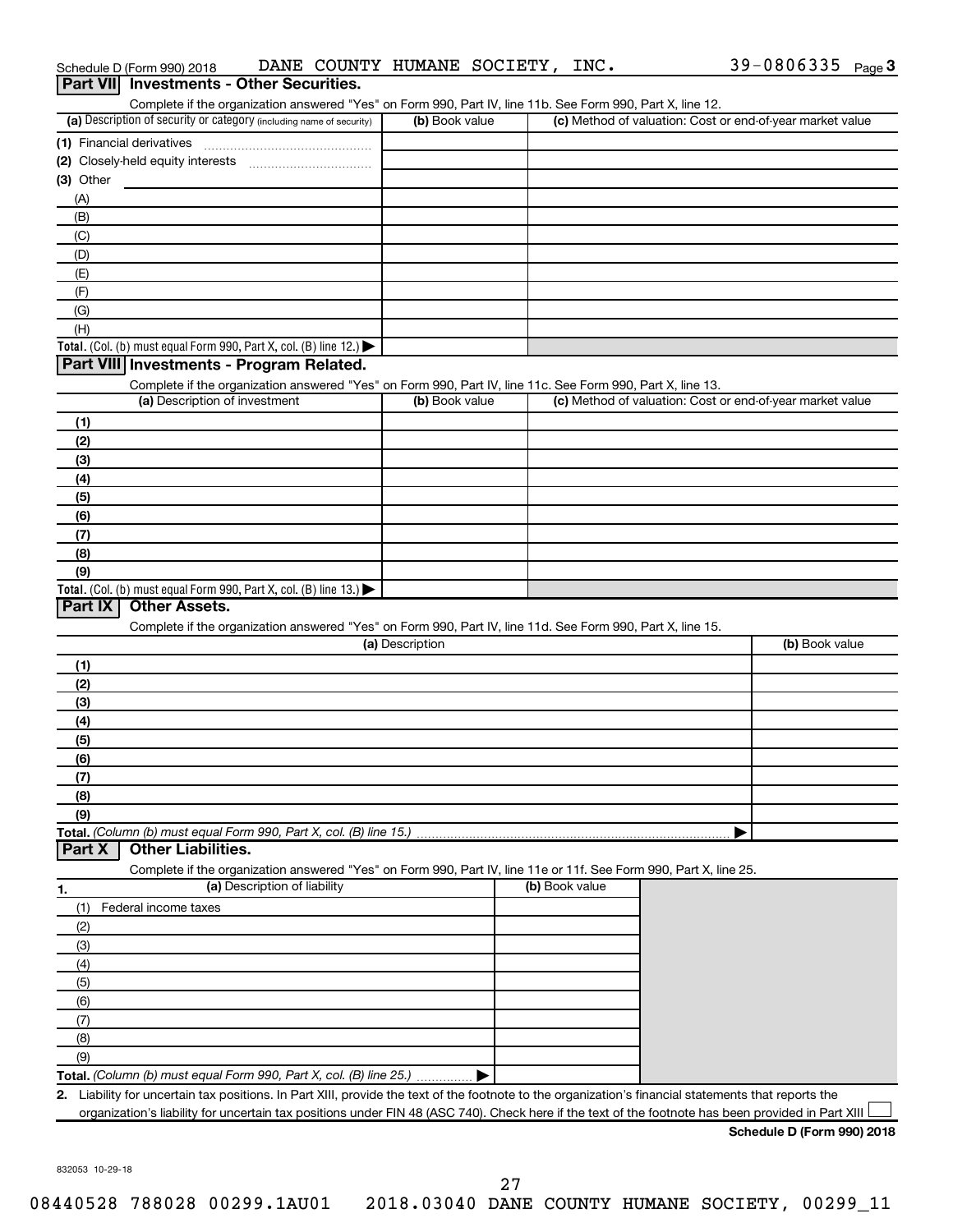|     | DANE COUNTY HUMANE SOCIETY, INC.<br>Schedule D (Form 990) 2018                                                                                                 |                |                             |                | 39-0806335 Page 4 |            |
|-----|----------------------------------------------------------------------------------------------------------------------------------------------------------------|----------------|-----------------------------|----------------|-------------------|------------|
|     | Reconciliation of Revenue per Audited Financial Statements With Revenue per Return.<br>Part XI                                                                 |                |                             |                |                   |            |
|     | Complete if the organization answered "Yes" on Form 990, Part IV, line 12a.                                                                                    |                |                             |                |                   |            |
| 1   |                                                                                                                                                                |                |                             | $\blacksquare$ | 4,830,891.        |            |
| 2   | Amounts included on line 1 but not on Form 990, Part VIII, line 12:                                                                                            |                |                             |                |                   |            |
| а   |                                                                                                                                                                | 2a             | $\frac{-152,376.}{33,021.}$ |                |                   |            |
| b   |                                                                                                                                                                | 2 <sub>b</sub> |                             |                |                   |            |
| с   |                                                                                                                                                                | 2 <sub>c</sub> |                             |                |                   |            |
| d   |                                                                                                                                                                | 2d             |                             |                |                   |            |
| е   | Add lines 2a through 2d                                                                                                                                        |                |                             | 2е             | $-119,355.$       |            |
| З   |                                                                                                                                                                |                |                             | 3              | 4,950,246.        |            |
| 4   | Amounts included on Form 990, Part VIII, line 12, but not on line 1:                                                                                           |                |                             |                |                   |            |
|     | Investment expenses not included on Form 990, Part VIII, line 7b [11, 111, 111, 111]                                                                           | 4a             |                             |                |                   |            |
| b   |                                                                                                                                                                | 4 <sub>b</sub> | $-109,571.$                 |                |                   |            |
|     | c Add lines 4a and 4b                                                                                                                                          |                |                             | 4с             | $-109,571.$       |            |
| 5.  |                                                                                                                                                                |                |                             | 5              | 4,840,675.        |            |
|     | Part XII Reconciliation of Expenses per Audited Financial Statements With Expenses per Return.                                                                 |                |                             |                |                   |            |
|     | Complete if the organization answered "Yes" on Form 990, Part IV, line 12a.                                                                                    |                |                             |                |                   |            |
| 1   |                                                                                                                                                                |                |                             | $\blacksquare$ | 4,047,589.        |            |
| 2   | Amounts included on line 1 but not on Form 990, Part IX, line 25:                                                                                              |                |                             |                |                   |            |
| а   |                                                                                                                                                                | 2a             | 33,021.                     |                |                   |            |
| b   |                                                                                                                                                                | 2 <sub>b</sub> |                             |                |                   |            |
|     |                                                                                                                                                                | 2 <sub>c</sub> |                             |                |                   |            |
|     |                                                                                                                                                                | 2d             | 109,571.                    |                |                   |            |
| е   | Add lines 2a through 2d                                                                                                                                        |                |                             | <b>2e</b>      |                   | 142,592.   |
| З   |                                                                                                                                                                |                |                             | 3              | 3,904,997.        |            |
| 4   | Amounts included on Form 990, Part IX, line 25, but not on line 1:                                                                                             |                |                             |                |                   |            |
|     |                                                                                                                                                                | 4a             |                             |                |                   |            |
| b   | Other (Describe in Part XIII.) <b>CONFIDENT ACCOMPTER</b> (Described in Part XIII.)                                                                            | 4b             |                             |                |                   |            |
|     | c Add lines 4a and 4b                                                                                                                                          |                |                             | 4c             |                   | 0.         |
| 5.  |                                                                                                                                                                |                |                             | 5              | 3,904,997.        |            |
|     | Part XIII Supplemental Information.                                                                                                                            |                |                             |                |                   |            |
|     | Provide the descriptions required for Part II, lines 3, 5, and 9; Part III, lines 1a and 4; Part IV, lines 1b and 2b; Part V, line 4; Part X, line 2; Part XI, |                |                             |                |                   |            |
|     | lines 2d and 4b; and Part XII, lines 2d and 4b. Also complete this part to provide any additional information.                                                 |                |                             |                |                   |            |
|     |                                                                                                                                                                |                |                             |                |                   |            |
|     |                                                                                                                                                                |                |                             |                |                   |            |
|     |                                                                                                                                                                |                |                             |                |                   |            |
|     |                                                                                                                                                                |                |                             |                |                   |            |
|     | PART XI, LINE 4B - OTHER ADJUSTMENTS:                                                                                                                          |                |                             |                |                   |            |
|     |                                                                                                                                                                |                |                             |                |                   |            |
|     | DIRECT EXPENSES REPORTED ON FORM 990, PART VIII, LINE 8B                                                                                                       |                |                             |                |                   | $-56,829.$ |
|     |                                                                                                                                                                |                |                             |                |                   |            |
|     | COST OF GOODS SOLD REPORTED ON FORM 990, PART VIII, LINE                                                                                                       |                |                             |                |                   |            |
|     |                                                                                                                                                                |                |                             |                |                   |            |
| 10B |                                                                                                                                                                |                |                             |                |                   | $-52,742.$ |
|     |                                                                                                                                                                |                |                             |                |                   |            |
|     | TOTAL TO SCHEDULE D, PART XI, LINE 4B                                                                                                                          |                |                             |                | $-109,571.$       |            |
|     |                                                                                                                                                                |                |                             |                |                   |            |
|     |                                                                                                                                                                |                |                             |                |                   |            |
|     |                                                                                                                                                                |                |                             |                |                   |            |
|     | PART XII, LINE 2D - OTHER ADJUSTMENTS:                                                                                                                         |                |                             |                |                   |            |
|     | DIRECT EXPENSES REPORTED ON FORM 990, PART VIII, LINE 8B                                                                                                       |                |                             |                |                   | 56,829.    |

COST OF GOODS SOLD REPORTED ON FORM 990, PART VIII, LINE

832054 10-29-18 **Schedule D (Form 990) 2018** 10B 52,742. TOTAL TO SCHEDULE D, PART XII, LINE 2D 109,571.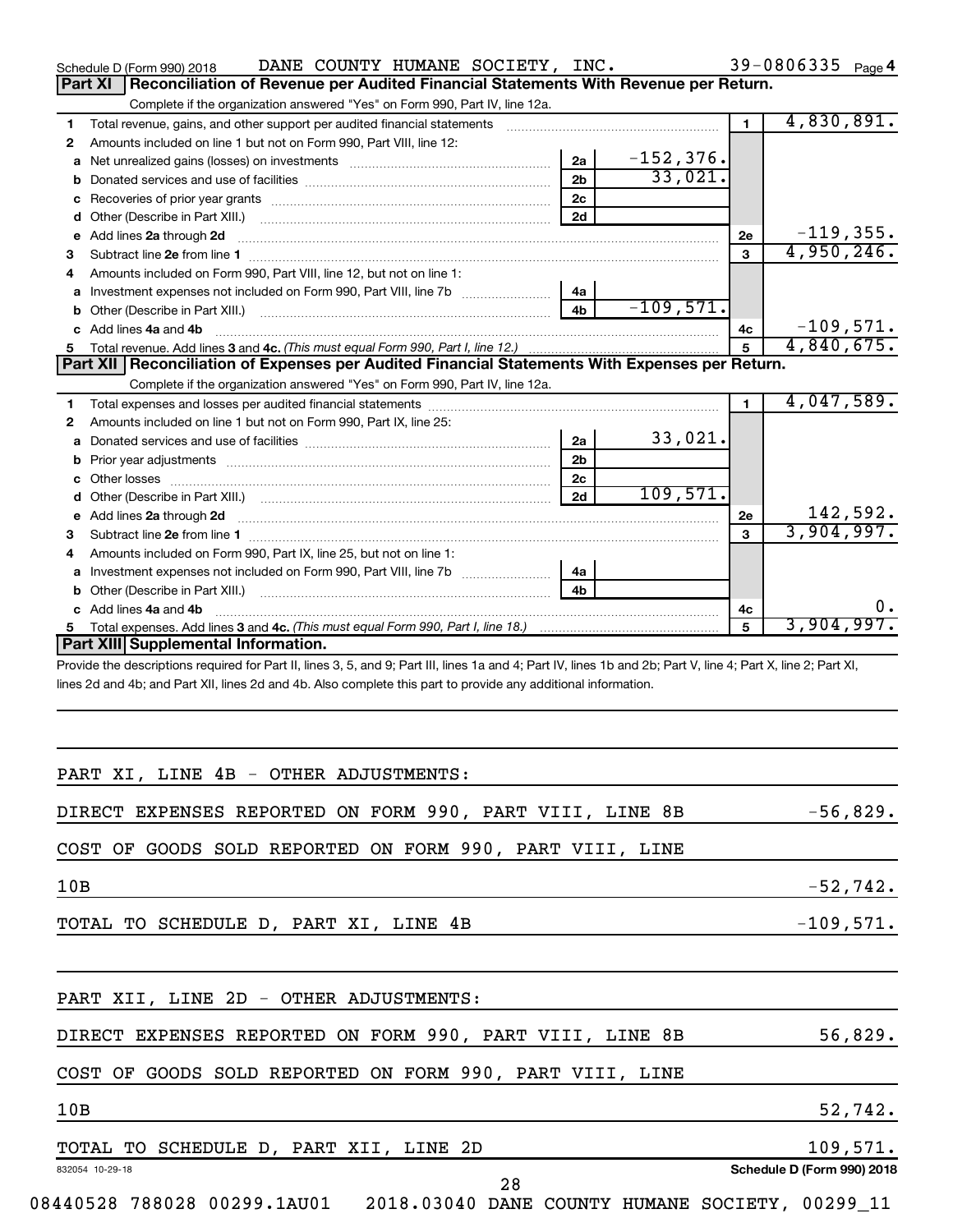| Schedule D (Form 990) 2018 DANE COUNT<br>Part XIII Supplemental Information (continued) |  | DANE COUNTY HUMANE SOCIETY, INC. |    |  |                                                 | 39-0806335 Page 5          |
|-----------------------------------------------------------------------------------------|--|----------------------------------|----|--|-------------------------------------------------|----------------------------|
|                                                                                         |  |                                  |    |  |                                                 |                            |
|                                                                                         |  |                                  |    |  |                                                 |                            |
|                                                                                         |  |                                  |    |  |                                                 |                            |
|                                                                                         |  |                                  |    |  |                                                 |                            |
|                                                                                         |  |                                  |    |  |                                                 |                            |
|                                                                                         |  |                                  |    |  |                                                 |                            |
|                                                                                         |  |                                  |    |  |                                                 |                            |
|                                                                                         |  |                                  |    |  |                                                 |                            |
|                                                                                         |  |                                  |    |  |                                                 |                            |
|                                                                                         |  |                                  |    |  |                                                 |                            |
|                                                                                         |  |                                  |    |  |                                                 |                            |
|                                                                                         |  |                                  |    |  |                                                 |                            |
|                                                                                         |  |                                  |    |  |                                                 |                            |
|                                                                                         |  |                                  |    |  |                                                 |                            |
|                                                                                         |  |                                  |    |  |                                                 |                            |
|                                                                                         |  |                                  |    |  |                                                 |                            |
|                                                                                         |  |                                  |    |  |                                                 |                            |
|                                                                                         |  |                                  |    |  |                                                 |                            |
|                                                                                         |  |                                  |    |  |                                                 |                            |
|                                                                                         |  |                                  |    |  |                                                 |                            |
|                                                                                         |  |                                  |    |  |                                                 |                            |
|                                                                                         |  |                                  |    |  |                                                 |                            |
|                                                                                         |  |                                  |    |  |                                                 |                            |
|                                                                                         |  |                                  |    |  |                                                 |                            |
|                                                                                         |  |                                  |    |  |                                                 |                            |
|                                                                                         |  |                                  |    |  |                                                 |                            |
|                                                                                         |  |                                  |    |  |                                                 |                            |
|                                                                                         |  |                                  |    |  |                                                 |                            |
|                                                                                         |  |                                  |    |  |                                                 |                            |
|                                                                                         |  |                                  |    |  |                                                 |                            |
|                                                                                         |  |                                  |    |  |                                                 |                            |
|                                                                                         |  |                                  |    |  |                                                 |                            |
|                                                                                         |  |                                  |    |  |                                                 |                            |
|                                                                                         |  |                                  |    |  |                                                 |                            |
|                                                                                         |  |                                  |    |  |                                                 |                            |
|                                                                                         |  |                                  |    |  |                                                 |                            |
|                                                                                         |  |                                  |    |  |                                                 |                            |
|                                                                                         |  |                                  |    |  |                                                 |                            |
|                                                                                         |  |                                  |    |  |                                                 | Schedule D (Form 990) 2018 |
| 832055 10-29-18                                                                         |  |                                  | 29 |  |                                                 |                            |
| 08440528 788028 00299.1AU01                                                             |  |                                  |    |  | 2018.03040 DANE COUNTY HUMANE SOCIETY, 00299_11 |                            |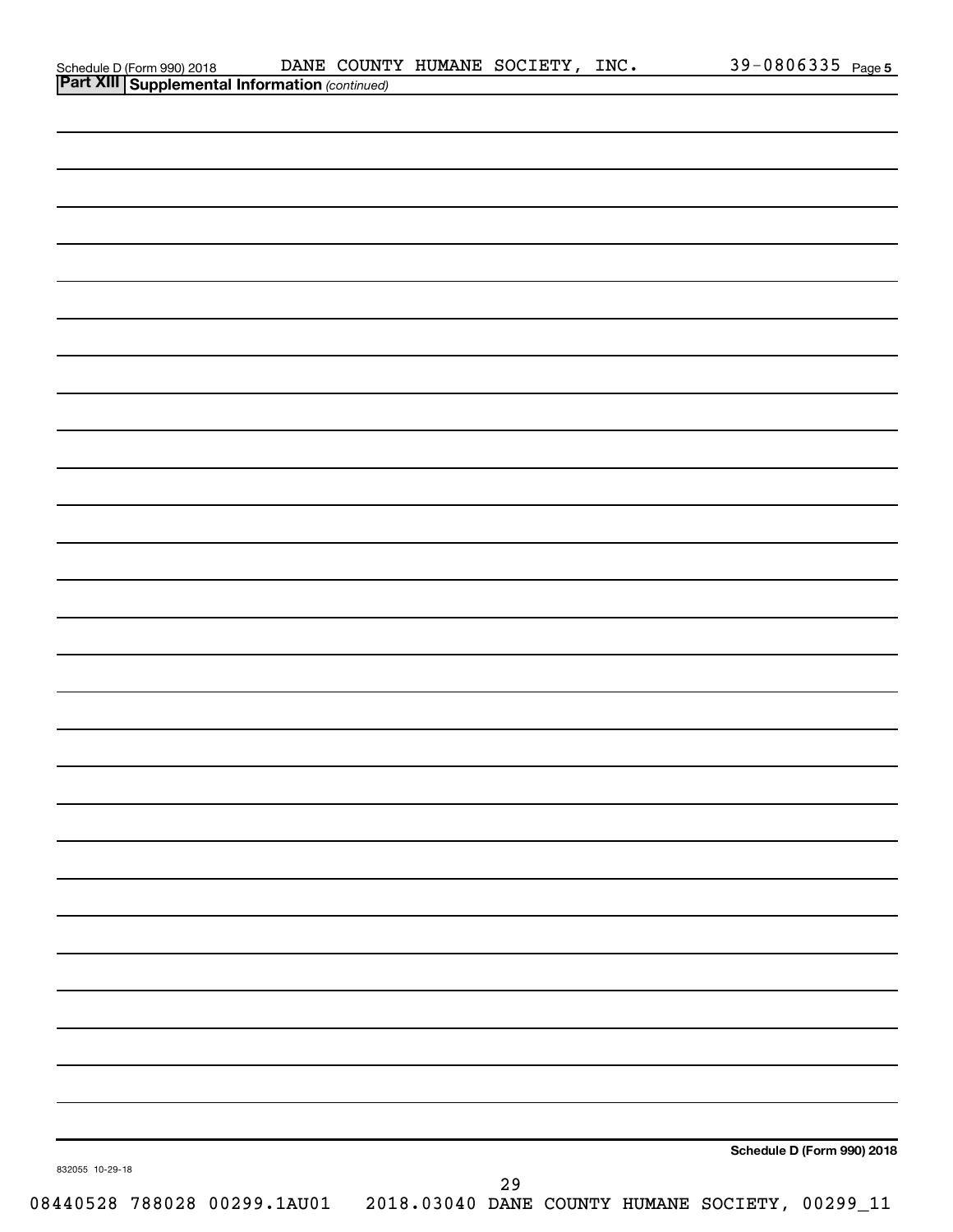| <b>SCHEDULE G</b>                                                                                                                             |                                  | <b>Supplemental Information Regarding Fundraising or Gaming Activities</b>                                                                                                                                                                                                                                                                                                                                                                                                                                                                         |                                                                            |    |                                                                            |                                                                            | OMB No. 1545-0047                                       |
|-----------------------------------------------------------------------------------------------------------------------------------------------|----------------------------------|----------------------------------------------------------------------------------------------------------------------------------------------------------------------------------------------------------------------------------------------------------------------------------------------------------------------------------------------------------------------------------------------------------------------------------------------------------------------------------------------------------------------------------------------------|----------------------------------------------------------------------------|----|----------------------------------------------------------------------------|----------------------------------------------------------------------------|---------------------------------------------------------|
| (Form 990 or 990-EZ)                                                                                                                          |                                  | Complete if the organization answered "Yes" on Form 990, Part IV, line 17, 18, or 19, or if the                                                                                                                                                                                                                                                                                                                                                                                                                                                    |                                                                            |    |                                                                            |                                                                            |                                                         |
|                                                                                                                                               |                                  | organization entered more than \$15,000 on Form 990-EZ, line 6a.<br>Attach to Form 990 or Form 990-EZ.                                                                                                                                                                                                                                                                                                                                                                                                                                             |                                                                            |    |                                                                            |                                                                            | <b>Open to Public</b>                                   |
| Department of the Treasury<br>Internal Revenue Service                                                                                        |                                  | Go to www.irs.gov/Form990 for instructions and the latest information.                                                                                                                                                                                                                                                                                                                                                                                                                                                                             |                                                                            |    |                                                                            |                                                                            | Inspection                                              |
| Name of the organization                                                                                                                      |                                  | DANE COUNTY HUMANE SOCIETY, INC.                                                                                                                                                                                                                                                                                                                                                                                                                                                                                                                   |                                                                            |    |                                                                            | 39-0806335                                                                 | <b>Employer identification number</b>                   |
| Part I                                                                                                                                        | required to complete this part.  | Fundraising Activities. Complete if the organization answered "Yes" on Form 990, Part IV, line 17. Form 990-EZ filers are not                                                                                                                                                                                                                                                                                                                                                                                                                      |                                                                            |    |                                                                            |                                                                            |                                                         |
| Mail solicitations<br>a<br>b<br>Phone solicitations<br>с<br>In-person solicitations<br>d<br>compensated at least \$5,000 by the organization. | Internet and email solicitations | 1 Indicate whether the organization raised funds through any of the following activities. Check all that apply.<br>е<br>f<br>Special fundraising events<br>g<br>2 a Did the organization have a written or oral agreement with any individual (including officers, directors, trustees, or<br>key employees listed in Form 990, Part VII) or entity in connection with professional fundraising services?<br>b If "Yes," list the 10 highest paid individuals or entities (fundraisers) pursuant to agreements under which the fundraiser is to be |                                                                            |    | Solicitation of non-government grants<br>Solicitation of government grants | Yes                                                                        | No                                                      |
| (i) Name and address of individual<br>or entity (fundraiser)                                                                                  |                                  | (ii) Activity                                                                                                                                                                                                                                                                                                                                                                                                                                                                                                                                      | (iii) Did<br>fundraiser<br>have custody<br>or control of<br>contributions? |    | (iv) Gross receipts<br>from activity                                       | (v) Amount paid<br>to (or retained by)<br>fundraiser<br>listed in col. (i) | (vi) Amount paid<br>to (or retained by)<br>organization |
|                                                                                                                                               |                                  |                                                                                                                                                                                                                                                                                                                                                                                                                                                                                                                                                    | <b>Yes</b>                                                                 | No |                                                                            |                                                                            |                                                         |
|                                                                                                                                               |                                  |                                                                                                                                                                                                                                                                                                                                                                                                                                                                                                                                                    |                                                                            |    |                                                                            |                                                                            |                                                         |
|                                                                                                                                               |                                  |                                                                                                                                                                                                                                                                                                                                                                                                                                                                                                                                                    |                                                                            |    |                                                                            |                                                                            |                                                         |
|                                                                                                                                               |                                  |                                                                                                                                                                                                                                                                                                                                                                                                                                                                                                                                                    |                                                                            |    |                                                                            |                                                                            |                                                         |
|                                                                                                                                               |                                  |                                                                                                                                                                                                                                                                                                                                                                                                                                                                                                                                                    |                                                                            |    |                                                                            |                                                                            |                                                         |
|                                                                                                                                               |                                  |                                                                                                                                                                                                                                                                                                                                                                                                                                                                                                                                                    |                                                                            |    |                                                                            |                                                                            |                                                         |
|                                                                                                                                               |                                  |                                                                                                                                                                                                                                                                                                                                                                                                                                                                                                                                                    |                                                                            |    |                                                                            |                                                                            |                                                         |
|                                                                                                                                               |                                  |                                                                                                                                                                                                                                                                                                                                                                                                                                                                                                                                                    |                                                                            |    |                                                                            |                                                                            |                                                         |
|                                                                                                                                               |                                  |                                                                                                                                                                                                                                                                                                                                                                                                                                                                                                                                                    |                                                                            |    |                                                                            |                                                                            |                                                         |
|                                                                                                                                               |                                  |                                                                                                                                                                                                                                                                                                                                                                                                                                                                                                                                                    |                                                                            |    |                                                                            |                                                                            |                                                         |
|                                                                                                                                               |                                  |                                                                                                                                                                                                                                                                                                                                                                                                                                                                                                                                                    |                                                                            |    |                                                                            |                                                                            |                                                         |
|                                                                                                                                               |                                  |                                                                                                                                                                                                                                                                                                                                                                                                                                                                                                                                                    |                                                                            |    |                                                                            |                                                                            |                                                         |
| Total<br>or licensing.                                                                                                                        |                                  | 3 List all states in which the organization is registered or licensed to solicit contributions or has been notified it is exempt from registration                                                                                                                                                                                                                                                                                                                                                                                                 |                                                                            |    |                                                                            |                                                                            |                                                         |
|                                                                                                                                               |                                  |                                                                                                                                                                                                                                                                                                                                                                                                                                                                                                                                                    |                                                                            |    |                                                                            |                                                                            |                                                         |
|                                                                                                                                               |                                  |                                                                                                                                                                                                                                                                                                                                                                                                                                                                                                                                                    |                                                                            |    |                                                                            |                                                                            |                                                         |
|                                                                                                                                               |                                  |                                                                                                                                                                                                                                                                                                                                                                                                                                                                                                                                                    |                                                                            |    |                                                                            |                                                                            |                                                         |
|                                                                                                                                               |                                  |                                                                                                                                                                                                                                                                                                                                                                                                                                                                                                                                                    |                                                                            |    |                                                                            |                                                                            |                                                         |
|                                                                                                                                               |                                  |                                                                                                                                                                                                                                                                                                                                                                                                                                                                                                                                                    |                                                                            |    |                                                                            |                                                                            |                                                         |
|                                                                                                                                               |                                  |                                                                                                                                                                                                                                                                                                                                                                                                                                                                                                                                                    |                                                                            |    |                                                                            |                                                                            |                                                         |
|                                                                                                                                               |                                  |                                                                                                                                                                                                                                                                                                                                                                                                                                                                                                                                                    |                                                                            |    |                                                                            |                                                                            |                                                         |
|                                                                                                                                               |                                  |                                                                                                                                                                                                                                                                                                                                                                                                                                                                                                                                                    |                                                                            |    |                                                                            |                                                                            |                                                         |
|                                                                                                                                               |                                  |                                                                                                                                                                                                                                                                                                                                                                                                                                                                                                                                                    |                                                                            |    |                                                                            |                                                                            |                                                         |

**For Paperwork Reduction Act Notice, see the Instructions for Form 990 or 990-EZ. Schedule G (Form 990 or 990-EZ) 2018** LHA

832081 10-03-18

30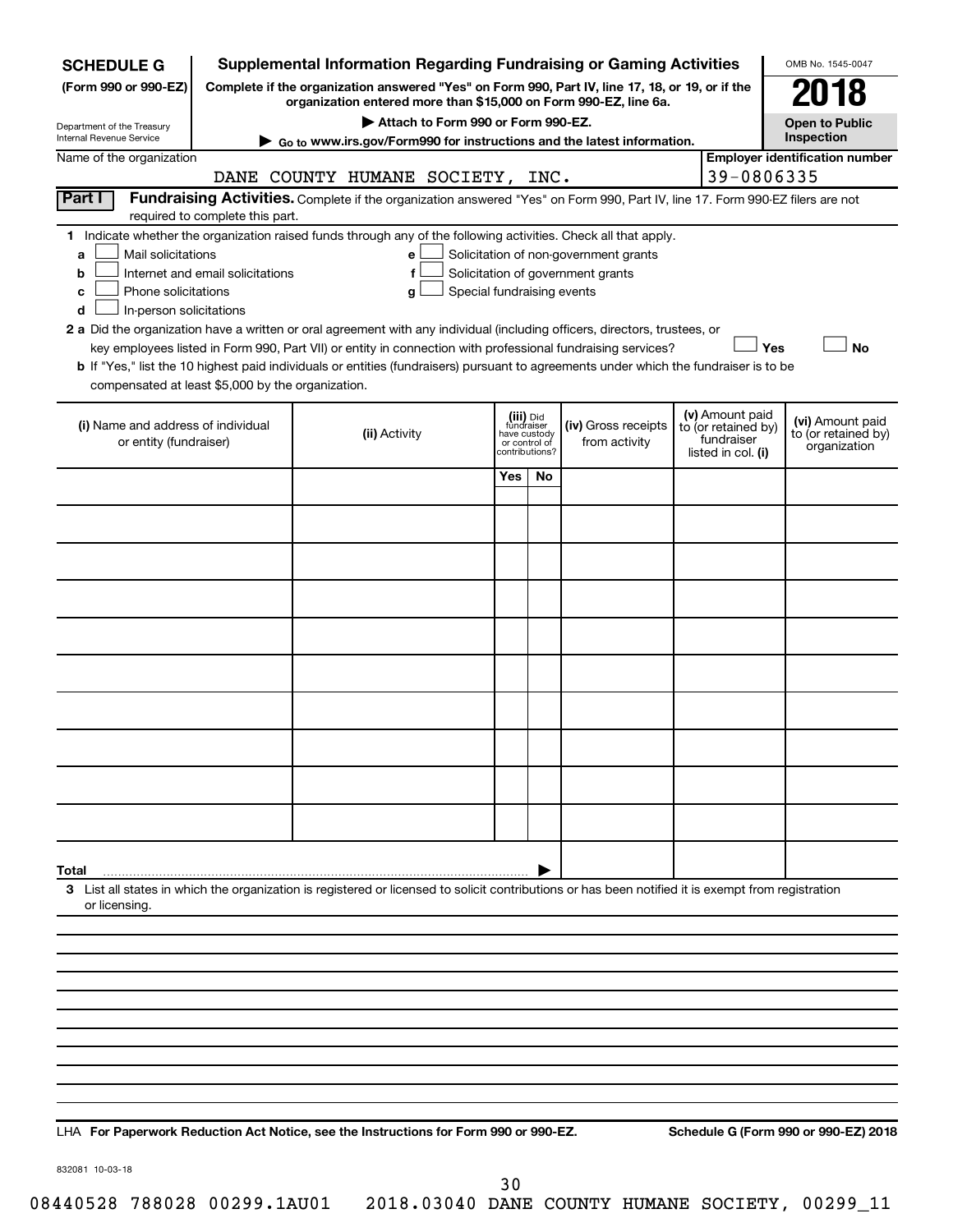39-0806335 Page 2 Schedule G (Form 990 or 990-EZ) 2018  $\verb|DANE"$  COUNTY HUMANE SOCIETY, INC.  $39-0806335$   $_{\sf Page}$ Part II | Fundraising Events. Complete if the organization answered "Yes" on Form 990, Part IV, line 18, or reported more than \$15,000

of fundraising event contributions and gross income on Form 990-EZ, lines 1 and 6b. List events with gross receipts greater than \$5,000. **(a)** Event  $#1$  **(b)** Event  $#2$ (c) Other events **(d)**  Total events (add col. (a) through TOTO'S GALA BARK & WINE 1 col. **(c)**) (event type) (event type) (total number) Revenue 126,343. 123,141. 16,195. 265,679. **1** Gross receipts ~~~~~~~~~~~~~~ 119,503. 123,141. 16,195. 258,839. **2** Less: Contributions ~~~~~~~~~~~ 6,840. 6,840. **3** Gross income (line 1 minus line 2) . . . . . . . . . . . . **4** Cash prizes ~~~~~~~~~~~~~~~ **5** Noncash prizes ~~~~~~~~~~~~~ Direct Expenses Direct Expenses 152. 2,401. 2,553. **6** Rent/facility costs ~~~~~~~~~~~~ 20,148. 4,648. 193. 24,989. **7** Food and beverages **with the Strateger 7** 225. 225. **8** Entertainment ~~~~~~~~~~~~~~ 9,949. 17,215. 1,898. 29,062. **9** Other direct expenses  $\ldots$  **............................** 56,829. **10** Direct expense summary. Add lines 4 through 9 in column (d) ~~~~~~~~~~~  $\overline{-49}$ ,989. **11** Net income summary. Subtract line 10 from line 3, column (d) | Part III Gaming. Complete if the organization answered "Yes" on Form 990, Part IV, line 19, or reported more than \$15,000 on Form 990-EZ, line 6a. (b) Pull tabs/instant (d) Total gaming (add Revenue **(a)** Bingo **a b**ingo/progressive bingo **(c)** Other gaming bingo/progressive bingo col. (a) through col. (c)) Gross revenue **1 2** Cash prizes ~~~~~~~~~~~~~~~ Direct Expenses Direct Expenses **3** Noncash prizes ~~~~~~~~~~~~~ **4** Rent/facility costs ~~~~~~~~~~~~ **5** Other direct expenses  $|\Box$  Yes  $\qquad \%$   $|\Box$  Yes  $\qquad \%$   $|\Box$ **Yes Yes Yes** % % %  $|\Box$  No  $|\Box$  No  $|\Box$ **6** Volunteer labor ~~~~~~~~~~~~~ **No No No 7** Direct expense summary. Add lines 2 through 5 in column (d) ~~~~~~~~~~~~~~~~~~~~~~~~ | Net gaming income summary. Subtract line 7 from line 1, column (d) **8** | **9** Enter the state(s) in which the organization conducts gaming activities:  $|$  Yes **Yes No a** Is the organization licensed to conduct gaming activities in each of these states? ~~~~~~~~~~~~~~~~~~~~ **b** If "No," explain:

**10 a** Were any of the organization's gaming licenses revoked, suspended, or terminated during the tax year? ~~~~~~~~~ † † **b** If "Yes," explain:

832082 10-03-18

**Schedule G (Form 990 or 990-EZ) 2018**

**Yes No**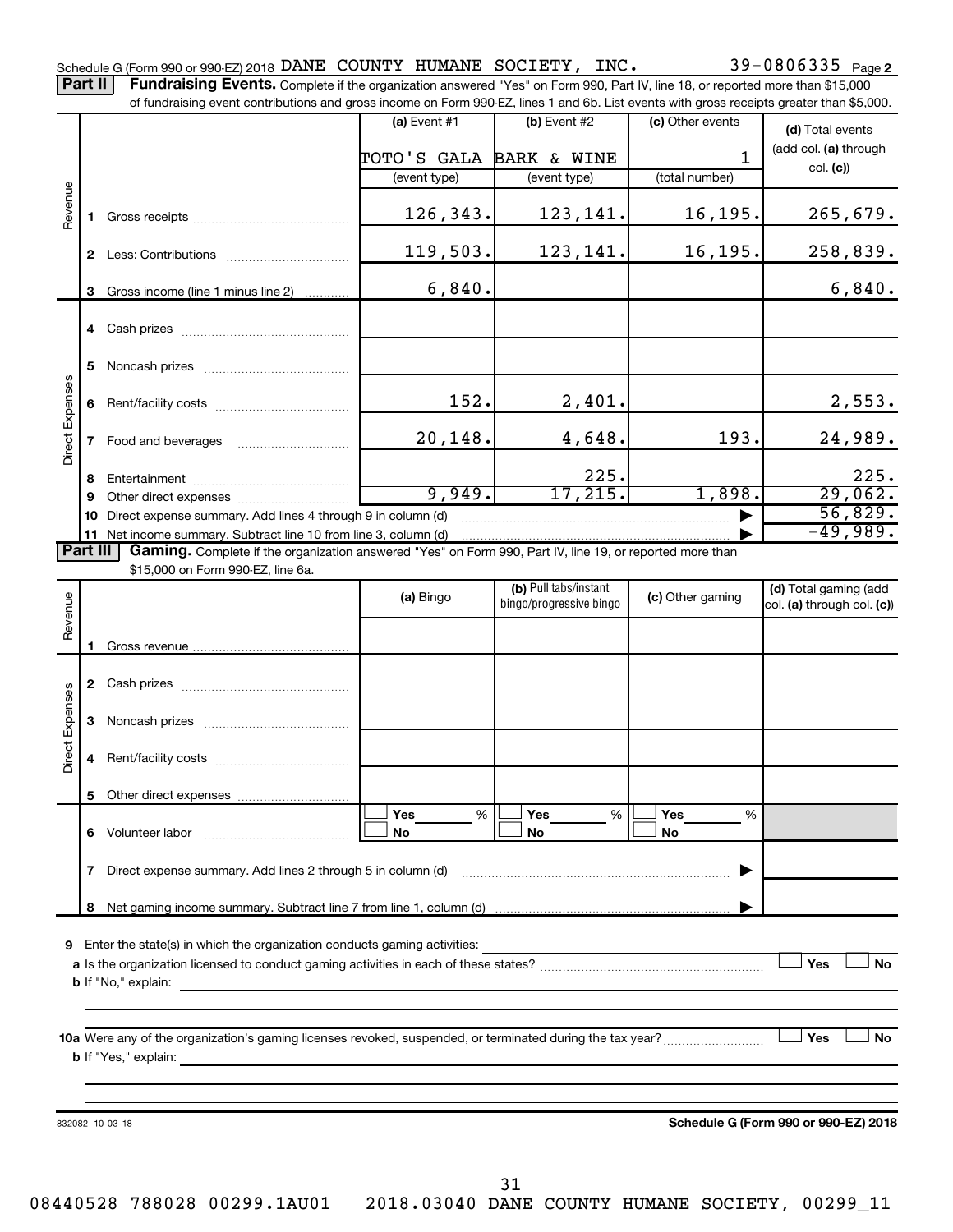| Schedule G (Form 990 or 990-EZ) 2018 DANE COUNTY HUMANE SOCIETY, INC.                                                                                                                                                          | 39-0806335 | Page 3               |
|--------------------------------------------------------------------------------------------------------------------------------------------------------------------------------------------------------------------------------|------------|----------------------|
| 11.                                                                                                                                                                                                                            | $\Box$ Yes | No                   |
| 12 Is the organization a grantor, beneficiary or trustee of a trust, or a member of a partnership or other entity formed                                                                                                       |            |                      |
|                                                                                                                                                                                                                                | — SYes     | <b>No</b>            |
| 13 Indicate the percentage of gaming activity conducted in:                                                                                                                                                                    |            |                      |
|                                                                                                                                                                                                                                |            | %                    |
| b An outside facility www.communications.communications.com/internations.com/internations.com/internations.com/                                                                                                                | 13b l      | $\%$                 |
| 14 Enter the name and address of the person who prepares the organization's gaming/special events books and records:                                                                                                           |            |                      |
|                                                                                                                                                                                                                                |            |                      |
|                                                                                                                                                                                                                                |            |                      |
|                                                                                                                                                                                                                                |            | <b>No</b>            |
|                                                                                                                                                                                                                                |            |                      |
| of gaming revenue retained by the third party $\triangleright$ \$                                                                                                                                                              |            |                      |
| c If "Yes," enter name and address of the third party:                                                                                                                                                                         |            |                      |
|                                                                                                                                                                                                                                |            |                      |
| Name $\blacktriangleright$                                                                                                                                                                                                     |            |                      |
|                                                                                                                                                                                                                                |            |                      |
| Gaming manager information:<br>16                                                                                                                                                                                              |            |                      |
| <u> 1989 - Johann Harry Barn, mars and de Branch and de Branch and de Branch and de Branch and de Branch and de B</u><br>Name $\blacktriangleright$                                                                            |            |                      |
| Gaming manager compensation $\triangleright$ \$                                                                                                                                                                                |            |                      |
|                                                                                                                                                                                                                                |            |                      |
| Description of services provided states and the service of the services of the services provided states are serviced as a service of the services provided states and the services of the services of the services of the serv |            |                      |
|                                                                                                                                                                                                                                |            |                      |
|                                                                                                                                                                                                                                |            |                      |
| Director/officer<br>Employee<br>Independent contractor                                                                                                                                                                         |            |                      |
|                                                                                                                                                                                                                                |            |                      |
| <b>17</b> Mandatory distributions:                                                                                                                                                                                             |            |                      |
| a Is the organization required under state law to make charitable distributions from the gaming proceeds to                                                                                                                    |            |                      |
| retain the state gaming license?                                                                                                                                                                                               |            | $\Box$ Yes $\Box$ No |
| <b>b</b> Enter the amount of distributions required under state law to be distributed to other exempt organizations or spent in the<br>organization's own exempt activities during the tax year $\triangleright$ \$            |            |                      |
| <b>Part IV</b><br>Supplemental Information. Provide the explanations required by Part I, line 2b, columns (iii) and (v); and Part III, lines 9, 9b, 10b,                                                                       |            |                      |
| 15b, 15c, 16, and 17b, as applicable. Also provide any additional information. See instructions.                                                                                                                               |            |                      |
|                                                                                                                                                                                                                                |            |                      |
|                                                                                                                                                                                                                                |            |                      |
|                                                                                                                                                                                                                                |            |                      |
|                                                                                                                                                                                                                                |            |                      |
|                                                                                                                                                                                                                                |            |                      |
|                                                                                                                                                                                                                                |            |                      |
|                                                                                                                                                                                                                                |            |                      |
|                                                                                                                                                                                                                                |            |                      |
|                                                                                                                                                                                                                                |            |                      |
|                                                                                                                                                                                                                                |            |                      |
|                                                                                                                                                                                                                                |            |                      |
|                                                                                                                                                                                                                                |            |                      |
|                                                                                                                                                                                                                                |            |                      |
| Schedule G (Form 990 or 990-EZ) 2018<br>832083 10-03-18                                                                                                                                                                        |            |                      |
| 32                                                                                                                                                                                                                             |            |                      |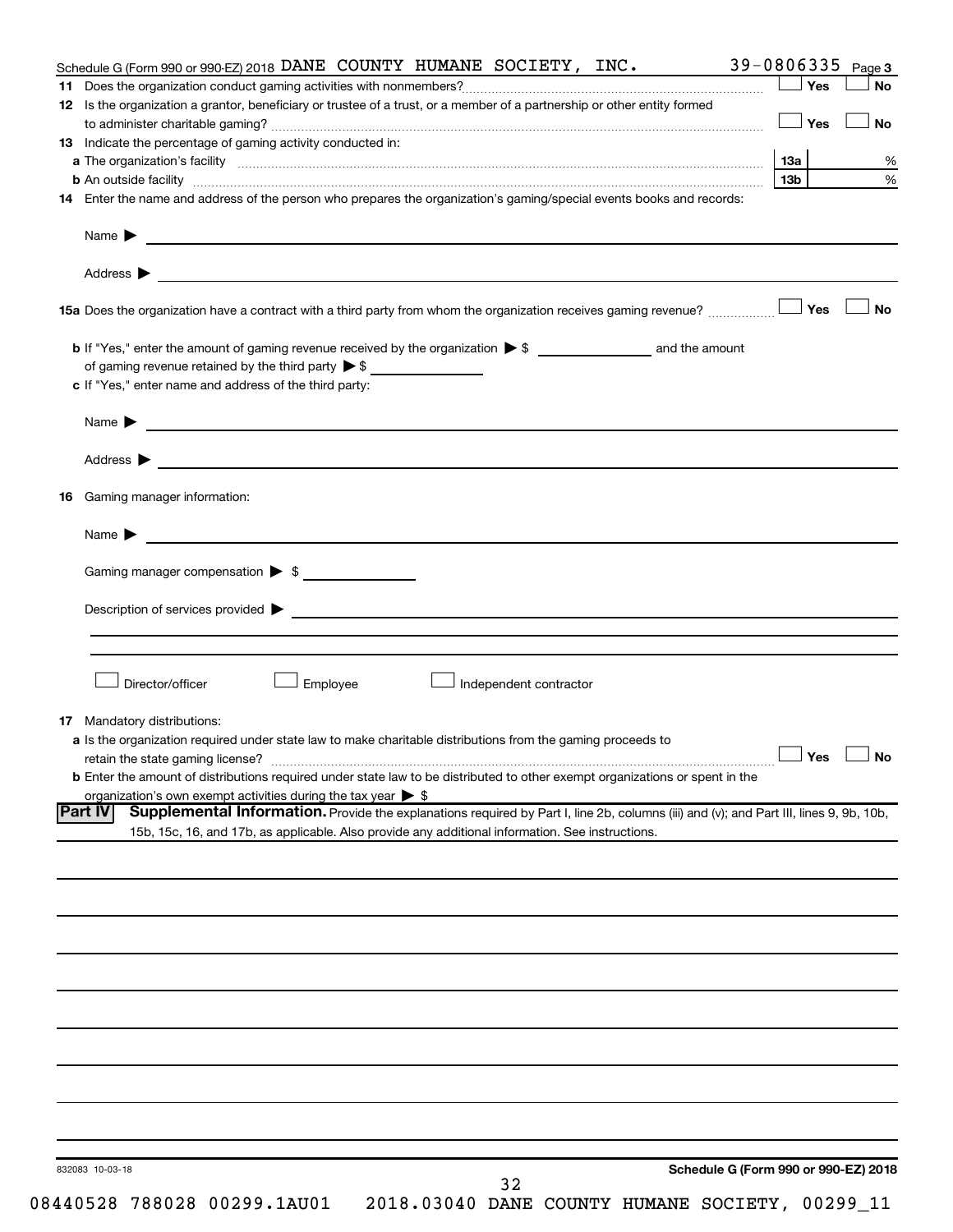|                 | Schedule G (Form 990 or 990-EZ) DANE COUNT<br><b>Part IV   Supplemental Information</b> (continued) |  | DANE COUNTY HUMANE SOCIETY, INC. |    |  |                                                                              | 39-0806335 Page 4 |
|-----------------|-----------------------------------------------------------------------------------------------------|--|----------------------------------|----|--|------------------------------------------------------------------------------|-------------------|
|                 |                                                                                                     |  |                                  |    |  |                                                                              |                   |
|                 |                                                                                                     |  |                                  |    |  |                                                                              |                   |
|                 |                                                                                                     |  |                                  |    |  |                                                                              |                   |
|                 |                                                                                                     |  |                                  |    |  |                                                                              |                   |
|                 |                                                                                                     |  |                                  |    |  |                                                                              |                   |
|                 |                                                                                                     |  |                                  |    |  |                                                                              |                   |
|                 |                                                                                                     |  |                                  |    |  |                                                                              |                   |
|                 |                                                                                                     |  |                                  |    |  |                                                                              |                   |
|                 |                                                                                                     |  |                                  |    |  |                                                                              |                   |
|                 |                                                                                                     |  |                                  |    |  |                                                                              |                   |
|                 |                                                                                                     |  |                                  |    |  |                                                                              |                   |
|                 |                                                                                                     |  |                                  |    |  |                                                                              |                   |
|                 |                                                                                                     |  |                                  |    |  |                                                                              |                   |
|                 |                                                                                                     |  |                                  |    |  |                                                                              |                   |
|                 |                                                                                                     |  |                                  |    |  |                                                                              |                   |
|                 |                                                                                                     |  |                                  |    |  |                                                                              |                   |
|                 |                                                                                                     |  |                                  |    |  |                                                                              |                   |
|                 |                                                                                                     |  |                                  |    |  |                                                                              |                   |
|                 |                                                                                                     |  |                                  |    |  |                                                                              |                   |
|                 |                                                                                                     |  |                                  |    |  |                                                                              |                   |
|                 |                                                                                                     |  |                                  |    |  |                                                                              |                   |
|                 |                                                                                                     |  |                                  |    |  |                                                                              |                   |
|                 |                                                                                                     |  |                                  |    |  |                                                                              |                   |
|                 |                                                                                                     |  |                                  |    |  |                                                                              |                   |
|                 |                                                                                                     |  |                                  |    |  |                                                                              |                   |
|                 |                                                                                                     |  |                                  |    |  |                                                                              |                   |
|                 |                                                                                                     |  |                                  |    |  |                                                                              |                   |
|                 |                                                                                                     |  |                                  |    |  |                                                                              |                   |
|                 |                                                                                                     |  |                                  |    |  |                                                                              |                   |
|                 |                                                                                                     |  |                                  |    |  |                                                                              |                   |
|                 |                                                                                                     |  |                                  |    |  |                                                                              |                   |
|                 |                                                                                                     |  |                                  |    |  |                                                                              |                   |
|                 |                                                                                                     |  |                                  |    |  |                                                                              |                   |
|                 |                                                                                                     |  |                                  |    |  |                                                                              |                   |
|                 |                                                                                                     |  |                                  |    |  |                                                                              |                   |
|                 |                                                                                                     |  |                                  |    |  |                                                                              |                   |
|                 |                                                                                                     |  |                                  |    |  |                                                                              |                   |
|                 |                                                                                                     |  |                                  |    |  |                                                                              |                   |
|                 |                                                                                                     |  |                                  |    |  |                                                                              |                   |
|                 |                                                                                                     |  |                                  |    |  |                                                                              |                   |
|                 |                                                                                                     |  |                                  |    |  |                                                                              |                   |
|                 |                                                                                                     |  |                                  |    |  | Schedule G (Form 990 or 990-EZ)                                              |                   |
| 832084 04-01-18 |                                                                                                     |  |                                  | 33 |  |                                                                              |                   |
|                 |                                                                                                     |  |                                  |    |  | 08440528 788028 00299.1AU01  2018.03040 DANE COUNTY HUMANE SOCIETY, 00299_11 |                   |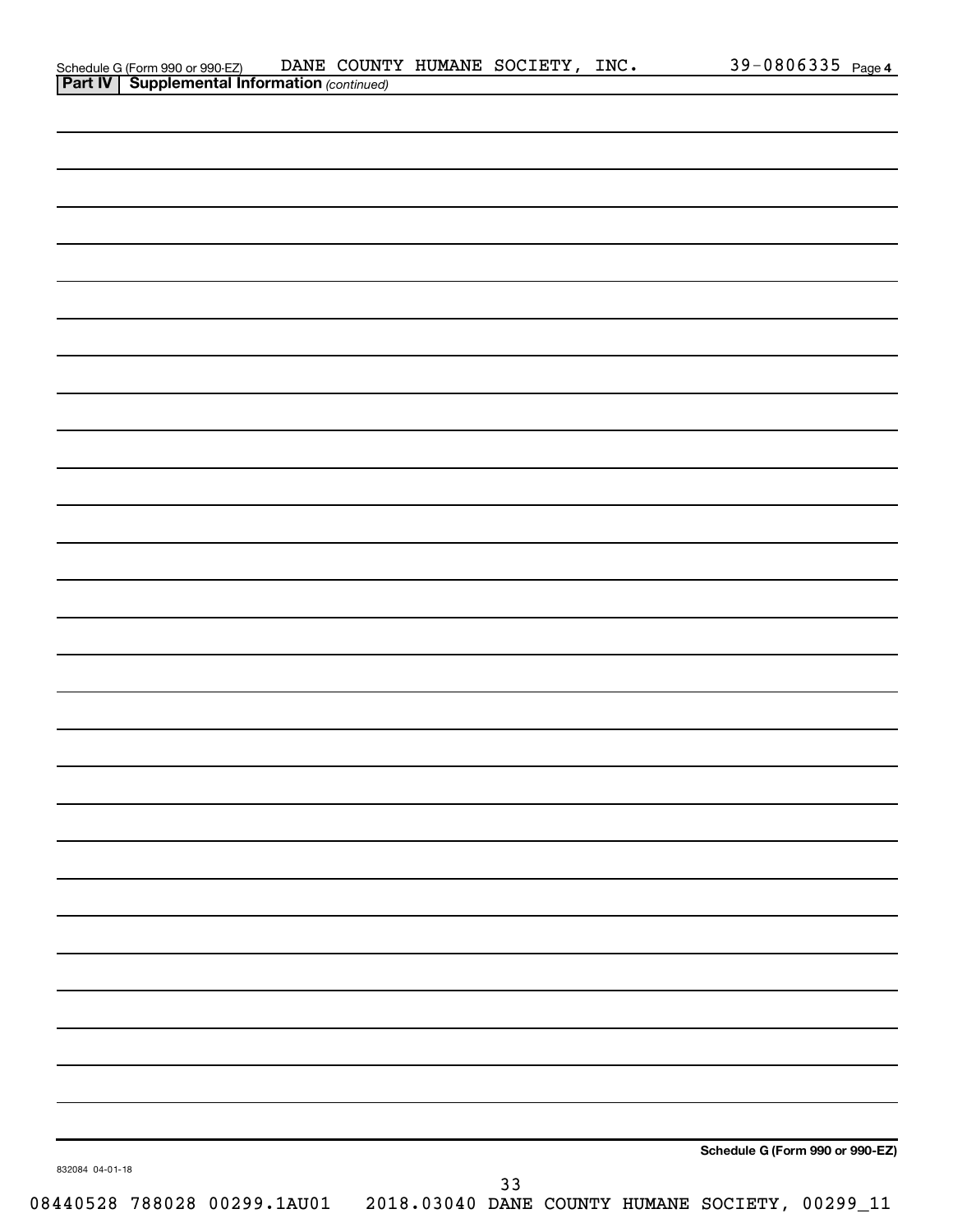| <b>SCHEDULE I</b><br>(Form 990)                                                                                                                                                         | <b>Grants and Other Assistance to Organizations,</b><br>Governments, and Individuals in the United States<br>Complete if the organization answered "Yes" on Form 990, Part IV, line 21 or 22. |                                    |                                                       |                                         |                                                                |                                          |                                                              |  |  |  |  |  |
|-----------------------------------------------------------------------------------------------------------------------------------------------------------------------------------------|-----------------------------------------------------------------------------------------------------------------------------------------------------------------------------------------------|------------------------------------|-------------------------------------------------------|-----------------------------------------|----------------------------------------------------------------|------------------------------------------|--------------------------------------------------------------|--|--|--|--|--|
| Department of the Treasury                                                                                                                                                              |                                                                                                                                                                                               |                                    | Attach to Form 990.                                   |                                         |                                                                |                                          | 2018<br><b>Open to Public</b>                                |  |  |  |  |  |
| Internal Revenue Service                                                                                                                                                                |                                                                                                                                                                                               |                                    | Go to www.irs.gov/Form990 for the latest information. |                                         |                                                                |                                          | Inspection                                                   |  |  |  |  |  |
| Name of the organization                                                                                                                                                                |                                                                                                                                                                                               | DANE COUNTY HUMANE SOCIETY, INC.   |                                                       |                                         |                                                                |                                          | <b>Employer identification number</b><br>39-0806335          |  |  |  |  |  |
| Part I<br><b>General Information on Grants and Assistance</b>                                                                                                                           |                                                                                                                                                                                               |                                    |                                                       |                                         |                                                                |                                          |                                                              |  |  |  |  |  |
| Does the organization maintain records to substantiate the amount of the grants or assistance, the grantees' eligibility for the grants or assistance, and the selection<br>$\mathbf 1$ |                                                                                                                                                                                               |                                    |                                                       |                                         |                                                                |                                          | $\lceil \text{X} \rceil$ Yes<br>l No                         |  |  |  |  |  |
| 2 Describe in Part IV the organization's procedures for monitoring the use of grant funds in the United States.<br>Part II                                                              |                                                                                                                                                                                               |                                    |                                                       |                                         |                                                                |                                          |                                                              |  |  |  |  |  |
| Grants and Other Assistance to Domestic Organizations and Domestic Governments. Complete if the organization answered "Yes" on Form 990, Part IV, line 21, for any                      |                                                                                                                                                                                               |                                    |                                                       |                                         |                                                                |                                          |                                                              |  |  |  |  |  |
| recipient that received more than \$5,000. Part II can be duplicated if additional space is needed.<br>1 (a) Name and address of organization<br>or government                          | $(b)$ EIN                                                                                                                                                                                     | (c) IRC section<br>(if applicable) | (d) Amount of<br>cash grant                           | (e) Amount of<br>non-cash<br>assistance | (f) Method of<br>valuation (book,<br>FMV, appraisal,<br>other) | (g) Description of<br>noncash assistance | (h) Purpose of grant<br>or assistance                        |  |  |  |  |  |
| HAPPILY EVER AFTER ANIMAL<br>SANCTUARY, INC. - E5714 BORK RD -<br>MARION, WI 54950-9602                                                                                                 | 20-4031006                                                                                                                                                                                    | 501(C)(3)                          | 13,000.                                               | 0                                       |                                                                |                                          | COVER CARE AND TREATMENT<br>OF DOGS TRANSFERRED FROM<br>DCHS |  |  |  |  |  |
|                                                                                                                                                                                         |                                                                                                                                                                                               |                                    |                                                       |                                         |                                                                |                                          |                                                              |  |  |  |  |  |
| $\mathbf{2}$<br>3                                                                                                                                                                       |                                                                                                                                                                                               |                                    |                                                       |                                         |                                                                |                                          | 1.                                                           |  |  |  |  |  |

**For Paperwork Reduction Act Notice, see the Instructions for Form 990. Schedule I (Form 990) (2018)** LHA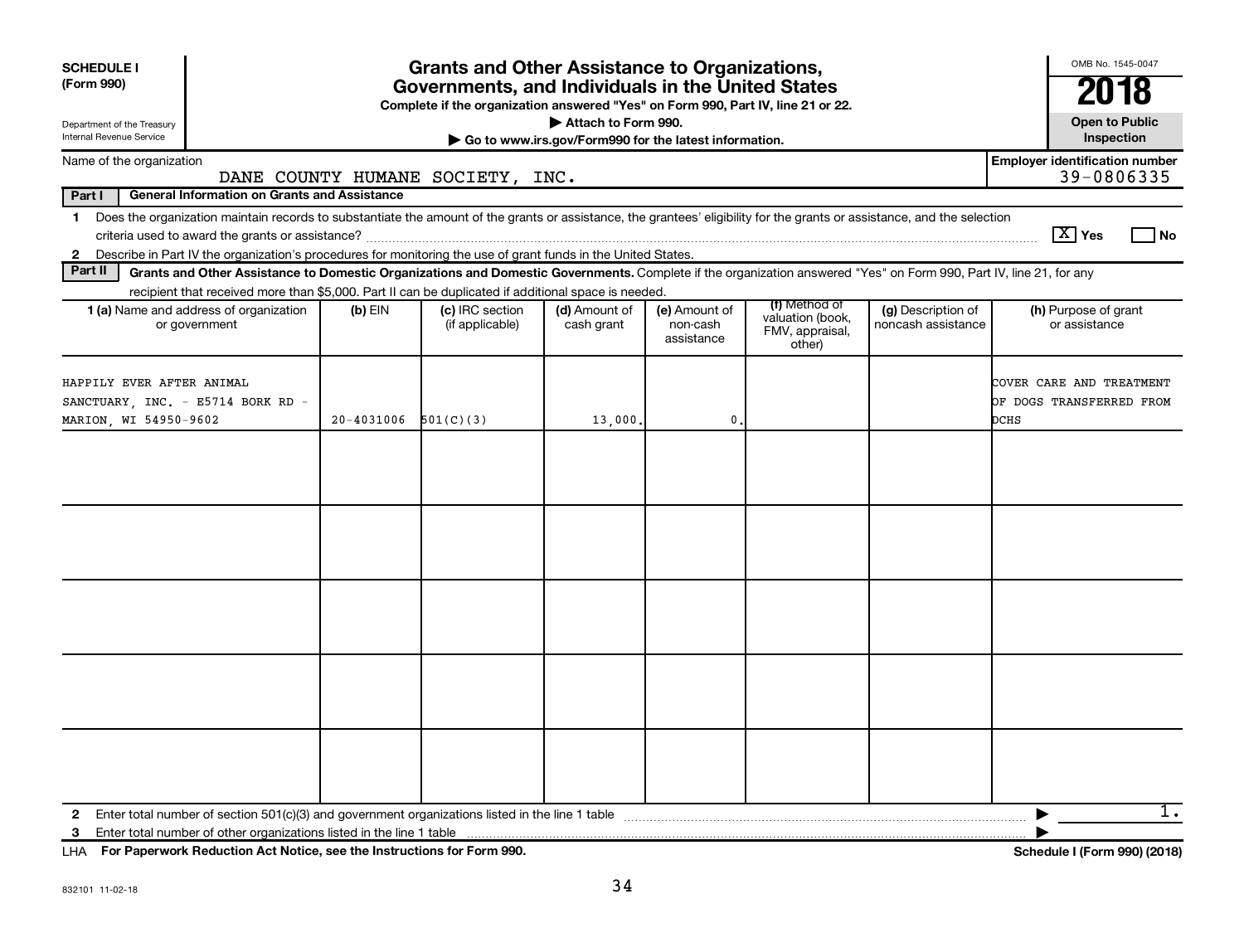#### Schedule I (Form 990) (2018) DANE COUNTY HUMANE SOCIETY, INC. 39-0806335 Page

Part III | Grants and Other Assistance to Domestic Individuals. Complete if the organization answered "Yes" on Form 990, Part IV, line 22. Part III can be duplicated if additional space is needed.

| (a) Type of grant or assistance | (b) Number of<br>recipients | (c) Amount of<br>cash grant | (d) Amount of non-<br>cash assistance | (e) Method of valuation<br>(book, FMV, appraisal, other) | (f) Description of noncash assistance |
|---------------------------------|-----------------------------|-----------------------------|---------------------------------------|----------------------------------------------------------|---------------------------------------|
|                                 |                             |                             |                                       |                                                          |                                       |
|                                 |                             |                             |                                       |                                                          |                                       |
|                                 |                             |                             |                                       |                                                          |                                       |
|                                 |                             |                             |                                       |                                                          |                                       |
|                                 |                             |                             |                                       |                                                          |                                       |
|                                 |                             |                             |                                       |                                                          |                                       |
|                                 |                             |                             |                                       |                                                          |                                       |
|                                 |                             |                             |                                       |                                                          |                                       |
|                                 |                             |                             |                                       |                                                          |                                       |
|                                 |                             |                             |                                       |                                                          |                                       |

Part IV | Supplemental Information. Provide the information required in Part I, line 2; Part III, column (b); and any other additional information.

PART I, LINE 2:

DCHS DISBURSES GRANT FUNDS TO DESIGNATED ORGANIZATIONS FOR THE CARE AND

TREATMENT OF SPECIFIC INDIVIDUAL ANIMALS. DCHS MONITORS THE PROGRESS OF

THESE ANIMALS THROUGHOUT THEIR STAYS AT THESE ORGANIZATIONS. DCHS ALSO

ROUTINELY VERIFIES THAT THE ORGANIZATIONS ARE FULFILLING THEIR DECLARED

MISSIONS.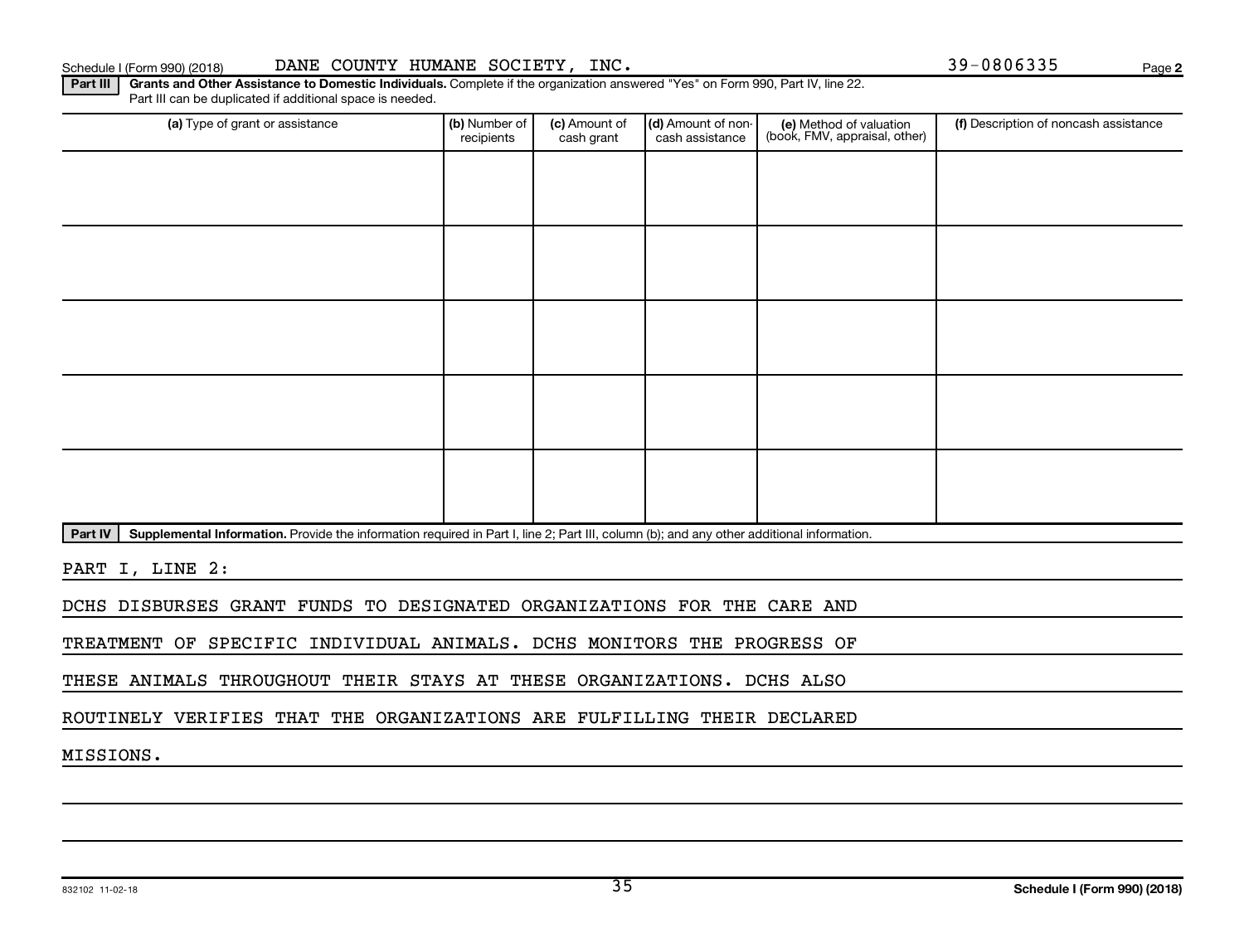#### **SCHEDULE M (Form 990)**

## **Noncash Contributions**

OMB No. 1545-0047

| Department of the Treasury |
|----------------------------|
| Internal Revenue Service   |
|                            |

◆ Complete if the organizations answered "Yes" on Form 990, Part IV, lines 29 or 30.<br>▶ Complete if the organizations answered "Yes" on Form 990, Part IV, lines 29 or 30. **Attach to Form 990.**  $\blacktriangleright$ 

 **Go to www.irs.gov/Form990 for instructions and the latest information.** J

**Inspection Employer identification number**

DANE COUNTY HUMANE SOCIETY, INC. 39-0806335

**Open to Public**

| Name of the organization |                                 |  |                                  |  |
|--------------------------|---------------------------------|--|----------------------------------|--|
|                          |                                 |  | DANE COUNTY HUMANE SOCIETY, INC. |  |
|                          | <b>Part I</b> Types of Property |  |                                  |  |

|    |                                                                                                                                | (a)<br>Check if<br>applicable | (b)<br>Number of<br>contributions or | (c)<br>Noncash contribution<br>amounts reported on<br>litems contributed Form 990, Part VIII, line 1q | (d)<br>Method of determining<br>noncash contribution amounts |            |     |    |
|----|--------------------------------------------------------------------------------------------------------------------------------|-------------------------------|--------------------------------------|-------------------------------------------------------------------------------------------------------|--------------------------------------------------------------|------------|-----|----|
| 1. |                                                                                                                                |                               |                                      |                                                                                                       |                                                              |            |     |    |
| 2  |                                                                                                                                |                               |                                      |                                                                                                       |                                                              |            |     |    |
| з  | Art - Fractional interests                                                                                                     |                               |                                      |                                                                                                       |                                                              |            |     |    |
| 4  | Books and publications                                                                                                         |                               |                                      |                                                                                                       |                                                              |            |     |    |
| 5  | Clothing and household goods                                                                                                   |                               |                                      |                                                                                                       |                                                              |            |     |    |
| 6  |                                                                                                                                |                               |                                      |                                                                                                       |                                                              |            |     |    |
| 7  |                                                                                                                                |                               |                                      |                                                                                                       |                                                              |            |     |    |
| 8  |                                                                                                                                |                               |                                      |                                                                                                       |                                                              |            |     |    |
| 9  | Securities - Publicly traded                                                                                                   | $\overline{\text{x}}$         | 4                                    |                                                                                                       | 38,266.FAIR MARKET VALUE                                     |            |     |    |
| 10 | Securities - Closely held stock                                                                                                |                               |                                      |                                                                                                       |                                                              |            |     |    |
| 11 | Securities - Partnership, LLC, or                                                                                              |                               |                                      |                                                                                                       |                                                              |            |     |    |
|    |                                                                                                                                |                               |                                      |                                                                                                       |                                                              |            |     |    |
| 12 |                                                                                                                                |                               |                                      |                                                                                                       |                                                              |            |     |    |
| 13 | Qualified conservation contribution -                                                                                          |                               |                                      |                                                                                                       |                                                              |            |     |    |
|    |                                                                                                                                |                               |                                      |                                                                                                       |                                                              |            |     |    |
| 14 | Qualified conservation contribution - Other                                                                                    |                               |                                      |                                                                                                       |                                                              |            |     |    |
| 15 |                                                                                                                                |                               |                                      |                                                                                                       |                                                              |            |     |    |
| 16 | Real estate - Commercial                                                                                                       |                               |                                      |                                                                                                       |                                                              |            |     |    |
| 17 |                                                                                                                                |                               |                                      |                                                                                                       |                                                              |            |     |    |
| 18 |                                                                                                                                |                               |                                      |                                                                                                       |                                                              |            |     |    |
| 19 |                                                                                                                                | $\overline{\text{x}}$         | 1                                    |                                                                                                       | 40,000.COST/SELLING PRICE                                    |            |     |    |
| 20 | Drugs and medical supplies                                                                                                     |                               |                                      |                                                                                                       |                                                              |            |     |    |
| 21 |                                                                                                                                |                               |                                      |                                                                                                       |                                                              |            |     |    |
| 22 |                                                                                                                                |                               |                                      |                                                                                                       |                                                              |            |     |    |
| 23 |                                                                                                                                |                               |                                      |                                                                                                       |                                                              |            |     |    |
| 24 | Archeological artifacts                                                                                                        |                               |                                      |                                                                                                       |                                                              |            |     |    |
| 25 | (SUPPLIES<br>Other $\blacktriangleright$                                                                                       | X                             | 5                                    |                                                                                                       | 1,923. COST/SELLING PRICE                                    |            |     |    |
| 26 | Other $\blacktriangleright$<br>$($ $)$                                                                                         |                               |                                      |                                                                                                       |                                                              |            |     |    |
| 27 | Other $\blacktriangleright$                                                                                                    |                               |                                      |                                                                                                       |                                                              |            |     |    |
| 28 | Other                                                                                                                          |                               |                                      |                                                                                                       |                                                              |            |     |    |
| 29 | Number of Forms 8283 received by the organization during the tax year for contributions                                        |                               |                                      |                                                                                                       |                                                              |            |     |    |
|    | for which the organization completed Form 8283, Part IV, Donee Acknowledgement                                                 |                               |                                      | 29                                                                                                    |                                                              |            |     |    |
|    |                                                                                                                                |                               |                                      |                                                                                                       |                                                              |            | Yes | No |
|    | 30a During the year, did the organization receive by contribution any property reported in Part I, lines 1 through 28, that it |                               |                                      |                                                                                                       |                                                              |            |     |    |
|    | must hold for at least three years from the date of the initial contribution, and which isn't required to be used for          |                               |                                      |                                                                                                       |                                                              |            |     |    |
|    |                                                                                                                                |                               |                                      |                                                                                                       |                                                              | <b>30a</b> |     | х  |
|    | <b>b</b> If "Yes," describe the arrangement in Part II.                                                                        |                               |                                      |                                                                                                       |                                                              |            |     |    |
| 31 | Does the organization have a gift acceptance policy that requires the review of any nonstandard contributions?                 |                               |                                      |                                                                                                       |                                                              | 31         |     | х  |
|    | 32a Does the organization hire or use third parties or related organizations to solicit, process, or sell noncash              |                               |                                      |                                                                                                       |                                                              |            |     |    |
|    | contributions?                                                                                                                 |                               |                                      |                                                                                                       |                                                              | 32a        |     | х  |
|    | <b>b</b> If "Yes," describe in Part II.                                                                                        |                               |                                      |                                                                                                       |                                                              |            |     |    |

**33** If the organization didn't report an amount in column (c) for a type of property for which column (a) is checked, describe in Part II.

**For Paperwork Reduction Act Notice, see the Instructions for Form 990. Schedule M (Form 990) 2018** LHA

832141 10-18-18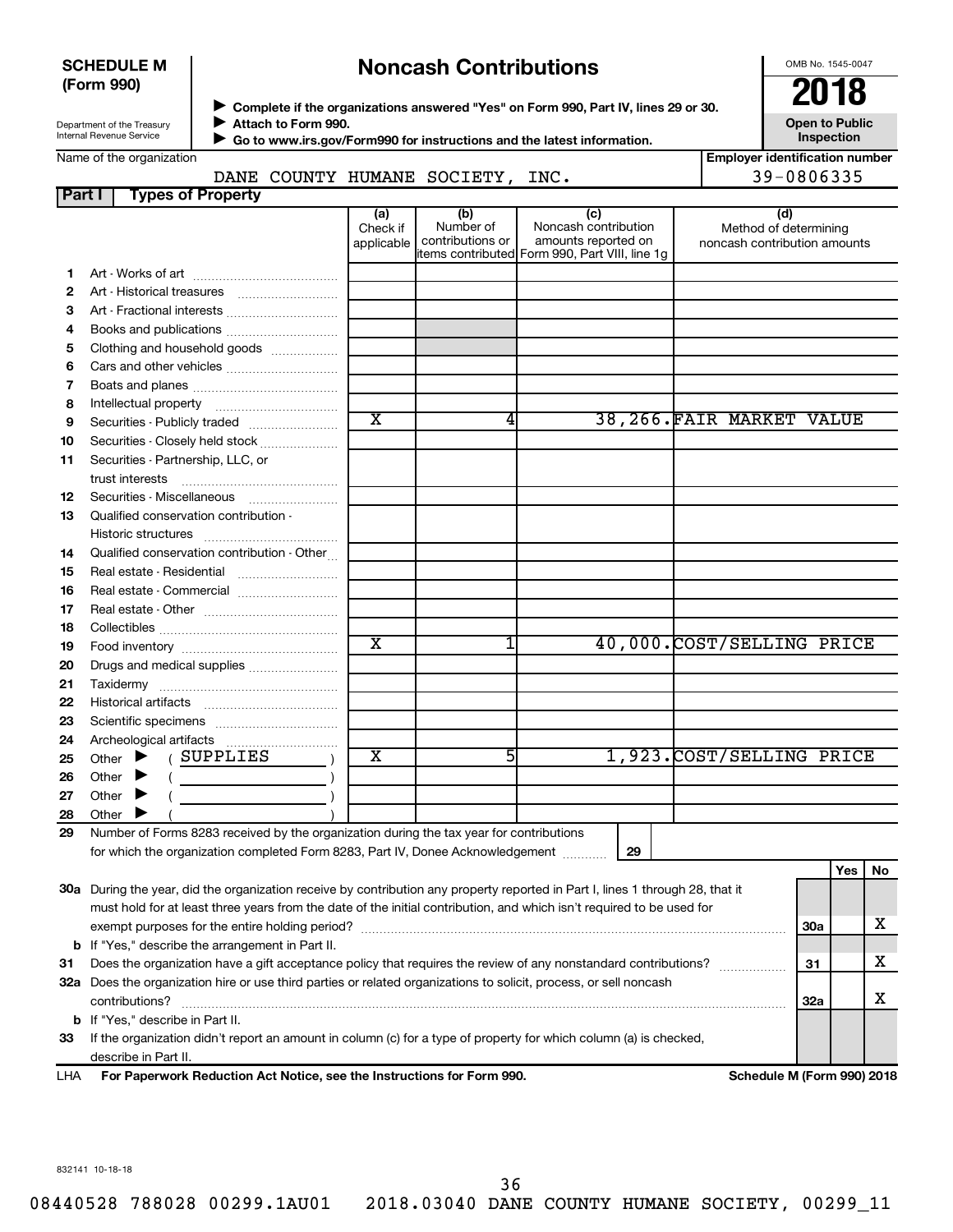|  |  |  |  |  |  | Schedule M (Form 990) 2018 DANE COUNTY HUMANE SOCIETY, INC. |  | 39-0806335 | Page |  |
|--|--|--|--|--|--|-------------------------------------------------------------|--|------------|------|--|
|--|--|--|--|--|--|-------------------------------------------------------------|--|------------|------|--|

Part II | Supplemental Information. Provide the information required by Part I, lines 30b, 32b, and 33, and whether the organization is reporting in Part I, column (b), the number of contributions, the number of items received, or a combination of both. Also complete this part for any additional information.

SCHEDULE M, PART I, COLUMN (B):

THE ORGANIZATION IS REPORTING THE NUMBER OF CONTRIBUTIONS IN COLUMN B.

**Schedule M (Form 990) 2018**

**2**

832142 10-18-18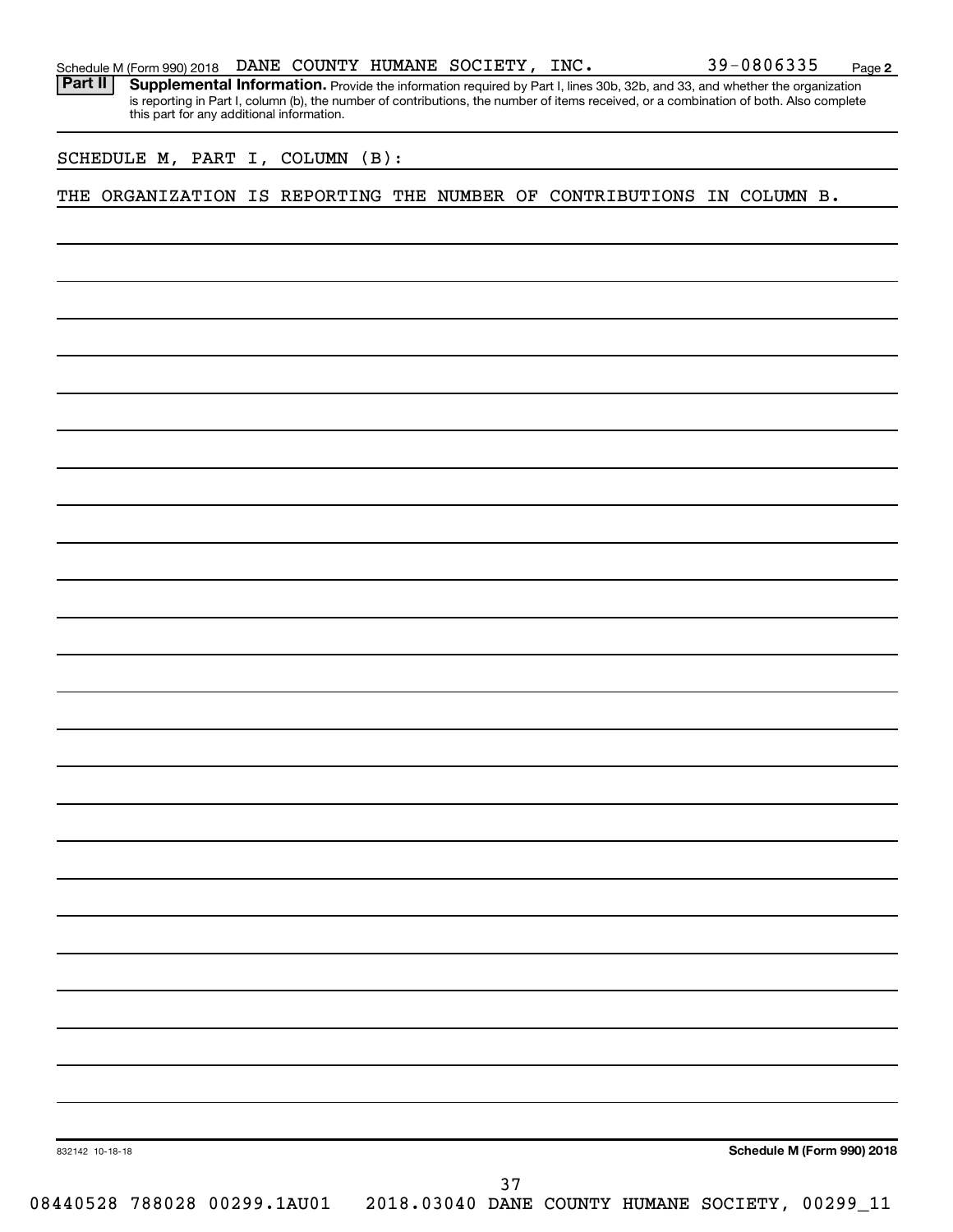**(Form 990 or 990-EZ)**

**Complete to provide information for responses to specific questions on** SCHEDULE O **Supplemental Information to Form 990 or 990-EZ 2018**<br>(Form 990 or 990-EZ) Complete to provide information for responses to specific questions on

Department of the Treasury Internal Revenue Service Name of the organization **Form 990 or 990-EZ or to provide any additional information. | Attach to Form 990 or 990-EZ. | Go to www.irs.gov/Form990 for the latest information.**



DANE COUNTY HUMANE SOCIETY, INC. 39-0806335

**Employer identification number**

FORM 990, PART III, LINE 1, DESCRIPTION OF ORGANIZATION MISSION:

MAINTAINING FINANCIALLY STABLE AND SUSTAINABLE OPERATIONS WITH BALANCED REVENUE AND EXPENSES. DCHS EDUCATES AND SUPPORTS THE PUBLIC REGARDING ANIMAL WELFARE AND COMPANION ANIMAL OWNERSHIP AND INSTILLS THE VALUE THAT A PET IS A LIFE-LONG COMMITMENT AND PRIVILEGE. DCHS'S WILDLIFE CENTER PROVIDES RESPONSIBLE CARE FOR THE ILL, INJURED AND ORPHANED WILDLIFE OF SOUTH CENTRAL WISCONSIN. DCHS'S WORK ALSO INCLUDES PROMOTING A LEGISLATIVE AGENDA IN SUPPORT OF CREATING A MORE HUMANE COMMUNITY.

FORM 990, PART III, LINE 4D, OTHER PROGRAM SERVICES:

DCHS'S EDUCATION AND OUTREACH SERVICES INCLUDE YOUTH, ADULT, AND PUBLIC

EDUCATION PROGRAMS SUCH AS CAMP PAWPRINT, HUMANE HEROES, GIRL SCOUT

BADGE WORKSHOPS, DOG TRAINING CLASSES, SCHOOL FIELD TRIPS, SHELTER

TOURS, AND PUBLIC SPEAKING ENGAGEMENTS. OUTREACH PROGRAMS INCLUDE PETS

FOR LIFE AND COMMUNITY DOG DAY, FOCUSED ON CLOSING THE SERVICE GAPS FOR

PETS IN UNDERSERVED NEIGHBORHOODS, KEEPING PETS IN THEIR HOMES, AND A

PET FOOD PANTRY PROGRAM.

EXPENSES \$ 282,159. INCLUDING GRANTS OF \$ 0. REVENUE \$ 138,923.

DCHS'S VOLUNTEER PROGRAM INCLUDES RECRUITMENT, TRAINING, SUPERVISION,

AND RETENTION OF DCHS'S VOLUNTEERS. IN 2018, 1,273 VOLUNTEERS PROVIDED

APPROXIMATELY 114,447 HOURS OF VOLUNTEER SERVICE TO DCHS.

EXPENSES \$ 128,760. INCLUDING GRANTS OF \$ 0. REVENUE \$ 0.

FORM 990, PART VI, SECTION A, LINE 6:

832211 10-10-18 LHA For Paperwork Reduction Act Notice, see the Instructions for Form 990 or 990-EZ. Schedule O (Form 990 or 990-EZ) (2018) DCHS HAS A SINGLE CATEGORY OF MEMBERSHIP FOR WHICH A MINIMUM AMOUNT OF DUES 38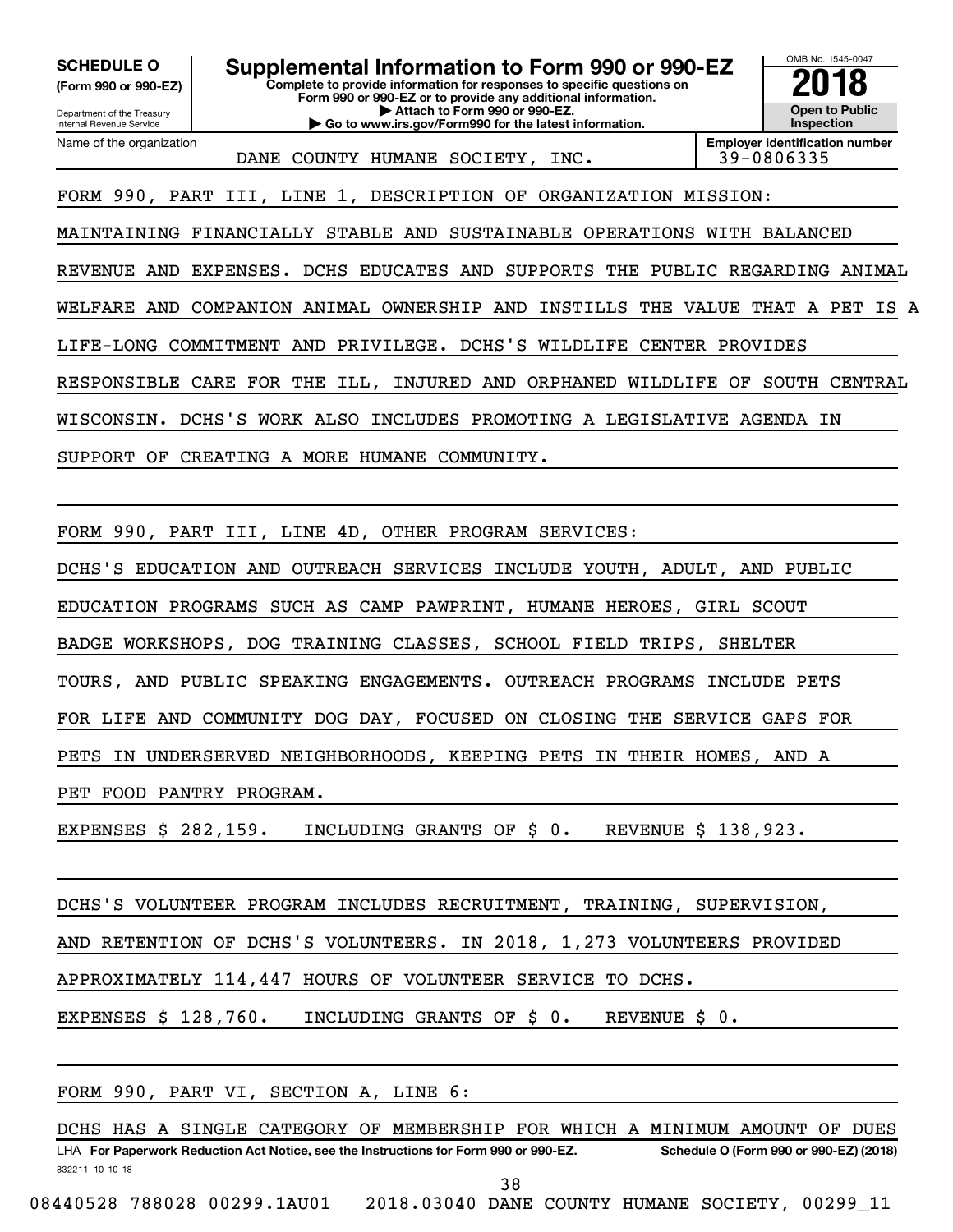| Schedule O (Form 990 or 990-EZ) (2018) |  | Page |  |
|----------------------------------------|--|------|--|
|                                        |  |      |  |

Name of the organization

DANE COUNTY HUMANE SOCIETY, INC. 49-0806335

IS REQUIRED TO BE ENTITLED TO VOTING RIGHTS.

FORM 990, PART VI, SECTION A, LINE 7A:

THE MEMBERSHIP ELECTS THE DIRECTORS OF DCHS AT THE ANNUAL MEMBERSHIP

MEETING.

FORM 990, PART VI, SECTION A, LINE 7B:

ALL CURRENT MEMBERS SHALL BE ENTITLED TO VOTE ON ALL MATTERS SUBMITTED TO A VOTE OF THE MEMBERSHIP AND SUCH OTHER ADDITIONAL RIGHTS AND POWERS AS SET FORTH IN THE BYLAWS OR CONFERRED UPON VOTING MEMBERS OF NON-STOCK CORPORATIONS UNDER APPLICABLE LAW; PROVIDED, HOWEVER, THAT NO MEMBER SHALL HAVE VOTING RIGHTS UNTIL HE OR SHE HAS BEEN A MEMBER OF DCHS FOR THREE (3) CONTINUOUS MONTHS IMMEDIATELY PRIOR TO THE DATE OF SUCH VOTE. A MAJORITY OF THE VOTES ENTITLED TO BE CAST BY THE MEMBERSHIP AT A MEETING AT WHICH A QUORUM IS PRESENT SHALL BE NECESSARY FOR THE ADOPTION OF ANY MATTER VOTED UPON BY THE MEMBERSHIP, UNLESS A GREATER PROPORTION IS REQUIRED BY LAW, THE BYLAWS, OR THE ARTICLES OF INCORPORATION. AT ANY MEMBERSHIP MEETING, THOSE VOTING MEMBERS PRESENT, BUT NOT FEWER THAN TEN (10), SHALL HAVE THE AUTHORITY TO TRANSACT ALL BUSINESS THAT MAY COME BEFORE THE MEMBERSHIP MEETING.

FORM 990, PART VI, SECTION B, LINE 11B:

832212 10-10-18 **Schedule O (Form 990 or 990-EZ) (2018)** THE FORM 990 IS PREPARED BY AN INDEPENDENT CERTIFIED PUBLIC ACCOUNTANT AS PART OF THE ANNUAL FINANCIAL STATEMENT AUDIT ENGAGEMENT. WHEN COMPLETED, THE FORM 990 IS REVIEWED BY DCHS'S EXECUTIVE DIRECTOR AND THE GOVERNING BODY. UPON APPROVAL OF THE COMPLETED FORM 990 BY BOTH THE EXECUTIVE DIRECTOR AND THE GOVERNING BODY, THE FORM 990 WILL BE FILED WITH THE IRS. THE SECTIONS OF THE APPROVED FORM 990 OPEN TO PUBLIC INSPECTION ARE POSTED 08440528 788028 00299.1AU01 2018.03040 DANE COUNTY HUMANE SOCIETY, 00299\_11 39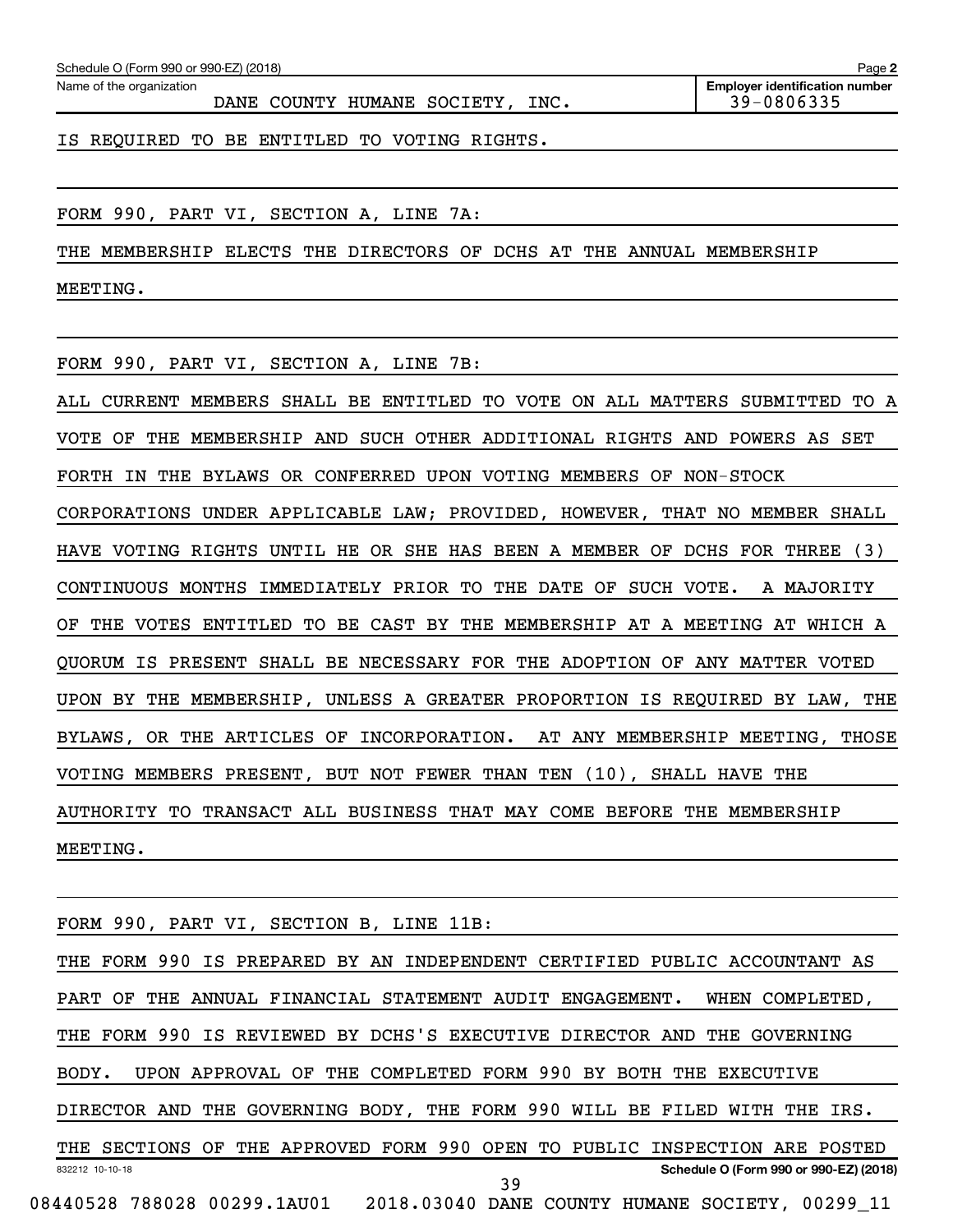| Schedule O (Form 990 or 990-EZ) (2018)                       | Page 2                                              |
|--------------------------------------------------------------|-----------------------------------------------------|
| Name of the organization<br>DANE COUNTY HUMANE SOCIETY, INC. | <b>Employer identification number</b><br>39-0806335 |
| ON DCHS'S WEBSITE ONCE FILED.                                |                                                     |

FORM 990, PART VI, SECTION B, LINE 12C:

ANY DIRECTOR, PRINCIPAL OFFICER, OR MEMBER OF A COMMITTEE WITH GOVERNING BODY DELEGATED POWERS AGREES TO BE BOUND BY DCHS'S CONFLICT OF INTEREST POLICY. THIS CONFLICT OF INTEREST POLICY REQUIRES SELF-REPORTING. IN CONNECTION WITH ANY ACTUAL OR POSSIBLE REPORTED CONFLICT OF INTEREST, AN INTERESTED PERSON MUST DISCLOSE THE EXISTENCE OF THE INTEREST AND BE GIVEN THE OPPORTUNITY TO DISCLOSE ALL MATERIAL FACTS TO THE DIRECTORS AND MEMBERS OF COMMITTEES WITH GOVERNING BODY DELEGATED POWERS. AFTER DISCLOSURE OF THE INTEREST AND ALL MATERIAL FACTS, THE INTERESTED PERSON SHALL LEAVE THE GOVERNING BODY OR COMMITTEE MEETING WHILE THE DETERMINATION OF A CONFLICT OF INTEREST IS DISCUSSED AND VOTED UPON BY THE REMAINING DIRECTORS OR COMMITTEE MEMBERS. THE GOVERNING BODY OR A DESIGNATED COMMITTEE CONDUCTS PERIODIC REVIEWS TO ENSURE THAT DCHS DOES NOT ENGAGE IN ACTIVITIES THAT COULD JEOPARDIZE ITS TAX-EXEMPT STATUS.

FORM 990, PART VI, SECTION B, LINE 15A:

832212 10-10-18 **Schedule O (Form 990 or 990-EZ) (2018)** THE PERFORMANCE OF THE DCHS EXECUTIVE DIRECTOR IS REVIEWED BY THE GOVERNING BODY ON AN ANNUAL BASIS. THIS REVIEW OCCURS WITHIN FOUR WEEKS OF THE ANNIVERSARY OF THE EXECUTIVE DIRECTOR'S HIRE DATE. WHEN THE REVIEW HAS BEEN COMPLETED AND FORMALLY APPROVED BY THE GOVERNING BODY, THE DIRECTORS DETERMINE AND APPROVE ANY SALARY ADJUSTMENT AND SUBMIT THE CHANGE TO DCHS'S ACCOUNTANT. APPROXIMATELY 60 DAYS PRIOR TO THE EXECUTIVE DIRECTOR'S ANNIVERSARY DATE, THE GOVERNING BODY APPOINTS A DIRECTOR TO LEAD THE REVIEW EFFORT. THE LEAD COMPILES ALL COMMENTS SUBMITTED BY THE DIRECTORS AND CREATES A SINGLE COHESIVE REVIEW THAT IS SHARED WITH THE EXECUTIVE DIRECTOR AFTER BEING APPROVED BY THE GOVERNING BODY. 40